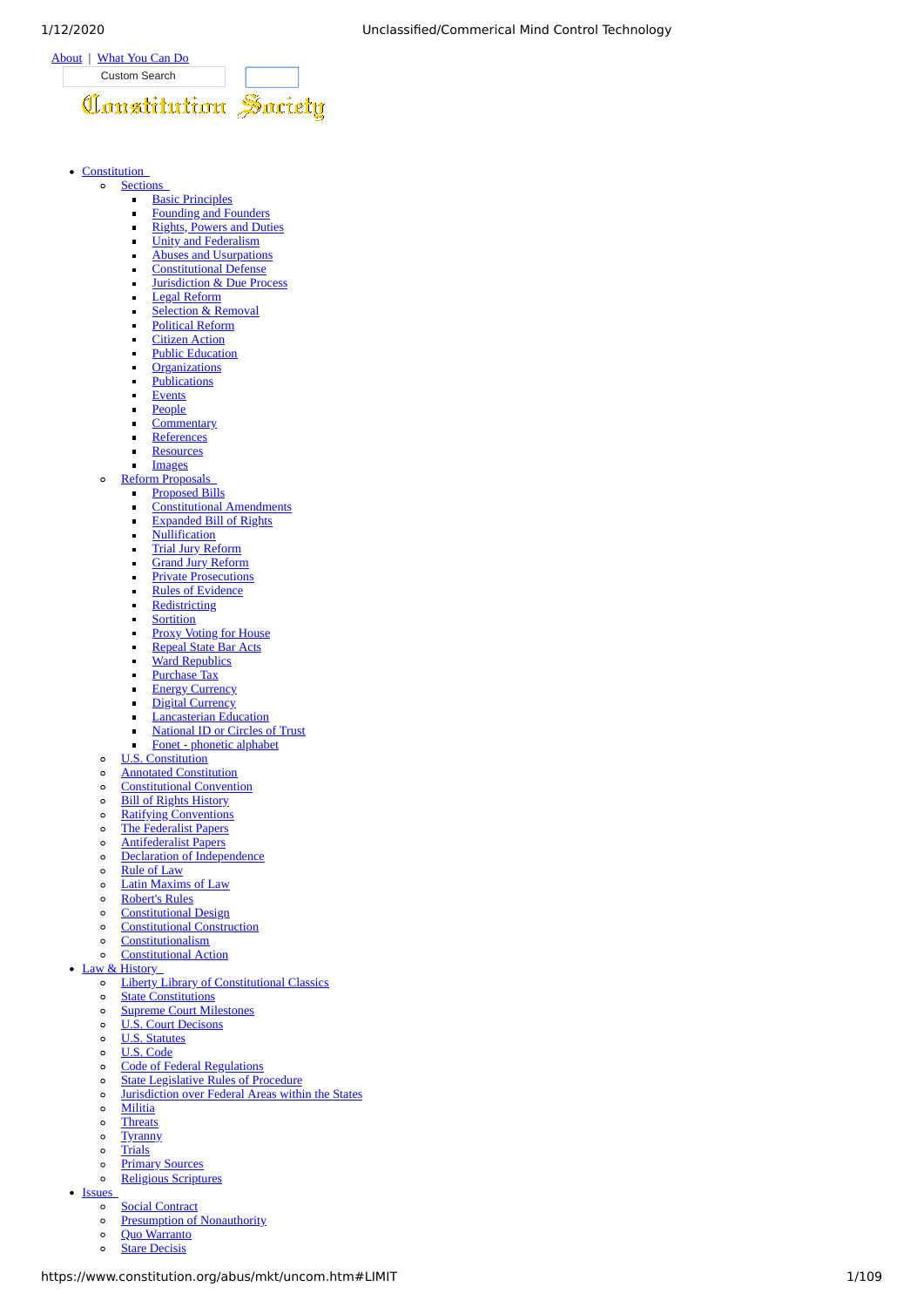- [Kentucky Resolutions & Virginia Report](https://constitution.org/rf/vr.htm) [Commerce Clause](https://constitution.org/col/02729_fed-usurp.htm)  $\circ$
- [Nondelegation & Administrative State](https://constitution.org/ad_state/ad_state.htm)  $\circ$ 
	- [Presidential Eligibility](https://constitution.org/abus/pres_elig.htm)
- $\circ$  $\circ$
- [Impeachment](https://constitution.org/cmt/impeach.htm)  $\circ$ **[Money Matters](https://constitution.org/cs_money.htm)**
- [Tax Matters](https://constitution.org/cs_taxes.htm)  $\circ$
- $\circ$
- **[Justiciability: Standing Redressability](https://constitution.org/duepr/standing/standing.htm)**
- [Judicial Misconduct](https://constitution.org/duepr/judicial/judmiscon.htm)  $\circ$  $\circ$
- [Eminent Domain](https://constitution.org/proppriv/e-domain/dub-dom.html) [Law Review Articles](https://constitution.org/lrev/lrev.htm)
- $\circ$

• Site  $\circ$ 

 $\circ$ 

- **Worldwide**  $\blacksquare$ 
	- [National Constitutions](https://constitution.org/cons/natlcons.htm)  $\blacksquare$
	- **[Comparative Constitutions](http://www.comparativeconstitutions.org/)** [Separation & Decentralization](https://constitution.org/cs_separ.htm)  $\blacksquare$
	- [Republican Movements](https://constitution.org/cs_repub.htm)  $\blacksquare$
	- Affiliated Sites
	- $\blacksquare$ 
		- [Amend-it.org](http://amend-it.org/)  $\blacksquare$ [Nullifynow.net](http://nullifynow.net/)
		- $\blacksquare$ [Trial-jury.org](http://trial-jury.org/)
		- $\blacksquare$
		- [Grand-jury.org](http://grand-jury.org/)  $\blacksquare$
		- [Quo-warranto.org](http://quo-warranto.org/)  $\mathbf{r}$
		- [Redistrict.org](http://redistrict.org/) [Sortition.net](http://sortition.net/)
		- j. [Lancasterian.org](http://lancasterian.org/)
		- $\blacksquare$
		- [Constitution-Day.org](http://constitution-day.org/)  $\blacksquare$ [Bill-of-Rights-Day.org](http://bill-of-rights-day.org/)
	- $\overline{a}$
	- **Issues**  $\blacksquare$ [Pynthan.org](http://pynthan.org/)
- 
- $\circ$ **[Meetups](http://meetup.com/constitution)**
- [Facebook Group](http://www.facebook.com/group.php?gid=103746176345169)  $\circ$  $\circ$
- [Linkedin Group](http://www.linkedin.com/groups/Constitution-Society-4043688?home=&gid=4043688&trk=anet_ug_hm)
- $\circ$ **[Twitter](http://twitter.com/lex_rex) [Tumblir](http://www.tumblr.com/blog/lexrex)**  $\circ$
- $\circ$ [Resources](javascript:void(1)) 
	- - [Wireless Internet](https://constitution.org/wipnet/wipnet.htm)  $\blacksquare$  $\mathbf{r}$
		- [Freedom Arts](https://constitution.org/cs_arts.htm)
		- [Propaganda Techniques](https://constitution.org/col/propaganda_army.htm)  $\blacksquare$
		- [Logical Fallacies](https://constitution.org/col/logical_fallacies.htm)  $\blacksquare$
		- [Diffusion of innovations](https://constitution.org/col/03317_diffusion.htm)  $\blacksquare$
		- [Public Choice](https://constitution.org/pd/pd.htm)  $\blacksquare$
		- $\blacksquare$ [Counterintuitive Behavior](https://constitution.org/ps/cbss.pdf)
	- [Fonts Used on this Site](https://constitution.org/fonts/fonts.htm)
- $\circ$ **[Bumperstickers](http://www.libertystickers.com/category/american-constitution/)**
- $\circ$ [Public Key 2](https://constitution.org/jrpubkey.asc)
- $\circ$ [Public Key 1](https://constitution.org/jonroland.txt)

[More](javascript:void(1)) 

 $\circ$ 

- [What's New on this Site](https://constitution.org/whatsnew.htm)  $\circ$
- [What You Can Do](https://www.constitution.org/abus/mkt/whatucando.htm)  $\circ$
- [Local Search Engines](https://constitution.org/search.htm)  $\circ$
- **[Constitution Blog](http://constitutionalism.blogspot.com/)**  $\circ$
- $\circ$ [Policy Blog](http://obitur-dictum.blogspot.com/)
- 
- [Grant Proposal](https://constitution.org/donate/grant_proposal.htm)  $\circ$
- [Quick Tours](https://constitution.org/tours.htm)  $\circ$
- [Constitutional Courses](http://constitutional-courses.org/)  $\circ$
- [Constitutionalist Church](http://constitutionalist-church.org/)  $\circ$
- $\circ$ [YouTube Videos](http://www.youtube.com/user/JonRoland1787)
- [Vimeo Videos](http://vimeo.com/groups/25589/videos)  $\circ$
- [SSRN Papers](http://hq.ssrn.com/GroupProcesses/RedirectClick.cfm?partid=486529&corid=649&runid=5231&url=http://ssrn.com/author=486529)  $\circ$
- [Wikipedia Articles](https://constitution.org/refer/wikipedia.htm)  $\circ$
- $\circ$ **[Testimonials](https://constitution.org/cmt/testimonials.htm)**
- $\circ$ [Contact Congress](http://www.votesmart.org/official_congress.php)
- $\circ$ [Contact Media](http://www.congress.org/congressorg/dbq/media/)
- 

**The State of Unclassified and Commercial Technology Capable of Some Electronic Mind Control Effects Eleanor White, P.Eng. April 4, 2000**

**http://www.raven1.net/uncom.htm ..or.. http://www.bestnet.org/~raven1/uncom.htm**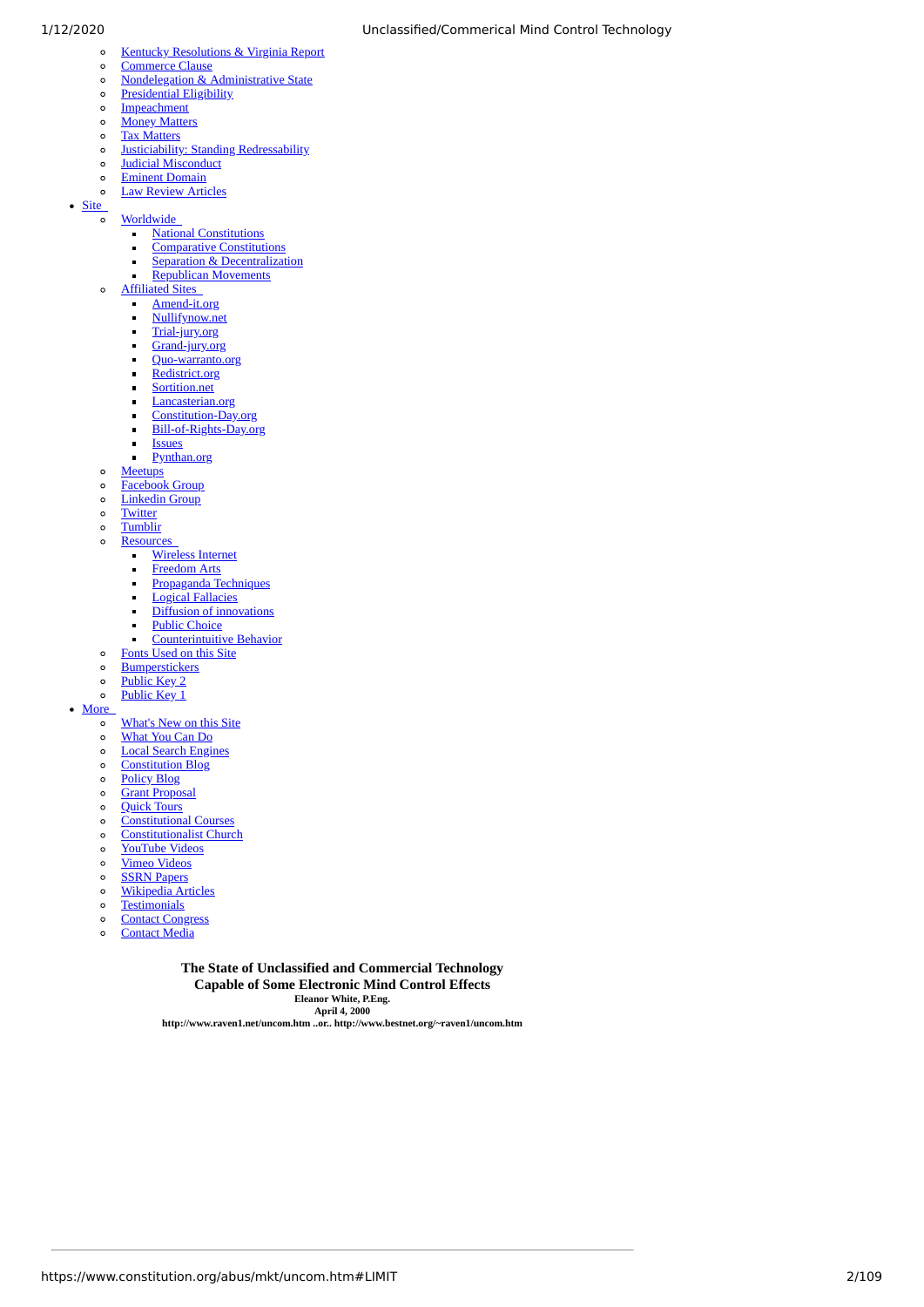**To help the reader appreciate the importance of this matter...**

**"We need a program of psychosurgery and political control of our society. The purpose is physical control of the mind. Everyone who deviates from the given norm can be surgically mutilated. "The individual may think that the most important reality is his own existence, but this is only his personal point of view. This lacks historical perspective.** 

**"Man does not have the right to develop his own mind. This kind of liberal orientation has great appeal. We must electrically control the brain. Some day armies and generals will be controlled by electrical stimulation of the brain."**

**Dr. Jose Delgado (MKULTRA experimenter who demonstrated a radio- controlled bull on CNN in 1985)**

**Director of Neuropsychiatry, Yale University Medical School Congressional Record No. 26, Vol. 118, February 24, 1974**

**Monkeys in restraint, wires coming out of top of skull, left image "normal", right image with electric current being fed into the monkey's brain - note pupil sizes and clenched teeth! These images portray Dr. Delgado's ruthless disregard for life, pain, and suffering!**



**===========================================================================**

<span id="page-2-0"></span>**CONTENTS**

**This document is organized so that a narrative article appears at the top, followed by appendices.**

**- BLACK = NARRATIVE ARTICLE**

**- BLUE = APPENDICES**

| 3                                                                                                           |  |
|-------------------------------------------------------------------------------------------------------------|--|
| 3                                                                                                           |  |
| 4                                                                                                           |  |
| IV.<br>9                                                                                                    |  |
|                                                                                                             |  |
|                                                                                                             |  |
|                                                                                                             |  |
|                                                                                                             |  |
|                                                                                                             |  |
|                                                                                                             |  |
|                                                                                                             |  |
|                                                                                                             |  |
|                                                                                                             |  |
|                                                                                                             |  |
| PM4SCIENCE & ENGINEERING ASSOCIATES/KOHN'S PROJECTS 46                                                      |  |
| PM5BIOLOGICAL AMPLIFICATION (OF EM SIGNALS) 48                                                              |  |
| PM6DR. DON R. JUSTESEN'S REPORT: 1974 VOICE TO SKULL SUCCESS 52                                             |  |
| PM7U.S. GOVT DOCUMENT RE: RUSSIAN MIND CONTROL 54                                                           |  |
| $\mathbf{t}$ is a linear constitution or in lot in line in the sound below the $\mathbf{t}$ in $\mathbf{t}$ |  |

https://www.constitution.org/abus/mkt/uncom.htm#LIMIT 3/109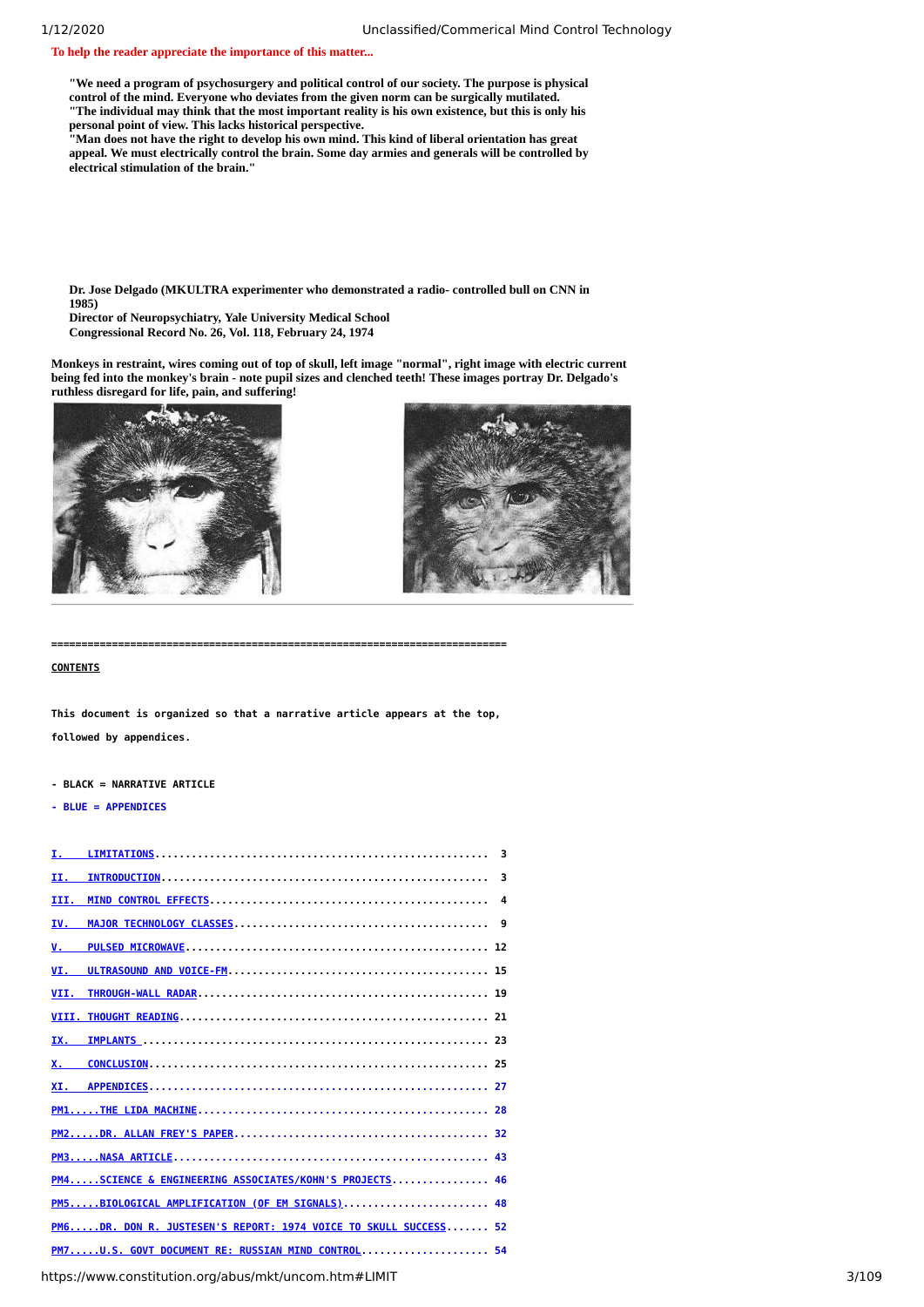| PM8OAK RIDGE LABS AND OTHER BULLETINS58                                   |
|---------------------------------------------------------------------------|
| US1SILENT SOUND, BRITISH ITV & NEXUS MAGAZINE 64                          |
| US2U/SONIC MIND CONTROL COMMON, UNCLASSIFIED, MENSA EDITOR FINDS 76       |
| US3U/SONIC U.S. ARMY WEAPONS DEVELOPMENT PROJECT 87                       |
| US4SILENT HYPNOSIS, VOICE-FM COMMERCIAL METHOD 88                         |
| US5"ACOUSTIC SPOTLIGHT", CAN TARGET ONE PERSON IN CROWD 92                |
|                                                                           |
|                                                                           |
| TWR3MILLIVISION THRU-CLOTHING/WALL RADAR 103                              |
| TWR4GROUND [**OR HOME/APT WALL**] PENETRATING RADAR 104                   |
| TR1COMMERCIALLY AVAILABLE THOUGHT-READING DEVICES 108                     |
| TR2IMPLANTED RATS CAN CONTROL DEVICES WITH THOUGHT 112                    |
| TR3THOUGHT READING BY RADIO SIGNAL 114                                    |
|                                                                           |
| TR5MIND SWITCH - THINK APPLIANCES ON, OFF, OR ADJUST 120                  |
| IMP1PROMOTION OF HUMAN IMPLANTATION BY NIH 123                            |
| IMP2ITALIAN DOCTOR REPORTS HUMAN IMPLANTATION 126                         |
| IMP3IMPLANT TRANSMITS PHYSIO- AND PSYCHO- PARAMETERS BY RADIO 127         |
| <u> IMP4DR JOSE DELGADO'S "STIMOCEIVER"/HUMAN IMPLANT EXPERIMENTS 130</u> |
| IMP5UNCLASSIFIED SATELLITE TRACKING HUMAN IMPLANT SYSTEM 134              |
|                                                                           |

#### **[PRINT FROM separate pages](https://www.constitution.org/abus/mkt/p00.htm) for unbroken sections and images**

**\*\* BE SURE "IMAGES" ARE ON TO ALLOW PRINTING OF IMAGES \*\***

#### <span id="page-3-0"></span>**I. LIMITATIONS**

**The author acknowledges that this article falls short of a rigorous academic paper. This is explained by the fact that all involuntary neuro-electromagnetic experimentees are kept in a sort of "barely alive" condition, with significant health problems, and either unable to work or just barely able to hold a job with limited earning potential.**

**===========================================================================**

**Furthermore, since the perpetrators constantly work to prevent the public from knowing anything about electronic mind control, evidence is obtainable with great difficulty, and often the only evidence is of lower quality than would be accepted for a scientific treatise.**

**In short, everything in this article represents a struggle against immense odds. We ask readers to understand this and hope that those who are not under electronic attack and surveillance will try through independent channels to find better quality proof.**

### **[Up to Contents](#page-2-0)**

**===========================================================================**

### <span id="page-3-1"></span>**II. INTRODUCTION**

https://www.constitution.org/abus/mkt/uncom.htm#LIMIT 4/109 **Electronic mind control technology had it's start in the 1950s, as an obscure branch of the CIA's MKULTRA project group. Just as organized**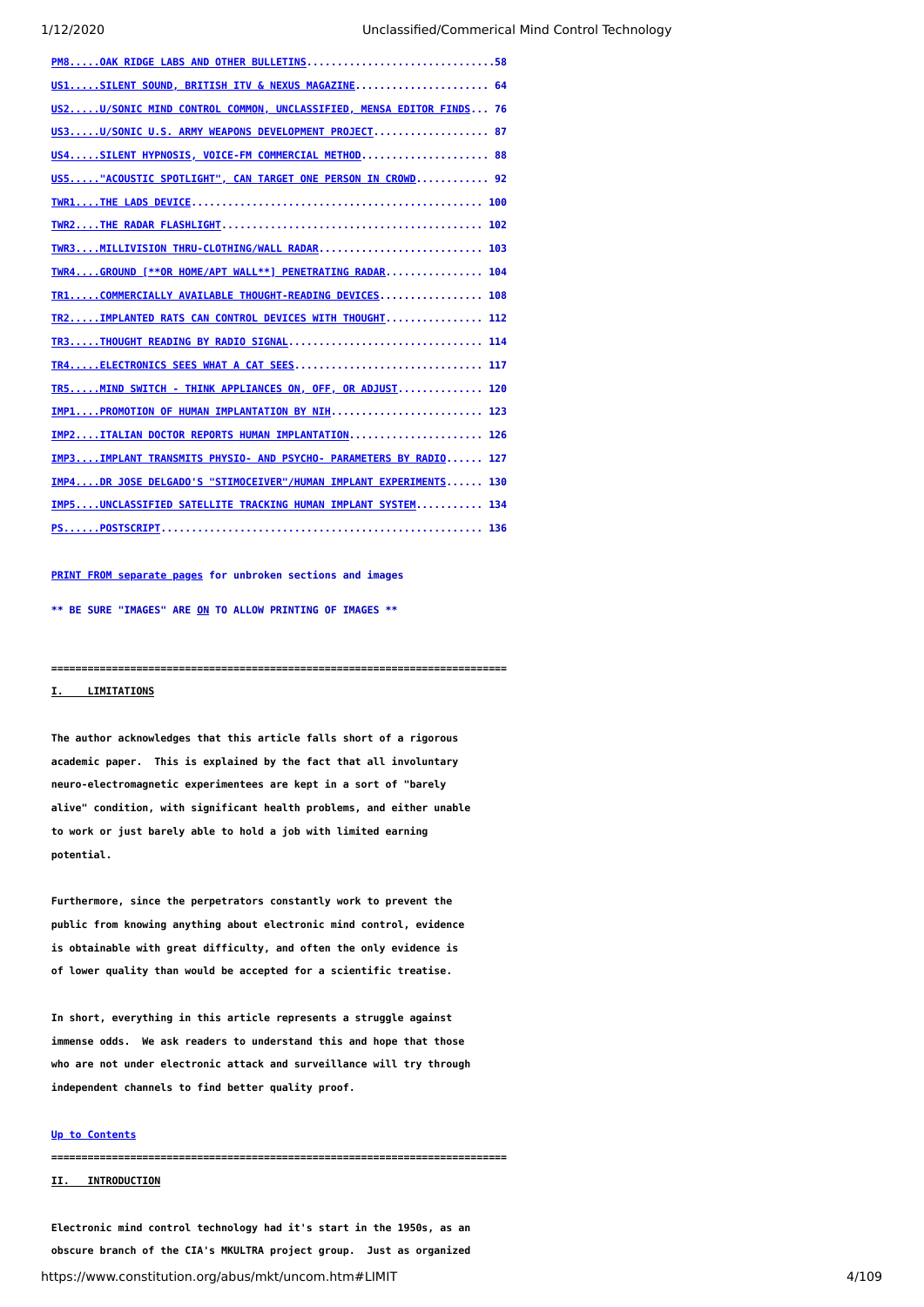**crime is not stopped by hearings and court cases, neither did this originally obscure branch of MKULTRA activity, when the institutional/ drug/child abuse phases were exposed by the U.S. Senate's Church-Inouye hearings in the late 1970s. No criminal proceedings followed, and only two civil law suits (Orlikow and Bonacci) have succeeded.**

**This assembly of unclassified and commercial literature is to show investigators and concerned citizens that in spite of the tightest possible information blackout imposed in the early 1970s, enough of the classified mind control technology has leaked out to show that significant classified accomplishments are overwhelmingly likely, and in need of disclosure, here at the end of the 20th century.**

**It is hoped that government and media, who have shied away from this topic for decades, preferring the warm fuzzy feelings that "this can't be true", will read about the unclassified and commercial devices and understand the implications of continued turning the other way.**

#### **[Up to Contents](#page-2-0)**

**===========================================================================**

## <span id="page-4-0"></span>**III. MIND CONTROL EFFECTS**

**Since government-backed electronic mind control is classified at the highest levels in all technologically capapble governments, the description of effects is taken from the personal experiences of over 300 known involuntary experimentees. The experimentees without exception report that once the "testing" begins, the classified experiment specification apparently requires that the "testing" be continued for life. Many are young seniors, some in their 70s and 80s.**

**Some have children and the children are often subjected to the same "testing" as their parent(s).**

#### **The effects pattern:**

**This article is about unclassified/commercial technologies which can produce some of the effects of the classified equipment, not testimonials, but this much has become clear over time:**

- **All "testing" consists of unique, carefully engineered-unprovable events to produce psychological stress in the victim. There are no events which do not fit that apparent purpose.**
- **In every series of stress event type, ONE introductory event of very high energy/effect is staged. The obvious purpose is to be certain the victim KNOWS this is external harassment, and not just "bad luck". From that time forward, the experimenters appear to apply "Pavlovian training" so that they can get the victim to "jump" (or react in some way) to the same effect at a tiny fraction of the initial "introductory" event.**
- **This type of testing started during the Cold War, and shows every characteristic of being for military and intelligence psychological warfare purposes.**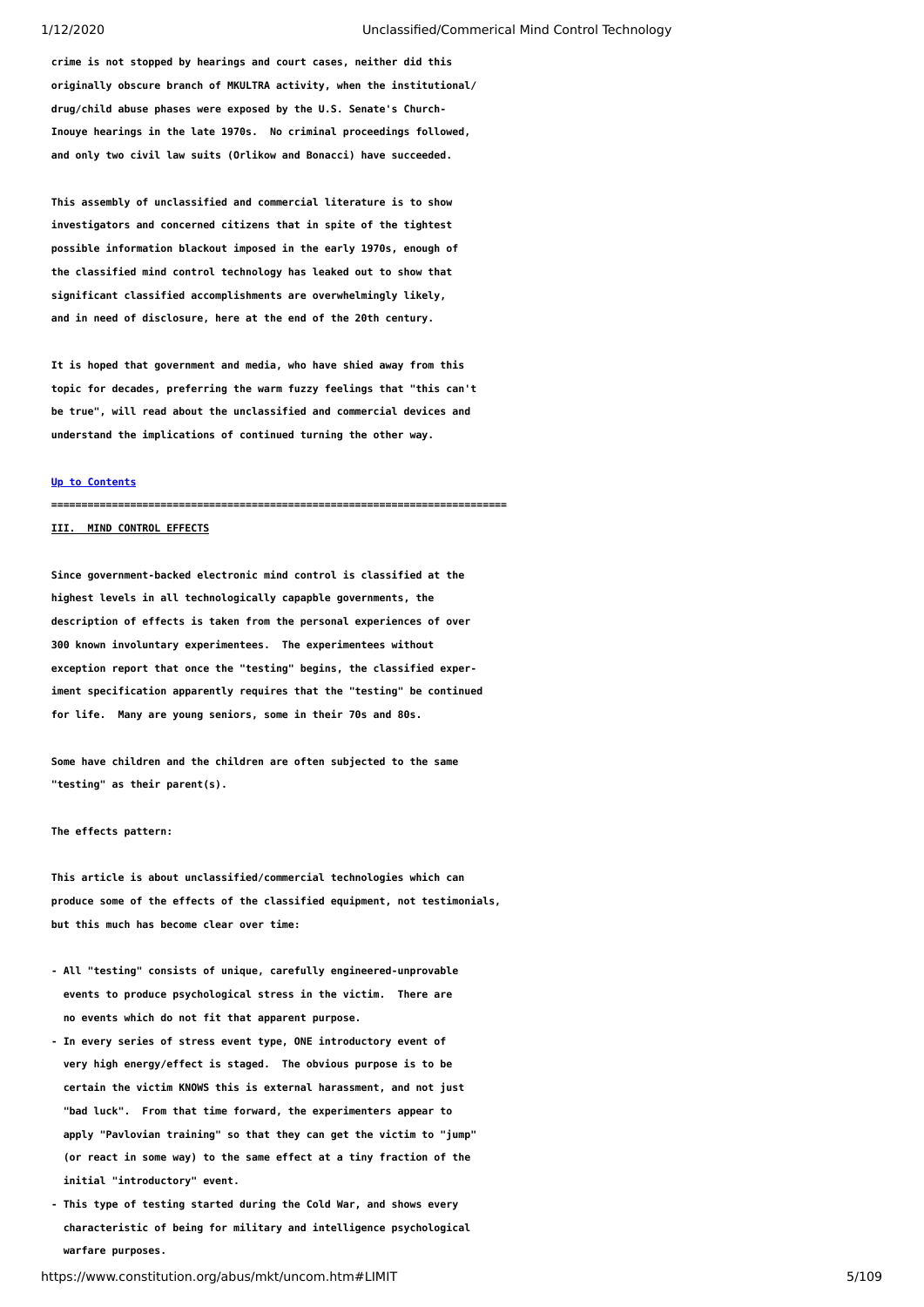- **This type of testing all points to CONTROL of the test subject. Endlessly repeated words generated inescapably within the skull are just one hypnosis-like experience.**
- **Given that CONTROL is the likely ultimate purpose, INVOLUNTARY test subjects become a necessity. Thus, the phenomenon of people apparently being chosen at random for this "work".**
- **Given a requirement for INVOLUNTARY test subjects, the ONLY group with the necessary funds and legal powers is GOVERNMENT. Private contractors are no doubt the main perpetrators to keep the "work" well covered, but without secret complicity of GOVERNMENT, this expensive, extensive, and illegal atrocity simply could not happen.**

#### **The effect types categorized:**

**Here is a list of most of the common effects. It is not exhaustive, but is intended to show the reader how the perpetrators' pallette of stress effects is broken down. Indent levels are used to show categories and sub-categories:**

- **1. Invasive At-a-Distance Body Effects (including mind)**
	- **a. Sleep deprivation and fatigue**
		- **i. Silent but instantaneous application of "electronic caffeine" signal, forces awake and keeps awake**
		- **ii. Loud noise from neighbours, usually synchronized to attempts to fall asleep**
		- **iii.Precision-to-the-second "allowed sleep" and "forced awakening"; far too precise and repeated to be natural**
		- **iv. Daytime "fatigue attacks", can force the victim to sleep and/or weaken the muscles to the point of collapse**
	- **b. Audible Voice to Skull (V2S)**
		- **i. Delivered by apparent at a distance radio signal**
		- **ii. Made to appear as emanating from thin air**
		- **iii.Voices or sound effects only the victim can hear**
	- **c. Inaudible Voice to Skull (Silent Sound)**
		- **i. Delivered by apparent at a distance radio signal; manifested by sudden urges to do something/go somewhere you would not otherwise want to; silent (ultrasonic) hypnosis presumed**
		- **ii. Programming hypnotic "triggers" i.e. specific phrases or other cues which cause specific involuntary actions**
	- **d. Violent muscle triggering (flailing of limbs)**
		- **i. Leg or arm jerks to violently force awake and keep awake**
		- **ii. Whole body jerks, as if body had been hit by large jolt of electricity**
		- **iii.Violent shaking of body; seemingly as if on a vibrating surface but where surface is in reality not vibrating**
	- **e. Precision manipulation of body parts (slow, specific purpose)**
		- **i. Manipulation of hands, forced to synchronize with closed-eyes but FULLY AWAKE vision of previous day; very powerful and coercive, not a dream**
		- **ii. Slow bending almost 90 degrees BACKWARDS of one toe at a**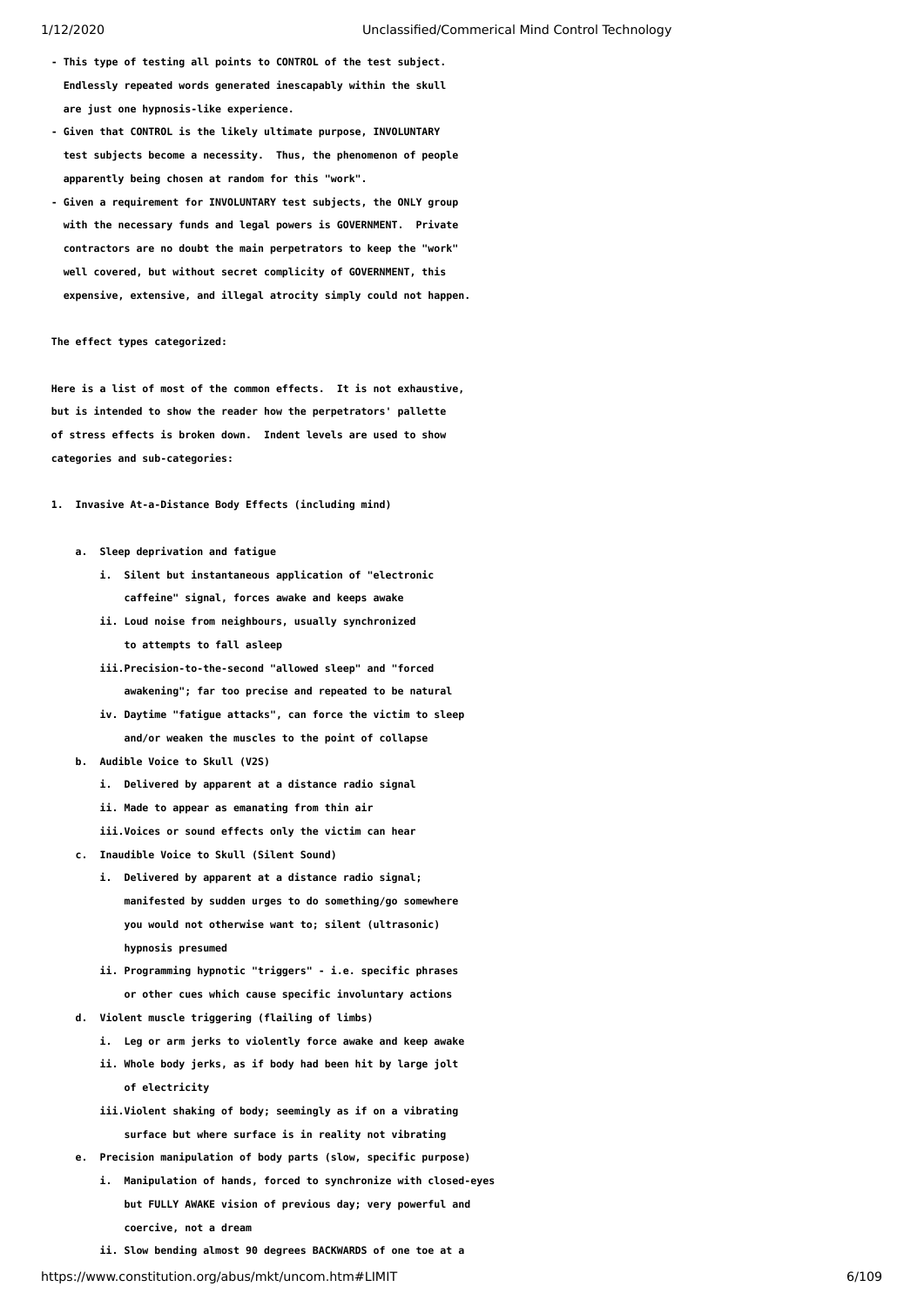**time or one finger at a time**

- **iii.Direct at-a-distance control of breathing and vocal cords;**
	- **including involuntary speech**
- **iv. Spot blanking of memory, long and short term**
- **f. Reading said-silently-to-self thoughts**
	- **i. Engineered skits where your thoughts are spoken to you by strangers on street or events requiring knowledge of what you were thinking**
	- **ii. Real time reading subvocalized words, as while the victim reads a book, and BROADCASTING those words to nearby people who form an amazed audience around the victim**
- **g. Direct application of pain to body parts**
	- **i. Hot-needles-deep-in-flesh sensation**
	- **ii. Electric shocks (no wires whatsoever applied)**
	- **iii.Powerful and unquenchable itching, often applied precisely when victim attempts to do something to expose this "work"**
	- **iv. "Artificial fever", sudden, no illness present**
	- **v. Sudden racing heartbeat, relaxed situation**

 **h. Surveillance and tracking**

- **i. Thru wall radar and rapping under your feet as you move about your apartment, on ceiling of apartment below**
- **ii. Thru wall radar used to monitor starting and stopping of your urination - water below turned on and off in sync with your urine stream**
- **iii.Loud, raucous artificial bird calls everywhere the victim goes, even into the wilderness**
- **2. Invasive Physical Effects at a Distance, non-body**
	- **a. Stoppage of power to appliances (temporary, breaker ON)**
	- **b. Manipulation of appliance settings**
	- **c. Temporary failures that "fix themselves"**
	- **d. Flinging of objects, including non-metallic**
	- **e. Precision manipulation of switches and controls**
	- **f. Forced, obviously premature failure of appliance or parts**
- **3. External Stress-Generating "Skits"**
	- **a. Participation of strangers, neighbours, and in some cases close friends and family members in harassment**
		- **i. Rudeness for no cause**
		- **ii. Tradesmen always have "problems", block your car, etc.**
		- **iii.Purchases delayed, spoiled, or lost at a high rate**
		- **iv. Unusually loud music, noise, far beyond normal**
	- **b. Break-ins/sabotage at home**
		- **i. Shredding of clothing**
		- **ii. Destruction of furniture**
		- **iii.Petty theft**
		- **iv. Engineered failures of utilities**
	- **c. Sabotage at work**
		- **i. Repetitive damage to furniture**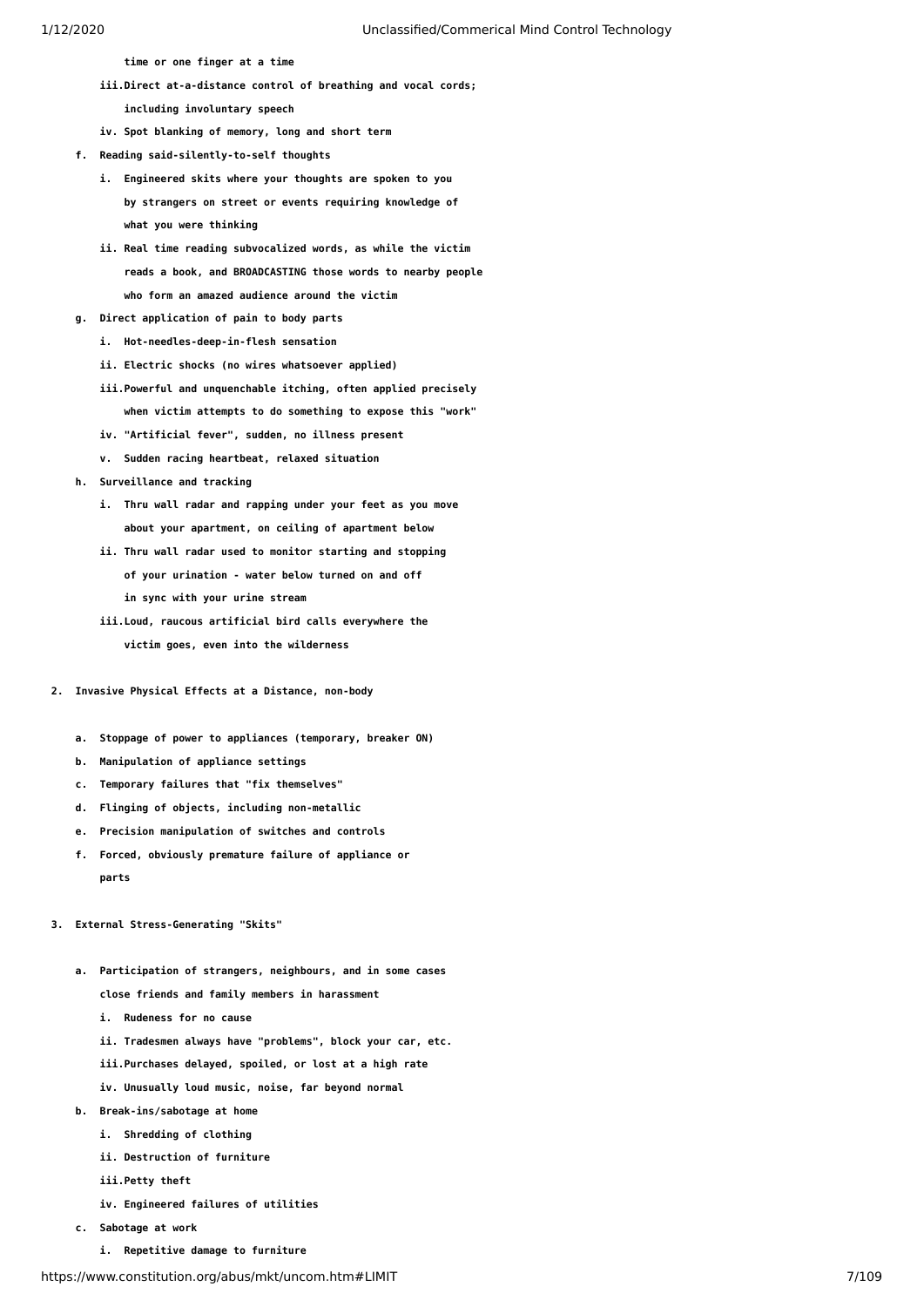- **ii. Deletion/corruption of computer files**
- **iii.Planting viruses which could not have come from your computer usage pattern**
- **iv. Delivered goods delayed, spoiled, or lost at a high rate**
- **v. Spreading of rumors, sabotage to your working reputation**
- **vi. Direct sabotage and theft of completed work; tradesmen often involved and showing obvious pleasure**



#### **Illustration of the bodily effects**

#### **[Up to Contents](#page-2-0)**

**===========================================================================**

### <span id="page-7-0"></span>**IV. MAJOR TECHNOLOGY CLASSES**

**These technology classes are for the UNclassified and commercial equipment which can emulate the "real" classified mind control equipment. Effect section 2, "Invasive Physical Effects at-a-Distance", clearly establishes the existence of remote precision manipulation of objects which is far beyond the capabilities of unclassified and commercial equipment at the time of writing.**

https://www.constitution.org/abus/mkt/uncom.htm#LIMIT 8/109 **REMOTE PHYSICAL MANIPULATION is not covered in this article, but the reader should know that both NASA and IEEE have noted successes in creating very small antigravity effects (which are not due to simple magnetism.)**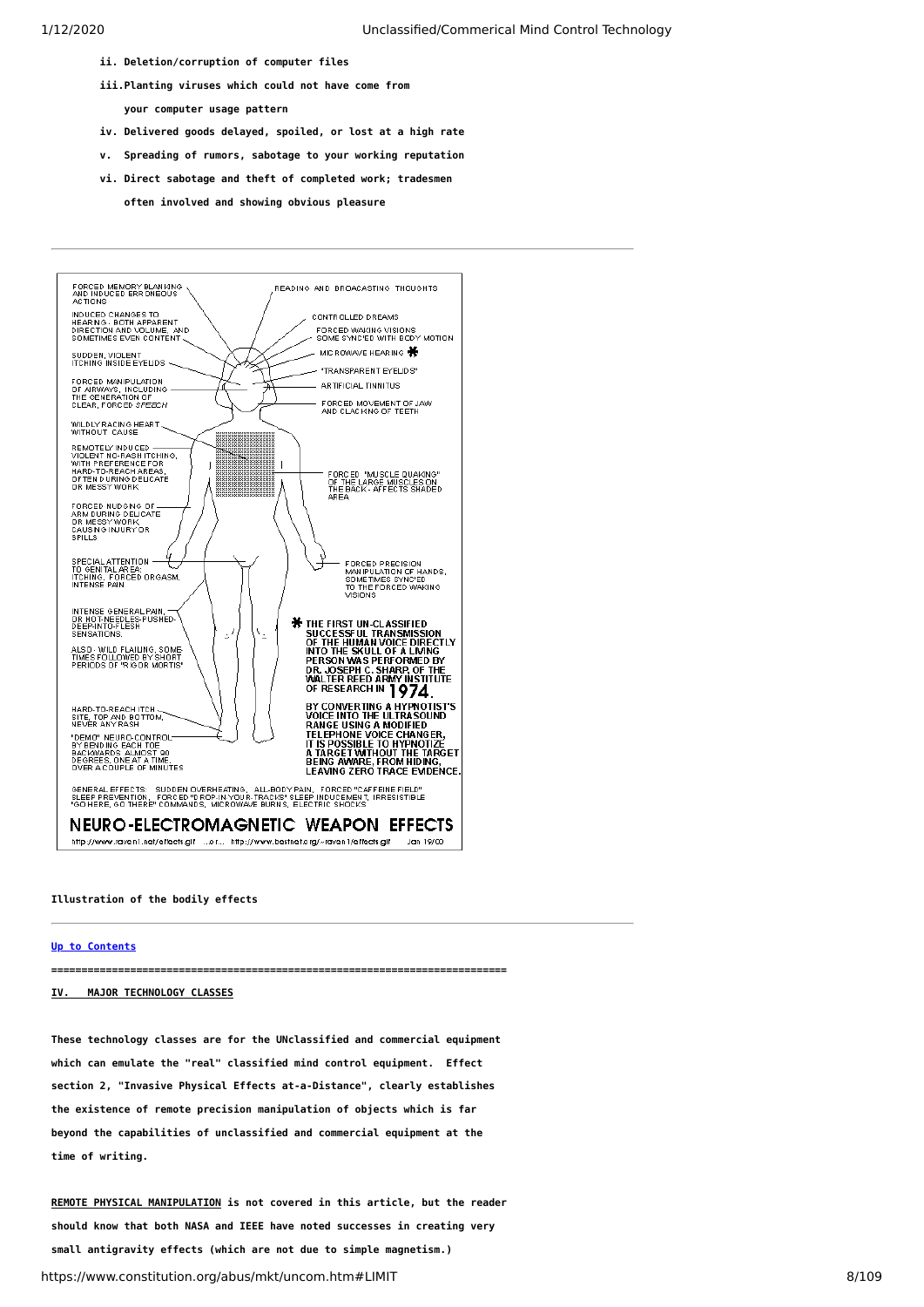#### **TRANSMISSION METHODS FOR NEURO-EFFECTIVE SIGNALS:**

- **pulsed microwave (i.e. like radar signals)**
- **ultrasound and voice-FM (transmitted through the air)**

 **While transmission of speech, dating from the early 1970s, was the first use of pulsed microwave, neuro-effective signals can now cause many other nerve groups to become remotely actuated. At time of writing, that technology appears to be classified.**

#### **PAVLOVIAN HYPNOTIC TRIGGERS:**

 **A [Pavlovian] hypnotic trigger is a phrase or any other sensory cue which the victim is programmed to involuntarily act on in a certain way. The 50s-70s MKULTRA survivors can still be triggered from programming done decades ago. A name "manchurian candidate", from a novel by John Marks, is used to describe a person who carries Pavlovian triggers.**

 **One of the main goals of the institutional/drug/child abuse phases of the CIA MKULTRA atrocities (1950's through 1970's) was to implant triggers using a "twilight state" (half-conscious) medication and tape recorded hypnosis. The ultimate goal was to have the acting out of Pavlovian triggers erased from the victim's memory.**

 **Using one of the two transmission methods above, these triggers are now planted using either of the above two transmission methods, but with the words moved up just above (or near the top of) the audible frequency range. The result is that hypnotic triggers are planted without the subject being aware. This technology was used in the Gulf War and has a name: "Silent Sound"**

#### **THROUGH-WALL SURVEILLANCE METHODS:**

 **So-called "millimeter wave" scanning. This method uses the very top end of the microwave radio signal spectrum just below infra-red. To view small objects or people clearly, the highest frequency that will penetrate non-conductive or poorly- conductive walls is used. Millimeter wave scanning radar can be used in two modes:**

- **passive (no signal radiated, uses background radiation already in the area to be scanned, totally UNdetectable)**
- **active (low power millimeter wave "flashlight" attached to the scanner just as a conventional light mounted on a camcorder), or, the use of archaeological ground penetrating radar**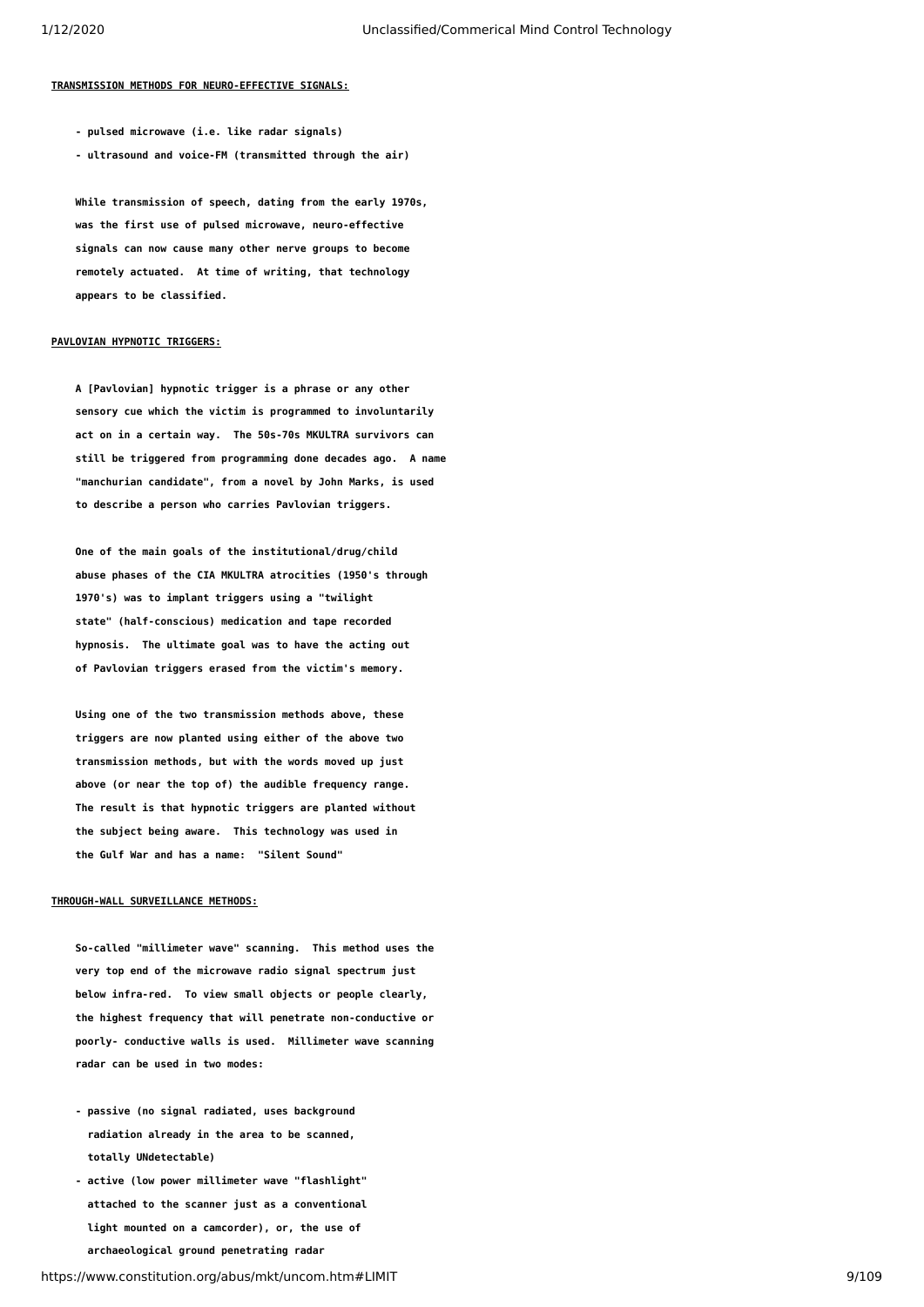## **THOUGHT READING:**

 **Thought reading can be classed as a "through wall surveillance" technology. Thought reading, in the unclassified/commercial realm, can be broken down as follows:**

 **- thru-skull microwave reading**

 **- magnetic skull-proximity reading**

### **BRAIN ENTRAINMENT:**

 **The reverse of biofeedback. Those low frequency electrical brain rhythms which are characteristics of various moods and states of sleep can not only be read out using biofeedback equipment or EEG machines, but using radio, sound, contact electrodes, or flashing lights, the moods and sleep states can be generated or at least encouraged using brain entrainment devices.**

 **Brain entrainment signals cannot carry voice, which is a much higher frequency range. Brain entrainment can, however, be used to "set up" a target to make him/her more susceptible to hypnosis.**

**These major technology classes can produce some of the observed mind control effects, FROM HIDING AND UNDETECTABLY, with the exception of remote physical manipulation.**

**IMPLANTATION is sometimes used to assist the above technologies but with current devices, implants are no longer required.**

**Diagram showing the overall method, based entirely on unclassified 1974 technology, of how SILENT hypnosis may be transmitted to a target without the target's being aware. This technique is probably the most insidious, because it allows months and years of programming and Pavlovian trigger-setting, while the target cannot resist.**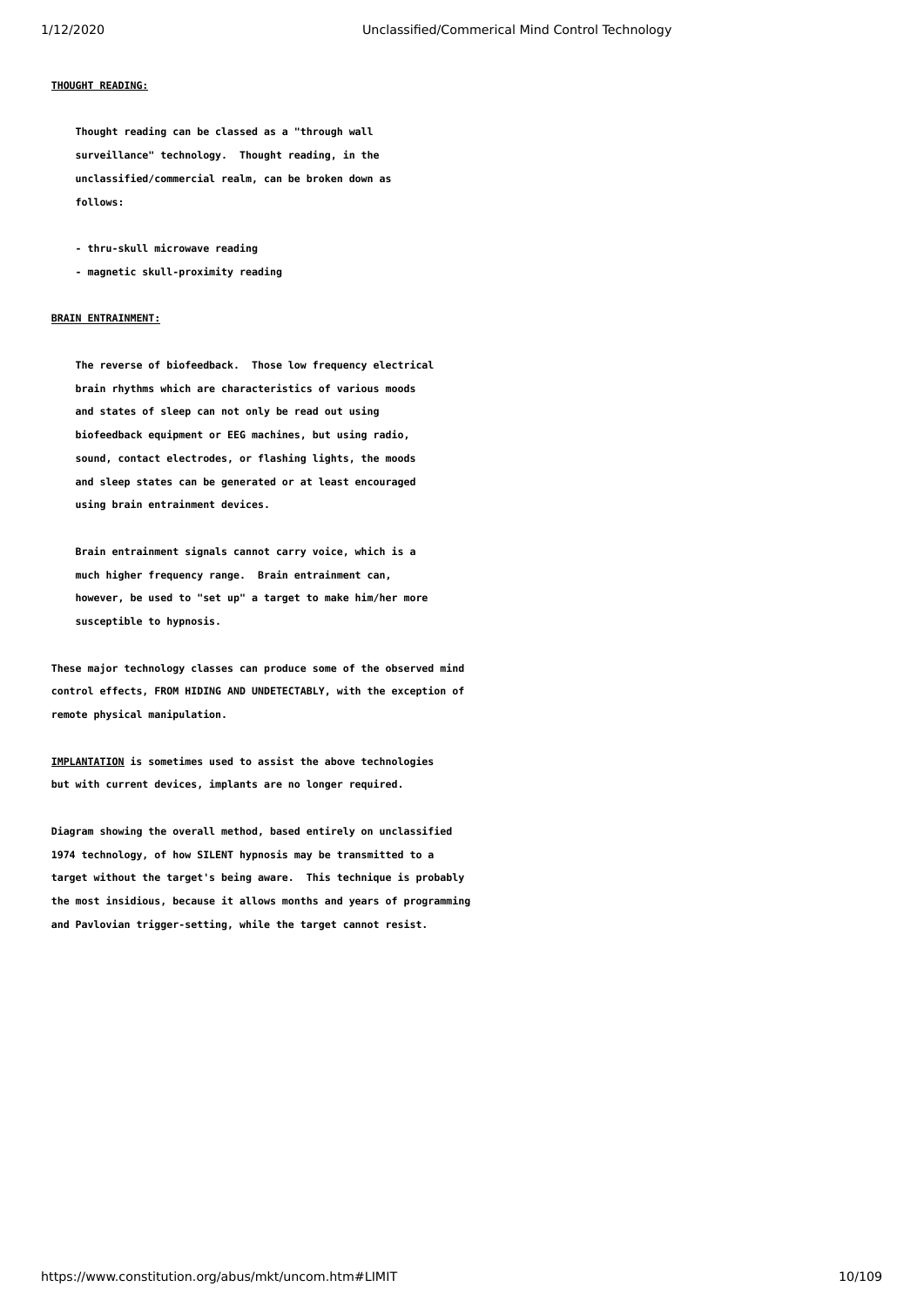

# **[Up to Contents](#page-2-0)**

**===========================================================================**

#### <span id="page-10-0"></span>**V. PULSED MICROWAVE**

**Pulsed microwave voice-to-skull (or other-sound-to-skull) transmission was discovered during World War II by radar technicians who found they could hear the buzz of the train of pulses being transmitted by radar equipment they were working on. This phenomenon has been studied extensively by Dr. Allan Frey, whose work has been published in a number of reference books.**

**What Dr. Frey found was that single pulses of microwave could be heard by some people as "pops" or "clicks", while a train of uniform pulses could be heard as a buzz, without benefit of any type of receiver.**

**Dr. Frey also found that a wide range of frequencies, as low as 125 MHz (well below microwave) worked for some combination of pulse power and pulse width. Detailed unclassified studies mapped out those frequencies and pulse characteristics which are optimum for generation of "microwave hearing".**

**Very significantly, when discussing electronic mind control, is the fact that the PEAK PULSE POWER required is modest - something like 0.3 watts per square centimeter of skull surface, and this power level is only applied for a very small percentage of each pulse's cycle time. 0.3 watts/sq cm is about what you get under a 250 watt heat lamp at a distance of one meter. It is not a lot of power.**

**When you take into account that the pulse train is OFF (no signal) for most of each cycle, the average power is so low as to be nearly undetectable.**

https://www.constitution.org/abus/mkt/uncom.htm#LIMIT 11/109 **Frequencies that act as voice-to-skull carriers are not single frequencies, as, for example TV or cell phone channels are. Each sensitive frequency is actually a range or "band" of frequencies. A technology used to reduce both interference and detection is called "spread**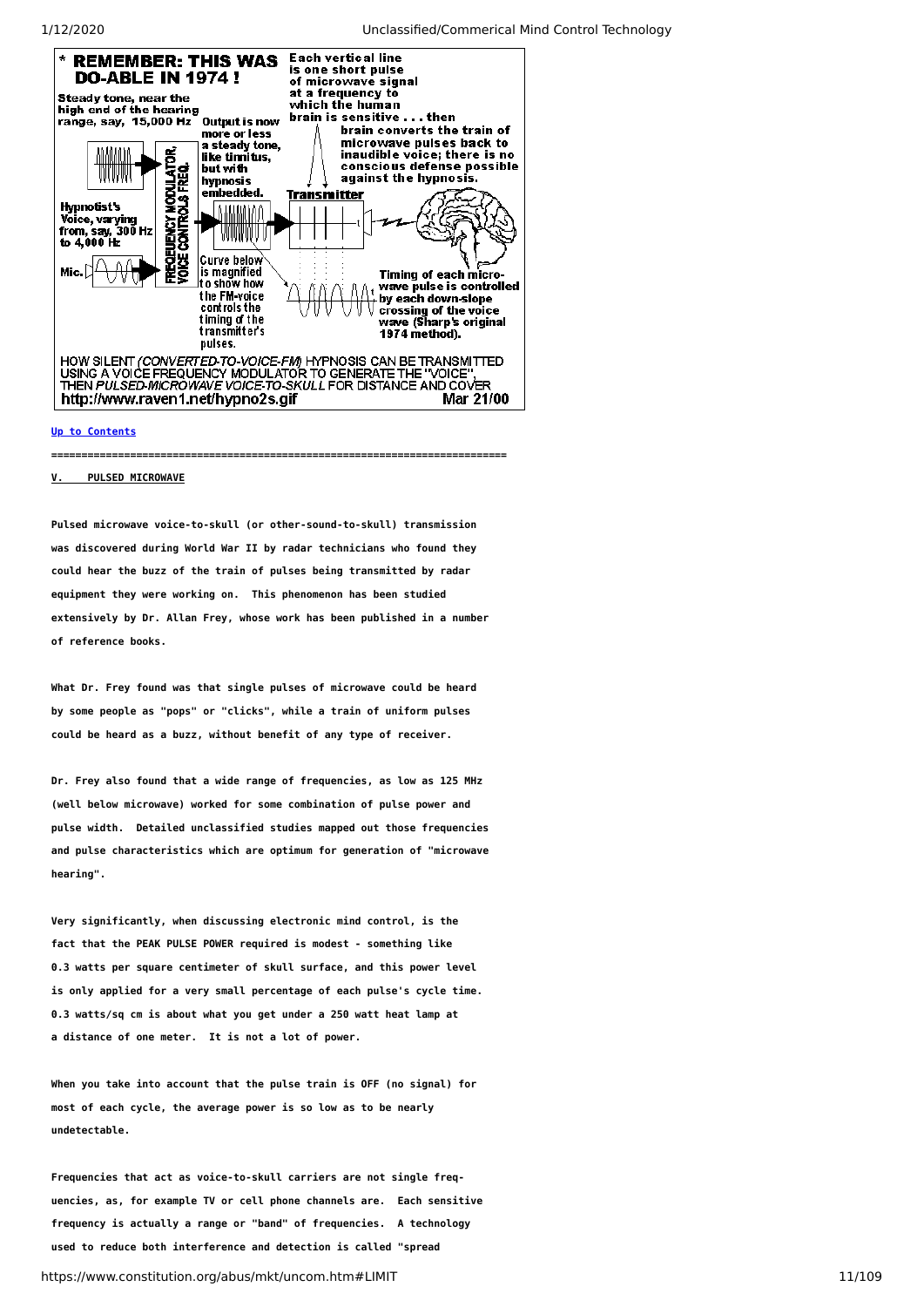**spectrum". Spread spectrum signals have the carrier frequency "hop" around within a specified band.**

**Unless a receiver "knows" the hop schedule in advance, there is virtually no chance of receiving or detecting a coherent readable signal. Spectrum analyzers, used for detection, are receivers with a screen. A spread spectrum signal received on a spectrum analyzer appears as just more "static" or noise.**

**My organization was delighted to find the actual method of the first successful UNclassified voice to skull experiment in 1974, by Dr. Joseph C. Sharp, then at the Walter Reed Army Institute of Research.**

**Dr. Sharp's basic method is shown in Appendix PM6, below. A Freytype audible pulse was transmitted every time the voice waveform passed down through the zero axis, a technique easily duplicated by ham radio operators who build their own equipment.**

**A pattern seems to be repeated where research which could be used for mind control starts working, the UNclassified researchers lose funding, and in some cases their notes have been confiscated, and no further information on that research track is heard in the unclassified press.**

**Pulsed microwave voice-to-skull research is one such track.**



**Illustration showing the principle behind pulsed microwave voice-to-skull**

#### **Appended articles:**

**[PM1](#page-20-0) http://www.raven1.net/lida.htm, photo and description of**

 **the Korean War LIDA machine, a radio frequency BRAIN ENTRAINMENT**

 **device developed by Soviet Russia and used in the Korean War on**

https://www.constitution.org/abus/mkt/uncom.htm#LIMIT 12/109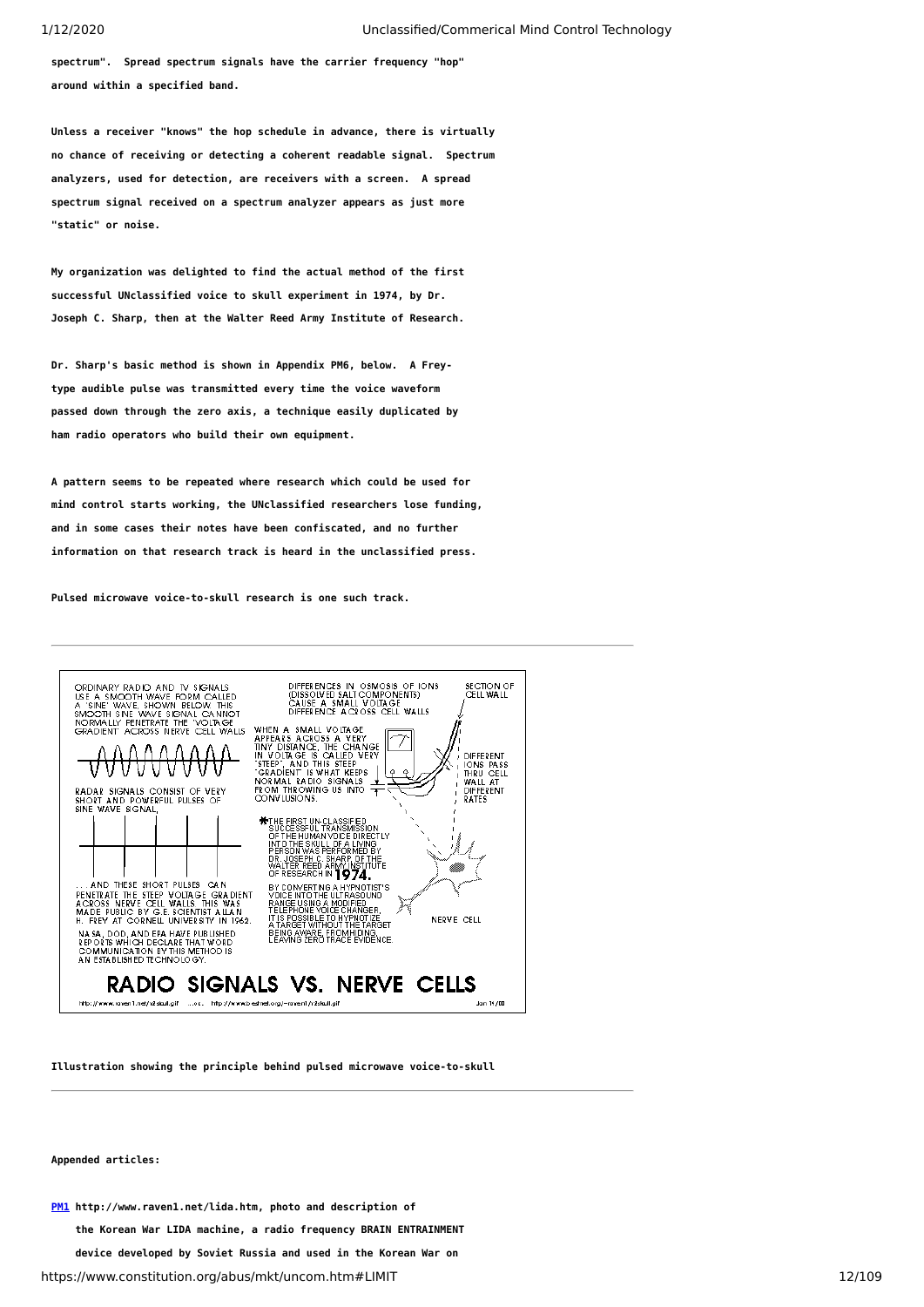**allied prisoners of war. BRAIN ENTRAINMENT IS INCLUDED IN THE RADIO FREQUENCY SECTION BECAUSE THE MOST INSIDIOUS METHOD OF BRAIN ENTRAINMENT IS SILENTLY, USING RADIO SIGNALS.**

- **[PM2](#page-23-0) http://www.raven1.net/frey.htm, Human Auditory System Response To Modulated Electromagnetic Energy, Allan H. Frey, General Electric Advanced Electronics Center, Cornell University, Ithaca, New York**
- **[PM3](#page-31-0) http://www.raven1.net/v2s-nasa.htm, NASA technical report abstract stating that speech-to-skull is feasible**
- **[PM4](#page-34-0) http://www.raven1.net/v2s-kohn.htm, DOD/EPA small business initiative (SBIR) project to study the UNclassified use of voice-to skull technology for military uses. (The recipient, Science and Engin eering Associates, Albuquerque NM, would not provide me details on the telephone)**
- **[PM5](#page-35-0) http://www.raven1.net/bioamp.htm, Excerpts, Proceedings of Joint Symposium on Interactions of Electromagnetic Waves with Biological Systems, 22nd General Assembly of the International Union of Radio Science, Aug 25 - Sep 2, 1987, Tel Aviv, Israel SHOWS BIOLOGICAL AMPLIFICATION OF EM SIGNALS, pointing to relative ease with which neuro-electromagnetic signals can trigger effects**
- **[PM6](#page-39-0) http://www.raven1.net/v2succes.htm, Excerpt, Dr. Don R. Justesen, neuropsychological researcher, describes Dr. Joseph C. Sharp's successful transmission of WORDS via a pulse-rate modulated microwave transmitter of the Frey type.**
- **[PM7](#page-41-0) http://www.raven1.net/russ.htm, FOIA article circulated among U.S. agencies describing the Russian TV program "Man and Law", which gives a glimpse into the Russian mind control efforts. (Dr. Igor Smirnov, a major player, was used as a consultant to the FBI at the Waco Branch Davidian standoff.)**

#### **[Up to Contents](#page-2-0)**

**===========================================================================**

# <span id="page-12-0"></span>**VI. ULTRASOUND AND VOICE-FM**

**Ultrasound is vibration of the air, a liquid, or a solid, above the upper limit of human hearing which is roughly 15,000 Hz in adults. Voice-FM uses a tone at or near that upper limit, and the speaker's voice VARIES the frequency slightly. Either a "tinnitus-like sound" or nothing is heard by the target.**

**Ultrasound/voice-FM can be transmitted in these ways:**

- **directly through the air using "air type transducers"**
- **directly to the brain using a modulated microwave pulse train**
- **through the air by piggybacking an ultrasound message on top of commercial radio or television**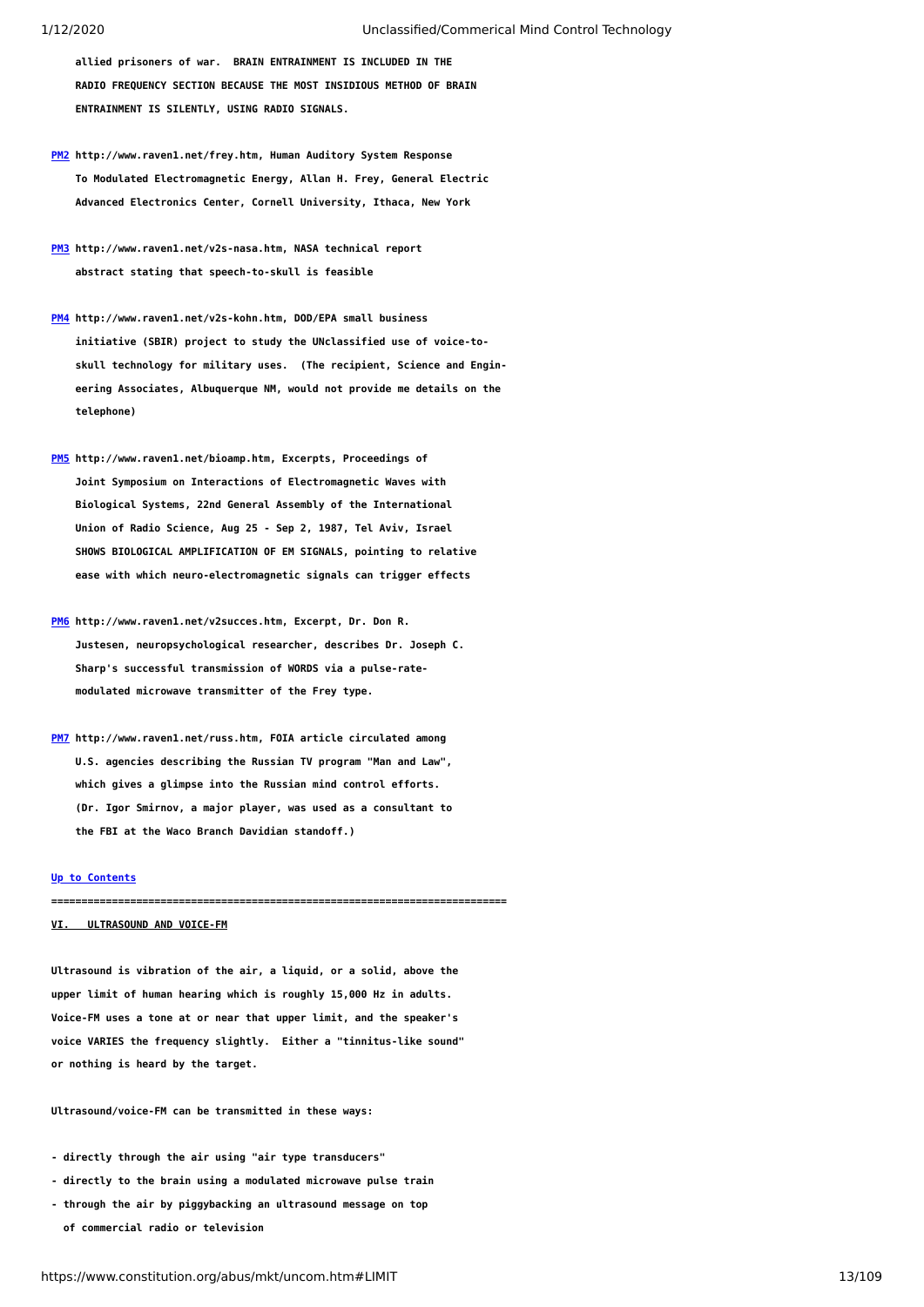**The use of commercial radio or television requires that the input signal at the transmitter be relatively powerful, since radio and TV receivers are not designed to pass on ultrasound messages. However, the average radio and TV receiver does not simply stop ultrasound, rather, the ability to pass ultrasound messages "rolls off", i.e. degrades, as the frequency is increased.**

**Today's radios and TVs can carry enough ultrasound messaging to be "heard" by the human brain (though not the ear) to be effective in conveying hypnosis. This was proven by the U.S. military forces in the Gulf War.**

**Ultrasound's (and voice-FM's) main advantage in mind control work is that it can carry VERBAL hypnosis, more potent than simple biorhythm entrainment.**

**The brain CAN "hear" and understand this "inaudible voice", while the ear cannot. Once you can convey hypnotic suggestion which cannot be consciously heard, you have eliminated a major barrier to the subject's acceptance of the words being transmitted.**

**In previous decades, "subliminal advertising" using voice and images at normal frequencies were "time sliced" into an apparently normal radio or TV broadcast. This apparently did not work well, and now voice-FM "subliminal learning tapes" commercially available have superseded the time slice method.**



**Illustration showing the operation of "silent sound" with the human hearing system, using near-ultrasound, FREQUENCY MODULATED voice**

**One method for projecting either audible voice or voice-FM over long distances, virtually undectable if line of sight, is the "acoustic**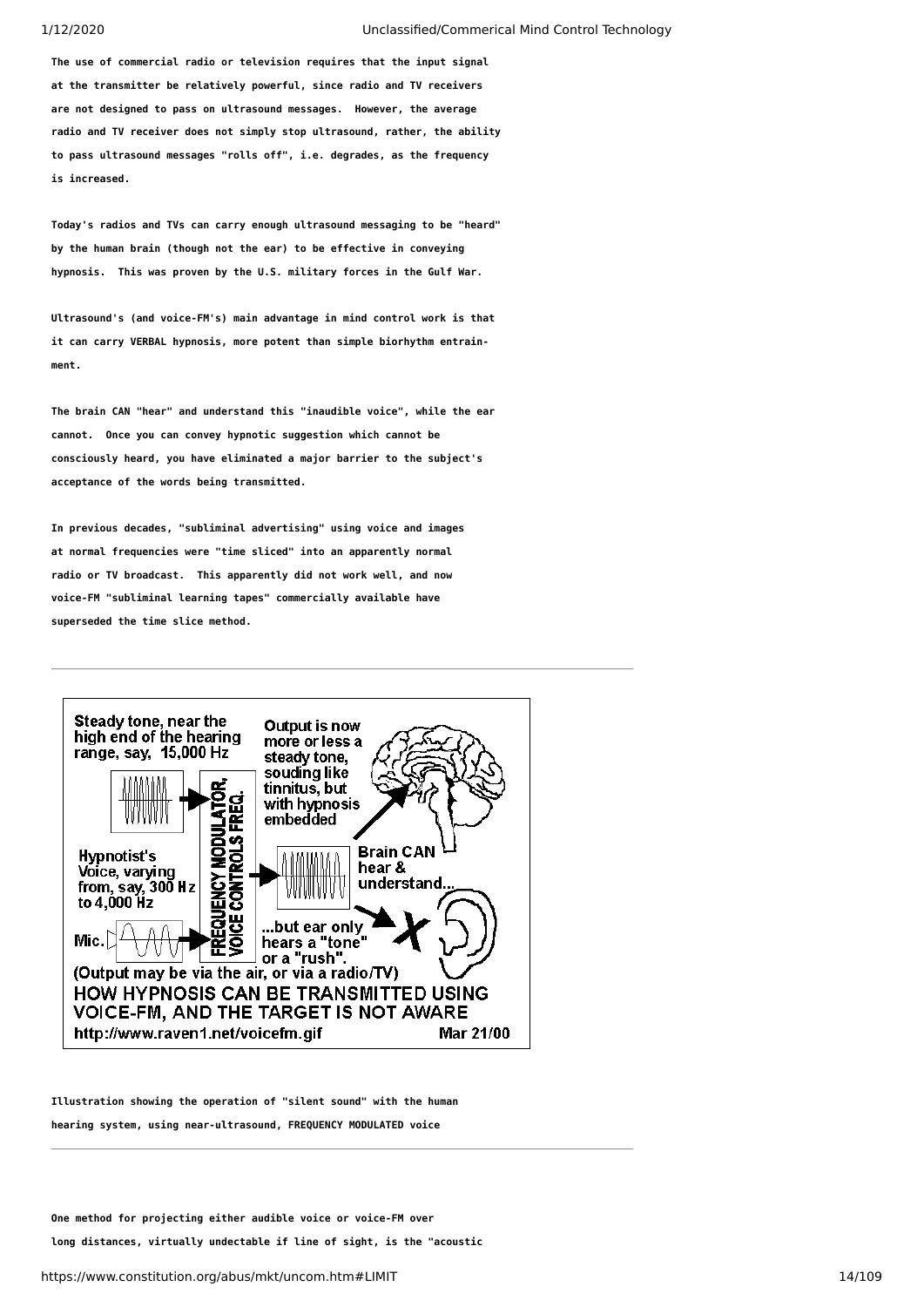**heterodyne" or "HyperSonic Sound" system, patented by American Technologies**

**Corporation, San Diego CA, [http://www.atcsd.com](http://www.atcsd.com/)**



**Illustration showing the principle of an ultrasound projection system capable of true ventriloquism at a distance, by American Technologies Corporation (licensor), Akai Japan (licensee)**

#### **Appended articles:**

- **[US1](#page-48-0) http://www.raven1.net/silsoun2.htm, ITV Silent Sound report with comments by Judy Wall, Editor, Resonance, newsletter of MENSA's bioelectromagnetic special interest group**
- **[US2](#page-59-0) http://www.raven1.net/commsolo.htm, an article by Judy Wall outlining instances of UNclassified, openly-admitted-to, electronic mind control operations by government agencies.**
- **[US3](#page-69-0) http://www.raven1.net/armyparw.htm, an SBIR (small business initiative contract) which clearly shows intent to use ultrasound as an anti-personnel weapon, including one-man portability and with power to kill**
- **[US4](#page-70-0) http://www.raven1.net/ssnz.htm, a commercial New Zealand company, Altered States Ltd., sells tapes which perform "suggestions" (i.e. hypnosis but not called such) using the Lowery patent voice-FM method, to hypnotize without the subject being aware. This is a key feature of neuro-electromagnetic involuntary experiments.**
- **[US5](#page-72-0) http://www.raven1.net/acouspot.htm, a page originally from the MIT Media Lab's acoustic engineer, Joseph Pompeii. Describes a similar technique under commercial and military development (American Techno logies Corp., San Diego) under the trade name "Hypersonic Sound".**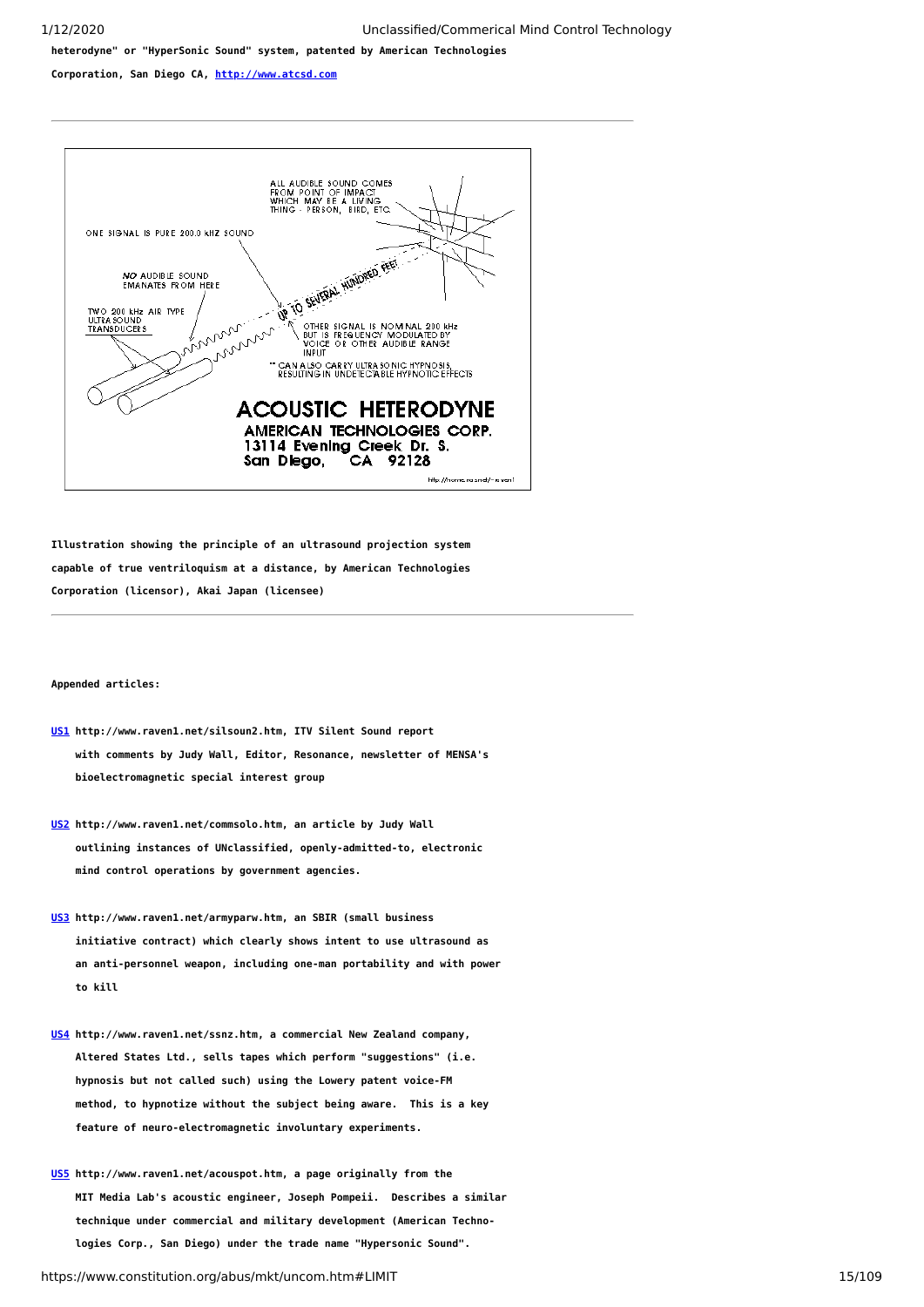**Shows that sound can be focussed to the extent of targetting just one**

 **person in a crowd, acoustically, using ultrasound.**

#### **[Up to Contents](#page-2-0)**

**===========================================================================**

### <span id="page-15-0"></span>**VII. THROUGH-WALL RADAR**

**When "millimeter wave" microwave signals are received, the waves are so small that they can display a two-dimensional outline of an object. Lower frequency radar can only show a "blip" which indicates an object's presence or motion, but not it's outline.**

**A millimeter wave dish acts as a camera lens to focus incoming millimeter wave signals on to a plate with a two-dimensional array of elements sensitive to millimeter wave frequencies, in exactly the same way a camera focusses light on to a piece of film. Each of the sensitive elements is scanned in a definite order, just as with a TV camera and screen, and a picture showing the outline of an object is formed.**

**If no signal is sent out by the scanner, it is called "passive" millimeter wave radar. If the subject is illuminated by a separate source of millimeter wave signals, it is an "active" scanner. Since passive systems can penetrate clothing and non-conductive walls UNDETECTABLY, it is obvious that with just a small millimeter wave "flashlight", non-conductive walls can be scanned through and still very little detectable signal is present.**

**Millimeter wave through-clothing, through-luggage is currently in use at airports.**

**In addition to mind control experimental observation, millimeter wave scanners are ideal for stalkers and voyeurs, since the subject is portrayed in the nude.**

**Millimeter wave scanners can be purchased from Millivision Corp., Northampton MA, info at http://www.millivision.com**

#### **Appended articles:**

- **[TWR1](#page-79-0) http://www.raven1.net/lads.htm, LADS, Life Assessment Detector System, a product of VSE Corporation, can scan through more than a hundred feet of non-conductive or poorly-conductive material to detect a beating human heart**
- **[TWR2](#page-80-0) http://www.raven1.net/nij\_p44.htm, Prototype version of the "radar flashlight", which is a more portable version of the LADS system above. Can also be used to illuminate a subject for use with a Millivision thru-clothing/thru-nonconductive wall scanner**
- **[TWR3](#page-81-0) http://www.raven1.net/millitec.htm, October 1995 blurb from Popular Mechanics, with photos showing hidden guns used for demo purposes (Millitech sold the rights to Millivision)**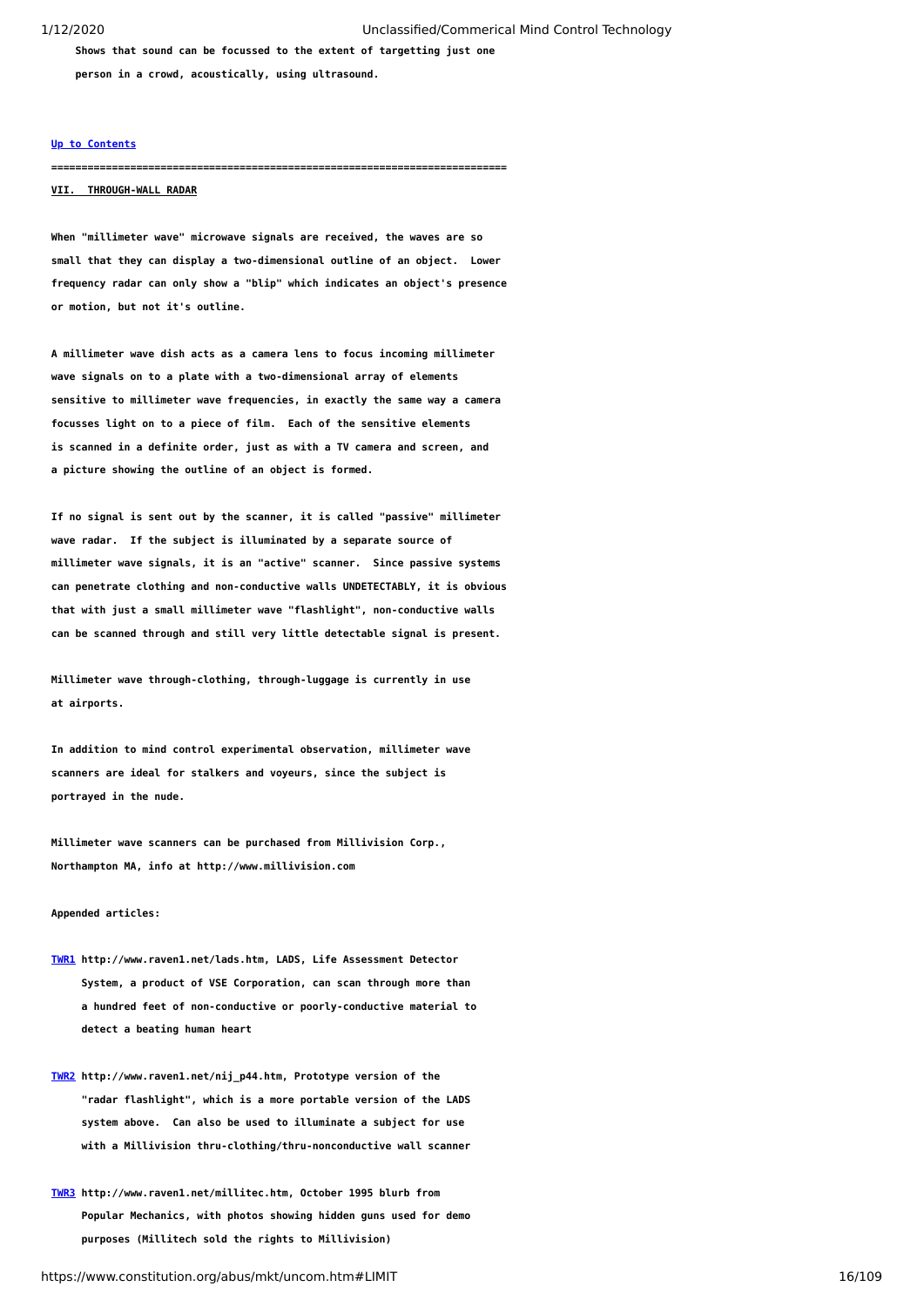**[TWR4](#page-81-1) http://www.raven1.net/ptscradr.htm, March 22 text taken from Patriot Scientific Corporation's web site, their ground-penetrating radar section. Patriot's GPR overcomes the limitation of the Millivision passive radar, i.e. inability to penetrate partially conductive walls.**

### **[Up to Contents](#page-2-0)**

**===========================================================================**

### <span id="page-16-0"></span>**VIII. THOUGHT READING**

**"Thought reading" appears to be one of the EASIER components of electronic mind control, given that commercial and unclassified thought reading devices are available and being actively developed. Thought reading is an enhanced version of computer speech recognition, with EEG waves being substituted for sound waves.**

**The easiest "thought" reading is actually remote picking up of the electromagnetic activity of the speech-control muscles.**

**When we "say words to ourselves, silently", or, read a book, we can actually FEEL the slight sensations of those words in our vocal muscles - all that is absent is the passage of air. Coordinated speech signals are relatively strong and relatively consistent.**

**The other kind of "thought reading", i.e. "MINING" someone's brain for information from a distance is SPECULATIVE. We targetted individuals have no way to verify that is happening, however, we do know that we are "fed" hypnotic signals to force consistent "neutral" content (but of different character than prior to becoming test subjects,) DREAMS.**

**These forced, neutral content ("bland" content) dreams occur every single night and may represent the experimenters' efforts to have our experiences portray themselves in such dreams, in effect, MINING our experiences. Again, this is SPECULATION, but it seems very logical.**

**Appendix TR4, referenced below, confirms the ability of current unclassified technology to actually see what a living animal sees, electronically. It is therefore extremely likely that these forced dreams can be displayed on the experimenters' screens in an adjacent apartment or adjacent house, (which are made obvious to the involuntary experimentee.)**

**Finally, among the 300 known neuro-electromagnetic experimentees, we often have strangers either tell us what we are thinking, say they can pick up our broadcast thoughts, or tell us about events inside our homes at times when they could not have seen from the outside. BUGS are not used, and they have been searched for.**

#### **Appended articles:**

**[TR1](#page-84-0) http://www.raven1.net/thotuncl.htm, Commercially available thought-reading devices, both implant-style and non-implant**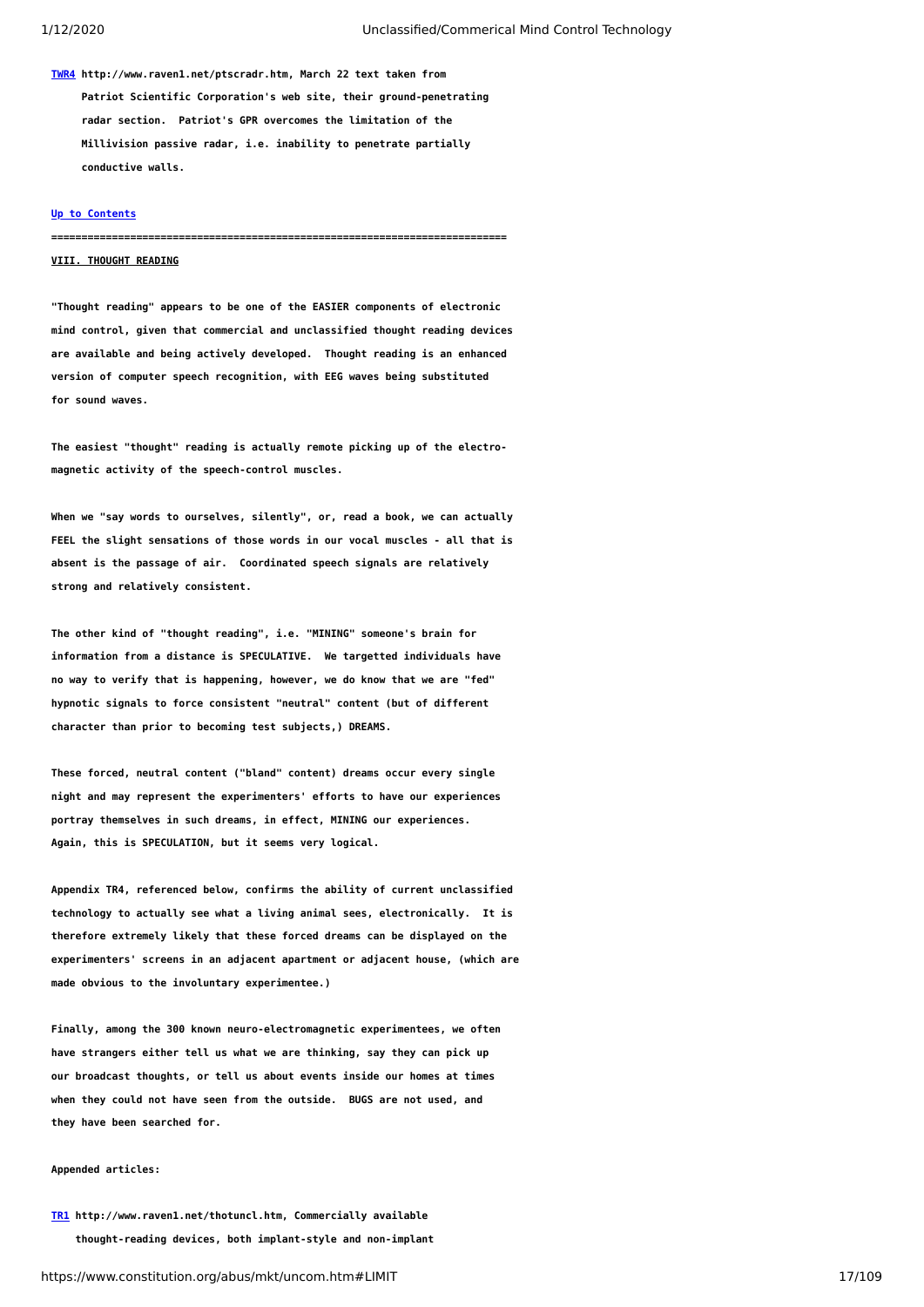- **[TR2](#page-88-0) http://www.raven1.net/ratrobot.htm, Implanted rats can control devices with their thoughts**
- **[TR3](#page-89-0) http://www.raven1.net/ebrain.htm, from the July 1973 issue of Popular Electronics, a system to read EEG signals (the stuff of which thought reading is made) at a distance by passing a radio signal through the human head and analyzing the passed-through signal.**
- **[TR4](#page-92-0) http://www.raven1.net/elecvisn.htm, an article describing electronically reading a cat's brain waves and constructing a real-time image on screen from the EEG traces**
- **[TR5](#page-94-0) http://www.raven1.net/m\_switch.htm, the text from a site describing a mind-controlled "switch", which can not only turn appliances on or off, but also adjust controls like volume.**

#### **[Up to Contents](#page-2-0)**

# <span id="page-17-0"></span>**=========================================================================== IX. IMPLANTS**

**Electronic implants are actually one of the older forms of electronic mind control technology. Implants can either receive instructions via radio signals, passing them to the brain, or, can be interrogated via external radio signals to read brain activity at a distance.**

**Many of the about 300 known involuntary neuro-electromagnetic experimentees do not have implants, but have an aggressive and thorough regimen of mind control effects anyway. IMPLANTS ARE STILL SIGNIFICANT, though, for these reasons:**

- **1. Their use, since World War II and continuing to the present day, associated with MKULTRA atrocities, is a crystal clear indication that a MOTIVE POOL of unethical researchers has existed through the late 1970s. The same people, none jailed, are still working, by and large. The reader can see that the existence of the same motive pool is overwhelmingly likely, given that no social changes have occurred which would prevent that.**
- **2. The fact that to date (autumn 1999) no victim who has had implants removed has ever been able to get custody of the removed implant shows that research programmes using implants are still quite active and obviously quite important to someone.**

 **See <http://www.morethanconquerors.simplenet.com/MCF/>, the Mind Control Forum for details on involuntary experimentees' implantation and removal experiences.**

**3. The use of implants shows that, in the field of involuntary human experimentation, not every perpetrator group has access to the most sophisticated (implant-less) technology. Since implants for beneficial purposes are actively being promoted by NIH, it is**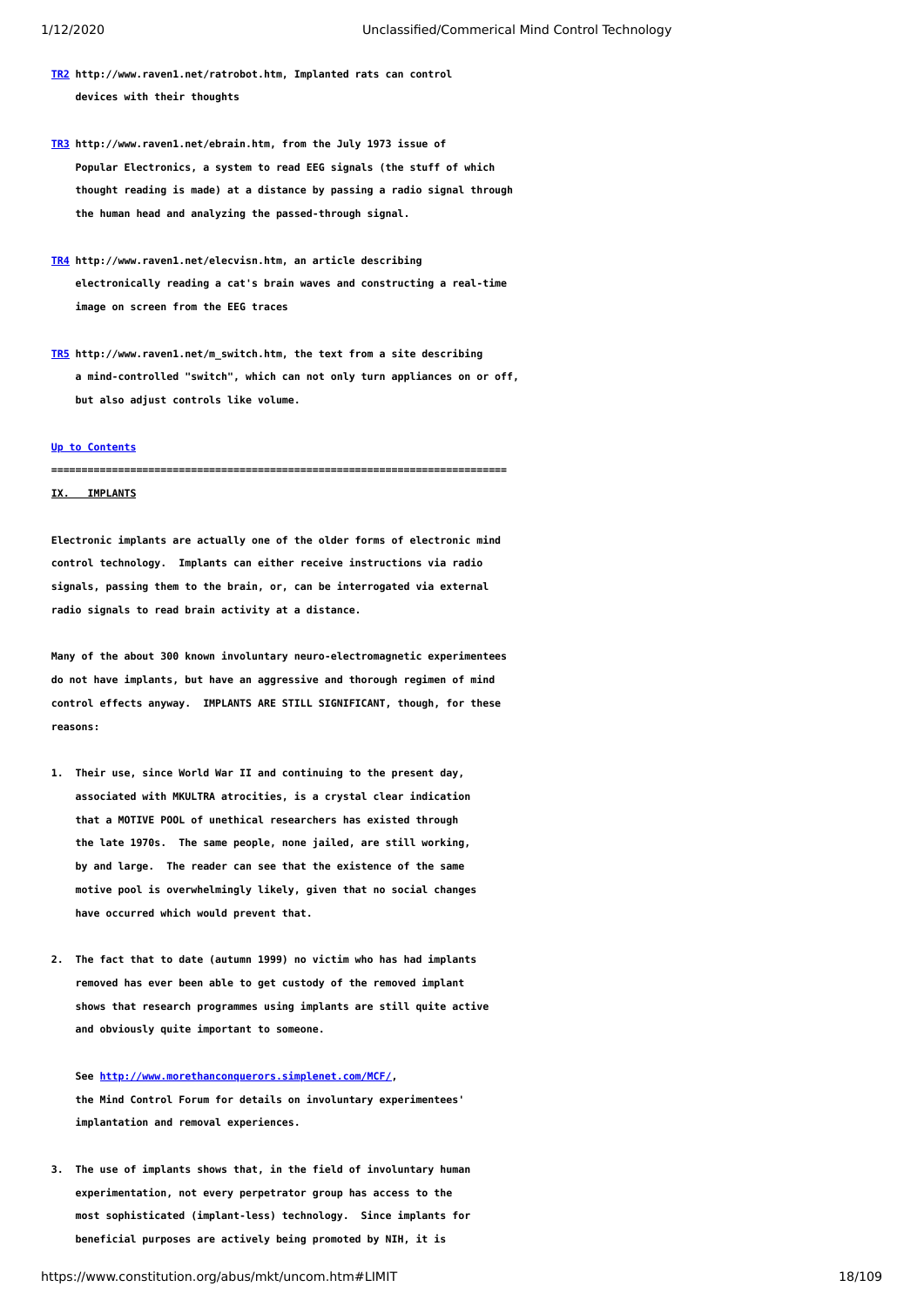**obvious they will not disappear any time soon.**

# **Appended articles:**

- **[IMP1](#page-96-0) http://www.raven1.net/centneur.htm, an article showing that human implantation is being done and even encouraged by the U.S. NIH (National Institutes of Health). While this public information is for the public good, it is a small step to move from publicly known and VOLUNTARY implantation to CONCEALED implantation for INvoluntary and criminal purposes.**
- **[IMP2](#page-98-0) http://www.raven1.net/italydoc.htm, a testimonial by an Italian psychiatrist who has been assisting involuntary experimentees; this doctor began by assisting [Satanic or other] ritual abuse victims. Apparently involuntary brain implantation is alive and well in Italy, why not elsewhere?**
- **[IMP3](#page-99-0) http://www.raven1.net/telectro.htm, a project abstract by AF, awarded to perform unclassified research and development of human implants which can read both physio- and PSYCHO- parameters.**
- **[IMP4](#page-101-0) http://www.raven1.net/stimocvr.htm, an excerpt describing human implantation for purposes of two-way communication with the brain by way of implants and FM VHF radio. Blows away any doubts that human implantation has not been done, and even more, that the U.S. military are involved.**
- **[IMP5](#page-104-0) http://www.raven1.net/sattrack.htm, describes an unclassified human implant satellite tracking system, ostensibly for benevolent use. (No method for avoiding unethical uses is described.) Applied Digital Solutions, Inc., Palm Beach, Florida.**

## **[Up to Contents](#page-2-0)**

<span id="page-18-0"></span>**=========================================================================== CONCLUSION** 

**Conclusion? While the documentary evidence in this report does not exactly "prove" we are being targetted by intelligence/defence contractors using classified electronic weapons, it certainly eliminates the argument that such devices are impossible, don't exist, or that government has "no interest" in them, or that the "were tried years ago but didn't work".**

**Add in the experiences of victims of the Tuskegee untreated syphilis experiments, the feeding of radioactive food to uninformed U.S. citizens, and the atrocities perpetrated under the institutional/drug/child abuse phases of the CIA's MKULTRA programmes, and you have more than enough grounds to petition for an independent, open investigation.**

**No doubt there were citizens of ancient Pompeii who argued that Vesuvius could not possibly erupt in their lifetimes.**

**Faced with all the evidence, no honest government can afford to take the**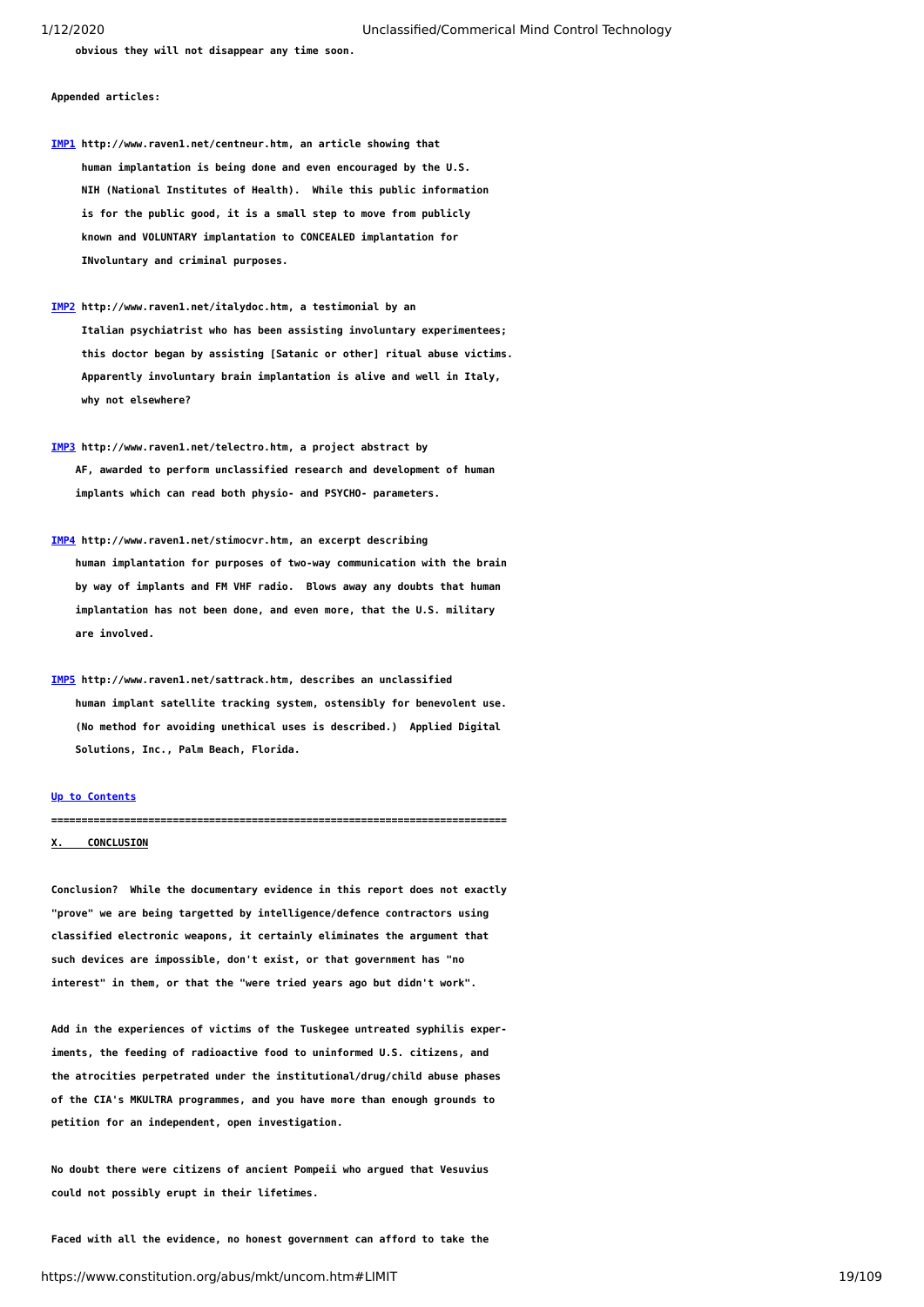**risk that electronic mind control activity may be happening, controlled**

**from their own "back rooms".**

**Eleanor White**

**If any doubts as to the importance of this issue remain, please see below what the U.S. NSA (National Security Agency) says would be the result of releasing information on electronic mind control:**



NATIONAL SECURITY AGENCY CENTRAL SECURITY SERVICE FORT GEORGE G. MEADE, MARYLAND 20755-6000 Serial: J9728-96 19 March 1997

If government-sponsored mind control is not happening. then why could it "reasonably be expected to cause exceptionally grave damage to national security"!?

**Obvious question:** 

Davis, CA 95616 Dear Ms. Welsh:

Ms. Chervl Welsh

915 Zaragoza St.

This responds to your Freedom of Information Act (FOIA) request dated 28 July 1995 submitted to the Defense Intelligence Agency (DIA) for records pertaining to yourself and other various topics. A copy of your request is attached for your convenience. On 21 October 1996 the DIA referred one responsive NSA-originated document relating to a Soviet mind control system to this Agency for our review and direct response to you.

The document has been reviewed by this Agency pursuant to the provisions of the FOIA and has been found to be currently and properly classified in accordance with Executive Order 12958. This document meets the criteria for classification as set forth in subparagraphs (e) and<br>(g) of section 1.5 and remain classified <u>TOP SECRET</u> as provided in section  $\tilde{1}$ .3 of Executive Order 12958. The information is classified because its disclosure could reasonably be expected to cause exceptionally grave damage to the national security. Because the information is currently and properly classified, it is exempt from disclosure pursuant to the first<br>exemption of the FOIA (5 U.S.C. section 552(b)(1)).

In addition, this Agency is authorized by various statutes to protect certain information concerning its activities. We have determined that such information exists in this document. Accordingly, those portions are also exempt from disclosure pursuant to the third exemption of the FOIA which provides for the withholding of information specifically protected from disclosure by statute. The specific statutes applicable in this case are

**===========================================================================**

 **[Up to Contents](#page-2-0)**

<span id="page-19-0"></span>**XI. APPENDICES**

 **UP TO THIS PAGE, THIS REPORT HAS BEEN A NARRATIVE AUTHORED BY ELEANOR WHITE. THE APPENDICES ARE A COLLECTION OF THE BEST QUALITY FACTUAL MATERIAL FROM OFFICIAL SOURCES OUTSIDE THE INVOLUNTARY ELECTROMAGNETIC EXPERIMENTEE GROUP. THIS MATERIAL MAY BE INDEPENDENTLY VERIFIED FROM REFERENCES PROVIDED.**

#### **[Up to Contents](#page-2-0)**

**---------------------------------------------------------------------------**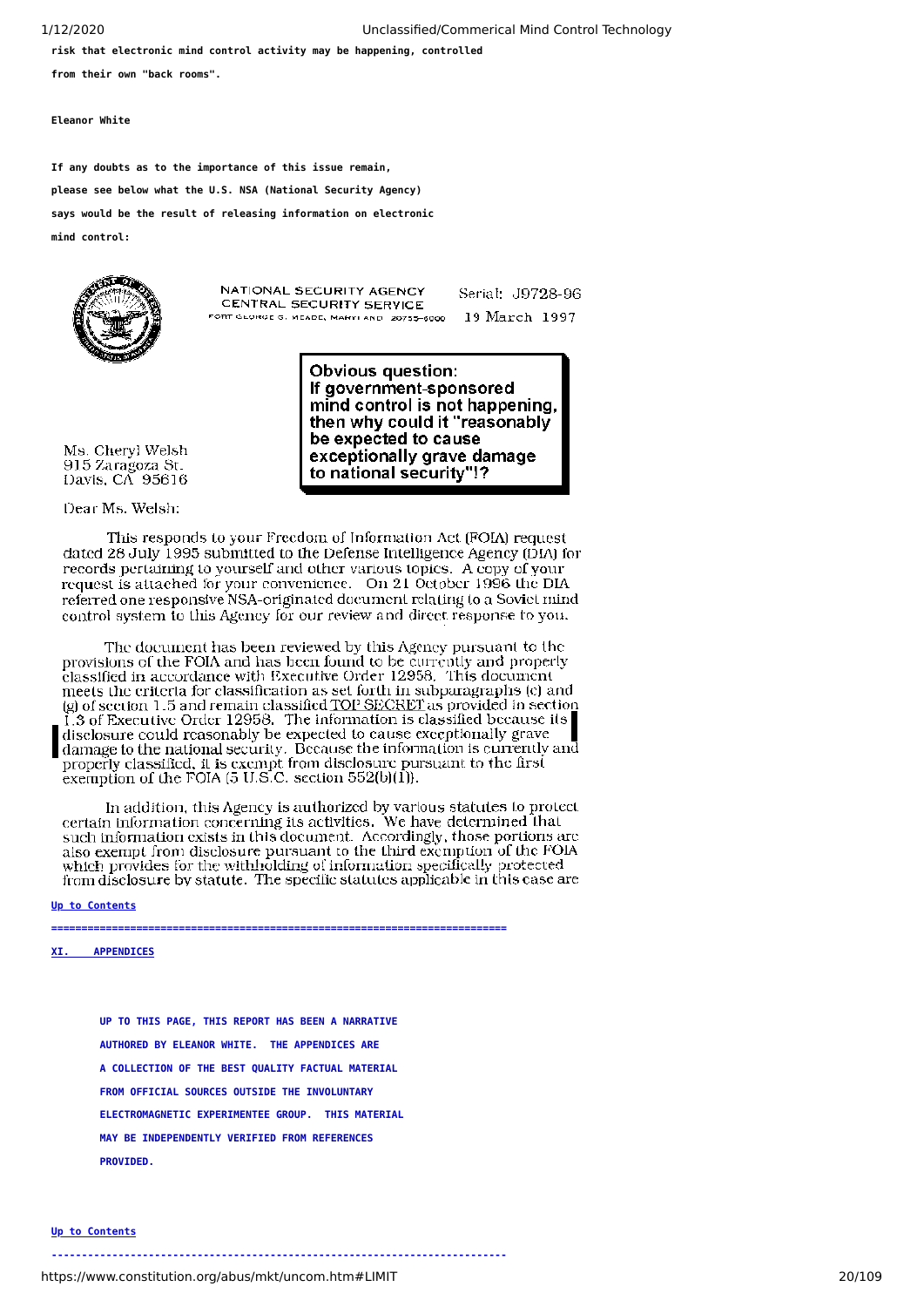#### <span id="page-20-0"></span>**APPENDIX PM1 ... THE LIDA MACHINE**



**Associated Press (Exact date not shown on copy but tests took place 1982/83) Loma Linda (Veterans Hospital research unit) San Bernardino County**

**A Soviet device that bombards brains with low-frequency [Eleanor White's note: More likely radio frequency carrier which is modulated or pulsed at brain-entrainment rates] radio waves may be a replacement for tranquilizers and their unwanted side effects, says a researcher, but it's use on humans poses ethical and political questions.**

**The machine, known as the LIDA, is on loan to the Jerry L. Pettis Memorial Veterans Hospital through a medical exchange program between the Soviet Union and the United States.**

**Hospital researchers have found in changes behaviour in animals.**

**"It looks as though instead of taking a valium when you want to relax yourself it would be possible to achieve a similar result, probably in a safer way, by the use of a radio field that will relax you" said Dr. Ross Adey, chief of research at the hospital.**

**[Missing one line on the photocopy] ... manual shows it being used on a human in a clinical setting, Adey said. The manual says it is a "distant pulse treating apparatus" for psychological problems, including sleeplessness, hypertension and neurotic disturbances.**

**The device has not been approved for use with humans in this country, although the Russians have done so since at least 1960, Adey Said.**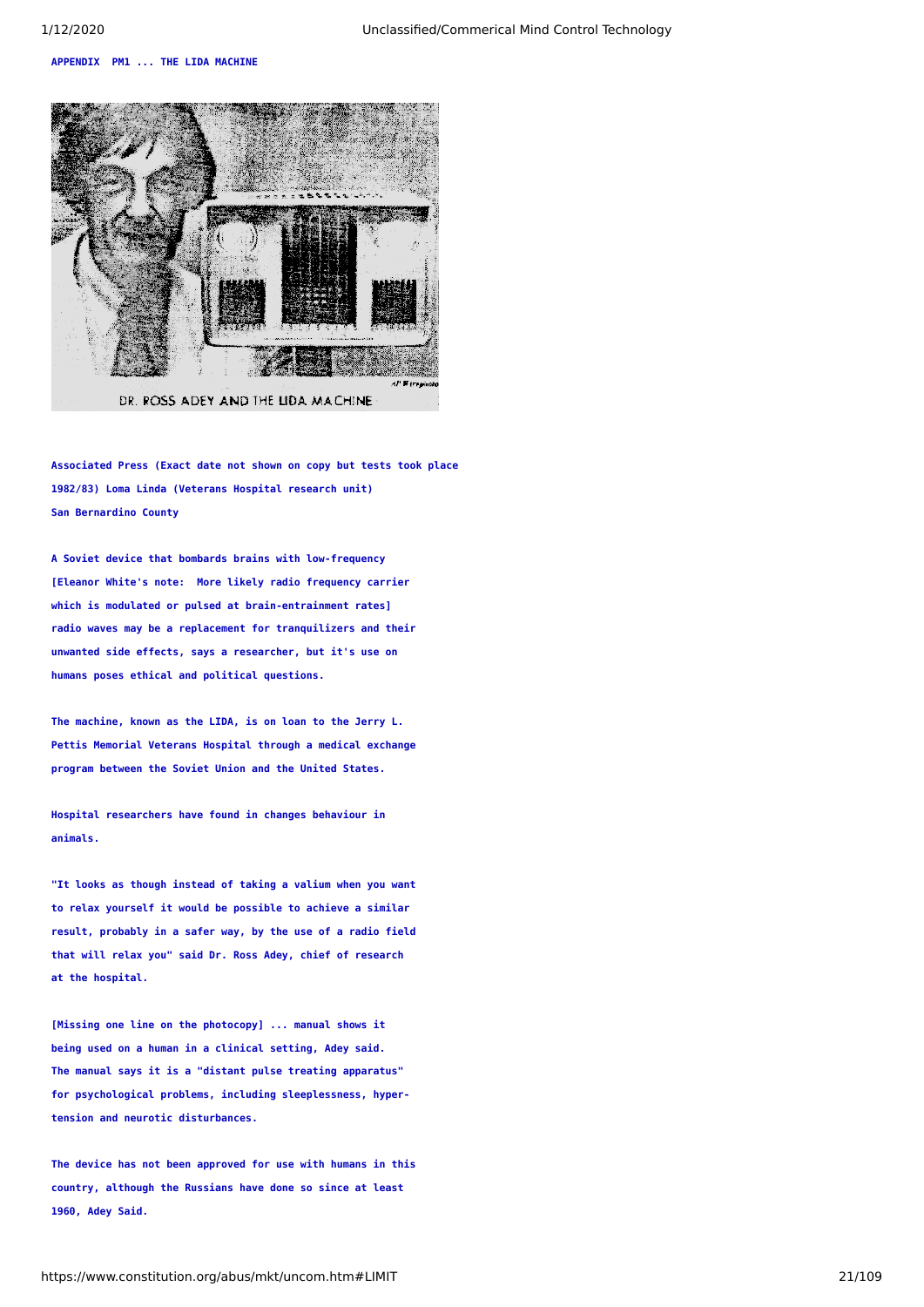**Low frequency radio waves simulate the brain's own electromagnetic current and produce a trance-like state.**

**Adey said he put a cat in a box and turned on the LIDA.**

**"Within a matter of two or three minutes it is sitting there very quietly ... it stays almost as though it were transfixed" he said.**

**Tho hospital's experiment with the machine has been underway for three months and should be completed within a year, Adey said.**

**Eleanor White's comments (Dr. Byrd's statement follows):**

**1. Heavy "fatigue attacks" are a very common experience among involuntary neuro-electromagnetic experimentees. The LIDA device could, right out of the box, be used as a fatigue attack weapon, FROM HIDING, thru non- or semi-conductive walls.**

**2. If the LIDA machine is tuned for tranquilizing effect, then it might also be tuned for "force awake" and other effects too. This device is a psychotronic weapon, AS IS. A TV documentary stated the Russian medical establishment considers this 1950s device obsolete. (Wonder what has taken it's place?)**

**Below is a statement from Dr. Eldon Byrd, U.S. psychotronic researcher who funded Dr. Adey's work with the LIDA machine:**

**"The LIDA machine was made in the 1950's by the Soviets. The CIA purchased one through a Canadian front for Dr. Ross Adey, but didn't give him any funds to evaluate it.**

**"I provided those funds from my project in 1981, and he determined that the LIDA would put rabbits into a stupor at a distance and make cats go into REM.**

**"The Soviets included a picture with the device that showed an entire auditorium full of people asleep with the LIDA on the podium. The LIDA put out an electric field, a magnetic field, light, heat, and sound (of course light and heat are electromagnetic waves, but at a much higher frequency than the low frequencies of the electric and magnetic fields mentioned above).**

**"The purported purpose of the LIDA was for medical treatments; however, the North Koreans used it as a brain washing device during the Korean War. The big question is: what did they do with the technology? It could have been improved and/or made smaller. It is unlikely that they abandoned something that worked.**

**"Direct communication with Ross Adey: While he was testing the**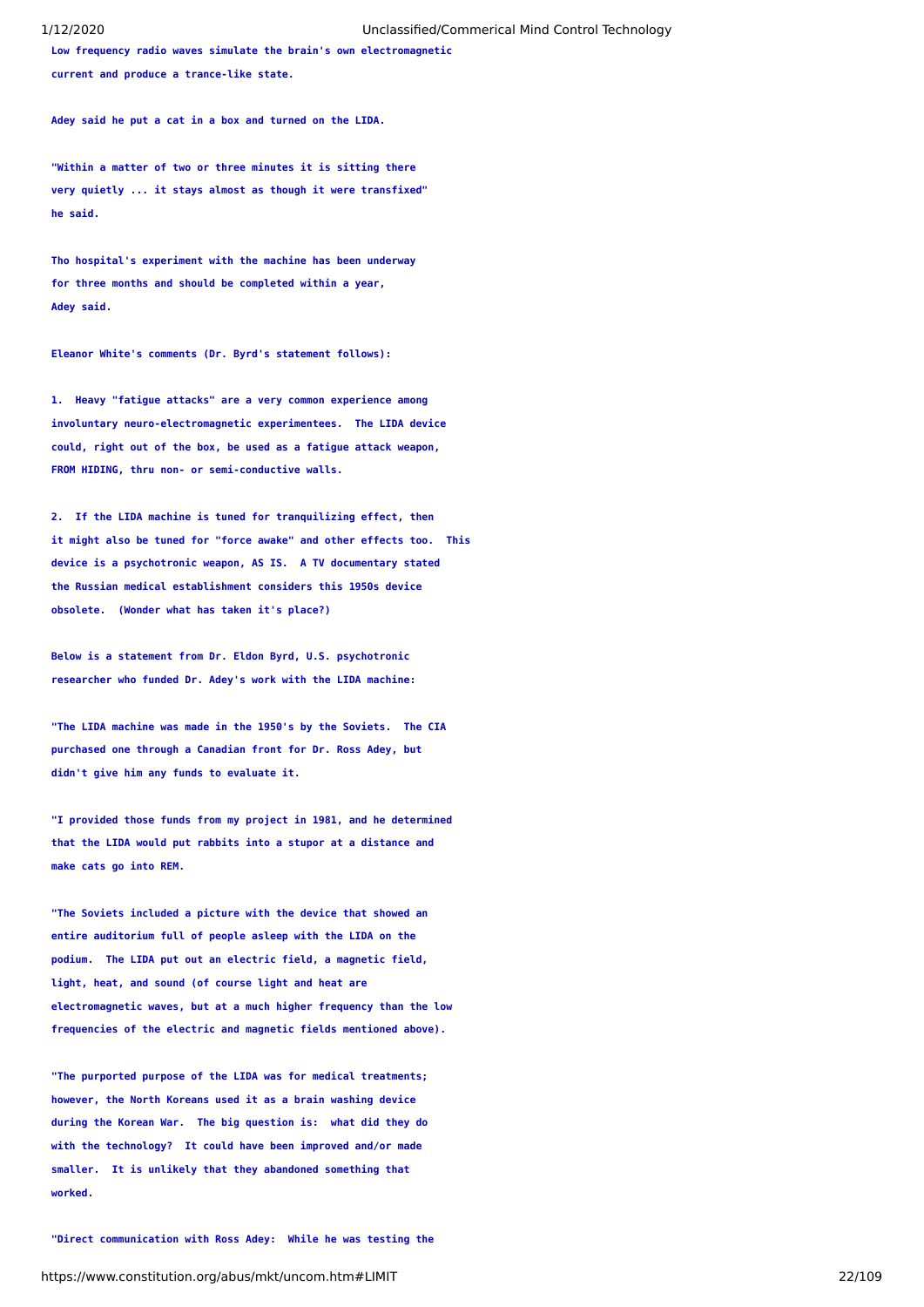**LIDA 4, an electrician was walking by and asked him where he got the "North Korean brain washing machine". Ross told him that is was a Russian medical device.**

**"The guy said he had been brain-washed by a device like that when he was in a POW camp. They placed the vertical plates alongside his head and read questions and answers to him. He said he felt like he was in a dream. Later when the Red Cross came and asked questions, he responded with what had been read to him while under the influence of the device. He said he seemed to have no control over the answers.**

**"The LIDA is PATENTED IN THE US. Why? They are not sold in the US--the only one I know that exists is the one that was at Loma Linda Medical Center where Adey used to work. Eldon"**

**.................................................................**

**Involuntary neuro-experimentation activist Cheryl Welsh, Davis CA, sent in this clipping from an article by Dr. Ross Adey but without complete bibliographic references:**

**"Soviet investigators have also developed a therapeutic device utilizing low frequency square wave modulation of a radiofrequency field. This instrument known as the Lida was developed by L. Rabichev and his colleagues in Soviet Armenia, and is designed for "the treatment of neuropsychic and somatic disorders, such as neuroses, psychoses, insomnia, hypertension, stammering, bronchia asthma, and asthenic and reactive disturbances".**

**It is covered by U.S. Patent # 3,773,049. In addition to the pulsed RF field, the device also delivers pulsed light, pulsed sound, and pulsed heat. Each stimulus train can be independently adjusted in intensity and frequency.**

**The radiofrequency field has a nominal carrier frequency of 40 MHz and a maximum output of approximately 40 Watts. The E- field is applied to the patient on the sides of the neck through two disc electrodes approximately 10 cm in diameter. The electrodes are located at a distance of 2-4 cm from the skin.**

**[Eleanor White's comment: The fact that Dr. Ross Adey mentioned an "audience" being put to sleep by the LIDA suggests that the "E-field" electrodes may not play an essential role. The radio signal appears to be the primary cause of the sleep/trance effect.]**

**Optimal repetition frequencies are said to lie in the range from 40 to 80 pulses per minute. Pulse duration is typically 0.2 sec. In an 8 year trial period, the instrument was tested on 740 patients, including adults and children. Postivive therapeutic effects were claimed in more..."**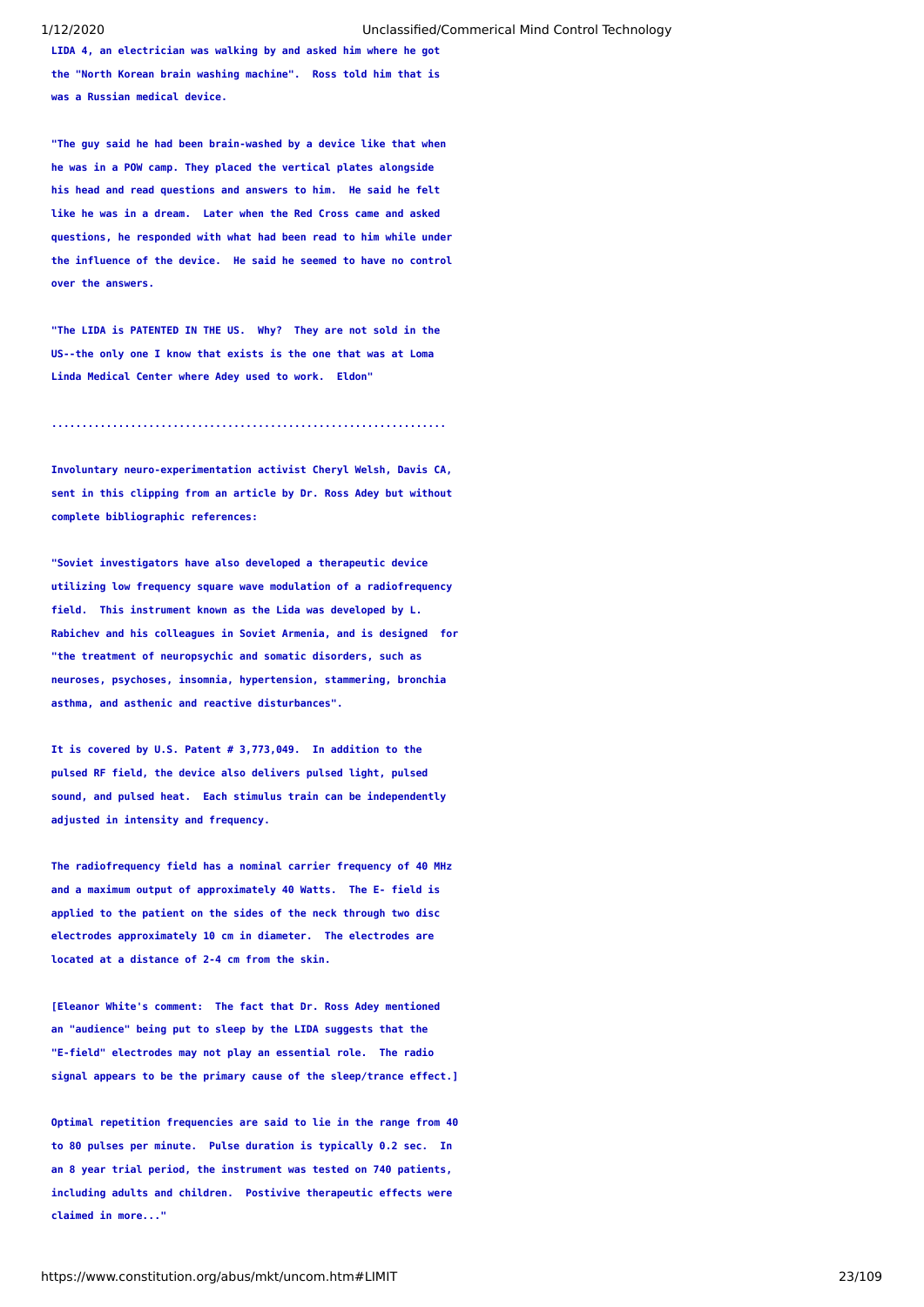**[Up to Contents](#page-2-0)**

**---------------------------------------------------------------------------**

<span id="page-23-0"></span>**APPENDIX PM2 - FREY'S PAPER**

# **Human Auditory System Response To Modulated Electromagnetic Energy**

# **ALLAN H. FREY**

**General Electric Advanced Electronics Center Cornell University Ithaca, New York**

**TRANSCRIPTION, Courtesy of MindNet Archives, Mike Coyle posted at http://www.morethanconquerors.simplenet.com/MCF/**

**Frey, Allan H., Human Auditory system response to modulated electromagnetic energy. J. Appl. Physiol. 17(4): 689-692. 1962.**

**(\*) Asterisks indicate unreadable characters in the original copy.**

**NOTE: In 1962, frequencies were expressed as kiloCYCLES, megaCYCLES, etc., with abbreviations being kc, mc**

**--The intent of this paper is to bring a new phenomena to the attention of physiologists. Using extremely low average power densities of electromagnetic energy, the perception of sounds was induced in normal and deaf humans. The effect was induced several hundred feet from the antenna the instant the transmitter was turned on, and is a function of carrier frequency and modulation. Attempts were made to match the sounds induced by electromagnetic energy and acoustic energy.** 

**The closest match occurred when the acoustic amplifier was driven by the rf transmitter's modulator. Peak power density is a critical factor and, with acoustic noise of approximately 80 db, a peak power density of approximately 275 mw / rf is needed to induce the perception at carrier frequencies 125 mc and 1,310 mc. The average power density can be at rf as low as 400 \_u\_w/cm2. The evidence for the various positive sites of the electromagnetic energy sensor are discussed and locations peripheral to the cochlea are ruled out.**

#### **Received for publication 29 September 1961.**

**A significant amount of research has been conducted with the effects of radio-frequency (rf) energy on organisms (electro- magnetic energy between 1 kc and \*\* Gc). Typically, this work has been concerned with determining damage resulting from body temperature increase. The average power densities used have been on the order of 0.1-t w/cm2 used over many minutes to several hours.**

**In contrast, using average power densities measured in microwatts per square centimeter, we have found that \*\*\*\*r effects which are transient, can be induced with rf energy. Further, these effects**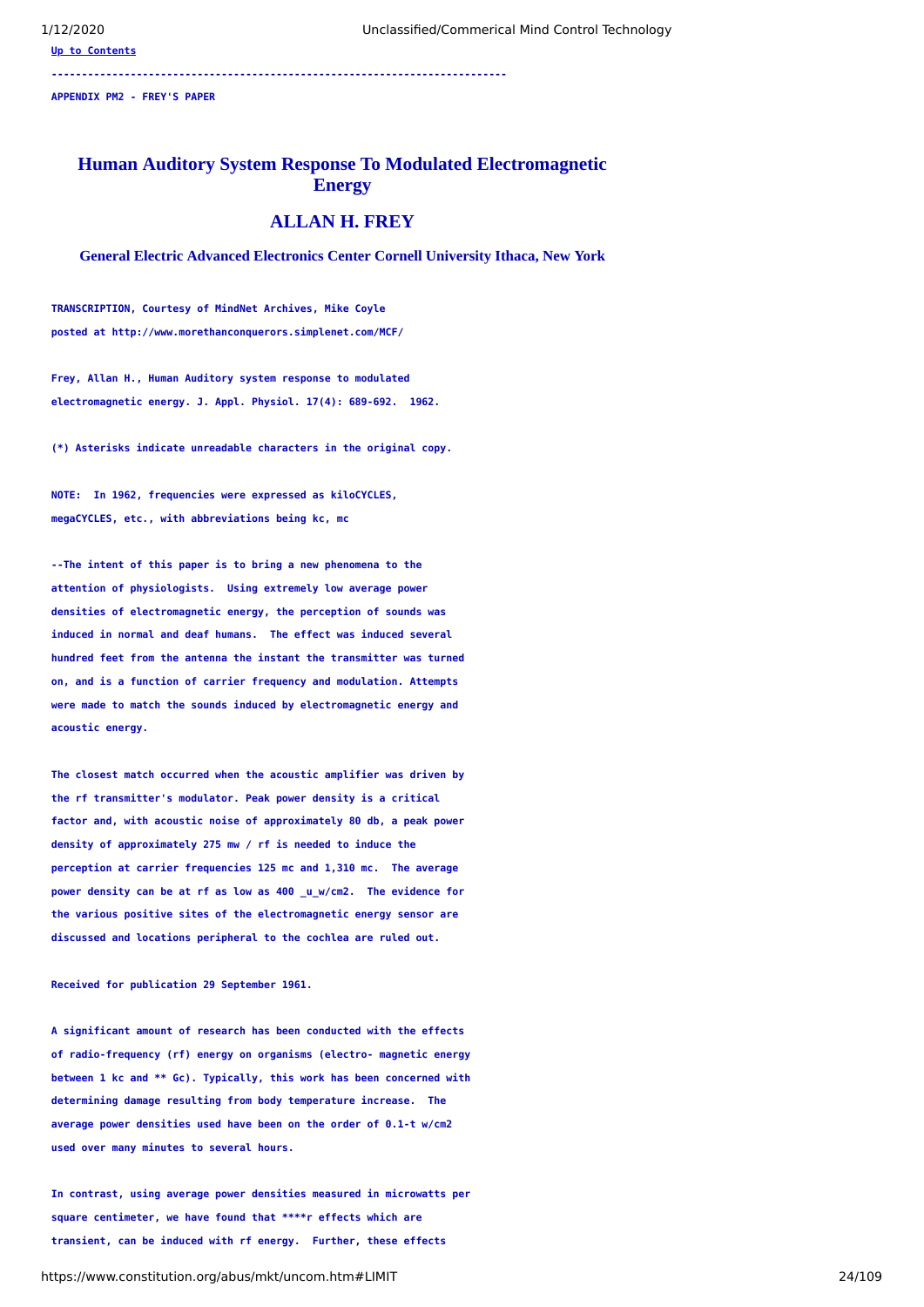**occur the instant the transmitter is turned on. With appropriate modulation, the perception of different sounds can be induced in physically deaf, as well as normal, in human subjects at a distance of inches up to thousands of feet from the transmitter. With somewhat different transmission parameters, you can induce the perception of severe buffeting of the head, without such apparent vestibular symptoms as dizziness or nausea. Changing transmitter parameters down, one can induce a "pins-and-needles" sensation.**

**Experimental work with these phenomena may yield information on auditory system functioning and, more generally, in the nervous system function. For example, this energy could possibly be used as a tool to explore nervous system coding, possibly using Neider and Neff's procedures (1), and for stimulating the nervous system without the damage caused by electrodes.**

**Since most of our data have been obtained of the "rf sound" and only the visual system has previously been shown to respond to electromagnetic energy, this paper will be concerned only with the auditory effects data. As a further restriction, only data from human subjects will be reported, since only this data can be discussed meaningfully at the present time. The long series of studies we performed to ascertain that we were dealing with a biological significant phenomena (rather than broadcasts from sources such as loose fillings in the teeth) are summarized in another paper (2), which also reports on the measuring instruments used in this work.**

**The intent of this paper is to bring this new phenomenon to the attention of physiologists. The data reported are intended to suggest numerous lines of experimentation and indicate necessary experimental controls.**

**Since we are dealing with a significant phenomenon, we decided to explore the effects of a wide range of transmitter parameters to build up the body of knowledge which would allow us to generate hypotheses and determine what experimental controls would be necessary. Thus, the numbers given are conservative; they should not be considered precise, since the transmitters were never located in ideal laboratory environments. Within the limits of our measurements, the orientation of the subject in the rf field was of little consequence.**

**Most of the transmitters used to date in the experimentation have been pulse modulated with no information placed on the signal. The rf sound has been described as being a buzz, clicking, hiss, or knocking, depending on several transmitter parameters, i.e., pulse width and pulse-repetition rate (PRF). The apparent source of these sounds is localized by the subjects as being within, or immediately behind the head. The sound always seems to come from within or immediately behind the head no matter how the subjects twists or rotates in the rf field.**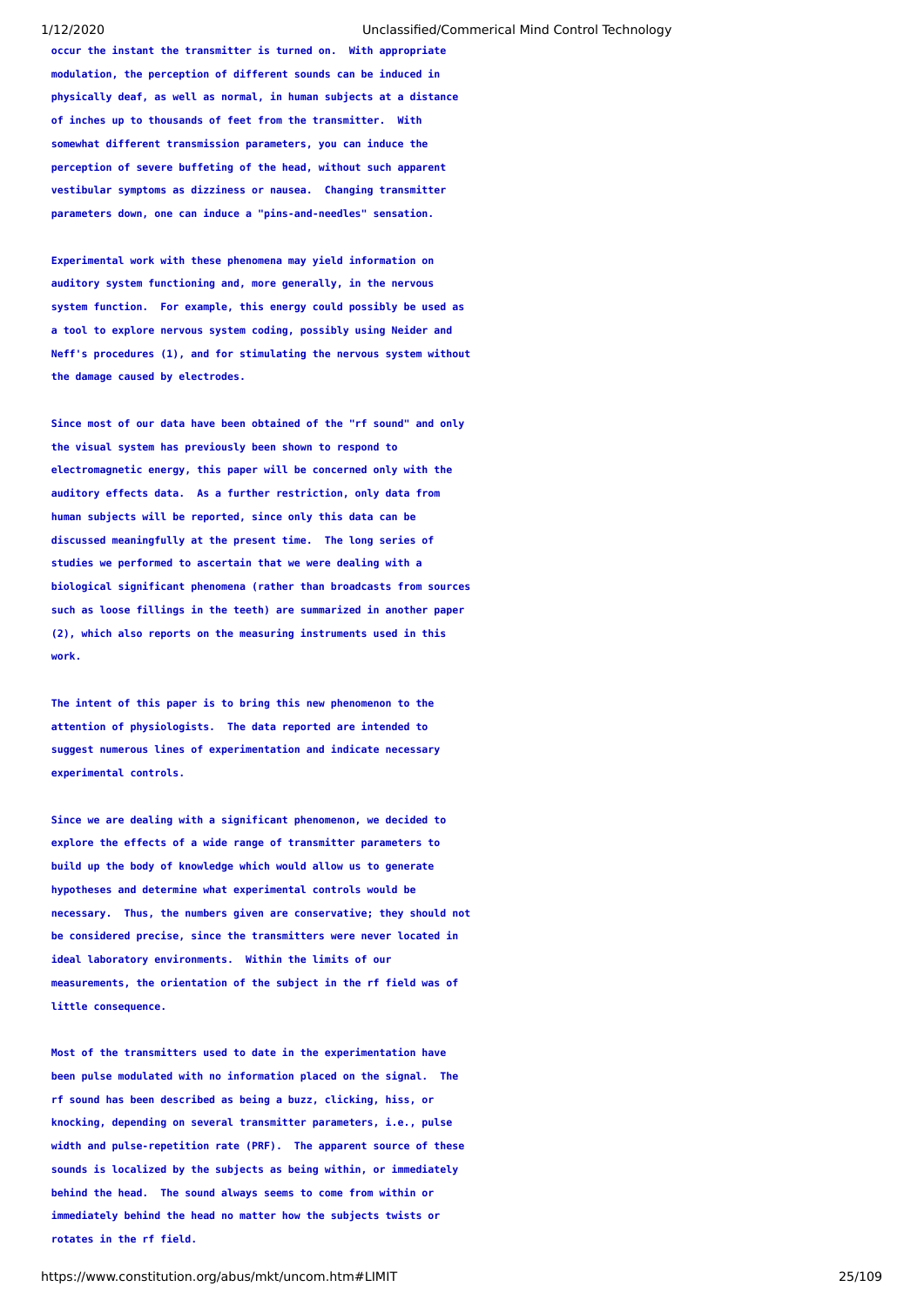**Our early experimentation, preformed using transmitters with very short square pulses and high pulse-repetition rates, seemed to indicate that we were dealing with harmonics of the PRF. However, our later work has indicated that this is not the case; rather, the rf sound appears to be incidental modulation envelope on each pulse, as shown in Fig 1.**

**Some difficulty was experienced when the subjects tried to match the rf sound to ordinary audio. They reported that it was not possible to satisfactorily match the rf sound to a sine wave or to white noise. An audio amplifier was connected to a variable bypass filter and pulsed by the transmitter pulsing mechanism. The subjects, when allowed to control the filter, reported a fairly satisfactory match. The subjects were fairly well satisfied with all frequencies below 5-kc audio were eliminated and the high- frequency audio was extended as much as possible. There was, however, always a demand for more high-frequency components. Since our tweeter has a rather good high-frequency response, it is possible that we have shown an analogue of visual phenomenon in which people see farther into the ultraviolet range when the lenses is eliminated from the eye. In other words, this may be a demonstration that the mechanical transmission system of the ossicles cannot respond to as high a frequency as the rest of the auditory system. Since the rf bypasses the ossicle system and the audio given the subject for matching does not, this may explain the dissatisfaction of our subjects in the matching.**

# **FIG. 1. Oscilloscope representation of transmitter output over time (pulse-modulated).**



### **TRANSMITTER ELECTRONIC NOISE**

**FIG. 2. Audiogram of deaf subject (otosclerosis) who had a "normal"** 

 **rf sound threshold.** 

```
 -10|----|----|----|--|--|--|--|--|--|--|--| 
   | | | | | | | | | | | | 
  0|----|----|----|--|--|--|--|--|--|--|--| A = RIGHT BONE 
      | | A | | | | | | | | | 
   |----|----B----A--|--|--|--|--|--|--|--| B = LEFT BONE 
   | | | B | A | | | | | | |
```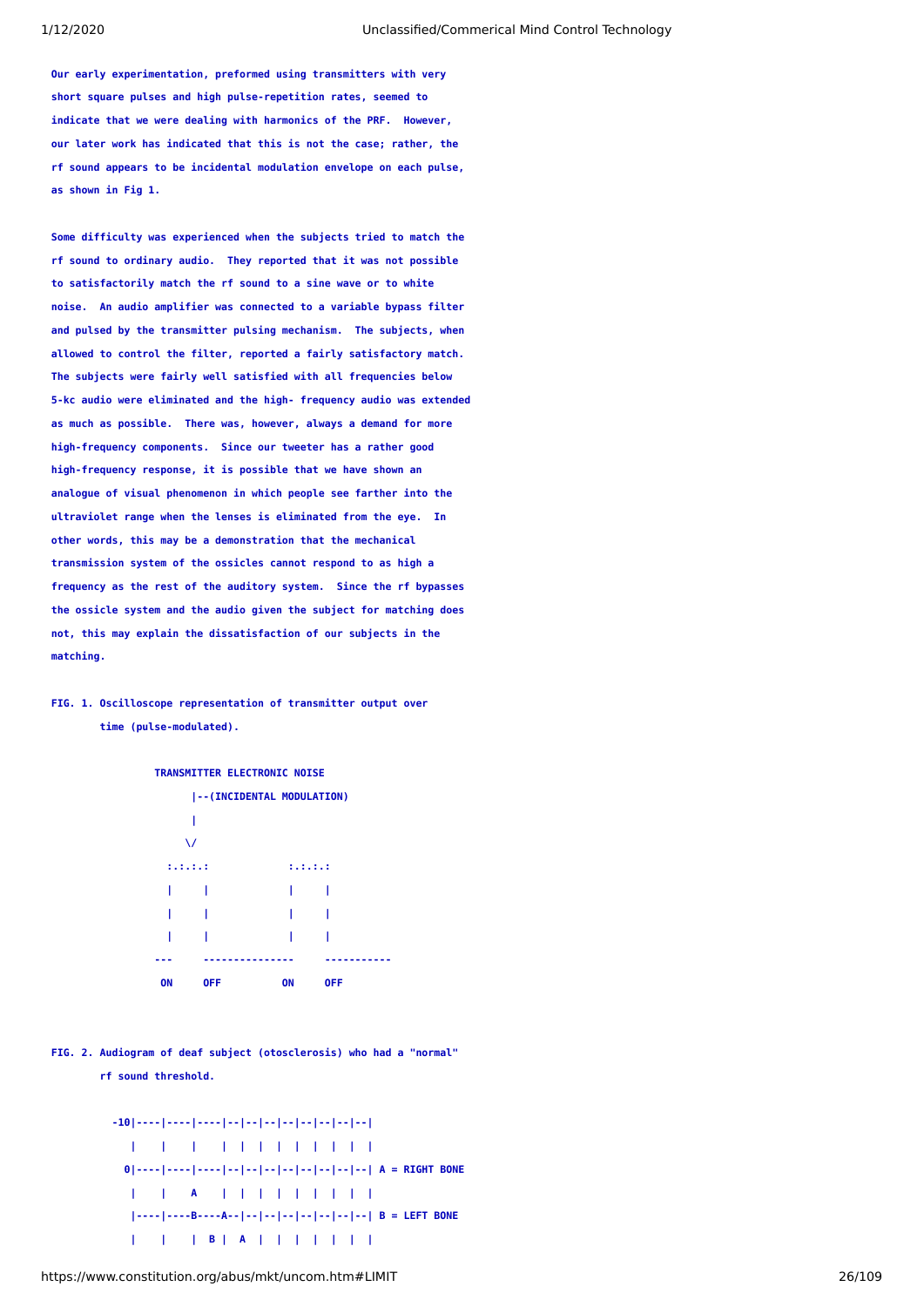



**TABLE 1. Transmitter parameters** 

| Trans- | Frequency, | <b>Wave-</b> | Pulse Width, Pulses Sec. |     | Duty Cy. |
|--------|------------|--------------|--------------------------|-----|----------|
| mitter | mc         | length, cm   | u sec                    |     |          |
|        |            |              |                          |     |          |
| A      | 1,310      | 22.9         | 6                        | 244 | .0015    |
| в      | 2,982      | 10.4         | 1                        | 400 | .0004    |
| c      | 425        | 70.6         | 125                      | 27  | .0038    |
| D      | 425        | 70.6         | 250                      | 27  | .007     |
| E      | 425        | 70.6         | 500                      | 27  | .014     |
| F      | 425        | 70.6         | 1000                     | 27  | .028     |
| G      | 425        | 70.6         | 2000                     | 27  | .056     |
| н      | 8,900      | 3.4          | 2.5                      | 400 | .001     |

# **FIG. 3. Attenuation of ambient sound with Flent antinoise stopples (collated from Zwislocki (3) and Von Gierke (4).**

```
 |----|---|--|--|-|-|-|||----|---|--|-||| 
            | | | | | | | ||| | | | ||| 
            |----|---|--|--|-|-|-|||----|---|--|-||| A = FLENTS 
            | | | | | | | ||| | | | ||| 
           10|----|---|--|--|-|-|-|||----|---|--|-||| B = THEORETICAL LIMIT
            | | | | | | | ||| | | | ||| OF ATTENUATION BY
FUNCTION(db) |----|---|--|--|-|-|-|||----|---|--|-||| EAR PROTECTORS 
             A | | | | | | ||| | | | ||| 
            |----A---|--|--|-|-|-|||----|---|--|-||| 
            B | A A A | A AAA A| | | ||| 
            |----B---B--|--|-A-|-|||----A---|--|-||| 
            | | | | B | | ||| | A | | ||| 
           30|----|---|--|--|-|-|-B||----|---A--|-A||
```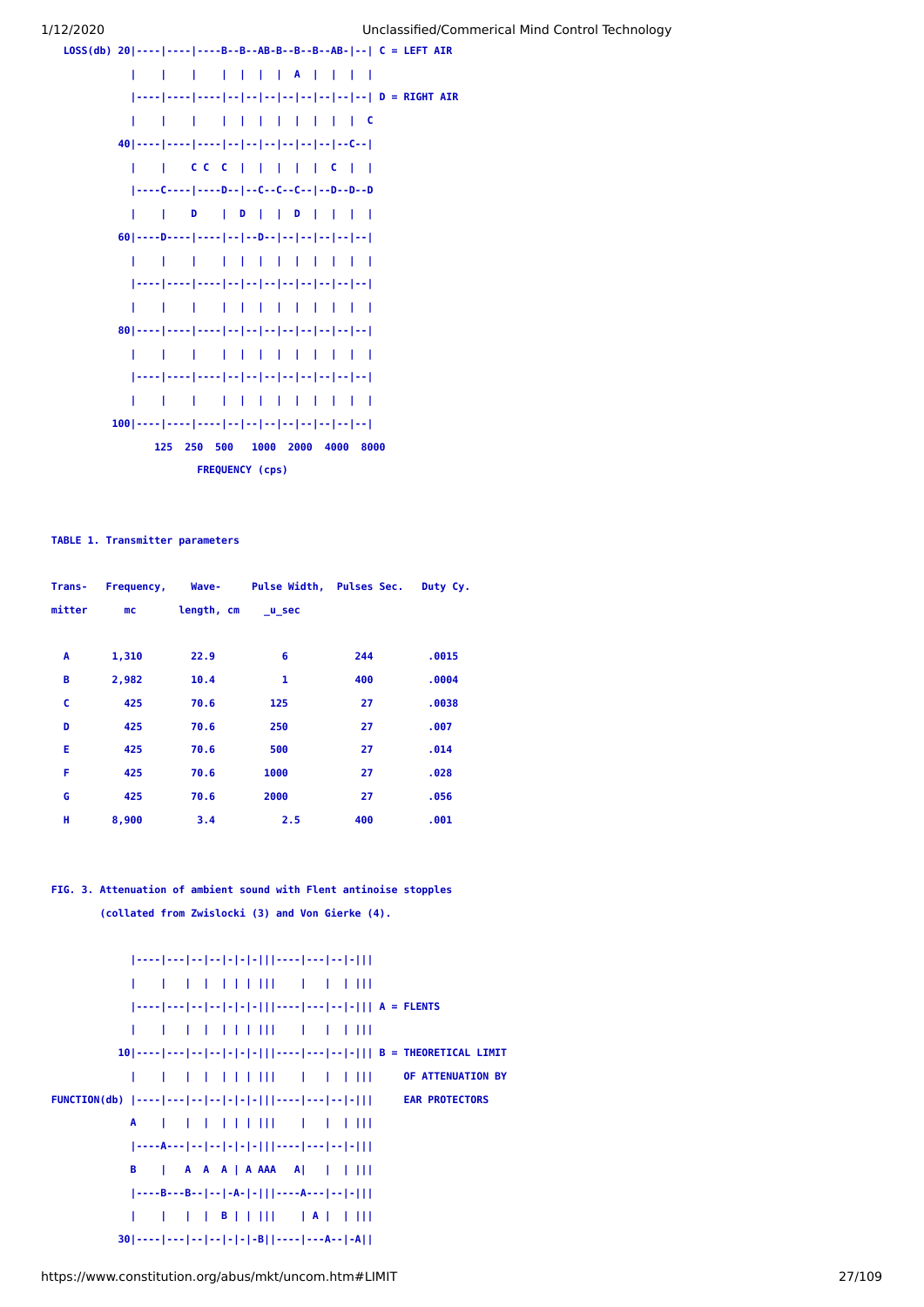

# **TABLE 2. Theshold for perception of rf sound (ambient noise level 70- 90 db).**

|               |                                            |       |              |              |          | Peak                    |
|---------------|--------------------------------------------|-------|--------------|--------------|----------|-------------------------|
|               |                                            |       | Avg          | Peak         | Peak     | Magnetic                |
|               |                                            |       | <b>Power</b> | <b>Power</b> | Electric | Field                   |
| <b>Trans-</b> | Frequency, Duty Cy. Density, Density Field |       |              |              |          | amp.                    |
| mitter        | mc                                         |       | mw, cm2      | mw, cm2      | v cm     | turns, m                |
|               |                                            |       |              |              |          |                         |
| A             | 1,310                                      | .0015 | 0.4          | 267          | 14       | $\overline{\mathbf{4}}$ |
| в             | 2,982                                      | .0004 | 2.1          | 5,250        | 63       | 17                      |
| c             | 425                                        | .0038 | 1.0          | 263          | 15       | $\overline{\mathbf{4}}$ |
| D             | 425                                        | .007  | 1.9          | 271          | 14       | $\overline{\mathbf{4}}$ |
| E             | 425                                        | .014  | 3.2          | 229          | 13       | 3                       |
| F             | 425                                        | .028  | 7.1          | 254          | 14       | $\overline{\mathbf{4}}$ |

# **FIG. 4. Threshold energy as a function of frequency of electromagnetic energy (ambient noise level 70-90 db).**

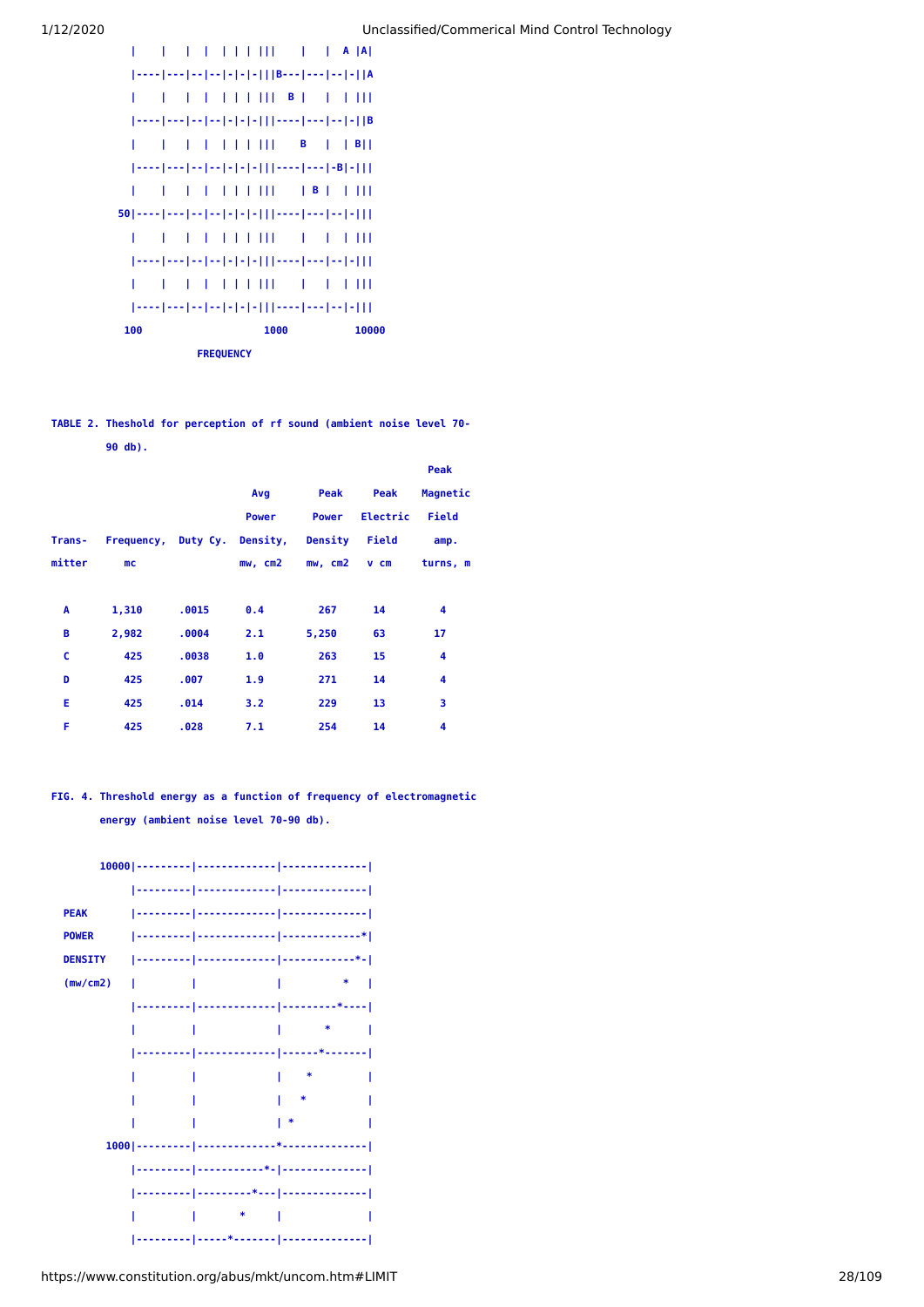

**FIG. 5. Microwave power distribution in a forehead model neglecting resonance effects and considering only first reflections (from Nieset et al. (5), modified).** 



**FIG. 6. Area most sensitive to electromagnetic energy (shaded portion).** 

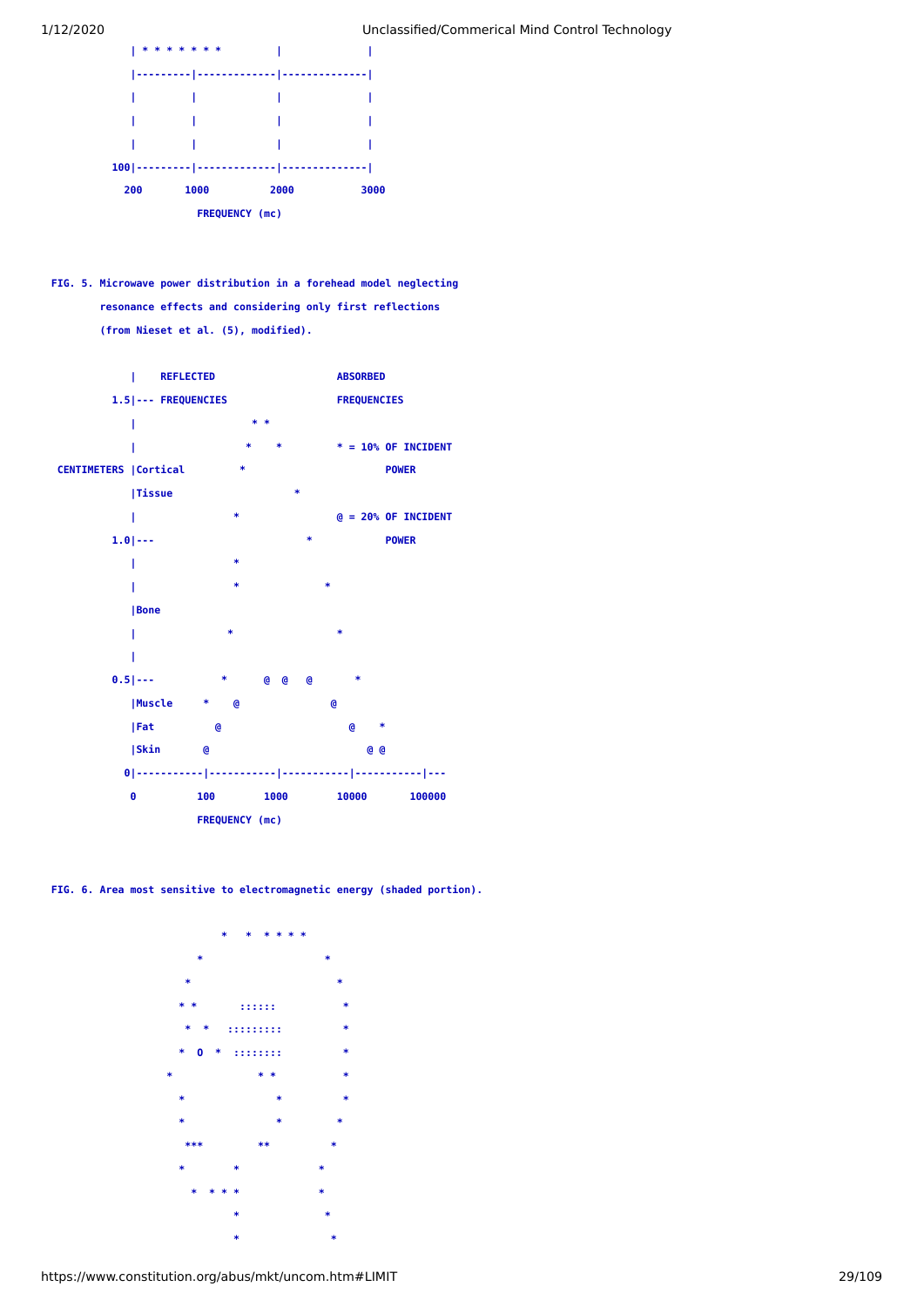**\* \* \* \* \* \* \* \* \*** 

**At one time in our experimentation with deaf subjects there seemed to be a clear relationship between the ability to hear audio above 5 kc and the ability to hear rf sounds. If a subject could hear above 5 kc, either by bone or air conduction, then he could hear the rf sounds. For example, the threshold of the subject whose audio gram appears in Fig. 2 was the same average power density as our normal subjects. Recently, however, we have found people with a notch around 5 kc who do not perceive the rf sounds generated by at least one of our transmitters.**

### **THRESHOLDS**

**As shown in Table 1, we have used a fairly wide range of transmitter parameters. We are currently experimenting with transmitters that radiate energy at frequencies below 425 mc, and are using different types of modulation, e.g., pulse-repetition rates as low as 3 and 4/sec.**

**In the experimentation reported in this section, the ordinary noise level was 70-90 db (measured with a General Radio Co. model 1551-B sound level meter.) In order to minimize the rf energy used in the experimentation, subjects wore Flent antinoise ear stoppers whenever measurements were made. The ordinary noise attenuation of the Flents is indicated in Fig. 3. Although the rf sounds can be heard without the use of Flents, eventhough they have an ambient noise evel of 90 db, it appears that the ambient noise to some extent "masked" the rf sound.**

**Table 2 gives the thresholds for the perception of the sounds. It shows fairly clearly that the critical factor in the perception of the rf sound is the peak power density, rather than the average power density. The relatively high value for transmitter B was expected and will be discussed below. Transmitter G has been omitted from the table since the 20-mw/cm2 reading for it can be considered only approximate. The field-strength-measuring instruments used in that experiment did not read high enough to give an accurate reading. The energy from transmitter H was not perceived, even when the peak power density was as high as 25 w/cm2.**

**When the threshold energy is plotted as a function of the rf energy (Fig. 4), a curve is obtained which is suggestive of the curve of penetration of rf energy into the head. Figure 5 shows the calculated penetration, by frequency of rf energy, into the head. Our data indicate that the calculated penetration curve may well be accurate at the higher frequencies but the penetration at the lower frequencies may be greater than that calculated on this model.**

**As previously noted, the thresholds were obtained in a high ambient noise environment. This is an unusual situation as compared to**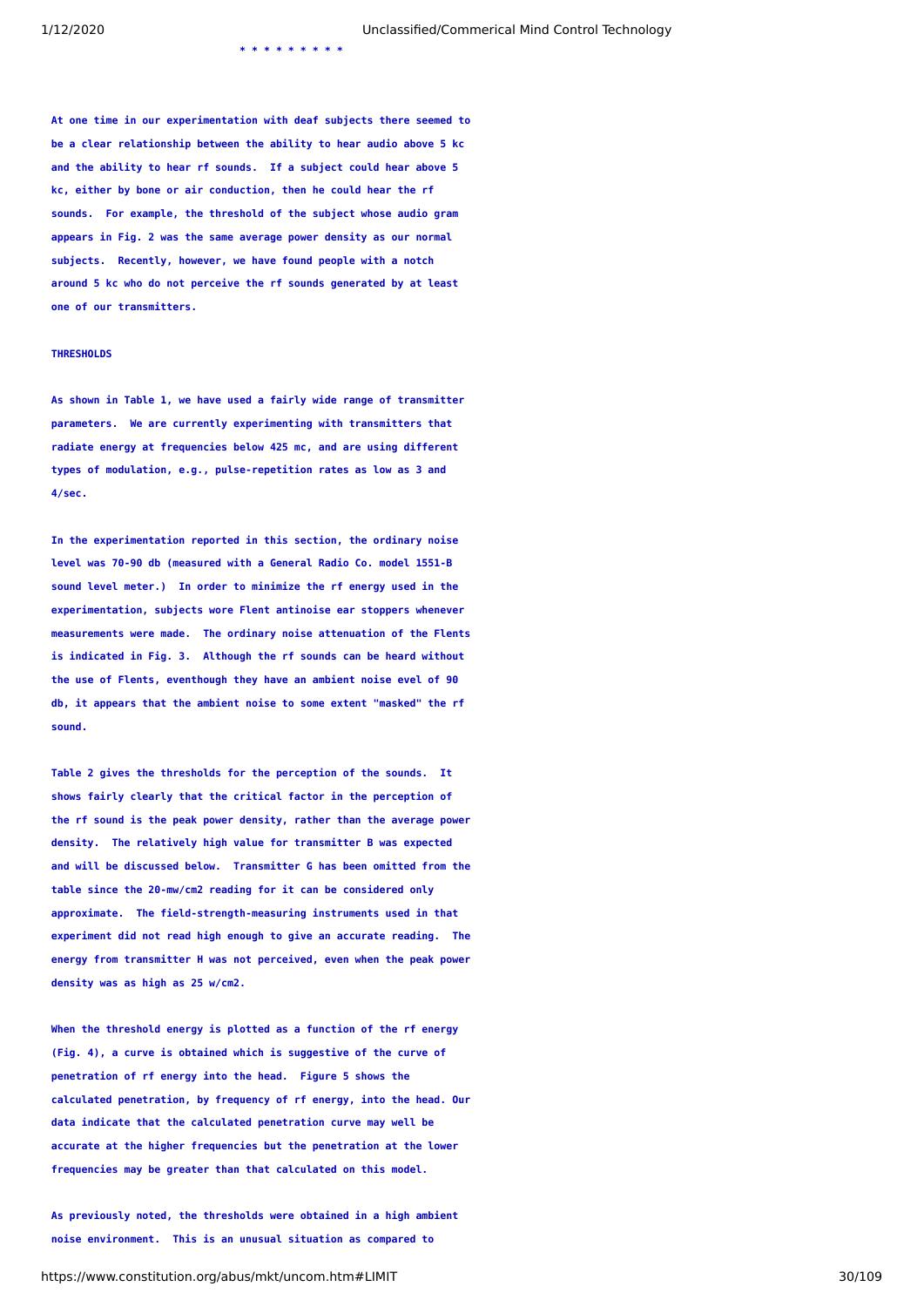**obtaining thresholds of regular audio sound. One recent experimentation leads us to believe that, if the ambient noise level were not so high, these threshold fields strengths would be much lower. Since one purpose of this paper is to suggest experiments, it might be appropriate to theories as to what the rf sound threshold might be if we assumed that the subject is in an anechoic chamber. It is also assumed that there is no transducer noise.**

**Given: As a threshold for the rf sound, a peak power density of 275 mw/cm2 determined in an ambient noise environment of 80 db. Earplugs attenuate the ambient noise 30 db.**

**If: 1 mw/cm2 is set equal to o db, then 275 mw/cm2 is equal to 24 db.**

**Then: We can reduce the rf energy 50 db to -26 db as we reduce the noise level energy from 50 db to o db. We found that -26 db rf energy is approximately 3 \_u\_w/cm2.**

**Thus: If an anechoic room, rf sound could theoretically be induced by a peak power density of 3 \_u\_w/cm2 measured in free space. Since only 10% of this energy is likely to penetrate the skull, the human auditory system and a table radio may be one order of magnitude apart in sensitivity to rf energy.**

#### **[Up to Contents](#page-2-0)**

### **RF DETECTOR IN AUDITORY SYSTEM**

**One possibility that seems to have been ruled out in our experimentation is that of a capacitor-type effect with the tympanic membrane and oval window acting as plates of a capacitor. It would seem possible that these membranes, acting as plates of a capacitor, could be set in motion by rf energy. There are, however, three points of evidence against this possibility. First, when one rotates a capacitor in an rf field, a rather marked change occurs in the capacitor as a function of its orientation in the field. When our subjects rotate or change the positions of their heads in the field, the loudness of the rf sound does not change appreciably. Second, the distance between these membranes is rather small, compared with the wavelengths used. As a third point, we found that one of our subjects who has otosclerosis heard the rf sound.**

**Another possible location for the detecting mechanism is in the cochlea. We have explored this possibility with nerve-deaf people, but the results are inconclusive due to factors such as tinnitus. We are currently exploring this possibility with animal preparations.**

**The third likely place for the detection mechanism is the brain. Burr and Mauro (6) presented evidence that indicates that there is an electrostatic field about neurons. Morrow and Sepiel (7) presented evidence that indicates the existence of a magnetic field about neurons. Becker (personal communication) has done some work**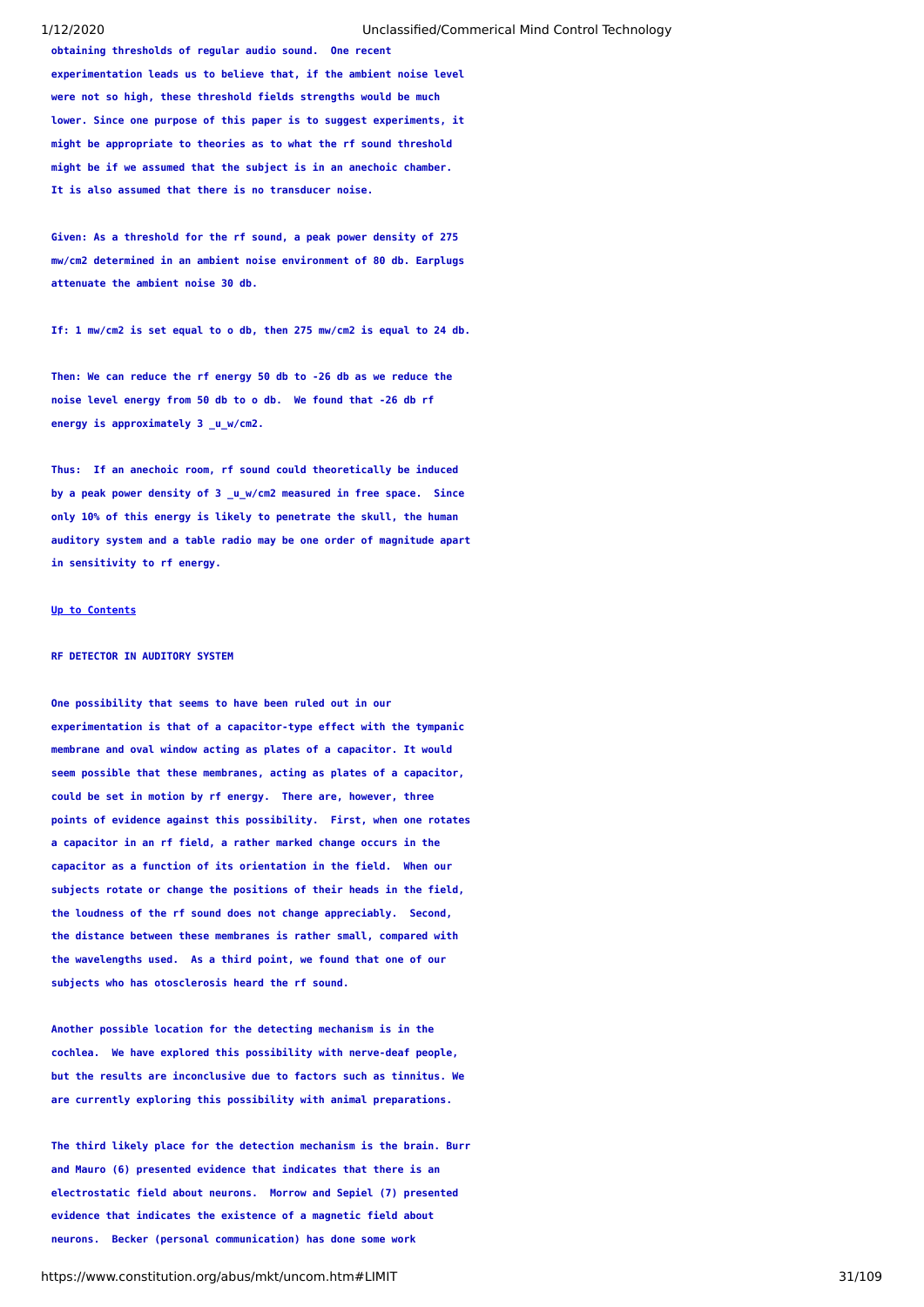**indicating that there is longitudinal flow of charged carriers in neurons. Thus, it is reasonable to suspect that possibly the electromagnetic field could interact with neuron fields. As yet, evidence of this possibility is inconclusive. The strongest point against it is that we have not found visual effects although we have searched for them. On the other hand, we have obtained other nonauditory effects and have found that the sensitive area for detecting rf sounds is a region over the temporal lobe of the brain. One can shield, with a 2-in.2 piece of fly screen, a portion of the stippled area shown in Fig. 6 and completely cut off the rf sound.**

**Another possibility should also be considered. There is no good reason to assume that there is only one detector site. On the contrary, the work of Jones et al. (8), in which they placed electrodes in the ear and electrically stimulated the subject, is sufficiently relevant to suggest the possibility of more than one detector site. Also, several sensations have been elicited with properly modulated electromagnetic energy. It is doubtful that all of these can be attributed to one detector.**

**As mentioned earlier, the purpose of this paper is to focus the attention of physiologists on an unusual area and stimulate additional work on which interpretations can be based. Interpretations have been deliberately omitted from this paper since additional data are needed before a clear picture can emerge. It is hoped that the additional exploration will also result in an increase in our knowledge of nervous system functions.**

#### **REFERENCES:**

**Neider, P.C. and W.D. Neff. Science 133: 1010, 1961.** 

**Frey, A.H. Aero Space Med. 32: 1140, 1961.**

**Zwislocki, J. Noise Control 4:42, 1958.**

**Von Gierke, H. Noise Control 2:37, 1956.**

**Nifset, R., Pinneo R. Baus J. Fleming, & R. McAfee. Ann. Rept. USAF Rome Air Development Command, TR-61-65, 1961.** 

**Burr, H., & J. Seipel, J. Wash Acad. Sci. 21: 455, 1949.**

**Morrow, R., & J. Seipel. J. Wash. Acad. Sci. 30: 1, 1969.**

**Jones, R.C., S.S. Stevens, & M.H. Laurie. J. Acoust. Sci. Am. 12: 281, 1940.**

#### **[Up to Contents](#page-2-0)**

**---------------------------------------------------------------------------**

## <span id="page-31-0"></span>**APPENDIX PM3 - NASA ARTICLE**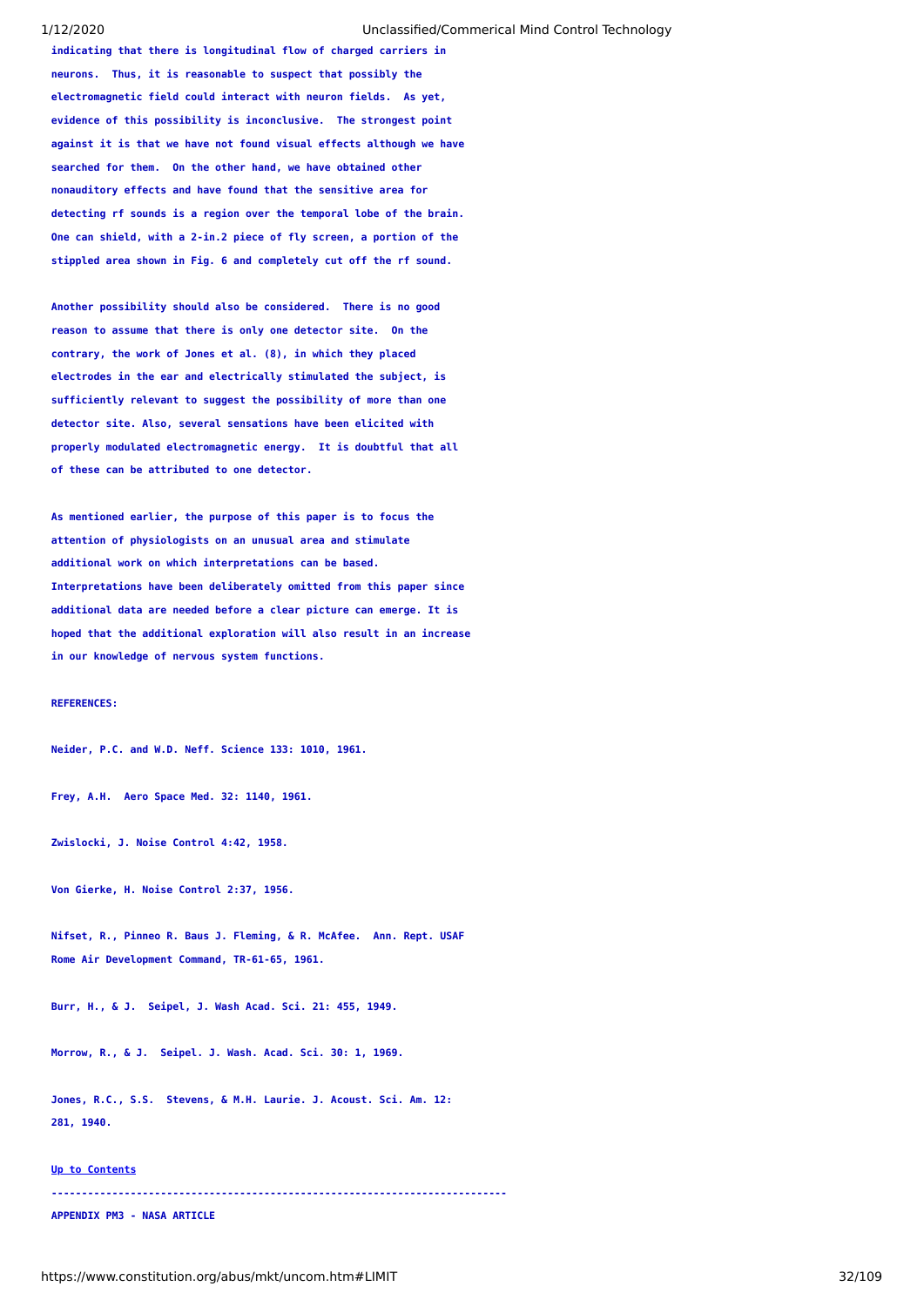**TITLE: Effects of low power microwaves on the local cerebral blood flow of**

**conscious rats**

**Original web link, folded for readability**

**http://techreports.larc.nasa.gov/ntrs/hget.cgi?recon?2044/3=/raid5/index/**

 **star/80%2517043725%202044%20N19810004209recon1**

**..........................................................**

**Eleanor White's inserted note:**

**See the ITALIC text below. This abstract has implications FAR beyond "rats"**

**..........................................................**

**Document ID: 19810004209 N (81N12720) File Series: NASA Technical Reports Report Number: AD-A090426**

**Sales Agency & Price: CASI Hardcopy or Microfiche**

#### **Authors:**

**Oscar, K. J. (Army Mobility Equipment Command)**

**Published: Jun 01, 1980**

**Corporate Source:**

**Army Mobility Equipment Command (Fort Belvoir, VA, United States) Pages: 10 Contract Number: None**

**NASA Subject Category: LIFE SCIENCES (GENERAL)**

### **Abstract:**

**A decoy and deception concept presently being considered is to remotely create the perception of noise in the heads of personnel by exposing them to low power, pulsed microwaves. When people are illuminated with properly modulated low power microwaves the sensation is reported as a buzzing, clicking, or hissing which seems to originate (regardless of the person's position in the field) within or just behind the head. The phenomena occurs at average power densities as low as microwatts per square centimeter with carrier frequencies from 0.4 to 3.0 GHz. By proper choice of pulse characteristics, intelligible speech may be created. Before this technique may be extended and used for military applications, an understanding of the basic principles must be developed. Such an understanding is not only required to optimize the use of the concept for camouflage, decoy and deception operations but is required to properly assess safety factors of such microwave exposure.**

**Major Subject Terms:**

# **AUDITORY PERCEPTION BRAIN CIRCULATION**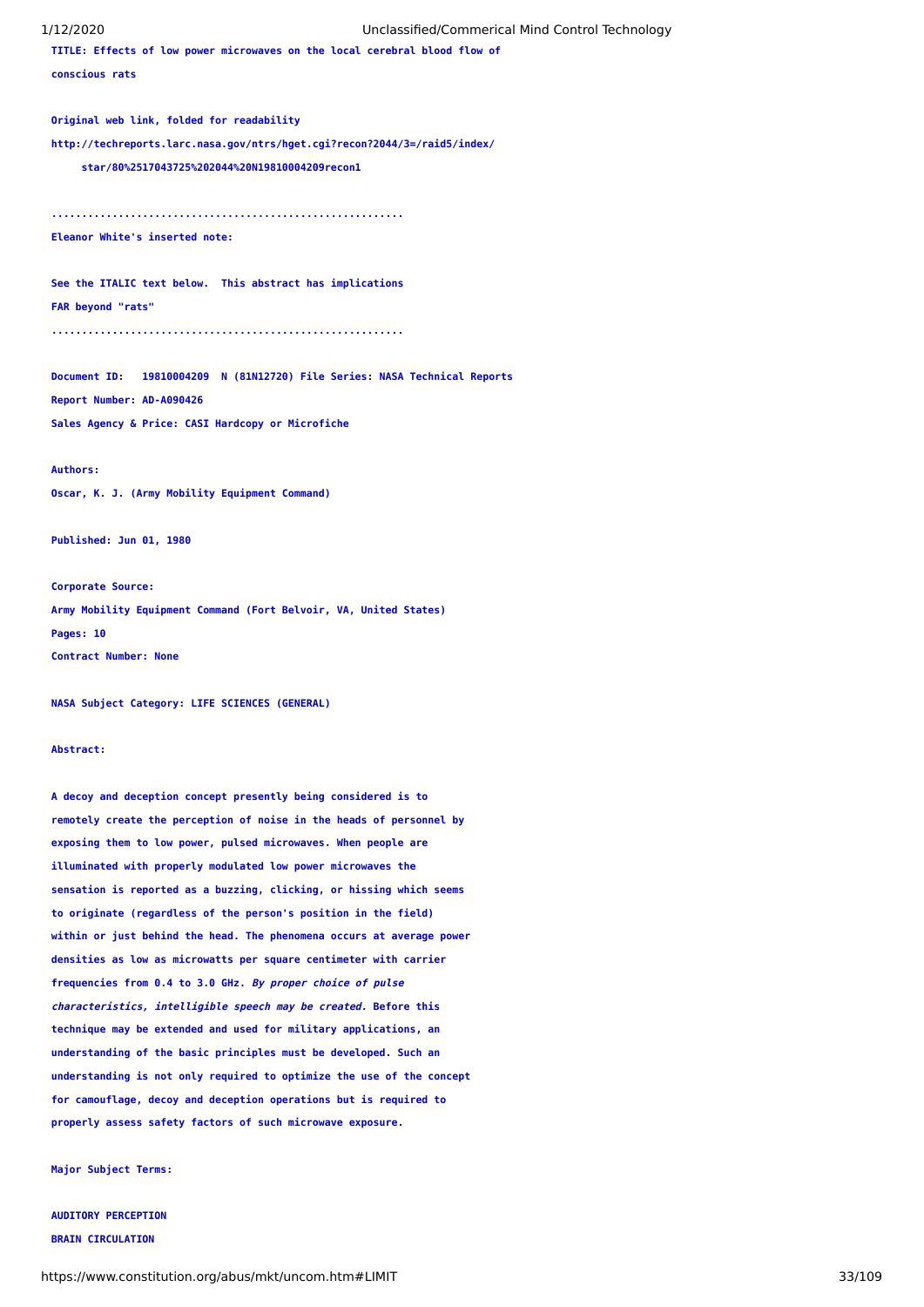# **DECEPTION MICROWAVES**

**PHYSIOLOGICAL EFFECTS**

**RADIATION EFFECTS**

**Minor Subject Terms:**

**BIOLOGICAL EFFECTS HEMODYNAMICS MILITARY TECHNOLOGY RADIATION DOSAGE**

**SOUND LOCALIZATION**

**Language Note: English**

**NASA Access Help Desk**

**E-mail: help@sti.nasa.gov Phone: 301-621-0390 FAX: 301-621-0134**

**Eleanor White's comments: I have received this report in it's entirety and I find that the article itself is about the title: Cerebral blood flow in rats. We involuntary experimentees are extremely lucky that the authors mentioned the success of microwave voice to skull transmission in this official document.**

**Below I have extracted some of the references to the full document which appear to be more promising and specific. This sub-list is guesswork since the references omit article titles, but any articles by Frey or Justesen are potentially useful.**

- **1. Frey, A.H., Messenger, R. and Eichert, E., National Technical Information Service, Doc. No. AD747684 (1972)**
- **5. Justesen, D.R., IEEE Spectrum 16, 67-68 (1979)**
- **7. Frey, A.H., Feld, S.R., & Frey, B. Annals of N.Y. Academy of Science, 247, 433-439 (1975)**
- **18. Frey, A.H., & Messenger, R., Science 181, 356-358 (1973)**
- **25. Frey, A.H., & Feld, S.R., Journal of Comp. Physiology and Psychology, 89, 183-188 (1975)**
- **27. King, N.W., Justesen, D.R., & Clarke, R.L., Science 172, 398-401 (1977)**

### **[Up to Contents](#page-2-0)**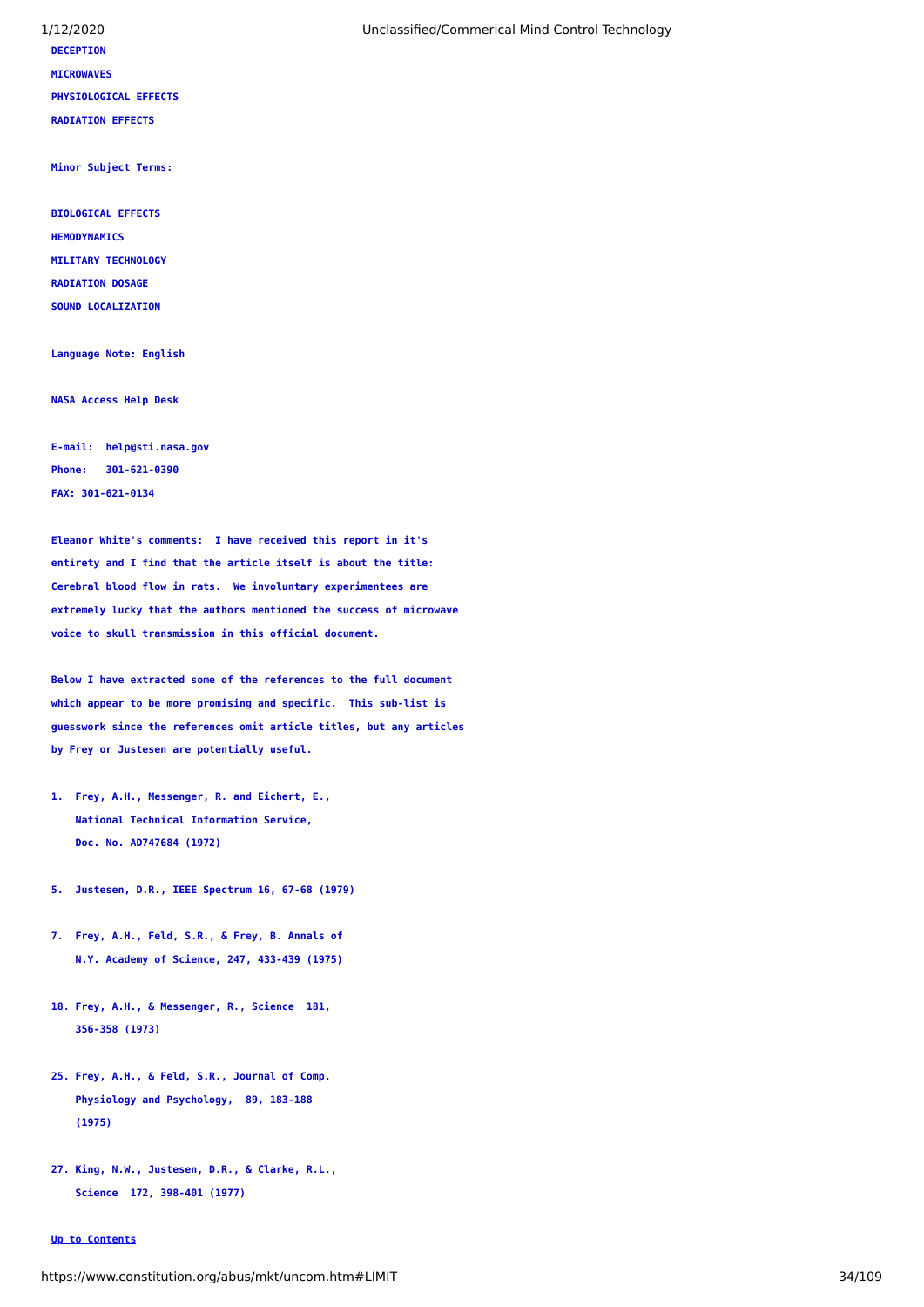**---------------------------------------------------------------------------**

<span id="page-34-0"></span>**APPENDIX PM4 - SEA/KOHN'S PROJECTS**

**Communicating Via the Microwave Auditory Effect**

#### **Web address:**

**[http://es.epa.gov/ncerqa\\_abstracts/sbir/other/monana/kohn.html](http://es.epa.gov/ncerqa_abstracts/sbir/other/monana/kohn.html)**

Awarding Agency: Department of Defense<br>SBIR Contract Number: F41624-95-C-9007<br>Title: Communicating Via the Microwave Auditory Effect<br>Principal Investigator: Mr. Brian Kohn

**Company Name: Science & Engineering Assoc, Inc. 6100 Uptown Blvd NE Albuquerque, NM 87110 Telephone Number: 505-884-2300 Business Representative: Project Period: Project Amount: \$739,995 Research Category: Monitoring/Analytical**

**Description:**

**An innovative and revolutionary technology is described that offers a means of low-probability-of-intercept Radio frequency (RF) communications. The feasibility of the concept has been established using both a low intensity laboratory system and a high power RF transmitter. Numerous military applications exist in areas of search and rescue, security and special operations.**

**Supplemental Keywords: small business, SBIR, See also: http://www.seabase.com Last Updated: November 17, 1997**

**BRIAN KOHN'S PROJECT, EARLIER STUDY:**

**Program: SBIR Agency: AF Field Office: AL TOPIC Number: AF93-026 Control Number: 93AL -185 Contract Number: F41624-93-C-9013 Phase: 1 Awarded In: 93 Award Amount: \$37,806 Award Start Date: 17 MAY 93 Award Completion Date: 17 DEC 93 Proposal Title: Communicating Via the Microwave Auditory Effect Principal Investigator Name:Brian Kohn Principal Investigator Phone:505-884-2300 Firm SCIENCE & ENGINEERING ASSOC., INC. SEA Plaza 6100 Uptown Blvd NE SUITE 700 Albuquerque, NM 87110 Woman Owned: N Minority Owned: N Number of Employees: 95**

### **Keywords:**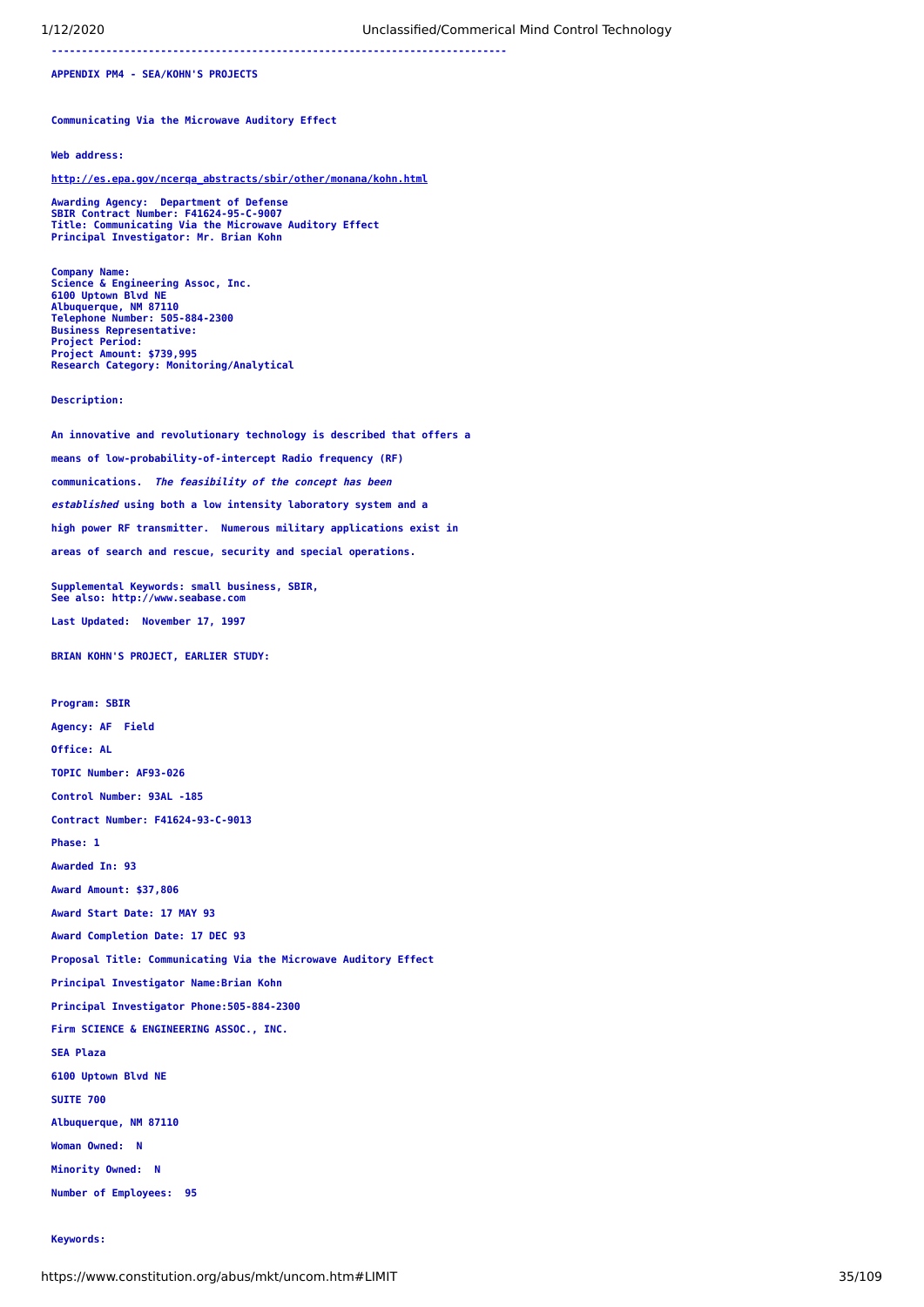# **MICROWAVE HEARING RF HEARING**

1/12/2020 Unclassified/Commerical Mind Control Technology

**BONE CONDUCTION THERMOELASTIC COCHLEAR MICROPHONICS**

### **Abstract:**

**In this research program, we plan to investigate a revolutionary new form of communication based on the microwave auditory effect. This proposed communication idea satisfies the requirements for an innovative, natural interface requiring no learning or training for efficient operation and effective communications. The purpose of the program proposed here is to extend the results of a recent feasibility study, performed for the Armstrong Laboratory/OEDR. The study found that voice communications, via the microwave auditory effect, are highly feasible. In Phase I of this SBIR, we propose to investigate the range of potential applications for this radically different form of voice communication and recommend hardware and systems concepts suitable for laboratory and brassboard demonstrations to be built under Phase II.**

### **[Up to Contents](#page-2-0)**

**---------------------------------------------------------------------------**

<span id="page-35-0"></span>**APPENDIX PM5 - BIOLOGICAL AMPLIFICATION**

**Electromagnetic Interaction With Biological Systems edited by Dr. James C. Lin, University of Illinois 1989 Plenum Press, New York**

**Proceedings of the Joint Symposium on Interactions of Electromagnetic Waves with Biological Systems, held as part of the Twenty-Second General Assembly of the International Union of Radio Science, Aug 25 - Sept 2, 1987, in Tel Aviv, Israel.**

**ISBN 0-306-43109-2 QP82.2.N64E44 1989 612.01448-dc19 88-38957 CIP**

**Eleanor White's comments on this posting:**

**This book focusses on NON-ionizing radiation, and contains detailed texts about NON-THERMAL effects. In other words, "right up our alley".**

**The main use of this book is to show that it is easy for electromagnetic signals to cause radio frequency hearing and other effects at LOW power levels. This in turn can be used to explain why DETECTION is so very difficult.**

**I don't understand the biological jargon, however, a few of the more plain-language paragraphs STUNNINGLY verify that with careful choice**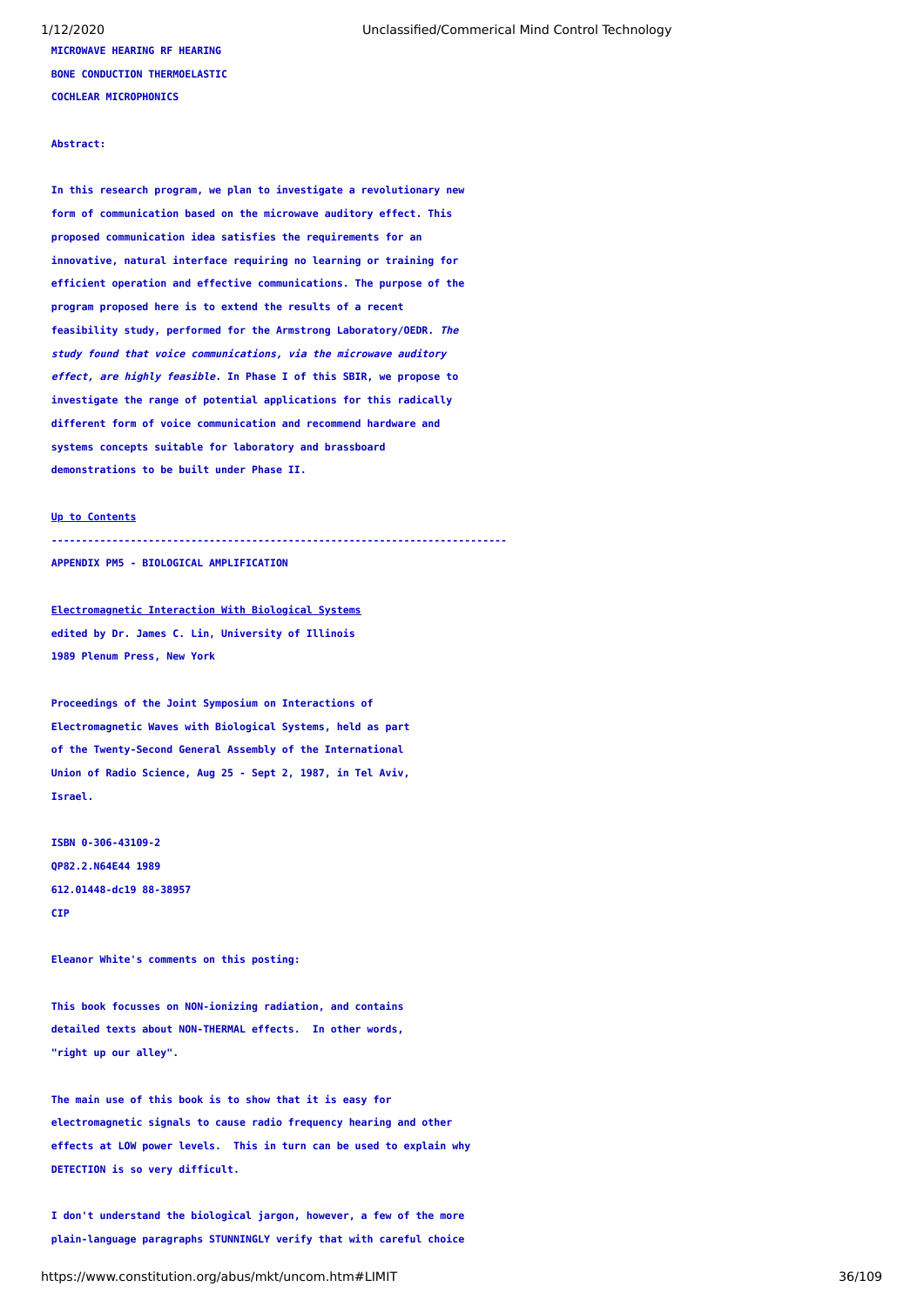**of signal frequency and modulation, not only can the body's cells detect the modulation envelope of an incoming radio signal (i.e. function as a "cellular crystal set") but even AMPLIFY these carefully formed signals. (Amplification of other effects, such as proneness to disease, is also covered in the book.)**

**"Detection", in terms of radio signal reception, means that some portion of the reciever "rectifies", that is, turns the AC of the incoming signal into varying DC. If this conversion is not done, voice to skull wouldn't work.**

**The book touches also on ways in which cells communicate, and shows that electromagnetic fields of relatively weak power levels can affect intercellular communication, which is, as I understand the subject, what the brain is "all about".**

**Bio-amplification is apparently why radio signals of very low average power ("MICROwatts" per NASA) can still produce audio effects, and no doubt plays a part in difficulties in detection.**

**When two more characteristics of voice to skull are factored in:**

- **1. The carrier signal can be "hopped" continuously within the bioeffective bandwidth, known as "spread spectrum" transmission, and,**
- **2. The voice modulation most effective for undetectable hypnosis is evidently a voice shifted just above normal hearing, but still audible to the brain,**
- **...you have a recipe for incredibly difficult signals to detect.**

**This book is a mainstream publication, very well suited to use in our publicity and persuasion campaigns, and our dealings with authorities who claim radio signals don't affect living tissue except to heat it.**

**Finally, many thanks to Blanche Chavoustie for providing me photocopies of this book - a saintly work!**

**.............................................................**

# **Page 110: ...**

**At that time [1953] excitatory mechanisms in nerver fibers and nerve cells were grouped under a common rubric of ionic equilibrium mechanisms. There was little interest in the possibility that functional organization of mebranes of cell bodies might involve threshhold sensitivities to both oscillating EM fields and to molecular stimuli at energy levels substantially lower than predicted by Hodgkin-Huxley models, and substantially below typical threshholds in nerve fibers.**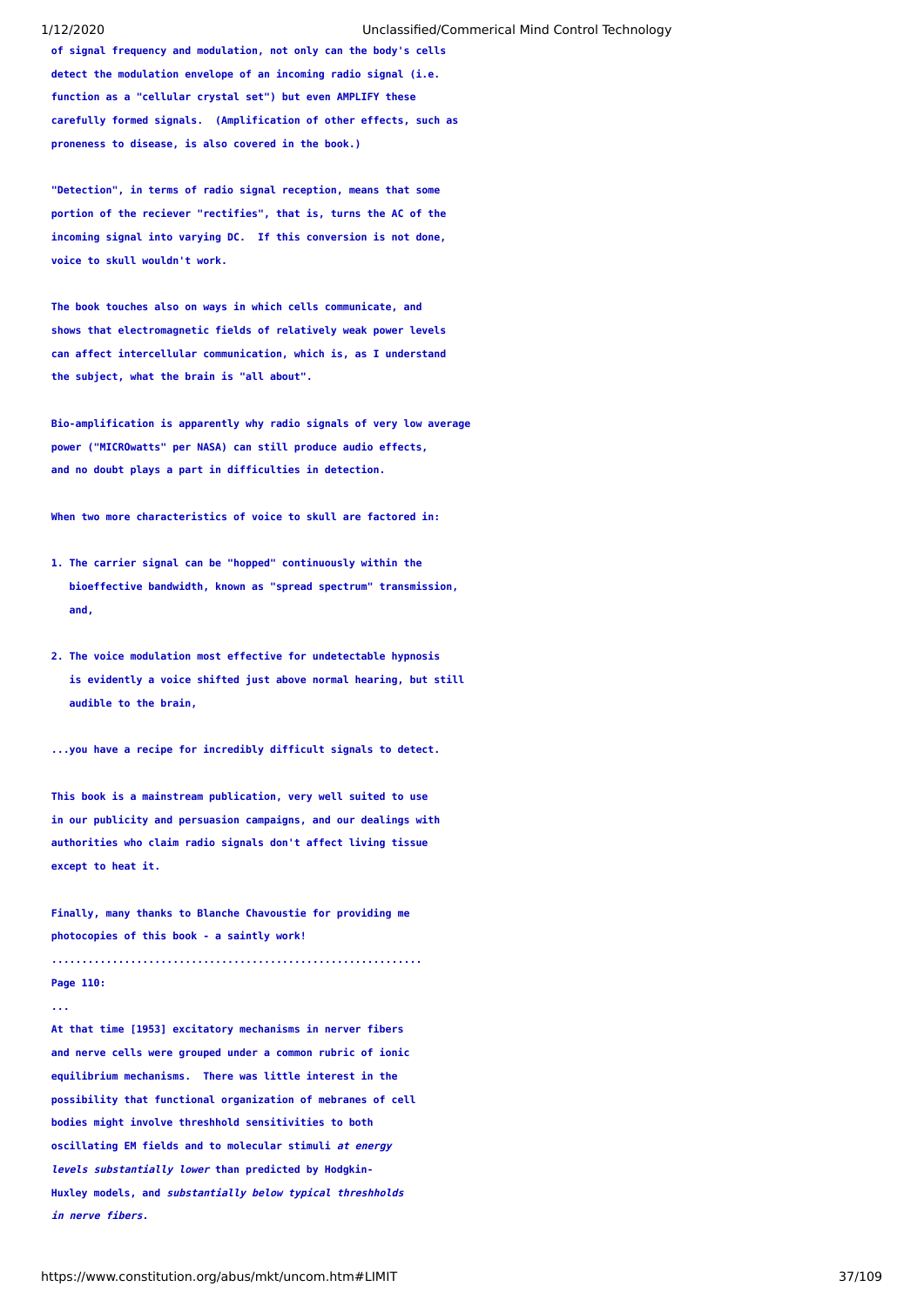**Much recent research cited below has shown that imposed weak low frequency fields (and radiofrequency fields amplitudemodulated at ELF frequencies) that are many orders of magnitude weaker in the pericellular fluid [fluid between adjacent cells] than the membrane potential gradient [voltage across the membrane] can modulate actions of hormone, antibody neurotransmitter and cancer-promoter molecules at their cell surface receptor sites.**

**From their electrical characteristics, these sensitivities appear to involve nonequilibrium and highly cooperative processes that mediate a major amplification of initial weak triggers associated with binding of these molecules at their specific cell surface receptor sites.**

**(Adey, 1983, 1986, 1987; Adey and Lawrence, 1984; Lawrence and Adey, 1982).**

# **Page 122:**

# **Cooperative Modification of Calcium Binding by RF Fields at Cell Surfaces with Amplification of Initial Signals**

**Initial stimuli associated with weak perpindicular EM fields and with binding of stimulating molecules at their membrane receptor sites elicit a HIGHLY COOPERATIVE modification of Ca++ binding to glycoproteins along the membrane surface.**

**As noted above, a longitudinal spread is consistent with the direction of extracellular current flow associated with physiological activity and imposed EM fields. This cooperative modification of surface Ca++ binding is an AMPLIFYING STAGE, with evidence from concurent initial molecular binding events by imposed RF fields that there is a far greater increase in Ca++ efflux than is accounted for in the events of receptor-ligand binding (Bawin and Adey, 1976; Bawin et al, 1975; Liu-Liu and Adey, 1982).**

# **Page 124:**

**...**

**Enzymes are protein molecules that function as catalysts, initiating and enhancing chemical reactions that would not otherwise occur at tissue temperatures. This ability resides in the pattern of electrical charges on the molecular surface. In the fashion of more familiar chemical catalysts, such as the hydrocarbon oxidation systems which function only at very high temperatures in automotive exhaust systems, a catalyst emerges unchanged from these reactions and is thus able to participate indefinitely in a specific reaction.**

**Activation of these enzymes and the reactions in which they participate involve energies millions of times greater than**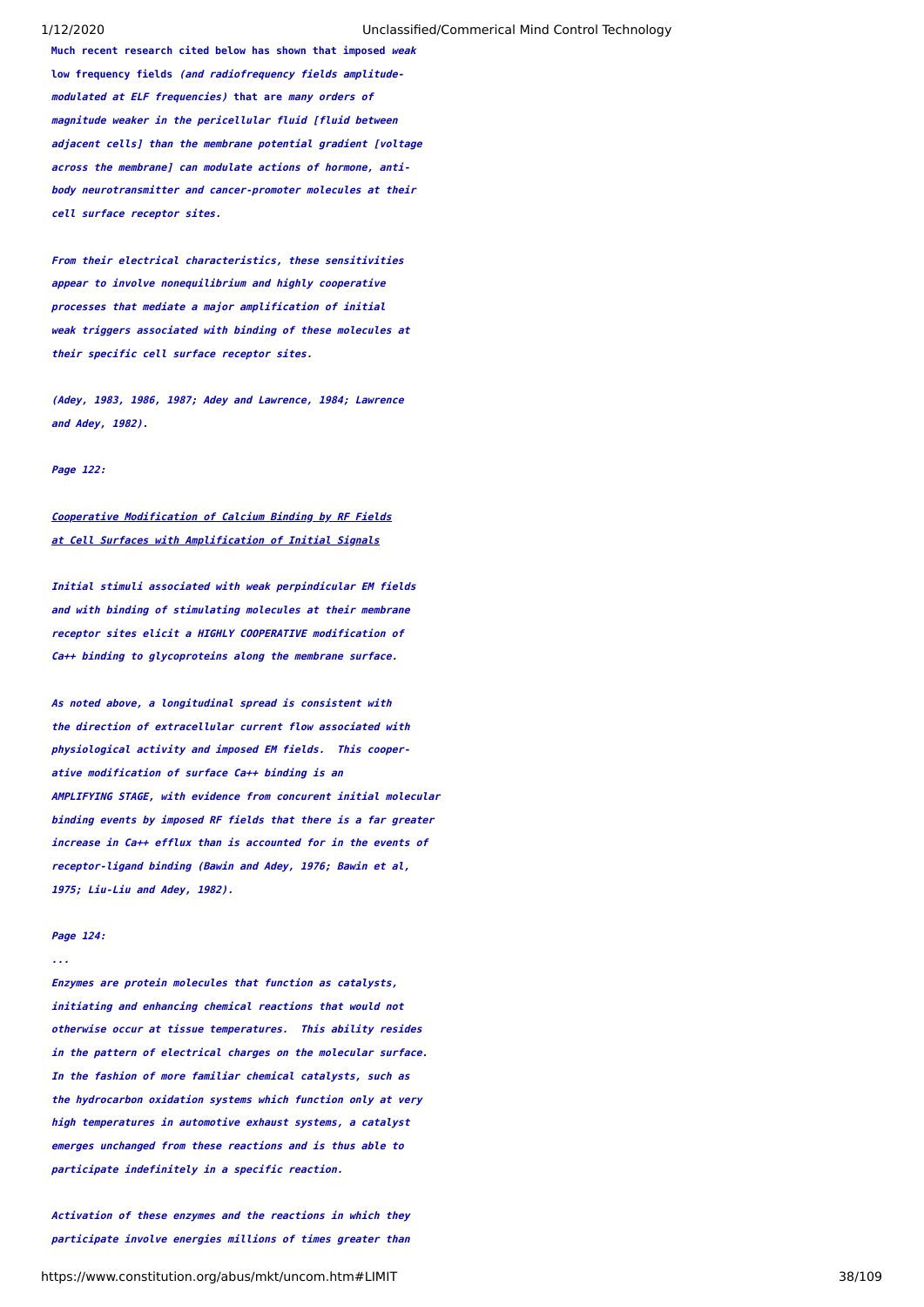**in the cell surface cell surface triggering events initiated by the EM fields, emphasizing the MEMBRANE AMPLIFICATION inherent in this trans-membrane signaling sequence.**

### **Page 131:**

### **...**

**...**

# **Stimulus Amplification in Cooperative Systems**

**It is therefore clear that OBSERVED EM field interactions with cells and tissues based on oscillating ELF tissue gradients between 10 E-7 and 10 E-1 volts per centimeter would involve cooperativity MANY ORDERS OF MAGNITUDE GREATER than envisaged in the examples just cited.**

**In part this discrepancy appears to relate to far greater sensitivities to low-frequency EM fields [EW: ELF, that is, the "entrainment" frequencies] and to RF fields with low-frequency amplitude-modulation [EW: this includes radar hearing signals] than to imposed step functions or DC gradients [EW: common with contact electrodes, not of interest in mind control at a distance] used in many electrochemical experiments and models to test levels of cooperativity in biological systems. (Blank, 1972)**

**[EW: In plain language, both entrainment (ELF) fields and pulsating radar-like (RF) fields are a hell of a lot more influential on cells than some experimental work using DC and electrode methods.]**

### **Page 95:**

**[EW: This section is not part of the demonstration that EM signals can be biologically amplified, as above. It's main interest is that a magnetophosphene "gun" was under consideration by the U.S. National Institute of Justice in 1993, along with a "fever" gun and a "convulsion" gun, both using microwave technology. As of 1999, nothing has been heard from NIJ on this development, however, page 95 here suggests that such a microwave weapon is feasible.]**

### **Magnetophosphenes**

**An effect of time-varying magnetic fields on humans was first described by d'Arsonval (1896) [EW: Anyone doubt there has been some progress since 1896?] is the induction of a flickering illumination within the visual field field known as magnetophosphenes. This phenomenon occurs as an immediate response to stimulation by either pulsed or sinusoidal magnetic fields with frequencies less than 100 Hz, and the effect is completely reversible with no apparent influence on visual acuity. The maximum visual sensitivity to sinusoidal magnetic fields has been found at a frequency of 20 Hz in human subjects**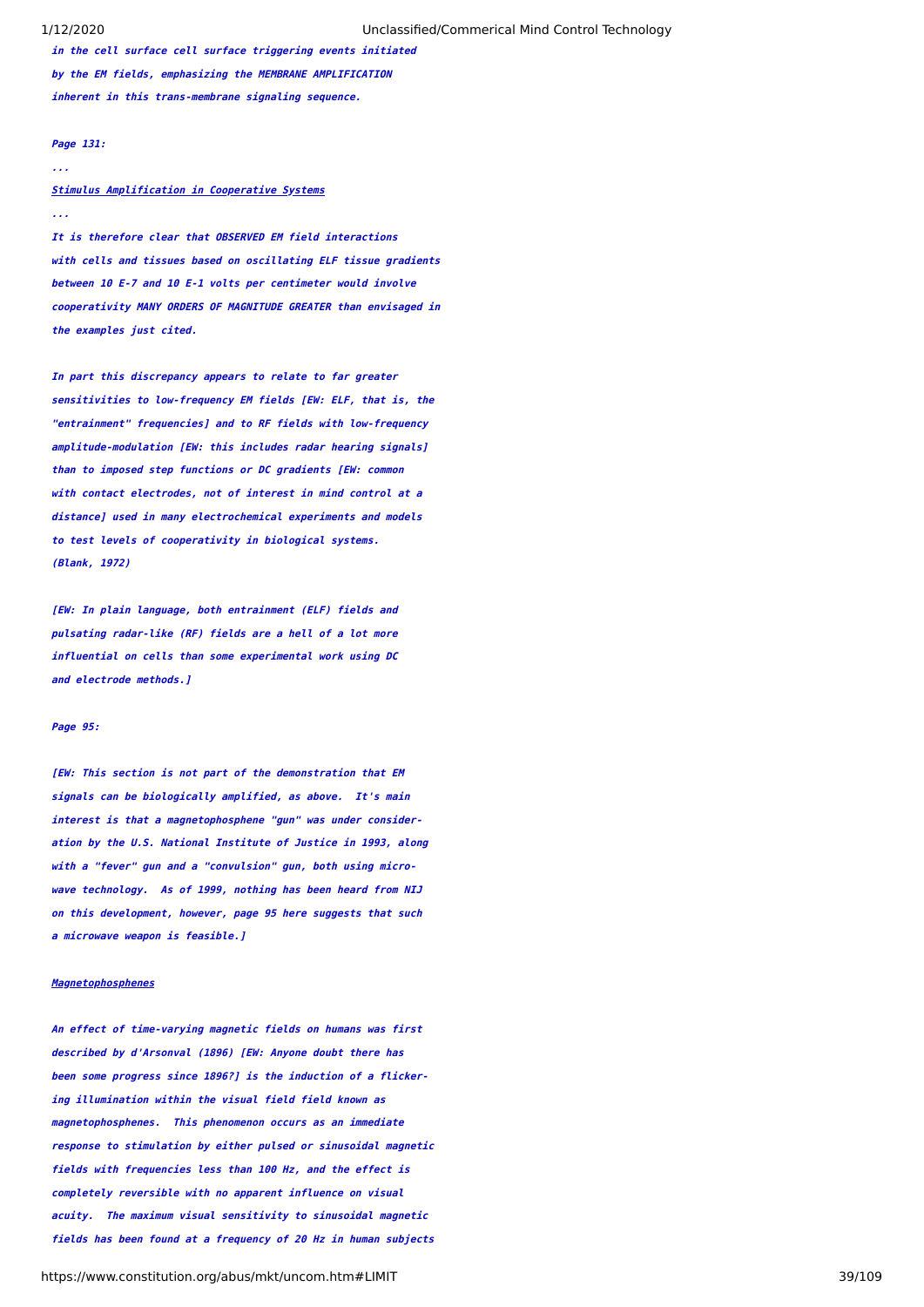**with normal vision.**

**[EW: Radio signals are a combination of electric and magnetic fields. To radiate a 20 Hz signal would require such huge antennas that it is impractical to do so. I'd recommend that if someone has the facilities and skills, I'd try some VHF (or microwave) pulsing at 20 Hz on an RF carrier at, say, the 2-meter (144-148 MHz) ham band with a duty cycle, say, of 20% pulse-ON time.]**

# **[Up to Contents](#page-2-0)**

**---------------------------------------------------------------------------**

<span id="page-39-0"></span>**APPENDIX PM6 - VOICE TO SKULL, 1974 SUCCESS**

**Microwaves and Behavior Dr. Don R. Justesen Laboratories of Experimental Neuropsychology Veterans Administration Hospital Kansas City, Missouri as published in American Psychologist Journal of the American Psychological Association Volume 30, March 1975, Number 3**

**................ Eleanor's comments ......................... This LAYS TO REST ANY DOUBTS THAT VOICE TO SKULL TECHNOLOGY DOES NOT EXIST OR IS "IN THE FUTURE"! PERIOD!**

**This article describes in precise terms how Dr. Joseph C. Sharp and staff transmitted the WORDS for the digits 1 to 10 using a modulated version of an Allan Frey type pulsed microwave transmitter. A detailed description of Frey transmitters can be viewed at:**

# **[Appendix PM2](#page-23-0)**

**The relevant text is below. ............................................................. Page 396:**

**...**

**The demonstration of sonic transduction of microwave energy by materials lacking in water LESSENS the likelihood that a thermohydraulic principle is operating in human perception of the energy. Nonetheless, some form of thermoacoustic transduction probably underlies perception. If so, it is clear that simple heating is NOT a sufficient basis for the Frey effect; the requirement for pulsing of radiations appears to implicate a thermodynamic principle.**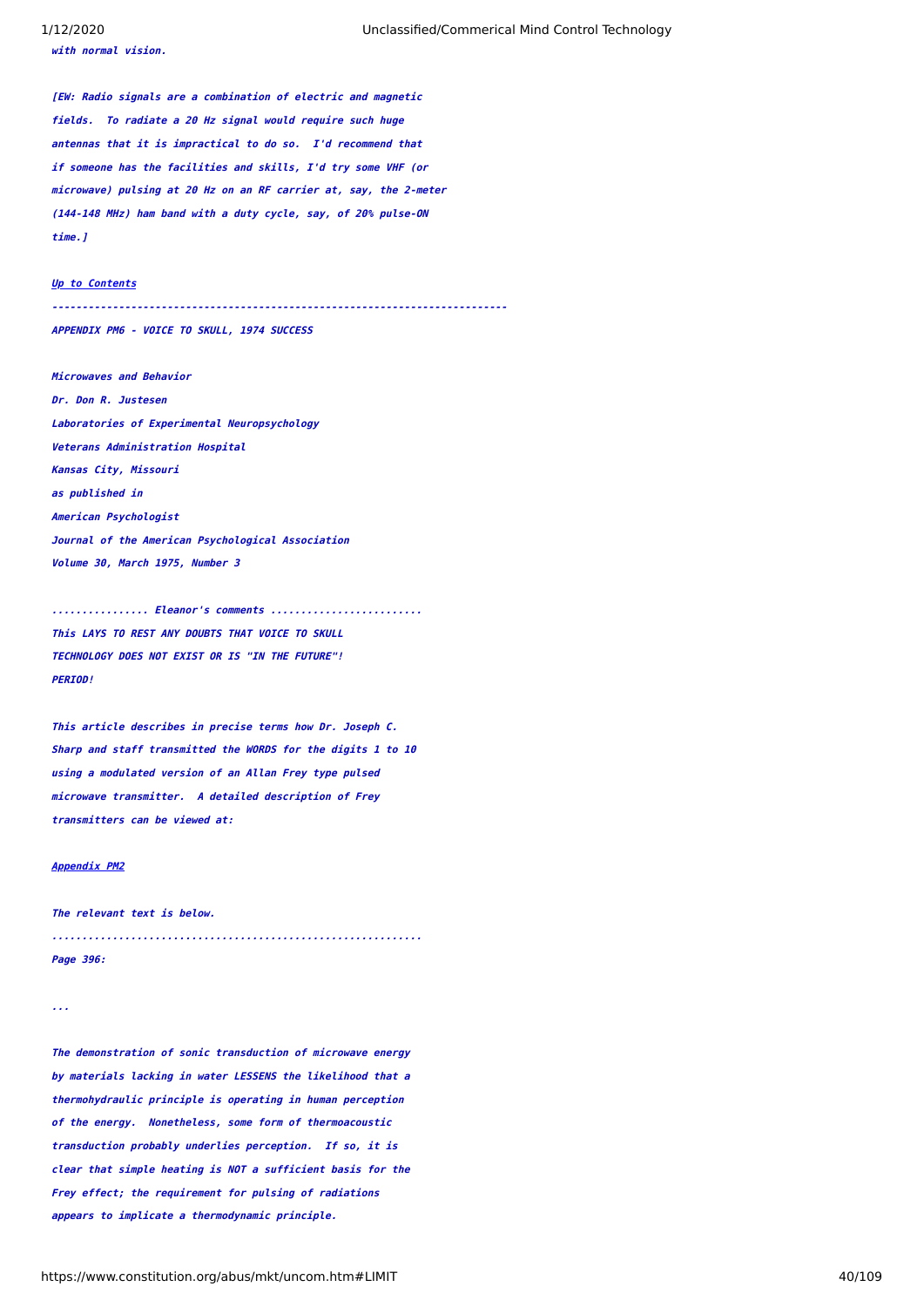**Frey and Messenger (1973) and Guy, Chou, Lin, and Christensen (1975) confirmed that a microwave pulse with a slow rise time is INeffective in producing an auditory response; only if the rise time is SHORT, resulting in effect in a square wave with respect to the leading edge of the envelope of radiated radio-frequency energy, does the auditory response occur.**

**[Eleanor's comment: This is why we don't "hear" ordinary radio and TV signals.]**

**Thus the rate of change (the first derivative) of the waveform of the pulse is a CRITICAL factor in perception. Given a thermodynamic interpretation, it would follow that information can be encoded in the energy and "communicated" to the "listener".**

**Communication has in fact been demonstrated. A. Guy (Note 1), a skilled telegrapher, arranged for his father, a retired railroad telegrapher, to operate a key, each closure and opening of which resulted in a pulse of microwave energy. By directing the radiations at his own head, complex messages via the Continental Morse Code were readily received by Guy.**

**Sharp and Grove (note 2) found that appropriate modulation of microwave energy can result in "wireless" and "receiverless" communication of SPEECH. The recorded by voice on tape each of the single-syllable words for digits between 1 and 10. The electrical sine-wave analogs of each word were then processed so that each time a sine wave crossed ZERO REFERENCE IN THE NEGATIVE DIRECTION, a brief pulse of microwave energy was triggered.**

**[Eleanor's comment: This is, in effect a form of what is called pulse-RATE modulation.]**

**By radiating themselves with these "voice modulated" microwaves, Sharp and Grove were READILY able to hear, identify, and distinguish among the 9 words. [Typo?] The sounds heard were not unlike those emitted by persons with artificial larynxes.**

**Communication of more complex words and of sentences was not attempted because the averaged densities of energy required to transmit longer messages would approach the current 10 milliwatts per square centimeter limit of safe exposure.**

**The capability of communicating directly with a human being by "receiverless radio" has obvious potentialities both within and without the clinic. But the hotly debated and**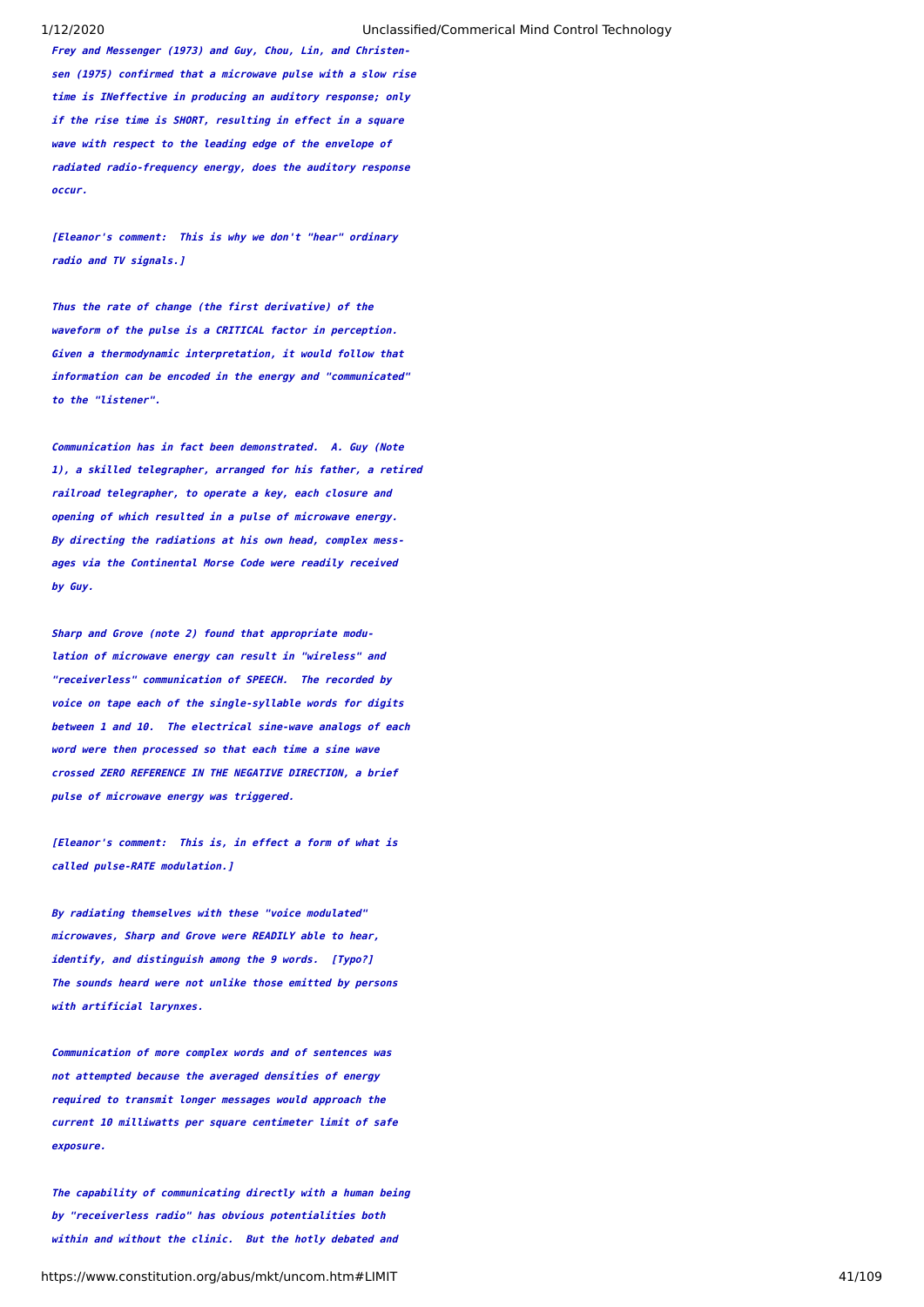**unresolved question of how much microwave radiation a human being can safely be exposed to will probably forestall applications within the near future.**

**...**

# **[Up to Contents](#page-2-0)**

**---------------------------------------------------------------------------**

**APPENDIX PM7 - U.S. GOVT DOCUMENT RE: RUSSIAN MIND CONTROL**

# **A Warning to the World from Russian Psychotronic Researchers**

**Unclassified FOIA document, courtesy Cheryl Welsh, which is a bulletin circulated among U.S. government agencies reviewing an October 6, 1995 Russian TV news segment titled "Man and Law" on the topic of mind control technology. The images below complement another video produced by German ZDF TV and shown on December 22, 1998. The 1998 video's transcribed sound track, in English is posted at:**

# **[http://www.raven1.net/russvid.htm](https://www.constitution.org/abus/mkt/russvid.htm)**

**Here are the images of the FOIA document:**

|                       | <b><i>TACLASSIFIED</i></b>                                                                                  |  |
|-----------------------|-------------------------------------------------------------------------------------------------------------|--|
|                       |                                                                                                             |  |
| <b>BODY</b>           | SERIAL: MS2410171895                                                                                        |  |
| <b>PASS:</b>          | ATIN USIS MOSCOW<br>COPY TO TV CENTER                                                                       |  |
| COUNTRY: CIS<br>SULT. | VIDEO SKLECTION LIST: MOS 95-5770                                                                           |  |
| REF:                  | LD0710162495 MOSCOW RUSSIAN PUBLIC TELEVISION RUSSIAN<br>OG1610--SCIENTISTS DISCUBS MIND CONTROL TECHNOLOGY |  |
| SOURCE:               | MOSCON RUSSIAN PUBLIC TELEVISION FIRST CHANNEL NETWORK IN<br><b>DURSIAN 1610 GMT 6 OCT 95</b>               |  |
| <b>TRXT:</b>          |                                                                                                             |  |
| ÷                     | FROM THE "MAN AND LAW PROGRAM                                                                               |  |

PROGRAM INCLUDES A 5-MINUTE REPORT OVER VIDEO BY YURIY VOROBYSVSKIY ON PSYCHOTRONIC WEARONS. PRPORT OPENS WITH FOOTAGE OF BRANCH DAVIDIAN STRGE AND THE CLAIM THAT FBI HAS USED A PSYCHOTRONIC BRANCE DAVIDIAN SIEGE AND THE GLENTIST IGOR SHIRNOV. VIDEO INCLUDES<br>DEVICE DEVELOPED BY MOSCOW SCIENTIST IGOR SHIRNOV. VIDEO INCLUDES<br>FOOTAGE OF SNIEMOV'S LABORATORY, INTERVIEN WITH SHIRNOV ON POSSIBLE<br>USES OF PSYCHOTRONIC UBDER INSTRUCTION SAID TO BAVE SEEM FILMING AT AN WAS SERVED TRISTING PROCHECALLY AND STATISTIC PROCESS ARE AVAILABLE TO PROPLE WHO ARE WILLING TO PAY FOR THEM. PROGRAM ALSO INCLUDES INTERVIEWS WITH SCIENTIST VALERIY KNAVG YURIY LOPATIN CALLING FOR LEGISLATION BANNING ILLEGAL DEVELOPMENT AND SALE OF MIND-CONTROL DEVICES.<br>1527:29: GOOD RECEPTION) (TIME INTO PROGRAM: 1622:23-

24/1833Z OCT **MC 119** 

> $\overline{a}$ UNCLASSIFIED

 $\mathcal{L}^{\mathcal{L}}$  , where  $\mathcal{L}^{\mathcal{L}}$  and  $\mathcal{L}^{\mathcal{L}}$ 

 $\sim 10$ 

 $\epsilon = 1/\sqrt{2}$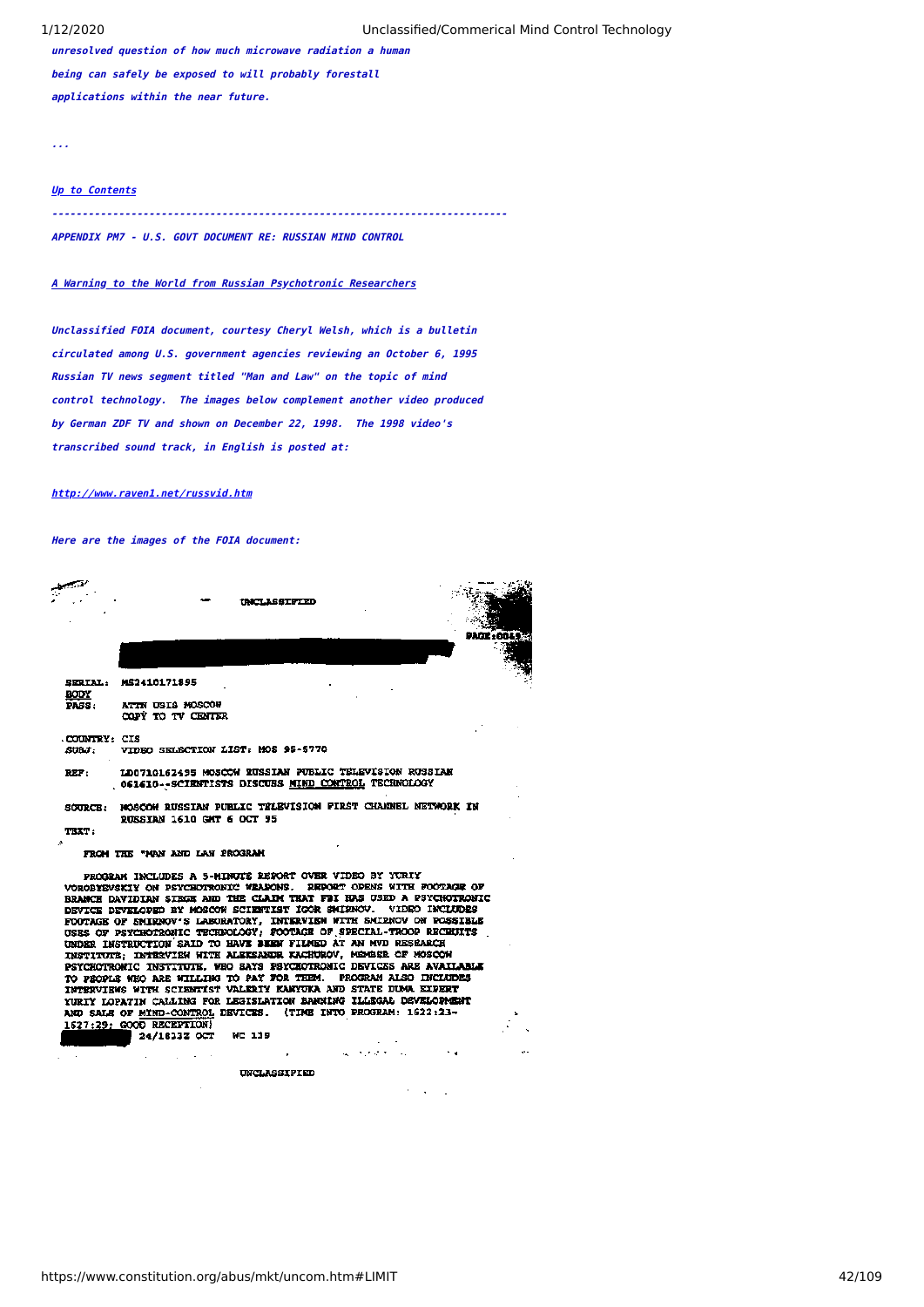$\sim 12$ 

 $\mathbb{R}^n$ 

PAGE: 0050

| ٠             | <b>UNCLASSIFIED</b> |
|---------------|---------------------|
|               |                     |
| -------- ---- |                     |

TTEM MO-00407862 071624Z OCT 95 **DTG** FM FBIS LONDON UK FROM TO RUCHAAA/FBIS RESTON VA ᠊ᠷ REHMMCY/JICPAC HONOLULU HI EURERCY COR PSYCHOLE FT BRAGG NC//ASOF-POG-SB//<br>RURMACC/COR PSYCHOLE FT BRAGG NC//ASOF-POG-SB// EUDPHAX/FAISA FT BRAGG NC RUDPHAX/FAISA FT BRAGG NC EUBRALIS/STORAGE CENTER FRIS RESTON VA RUERIC/SECSTATE NASHINGTON DC//INR/CEE//<br>RUERIC/SECSTATE NASHINGTON DC//INR/CEE//<br>RUNTARA/NAIC WRIGHT PATTERSON AFB OR//TAI// CONTROLS<br>UNCLAS 3B/MNU/RUSS SERIAL: LD0710162495 J

 $\frac{\text{BODY}}{\text{PAS3}}$ COPY TO TV CENTER

COUNTRY: RUSSIA SCIENTISTS DISCUSS MIND CONTROL TECHNOLOGY  $SUBJ:$ 

 $TRT$ 

//((FBIS EDITORIAL REPORT)) MOSCOW RUSSIAN PUBLIC TELEVISION PIRST CHANNEL NETWORK IN RUSSIAN AT 1610 GMT ON 6 OCTOBER DURING THE "NAK AND LAW" PROGRAM CARRIES A PIVE-MINUTE FEATURE ON MIND-CONTROL TECHNOLOGY.

TECHNOLOGY. ANNOUNCE YURIY VOROBYEVSKIY BEGINS BY SAYING THE FBI HAS ALREADY USED A "PSYCHOTRONIC" DEVICE DEVELOPED BY A MOSCOW SCIENTIST, IGOR SHIRKOV, VOROBYEVSKIY THEN SHOWS VIDEO POOTAGE FILMED AT SHIRKOV'S LABORATORY. PSYCHOTRONIC WEAPON?

NEXT, VOROBYEVSKIY INTRODUCES VIDEO FOOTAGE WHICH HE SAYS WAS WEXT, VOROBYEVSKIY INTRODUCES VIDEO FOOTAGE WHICH HE SAYS WAS<br>FILMED THREE YEARS AGO AT A RESEARCH INSTITUTE OF THE RUSSIAN<br>MINISTRY OF INTERNAL AFFAIRS. IT SHOWS A CLASS OF OMON SPECIAL-<br>PURPOSE TROOP RECEUITS APPARENTLY DOMINANCE.

UNCLASSIFIED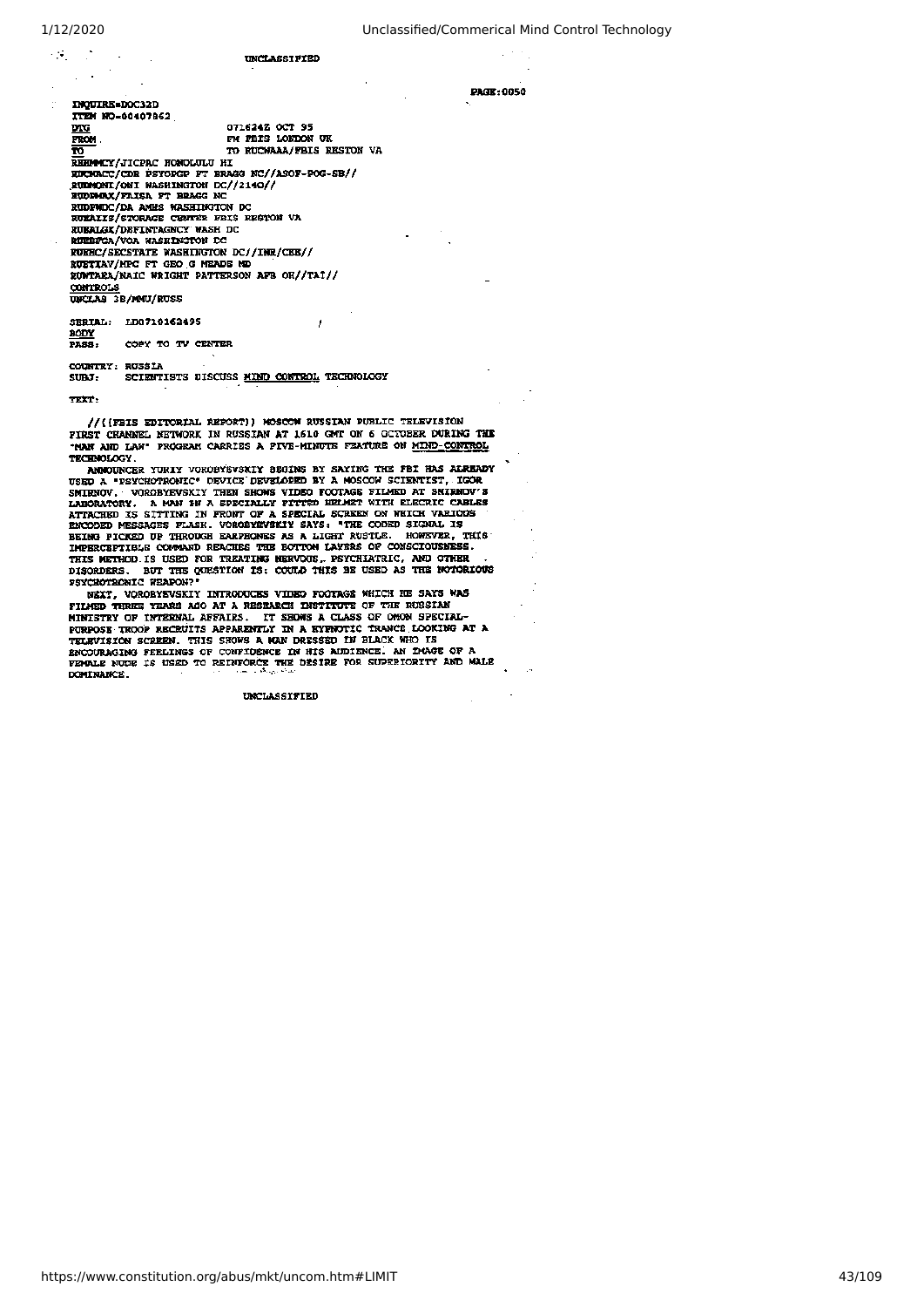$\sim$ 

### UNCLASSIFIED



**PAGE: 0051** 

 $\ddot{\cdot}$ 

IGOR SMIRNOV, CAPTIONED AS MEMBER OF THE COMPOTER<br>PSYCHOTECHNOLOGY INSTITUTE, PROPOSES THE USE OF "INDIRECT METHODS"<br>TO FIGHT DRUG ADDICTION. HE SAYS: "THIS COULD BE DONE STRAIGHT FROM THE TELEVISION SCREEN, IN A SPECIAL PROGRAM, AT AN APPOINTED TIME OF THE TELEVISION SCREEN, IN A SPECIAL PROGRAM, AT AN APPOINTED TIME OF THE THE SHOULD BE ANNOUNCED IN ADVANCE, WITH A WARNING THAT THOSE WHO ARE AFRAID SOMETHING COULD HAPPEN TO THEM CAN SWITCH OFF AT THAT TIME."

TIME."<br>ANYTHER SCIENTIST, VALERIY KANYUKA, HEAD OF A PSYCHOTRONIC<br>RESERRCH CENTER NEAR MOSCOW, DISAGREES WITH SUCH METHOD, STATING:<br>"UNTIL ALL THE COUNTRIES OF THE WORLD AGREE ON THIS, UNTIL<br>INTERNATIONAL LEGISLATION BANNI THE HUMAN MIND AND INFLUENCE ON HUMAN BEHAVIOR HAS BEEN DEVELOPED, THERE SHOULD BE A MORATORIUM ON SUCH RESEARCH." VOROBYEVSKIT SAYS KANYURA APPEALED WITHOUT SUCCESS TO THE FORMER RUSSIAN SUPERME SOVIET IN A LETTER MENTIONING "CLASSIFIED DECISIONS OF THE CPSU CENTRAL CONNITTEE ON THE SUBJECT OF REMOTE INFLUENCING OF THE MIND." VIDEW SHOWS KANYUKA AND A TYPED LETTER.

VOROBYEVSKIY THEM INTRODUCES ALEKSANDR KACHUROV, CAPTIONED AS VOROBYEVSKIY THEN INTRODUCES ALEKSANDR KACHUROV, CAFIONED AS<br>MENDER OF MOSCON PSYCHOTRONIC INSTITUTE. KACHUROV OPENS A BRIEFCASE<br>WITH SOME DEVICE INSIDE AND SAYS: "ANYONE WHO WANTS TO POSSESS<br>SOMEONE'S SECRETS IS WELCOME T

OF THIS KIND. AKE NUCLEAR WEADONS ARE MORSEY<br>VORGEYEVSKIY SAYS LAWS ARE BADLY NEEDED TO PROTECT THE<br>INDIVIDUAL FROM ALL TYPES OF <u>MIND CONTROL.</u>

A STATE DUNA EXPERT, YURIY LOPATIN SAYS: "PSYCHOTRONIC TECHNOLOGY " A STAR DOWN EAPSAL, A LAM BARRING THE ILLEGAL DEVELOPMENT,<br>IS SPREADING ILLEGALLY. A LAM BARRING THE ILLEGAL DEVELOPMENT,<br>PRODUCTION, RETAILING, AND SPREADING OF PSYCHOTRONIC DEVICES WHICH INFIJENCE THE MINDS AND BEHAVIOR OF CITIZENS IS BADLY NEEDED." HE THE USE OF THE WAS MEDIA FOR PSYCHOLOGICAL<br>EXPERIMENTS SHOULD BE BANNED AND ALL THE STATE-ORDERED RESEARCH IN<br>HUMAN GENETIC EXPERIMENTS SHOULD BE STRICTLY REGISTERED. THIS WAS APPROVED BY GEORGIY GEORGIYEVICH ROGOZIN, FIRST DEPUTY HEAD OF THE PRESIDENTIAL SECURITY SERVICE."<br>VOROBYEVSKIY QUESTIONS WHAT MIGHT HAPPEN WERRE SUCH TECHONOLOGY

TO FALL INTO THE HANDS OF UNSCRUPULOUS PEOPLE. HE SAYS NO ONE CAN PEEL SECURE UNTIL SPECIAL LAWS ARE PASSED.

NO FURTHER PROCESSING PLANMED. 07/16312 0CT **MC 638** 

فبالتوارد والمرجع ومراجع ويتوار UNCLASSIFIED

 $\sim 10$ 

**Article** rØ

### **[Up to Contents](#page-2-0)**

in.<br>Vite

**---------------------------------------------------------------------------**

**APPENDIX PM8 - OAK RIDGE LABS AND OTHER BULLETINS**

**THE FOLLOWING SET OF ARTICLES HIGHLIGHTS OAK RIDGE NATIONAL LABS' RESEARCH INTO RADIO FREQUENCY WEAPONS. I HAVE PHONED THEM AND THE 1993 NEWS RELEASE BELOW IS GENUINE. E.W.**

**......................................................................**

| Date sent:   | Fri, 10 May 1996 17:52:55 -0700 (PDT) |
|--------------|---------------------------------------|
| To:          | MindNet@c2.org                        |
| <b>From:</b> | vericomm@c2.org                       |
| Subject:     | MindNet Journal - Vol. 1. No. 73      |

 **V E R I C O M M / MindNet "Quid veritas est?"**

### **Sender: Owner-MindNet@c2.org**

**The views and opinions expressed below are not necessarily the views and opinions of VERICOMM, MindNet, or the editors unless otherwise noted.**

**Permission is given to reproduce and redistribute, for**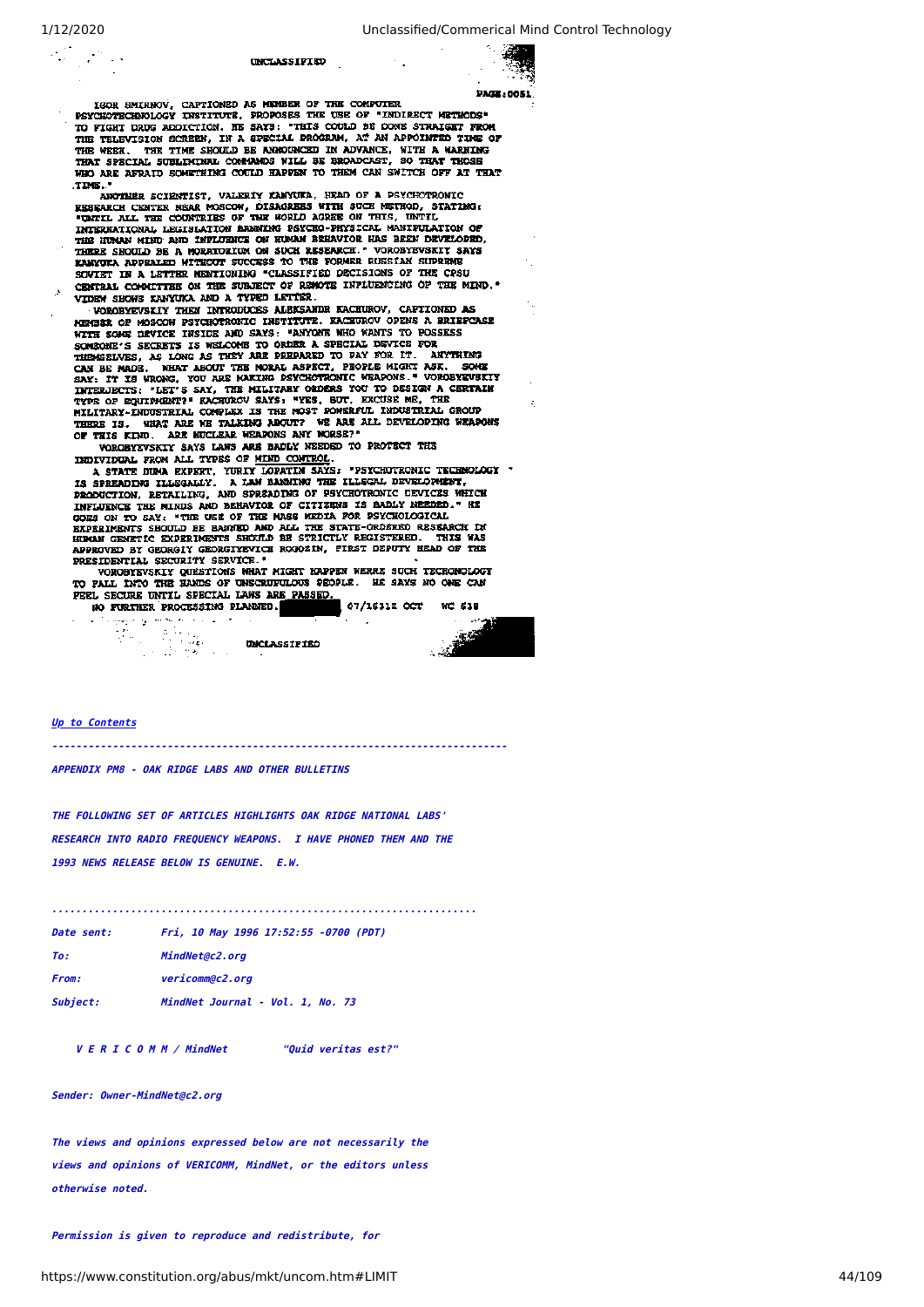**non-commercial purposes only, provided this information and the copy remain intact and unedited.**

**Editor: Mike Coyle** 

**Assistant Editor: Rick Lawler**

**Research: Darrell Bross**

**PHYSIOLOGICAL RESPONSES APPLICABLE TO DEVELOPMENT OF LESS-THAN-LETHAL WEAPONS**

**Oak Ridge National Laboratory**

**Physiological Responses Applicable to Development of Less-Than-Lethal Weapons**

**Sponsored by National Institute of Justice**

**Oak Ridge National Laboratory**

**Less-than-lethal weapons have a variety of applications in law enforcement, including rescuing hostages, stopping fleeing felons, and quelling prison disturbances. The National Institute of Justice is sponsoring a broad program to develop new techniques for "friendly force" as an alternative to the use of deadly force. As part of this program, Oak Ridge National Laboratory (ORNL) is examining approaches based on known physiological responses to certain types of stimuli. These "weapons" would temporarily incapacitate an individual or a group with no lasting physiological damage. These concepts are based on ORNL's experience and expertise in biological-based systems and biophysical responses, particularly in evaluating the physical responses of humans to a variety of chemical, physical and radiological agents. ORNL also has extensive experience and expertise in risk analysis and in risk assessment and modeling.**

**The ORNL less than-lethal weapons project sponsored by the National Institute of Justice began in September 1993. The following tasks are being performed:**

- **\* Locate and compile data from tests, accidents, medical literature, etc. on biological and biophysical responses to energetic stimuli (such as electromagnetic fields).**
- **\* Analyze the information and identify promising candidate mechanisms for further development for a friendly force**
- **\* Evaluate the applicability of the proposed approaches to several realistic scenarios (such as hostage rescue or riot control).**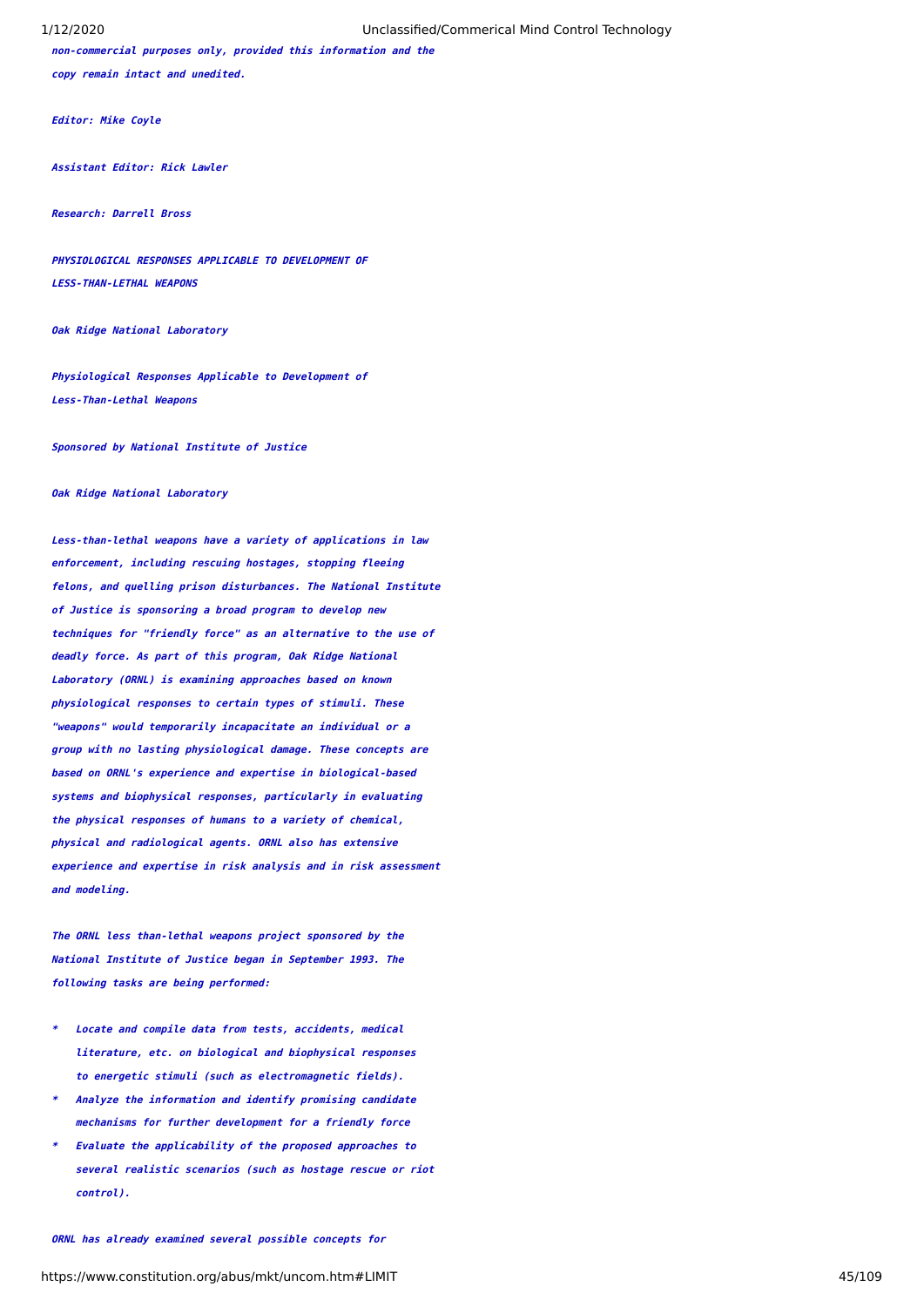**less-than-lethal weapons based on known physiological responses to energetic stimuli, including a thermal gun, a seizure gun, and a magnetophosphene gun. A thermal gun would have the operational effect of heating the body to 105 to 107F, thereby incapacitating any threat, based on the fact that even a slight fever can affect the ability of a person to perform even simple tasks. This approach is built on four decades of research relating radio frequency exposure to body heating. A seizure gun would use electromagnetic energy to induce epileptic-like seizures in persons within the range of a particular electromagnetic field. The magnetophosphene gun is designed around a biophysical mechanism which evokes a visual response and is thought to be centered in the retina, known as magnetophosphenes. This effect is experienced when a person receives a blow to the head and sees "stars". This same effect can be produced with electromagnetic energy. While there are a number of technical challenges to be overcome in building devices of these types, less-than-lethal weapons based on physiological responses to energetic stimuli would provide a safe and effective means of dealing with a number of law enforcement situations where use of deadly force is not desirable.**

# **For further information contact:**

**Ray Downs, National Institute of Justice (202) 616-3509 Susan Sherrow, Oak Ridge Special Projects Office (615) 576-8024**

**Oak Ridge National Laboratory is a U.S. Department of Energy Laboratory Managed by Martin Marietta Energy Systems, Inc.**

**................................................................ MindNet Journal Archive Filename: [mn173.txt] To receive the MindNet Journal via email:**

**Send message: [subscribe mindnet] to: .**

**To unsubscribe:**

**Send message: [unsubscribe mindnet] to: .**

**Back issues of the MindNet Journal are available at our=20 FTP Archive site:=20**

 **[/pub/users/vericomm/mindnet/]**

**MindNet Journal Publication Index: [mnindex.txt]**

**Submission of articles for publication within the MindNet Journal on the subjects of mind control, directed-energy weapons, non-lethal weapons, ritual abuse, UFO abductions, bioelectromagnetics, hypnosis, and other related topics**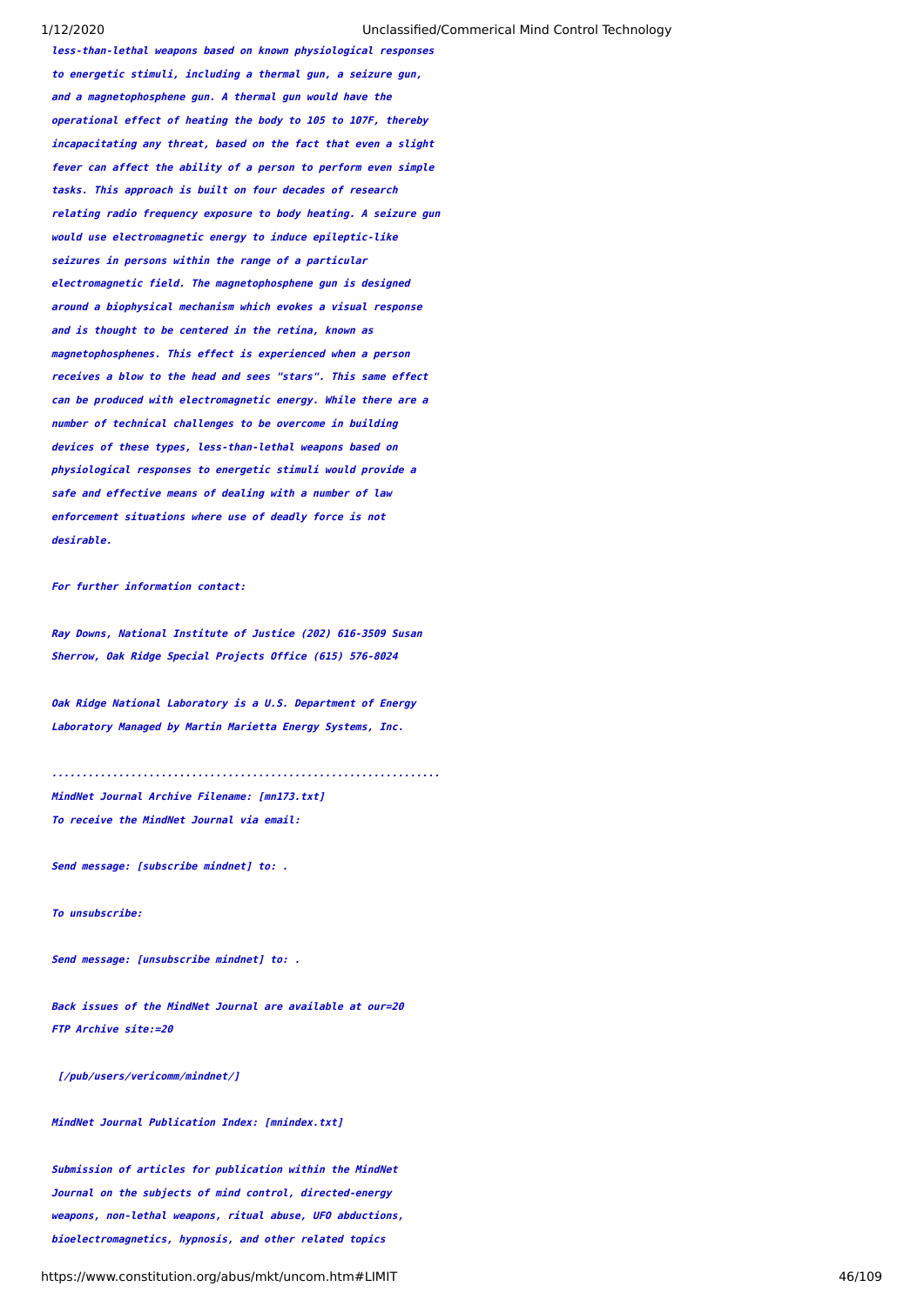**will be accepted with the author's statement of permission to publish. The editor reserves the right to accept or reject for publication. The publisher disclaims all responsibility to return unsolicited matter. Send articles for submission to:**

**, or VERICOMM BBS 510.891.0303, or VERICOMM, POB 32314, Oakland, CA 94604-2314 USA.**

**VERICOMM / MindNet and its agents disclaim any and all responsibility or liability for any and all claims and/or guarantees, express or implied, and delivery of products, merchandise, and/or services offered for sale by advertisers and/or authors within the MindNet Journal.**

**The MindNet mailing list is owned and maintained by Mike Coyle, , VERICOMM / MindNet, POB 32314 Oakland, CA 94604-2314 USA.**

**The MindNet Journal is published by VERICOMM / MindNet in=20 cooperation with the Freedom Of Thought Foundation, POB 35072, Tucson, AZ 85740-5072 USA.**

**...................................................................... Los Angeles Herald Examiner, Section A, November 22, 1976**

**Mind-Altering Microwaves: Soviets Studying Invisible Ray**

**A newly declassified U.S. Defense Intelligence Agency report says extensive Soviet research into microwaves might lead to methods of causing disoriented human behavior, nerve disorders, and even heart attacks.**

**...**

**A copy of the study was provided by the agency to the Associated Press in response to a request under the Freedom of Information Act.**

**...**

**Sounds and possibly even words which appear to be originating intercranially (within the head) can be induced by signal modulation at very low average power densities, the study said.**

**...**

**One physiological effect which has been demonstrated is heart seizure, the report said.**

**It said this has been accomplished experimentally in frogs by synchronizing the pulses of a microwave signal with the**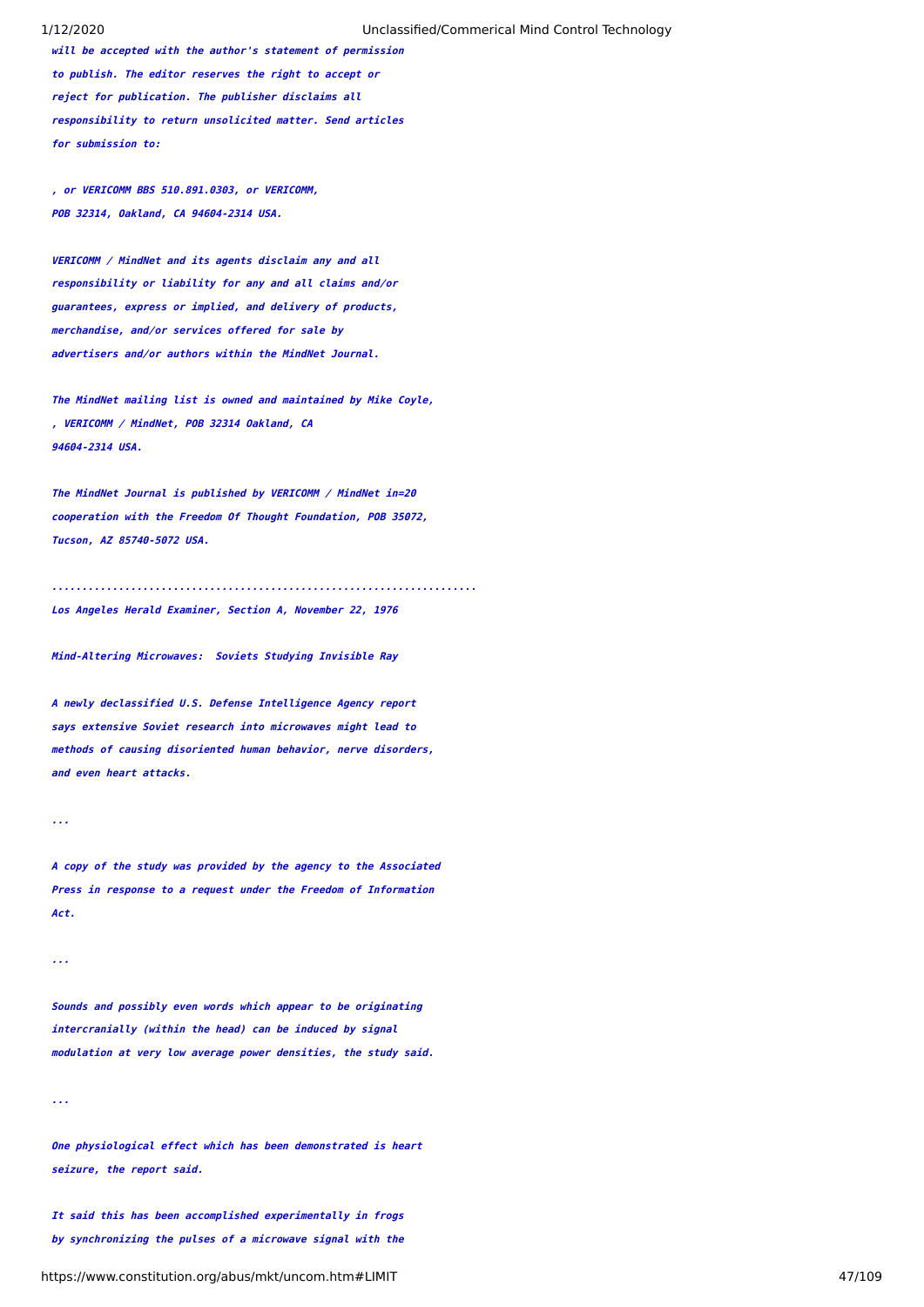**animal's heartbeat and beaming the radiation at the chest area.**

**......................................................................**

**Microwave News, January-February 1987**

**ZAP!**

**Six hundred scientists and engineers with security clearances spend the first week of December at Kirtland Air Force Base in New Mexico examining the potential of high-power microwaves to zap enemy electronics...**

**... Many branches of the Department of Defense were represented, including the Air Force, the Army and the Navy, together with DARPA, DIA, and DNA. The Lawrence Livermore Labs were also well represented, as were most of the big defense contractors - General Dynamics, Physics International and TRW each have a high-power microwave testing facility.**

**In addition to these sources, susceptibility and hardening, there was one on biological effects: Dr. David Erwin and Major Robert Downs represented the Air Force and Howard Bassen and Dr. John D'Andrea described the Army and Navy programs, respectively. Dr. Frank Barnes of the University of Colorado in Boulder presented a poster paper on his and Dr. Howard Wachtel's research on the effects of pulsed microwaves.**

**Chuck de Caro, a former correspondent for the Cable News Network, considers the possibility that the U.S. is falling behind the U.S.S.R. in microwave weapons in "The Zap Gap", to be published in the March issue of "The Atlantic" (see also MWN November-December 1986).**

**......................................................................**

# **Microwave News, January-February 1996**

### **RF WEAPONS - Disabling People and Electronics**

**The military continues to explore development of RF weapons for the conflicts of the future. For instance, the "First Directed Energy Warfare (DEW) Conference", held last year at the Mitre Corp. in McLean VA, featured Dr. David Erwin of the Armstrong Lab at Brooks AFB, San Antonio, TX, on "Directed Energy Warfare RF Effects", and D.r Jose Pina of the CIA on "Ground Combat Applications of RF". Other topics included "Personnel Vulnerability" and Directed Energy Warfare Biological Effects".**

**The June meeting was organized by the Association of Old Crows, whose members are specialists in electronic warfare. Conference participants had to have security clearances of**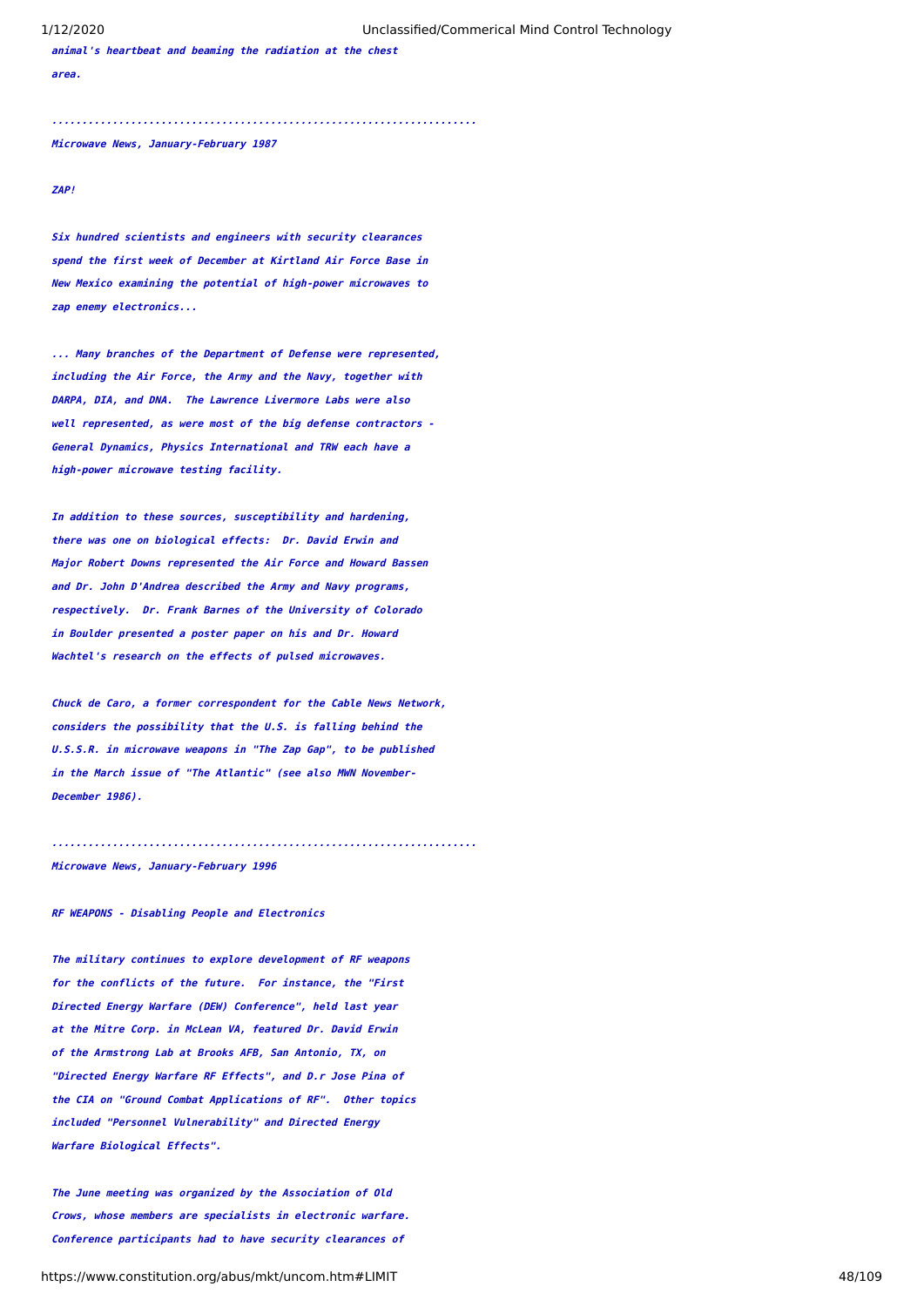**"Secret" or higher, as has been the case at similar meetings in the past (See MWN, J-F 87 and N-D 93).**

**Public discussions of RF/MW weapons have focussed on disrupting technology. But a recent Article in the Airpower Journal revealed "for the first time that the military is developing high-powered microwave weapons for use against human beings", reports Peter Cassidy in the January 1996 "Progressive" (see p. 14).**

**RF/MW and EMF-based weapons are also being studied for civilian law enforcement. Oak Ridge National Laboratory (ORNL) in Oak Ridge TN will soon complete a literature review for the National Insitute of Justice on the feasibility of "thermal guns" which could heat the body to 105 to 107 degrees F and incapacitate the target; "seizure guns" which would use EM energy to induce epileptic-like seizures; and "magnetophosphene guns" which would cause the target to "see stars".**

**The institute's Ray Downs in Washington cautioned that the report may not be made public. ORNL's Dr. Clay Easterly has said that some effects not associated with heating could be useful in developing nonlethal weapons. (See MWN, N-D 93.)**

**...................................................................... Microwave News, September-October 1996, page 19**

**Stop That Car or We'll Zap You**

**They're the sexiest gadgets in this year's action movies: EMP weapons, which use electromagnetic pulses to zap electronics. They have starring roles in Goldeneye, the latest James Bond movie, as well as in Broken Arrow, Escape From LA, and Eraser. And soon they may be coming to a police car near you.**

**Law Enforcement News (September 30) reports that the U.S. Army and the National Institute of Justice are running a \$500,000 field test to see if EMP guns can force a car to stop by disabling its electrical systems. The plan is to use EMP to do away with high speed chases (another Hollywood staple). This is another example of the growing interest in using nonlethal weapons developed by the military.**

**...**

### **[Up to Contents](#page-2-0)**

**---------------------------------------------------------------------------**

<span id="page-48-0"></span>**APPENDIX US1 - SILENT SOUND**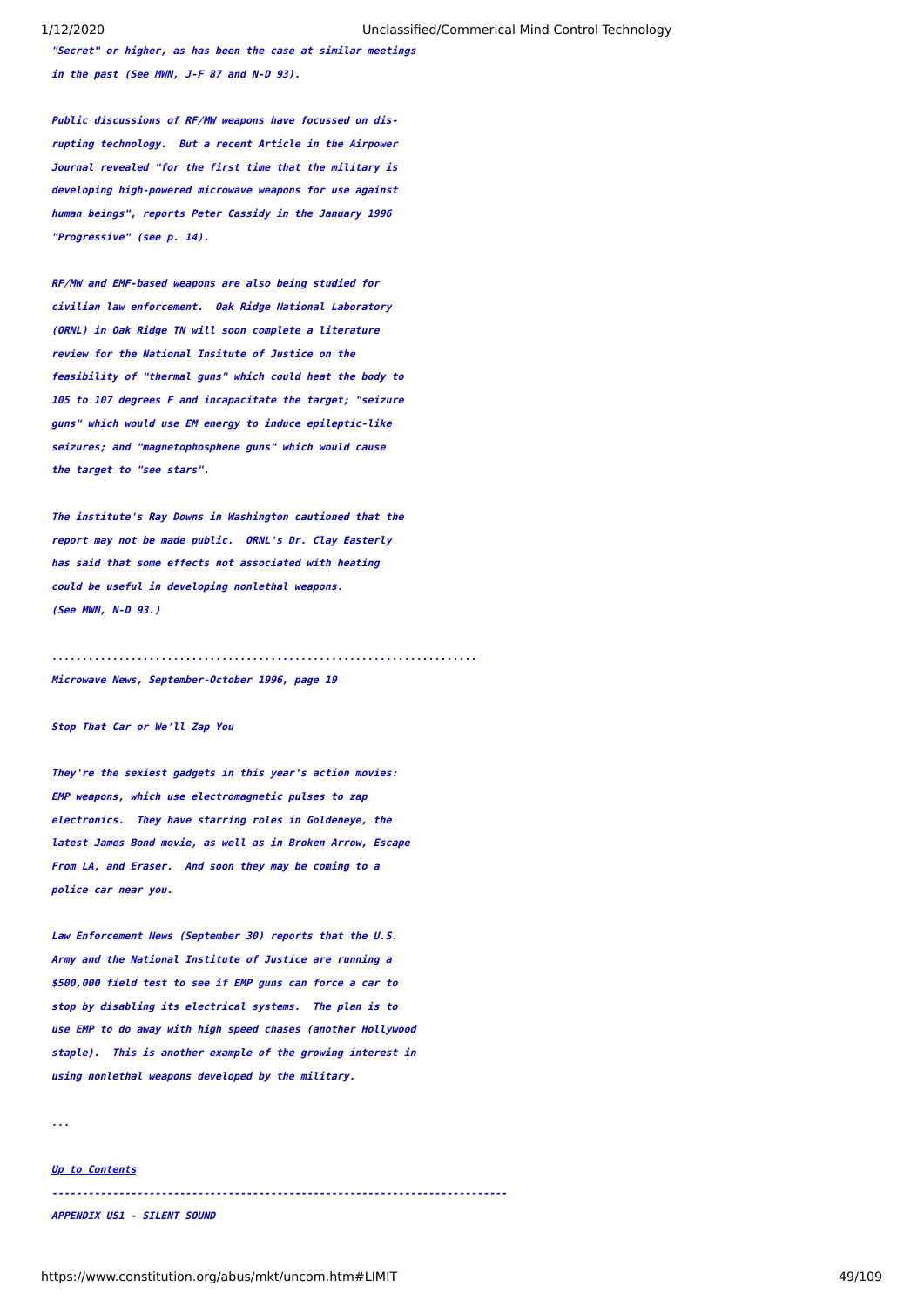**Eleanor White's comments:**

**This article shows clearly the military's intent to use every possible thought-influencing technology. This technology is largely classified but there are leaks, like this article. We involuntary test subjects can tell you from first hand experience that far more invasive devices now exist.**

**This article represents one of the two parallel "tracks" on which thought-influencing technology is being used and further developed:**

- **Radio frequency signals, based on the WW II phenomenon called "radar hearing"**
- **Ultrasound signals, which can be transmitted through the air or piggybacked on to radio/TV signals**

**......................................................................**

# **NEXUS**

**Volume 5, Issue 6 October/November 1998 \$25/6 issues/ 1 year 1998 Nexus New Times 888-909-7474 nexus@peg.apc.org --------------------------EXCERPT: More in magazine. --------------------------**

**Military Use of Mind Control Weapons Judy Wall 1998**

**PSY-OPS WEAPONRY USED IN THE PERSIAN GULF WAR**

**For years, rumours have persisted that the United States Department of Defense has been engaged in research and development of ultra-sophisticated mind- altering technology. Confirmation of this came to me recently in the form of two ITV News Bureau Ltd (London) wire service bulletins.[1]**

**The March 23, 1991 newsbrief, "High-Tech Psychological Warfare Arrives in the Middle East", describes a US Psychological Operations (PsyOps) tactic directed against Iraqi troops in Kuwait during Operation Desert Storm. The manoeuvre consisted of a system in which subliminal mind-altering technology was carried on standard radiofrequency broadcasts. The March 26, 1991 newsbrief states that among the standard military planning groups in the centre of US war planning operations at Riyadh was "an unbelievable and highly classified PsyOps program utilising 'silent sound' techniques".**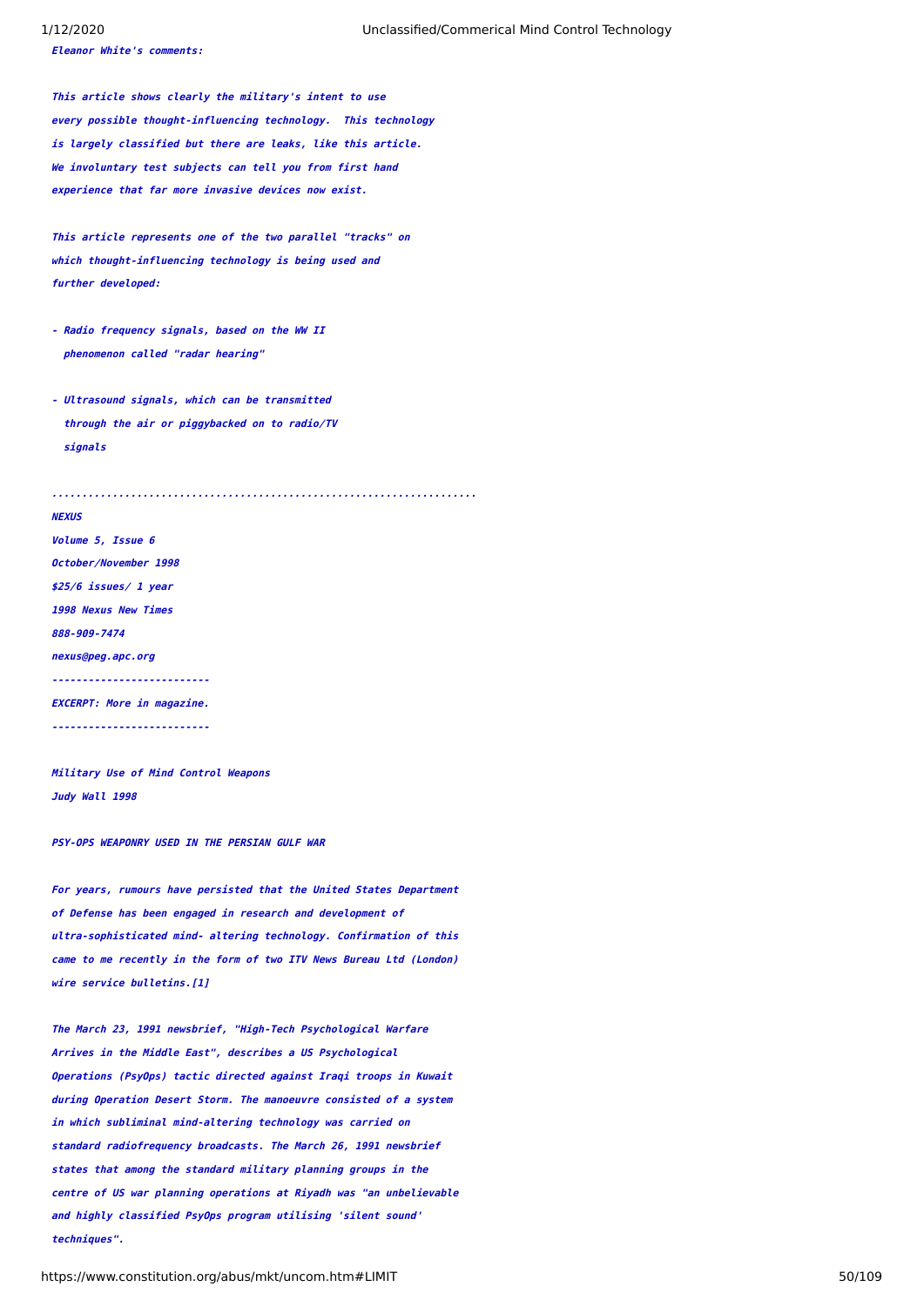**The opportunity to use this method occurred when Saddam Hussein's military command-and-control system was destroyed. The Iraqi troops were then forced to use commercial FM radio stations to carry encoded commands, which were broadcast on the 100 MHz frequency. The US PsyOps team set up its own portable FM transmitter, utilising the same frequency, in the deserted city of Al Khafji. This US transmitter overpowered the local Iraqi station. Along with patriotic and religious music, PsyOps transmitted "vague, confusing and contradictory military orders and information".**

**Subliminally, a much more powerful technology was at work: a sophisticated electronic system to 'speak' directly to the mind of the listener, to alter and entrain his brainwaves, to manipulate his brain's electroencephalograph ic (EEG) patterns and artificially implant negative emotional states-feelings of fear, anxiety, despair and hopelessness. This subliminal system doesn't just tell a person to feel an emotion, it makes them feel it; it implants that emotion in their minds.[2]**

**I noticed that the ITV wire service was from outside the United States. Readers of Resonance may recall that in the Electromagnetic Weapons Timeline in issue no. 29, reference is made to the documentary video, Waco: The Big Lie Continues, which contained video footage of three EM weapons. This segment of the film was from the British Broadcasting Corporation (BBC). I wondered if there was any significance to this.**

**At the library I pulled up back issues of my local newspaper for the same time-period of the Gulf War to see what the American wire services had said, if anything, about the use of this special PsyOps weapon. There was nothing said about it directly, but three news articles seemed related. In a news release from Associated Press during the same timeframe of the Gulf War truce, I read:**

**"The American pilot who shot down the second Iraqi warplane in 48 hours said Friday that continued Iraqi flights suggested that US warnings were not filtering down to Iraqi pilots~ez\_hellip~ He said he hopes Saddam gets the message now. 'It's really too bad that these people have to die for their unwillingness to heed our warnings... What I really think is, they don't communicate down to the people,' he said. 'If they have a communications problem, I suggest they fix it.'"[3]**

**That may have been coincidence but two earlier news articles, dated March 1, 1991, apparently have a common origin with the ITV news bulletin. The first article[4] tells us that approximately 100 members of the US 101st Airborne Division, fluent in Arabic, talked the enemy into surrendering. These soldiers rode in the Apache helicopter gunships that were involved in the longest helicopter-borne assault in history. They told the Iraqi troops that they would be slaughtered if they didn't give up.**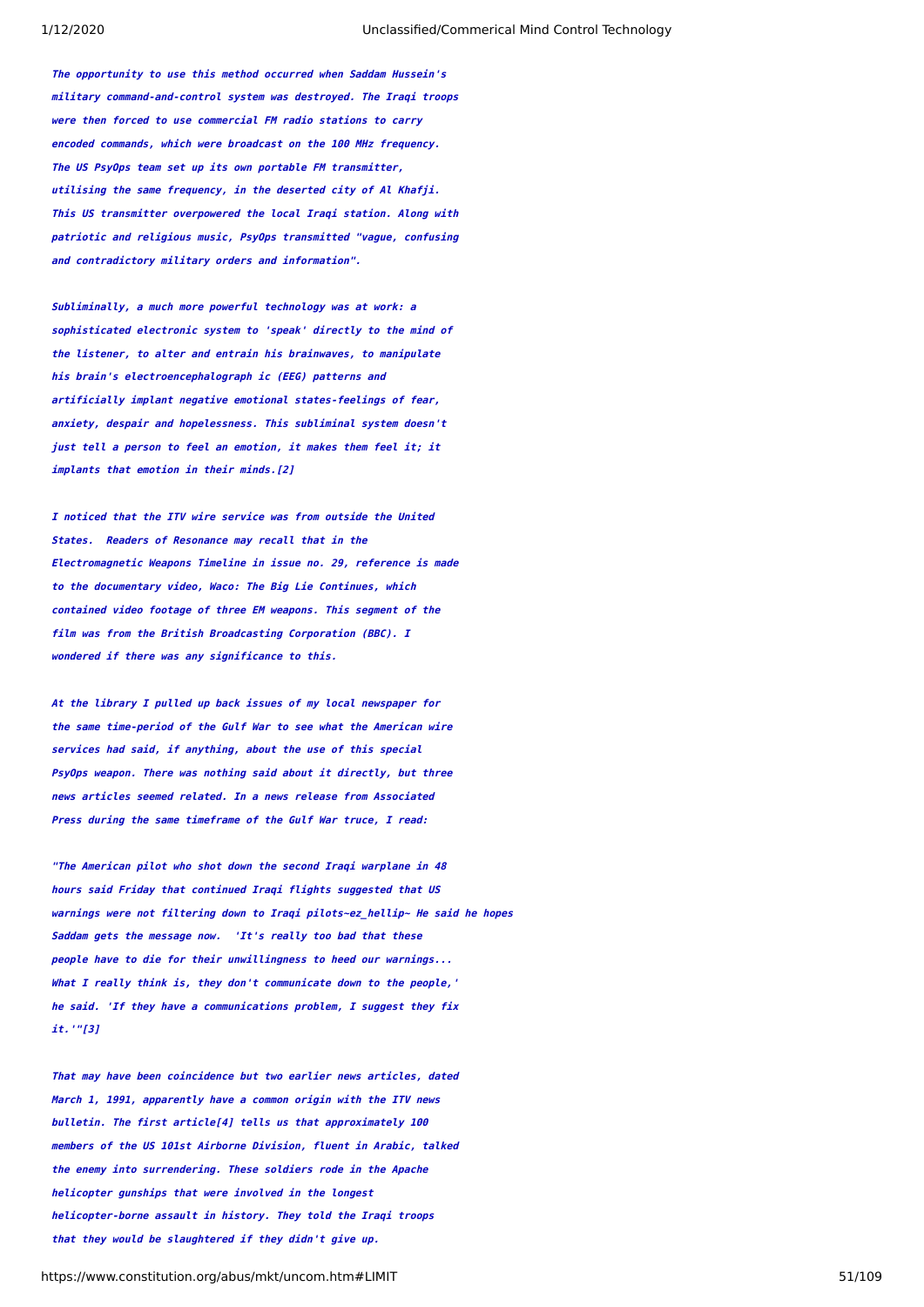**"They got the point," one soldier is quoted as saying.**

**This all sounds very unremarkable, except when you read the editor's note: "The following dispatch was subject to US military censorship." Now why would they want to censor such a mundane tactic, except out of embarrassment that the US Army fighting forces had fallen to the level of a cheer-leading squad? ... in which case they would have nixed the thing entirely.**

**But upon re-reading the article, we may pick out certain key phrases (emphasised in italics):**

**"He [the soldier interviewed] was one of dozens of Arabic speakers that played a key role in the allied ground attack against Iraq, and part of an attempt by the US Army to use finesse, intelligence work and tactics to complement brute strength."**

**If we fill in the missing blanks with such descriptions as "the megaphone was used to direct psychoacoustic frequencies that engaged the neural networks of the enemy's brain, causing him to think any thought and feel any emotion that the Americans chose to lay on him", then it starts to make sense. And it would no longer seem so surprising that one soldier could talk 450 enemy soldiers into surrendering. The possibilities are there, and, as the next article[5] documents, that is exactly what happened. Iraqi troops gave up en masse.**

**We quote: "They were surrendering in droves, almost too fast for us to keep up with..."; "...two Iraqi majors, both brigade commanders, who gave up their entire units..."; and "...one of them gave up to an RPV [remotely piloted vehicle). Here's this guy with his hands up, turning in a circle to give himself up to a model airplane with a camera in it."**

**Irrational? Not if there was also a voice being beamed into his head from that little flying toy, saying, "Give up, give up!" Otherwise, how do we account for the editor's note at the beginning of the article: "The following is based on pool dispatches that were subject to military censorship." Without that note, we could smugly think that the Iraqi soldiers were cowards or crazy, but why censor that idea?**

### **MIND CONTROL WITH SILENT SOUNDS**

**The mind-altering mechanism is based on a subliminal carrier technology: the Silent Sound Spread Spectrum (SSSS), sometimes called "S-quad" or "Squad". It was developed by Dr Oliver Lowery of Norcross, Georgia, and is described in US Patent #5,159,703, "Silent Subliminal Presentation System", dated October 27, 1992. The abstract for the patent reads:**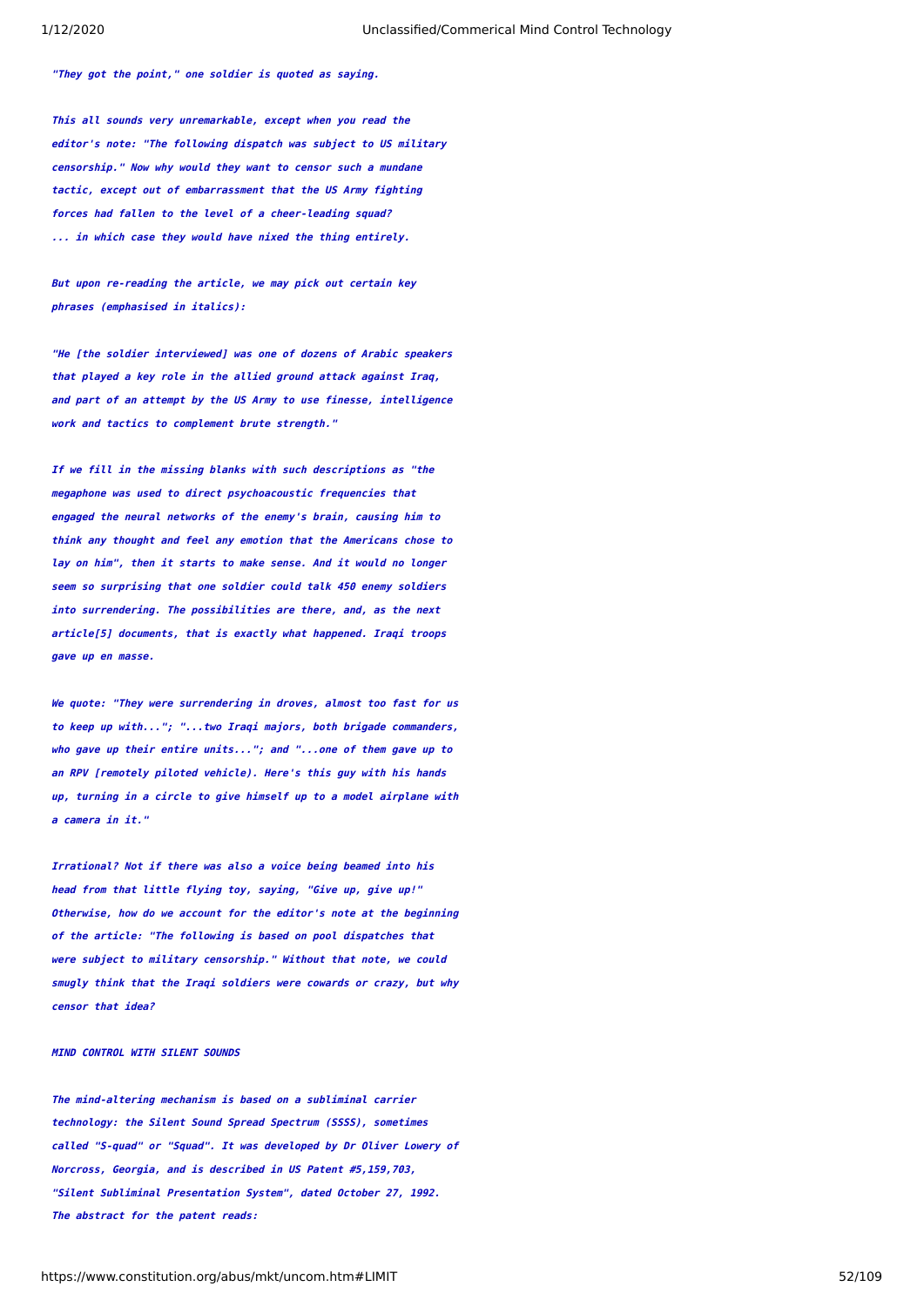**"A silent communications system in which nonaural carriers, in the very low or very high audio-frequency range or in the adjacent ultrasonic frequency spectrum are amplitude- or frequency-modulated with the desired intelligence and propagated acoustically or vibrationally, for inducement into the brain, typically through the use of loudspeakers, earphones, or piezoelectric transducers. The modulated carriers may be transmitted directly in real time or may be conveniently recorded and stored on mechanical, magnetic, or optical media for delayed or repeated transmission to the listener."**

**According to literature by Silent Sounds, Inc., it is now possible, using supercomputers, to analyse human emotional EEG patterns and replicate them, then store these "emotion signature clusters" on another computer and, at will, "silently induce and change the emotional state in a human being".**

**Silent Sounds, Inc. states that it is interested only in positive emotions, but the military is not so limited. That this is a US Department of Defense project is obvious.**

**Edward Tilton, President of Silent Sounds, Inc., says this about S-quad in a letter dated December 13, 1996:**

**"All schematics, however, have been classified by the US Government and we are not allowed to reveal the exact details... ... we make tapes and CDs for the German Government, even the former Soviet Union countries! All with the permission of the US State Department, of course... The system was used throughout Operation Desert Storm (Iraq) quite successfully."**

**The graphic illustration, "Induced Alpha to Theta Biofeedback Cluster Movement", which accompanies the literature, is labelled #AB 116-394-95 UNCLASSIFIED" and is an output from "the world's most versatile and most sensitive electroencephalograph (EEG) machine". It has a gain capability of 200,000, as compared to other EEG machines in use which have gain capability of approximately 50,000. It is software-driven by the "fastest of computers" using a noisenulling technology similar to that used by nuclear submarines for detecting small objects underwater at extreme range.[6]**

**The purpose of all this high technology is to plot and display a moving cluster of periodic brainwave signals. The illustration shows an EEG display from a single individual, taken of left and right hemispheres simultaneously. Ile readout from the two sides of the brain appear to be quite different, but in fact are the same (discounting normal leftright brain variations).**

# **CLONING THE EMOTIONS**

**By using these computer-enhanced EEGs, scientists can identify and isolate the brain's low-amplitude "emotion signature clusters",**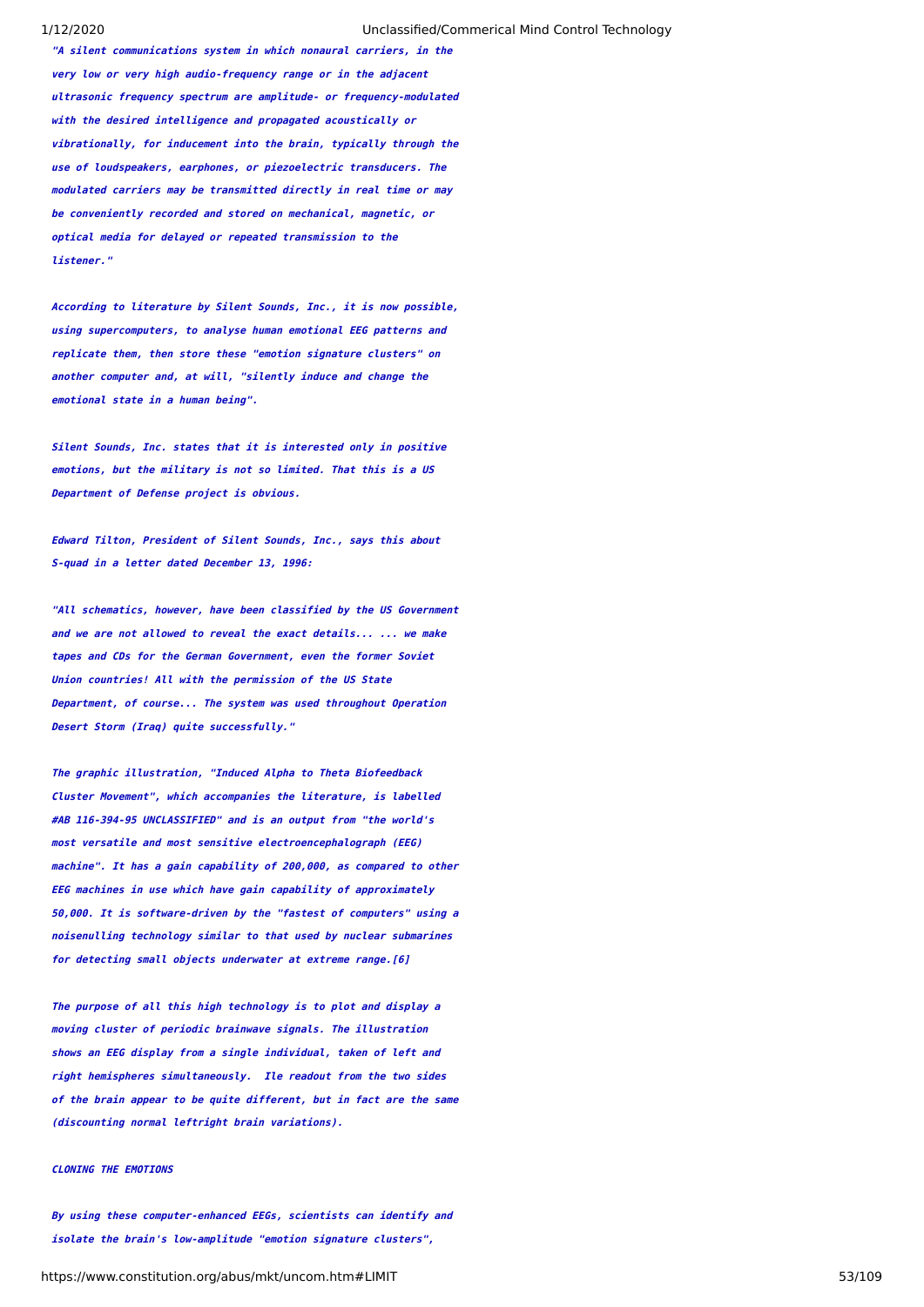**synthesise them and store them on another computer. In other words, by studying the subtle characteristic brainwave patterns that occur when a subject experiences a particular emotion, scientists have been able to identify the concomitant brainwave pattern and can now duplicate it. "These clusters are then placed on the Silent Sound[TM] carrier frequencies and will silently trigger the occurrence of the same basic emotion in another human being!"**

# **[Up to Contents](#page-2-0)**

# **SYSTEM DELIVERY AND APPLICATIONS**

**There is a lot more involved here than a simple subliminal sound system. There are numerous patented technologies which can be piggybacked individually or collectively onto a carrier frequency to elicit all kinds of effects.**

**There appear to be two methods of delivery with the system. One is direct microwave induction into the brain of the subject, limited to short-range operations. The other, as described above, utilises ordinary radio and television carrier frequencies.**

**Far from necessarily being used as a weapon against a person, the system does have limitless positive applications. However, the fact that the sounds are subliminal makes them virtually undetectable and possibly dangerous to the general public.**

**In more conventional use, the Silent Sounds Subliminal System might utilise voice commands, e.g., as an adjunct to security systems. Beneath the musical broadcast that you hear in stores and shopping malls may be a hidden message which exhorts against shoplifting. And while voice commands alone are powerful, when the subliminal presentation system carries cloned emotional signatures, the result is overwhelming.**

**Free-market uses for this technology are the common self-help tapes; positive affirmation, relaxation and meditation tapes; as well as methods to increase learning capabilities.**

**In a medical context, these systems can be used to great advantage to treat psychiatric and psychosomatic problems. As a system for remediating the profoundly deaf, it is unequalled. (Promises, promises. This is the most common positive use touted for this technology over the past 30 years. But the deaf are still deaf, and the military now has a weapon to use on unsuspecting people with perfectly normal hearing.)**

# **OFFICIAL DENIALS**

**In fact, the US Government has denied or refused to comment on mindaltering weapons for years. Only last year, US News & World Report ran an article titled "Wonder Weapons", basically a review of**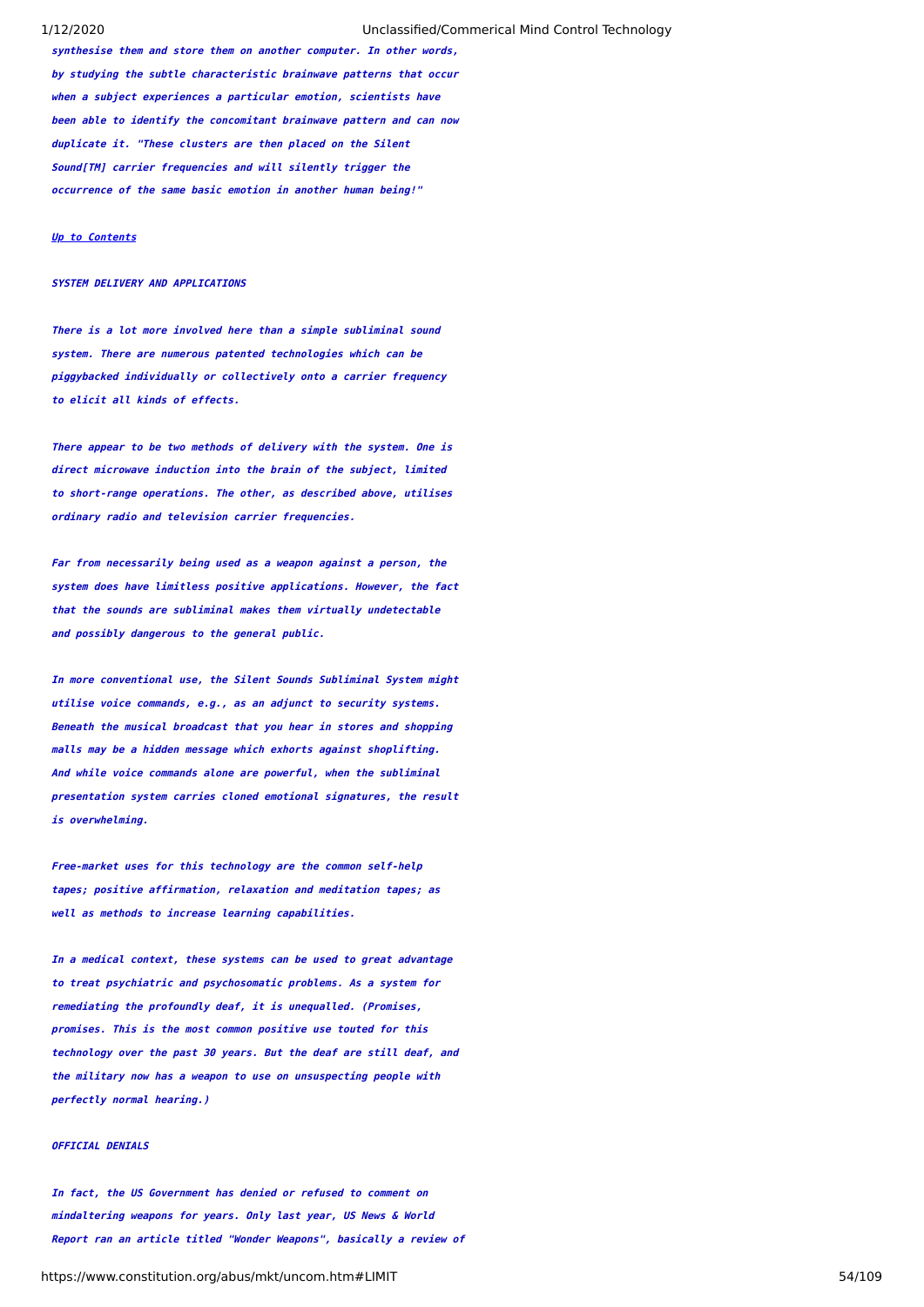**the new so-called 'non-lethal' or 'less-than -lethal' weapons.' Not one word about S-quad, although the technology had been used six years earlier!**

**Excerpts from the article read:**

**"Says Charles Bernard, a former Navy weapons-research director: 'I have yet to see one of these ray-gun things that actually works~ez\_hellip~"; and**

**DARPA (Defense Advanced Research Projects Agency) has come to us every few years to see if there are ways to incapacitate the central nervous system remotely,' Dr F. Terry Hambrecht, head of the Neural Prostheses Program at NIH, told US News, 'but nothing has ever come of it,' he said. 'That is too science-fiction and far-fetched."'**

**It may sound "science fiction and far-fetched" but it is not. However, that is just what the powers-that-be want you to believe, so as to leave them alone in their relentless pursuit of...what?**

**The idea behind non-lethal weapons is to incapacitate the enemy without actually killing them, or, in the case of riot control or hostage situations, to disable the participants without permanent injury, preferably without their knowing it. The electromagnetic mind-altering technologies would all fall into this class of weapons, but since they are all officially non-existent, who is to decide when and where they will be used?**

**And why should selected companies in the entertainment industry reportedly be allowed access to this technology when the very fact of its existence is denied to the general public?**

**As recently as last month [February], this stonewall approach of total denial or silence on the subject still held fast, even toward committees of the US Congress!**

**- The Joint Economics Committee, chaired by Jim Saxton (R-NJ), convened on February 25, 1998 for the "Hearing on Radio Frequency Weapons and Proliferation: Potential Impact on the Economy". Invited testimony included statements by several authorities from the military:**

**- Dr Alan Kehs, of the US Army Laboratories, discussed the overall RF threat.**

**- Mr James O'Bryon, Deputy Director of Operational Testing and Director of live fire testing for the Office of Secretary of Defense at the Pentagon, discussed the role of Live Fire Testing and how it plays a role in testing military equipment with RF weapons.**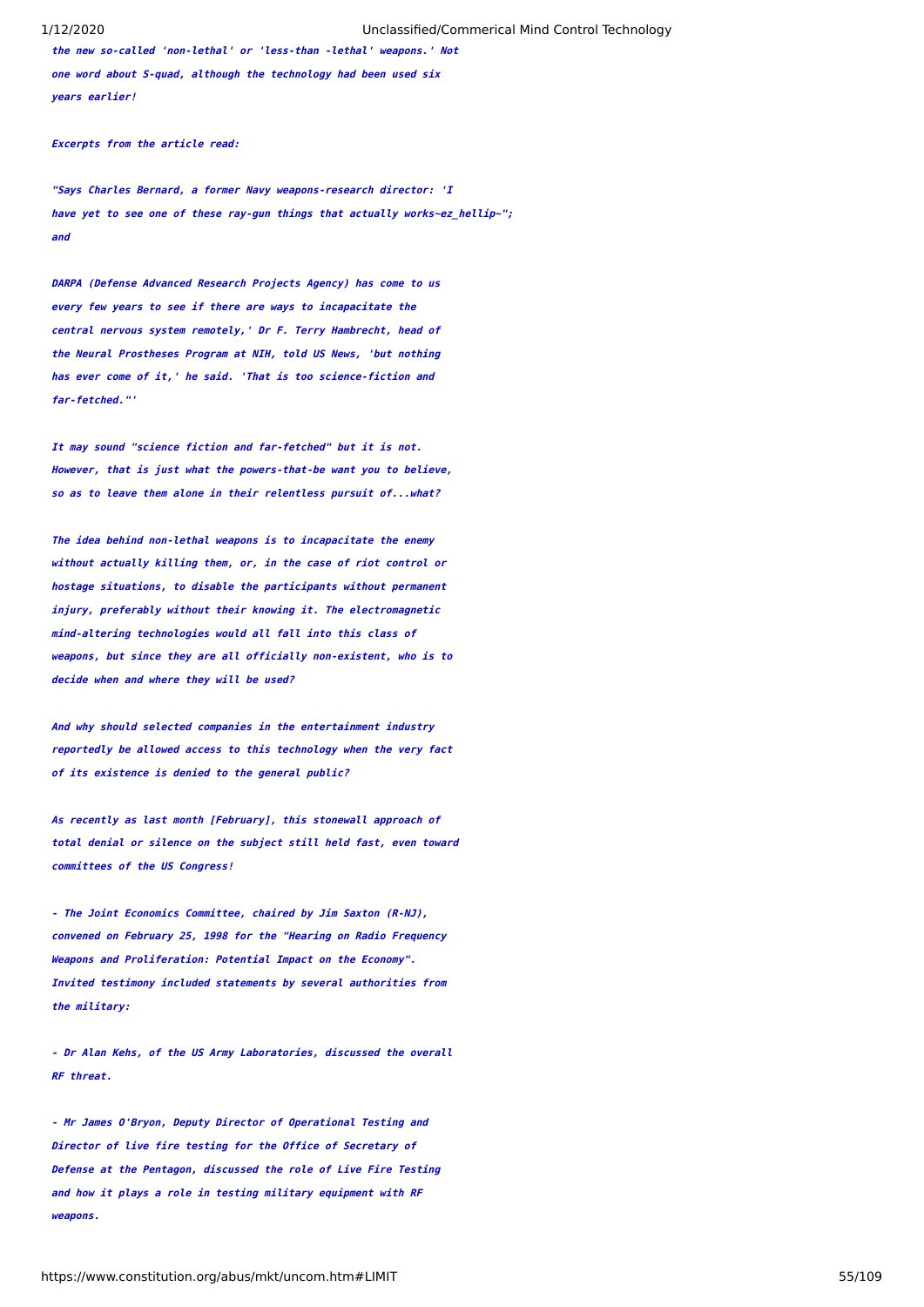**- Mr David Schriner, Principal Engineer of Directed Energy Studies with Electronic Warfare Associates and recently retired as an engineer with a naval weapons testing facility, talked about the difficulty in building an RF weapon and about the terrorist threat.**

**- Dr Ira Merritt, Chief of Concepts Identification and Applications Analysis Division, Advanced Technology Directorate, Missile Defense and Space Technology Center, Huntsville, Alabama, discussed the proliferation of RF weapons primarily from the former Soviet Union.**

**Although these statements gave information of technical interest, they are perhaps more important for the information they did not give: information on the existence of radiofrequency weapons that directly affect the human brain and nervous system.**

### **KGB PSYCHOTRONICS**

**This technology did not spring up overnight. It has a long history of development and denials of development-by the US Government and probably half of the other governments of the world as well.**

**We know that the former Soviet Union was actively engaged in this type of research. In a previous article we reported that during the 1970s the Soviet KGB developed a Psychotronic Influence System (PIS) that was used to turn soldiers into programmable 'human weapons'. The system employed a combination of highfrequency radiowaves and hypnosis. The PIS project was begun in response to a similar training scheme launched in the US by President Carter, according to Yuri Malin, former security adviser to USSR President Gorbachev.[8]**

**In my Electromagnetic Weapons Timeline[9] I covered a period of 60 years of interest and development in EM weapons~ez\_mdash~information gathered from the many articles and news clippings sent in by readers of Resonance. In my article on synthetic telepathy[10] I traced the development of the 'voice in your head' technology dating back to 1961, all my references coming from the open scientific literature.**

# **POWER OF THE MILITARY-INDUSTRIAL COMPLEX**

**Jan Wiesemann has written an apt description of the situation which now exists in the United States, about the 'forces that be' and how the situation came about:**

**"During the Cold War the United States not only engaged in a relatively open nuclear arms race with the Soviet Union, but also engaged in a secret race developing unconventional weapons. As the intelligence agencies (which prior to the Second World War had merely played a supporting role within the government) continued to increase their power, so did the funds spent on developing techniques designed to outsmart each other.**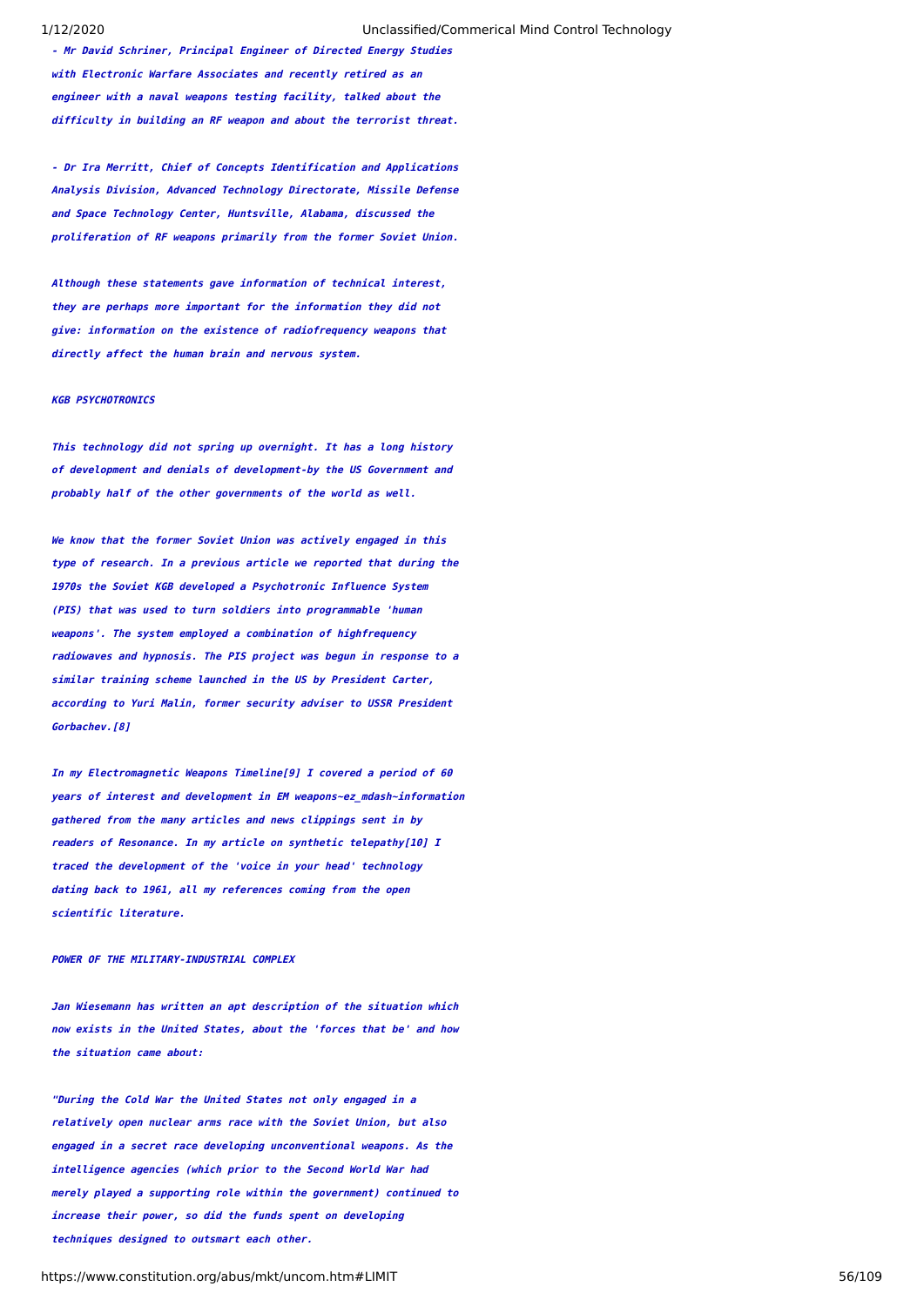**"And as the US intelligence community began to grow, a secret culture sprang about which enabled the intelligence players to implement the various developed techniques to cleverly circumvent the democratic processes and institutions...**

**"Like many other democracies, the US Government is made up of two basic parts the elected constituency, i.e., the various governors, judges, congressmen and the President; and the unelected bureaucracies, as represented by the numerous federal agencies.**

**"In a well-balanced and correctly functioning democracy, the elected part of the government is in charge of its unelected bureaucratic part, giving the people a real voice in the agenda set by their government.**

**"While a significant part of the US Government no doubt follows this democratic principle, a considerable portion of the US Government operates in complete secrecy and follows its own unaccountable agenda which, unacknowledged, very often is quite different from the public agenda. "[11]**

**Jan goes on to quote one of the United States' most popular war heroes: Dwight D. Eisenhower, who served as Supreme Commander of Allied Forces during World War II and was later elected 34th President of the United States. In his farewell address to the nation in 1961, President Eisenhower said:**

**"...we have been compelled to create a permanent armaments industry of vast proportions. Added to this, three and a half million men and women are directly engaged in the defence establishment. We annually spend on military security more than the net income of all United States corporations.**

**"This conjunction of an immense military establishment and a large arms industry is new in the American experience. The total influence-economic, political, even spiritual-is felt in every city, every state house, every office of the federal government. We recognise the imperative need for this development. Yet we must not fail to comprehend its grave implications. Our toil, resources and livelihood are all involved; so is the very structure of our society.**

**"In the councils of government, we must guard against the acquisition of unwarranted influence, whether sought or unsought, by the military -industrial complex. The potential for the disastrous rise of misplaced power exists and will persist. We must never let the weight of this combination endanger our liberties or our democratic processes."**

# **INTERNATIONAL CONCERNS OVER NEW WEAPONS**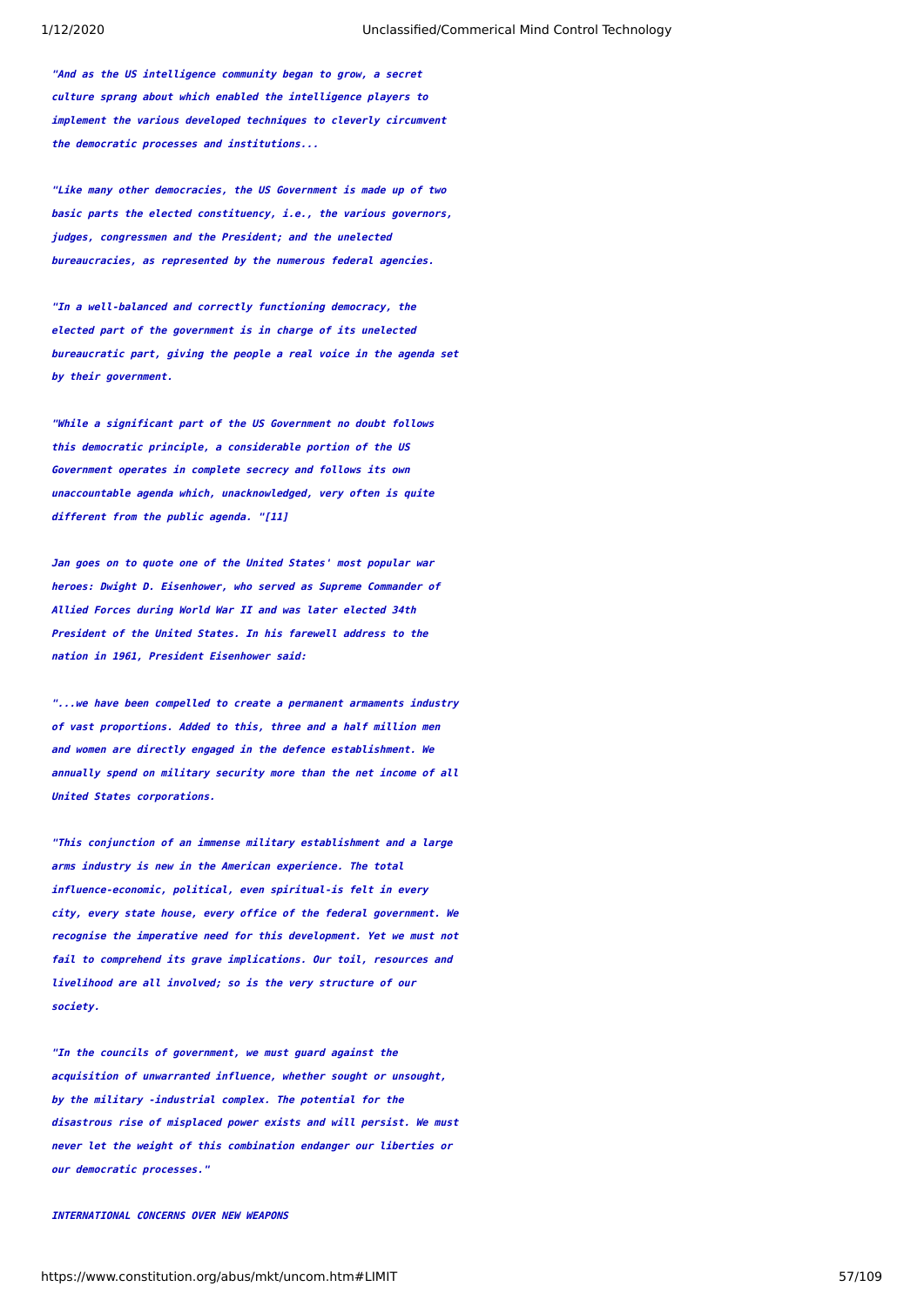**The United Nations was established in 1945 with the aim of "saving succeeding generations from the scourge of war". In 1975 the General Assembly considered a draft first proposed by .the Soviet Union: "Prohibition of the Development and Manufacture of New Types of Weapons of Mass Destruction and New Systems of Such Weapons".**

**In 1979 the Soviet Union added a list of some types of potential weapons of mass destruction:**

**1) Radiological weapons (using radioactive materials) which could produce harmful effects similar to those of a nuclear explosion;**

**2) Particle beam weapons, based on charged or neutral particles, to affect biological targets;**

**3) Infrasonic acoustic radiation weapons;**

**4) Electromagnetic weapons operating at certain radio-frequency radiations which could have injurious effects on human organs.[12]**

**In response, the US and other Western nations stalled. They gave a long, convoluted reason, but the result was the same.**

**In an article entitled "Non-Lethal Weapons May Violate Treaties",[13] the author notes that the Certain Conventional Weapons Convention[14] covers many of the non-conventional weapons~ez\_mdash~"those that utilize infrasound or electromagnetic energy (including lasers, microwave or radiofrequency radiation, or visible light pulsed at brainwave frequency) for their effects".**

**Harlan Girard, Managing Director of the International Committee Against Offensive Microwave Weapons, told me he believes the strategy behind the government's recent push for less-than-lethal weapons is a subterfuge. The ones that are now getting all the publicity are put up for scrutiny to get the public's approval. The electromagnetic mind-altering technologies are not mentioned, but would be brought in later under the umbrella of less-than- lethal weapons.**

**These weapons were recently transferred from the Department of Defense over to the Department of Justice. Why? Because there are several international treaties that specifically limit or exclude weapons of this nature from being used in international warfare.**

**In other words, weapons that are barred from use against our country's worst enemies (notwithstanding the fact that the US did use this weapon against Iraqi troops!) can now be used against our own citizens by the local police departments against such groups as peaceful protestors of US nuclear policies.**

**TOWARDS GLOBAL MIND CONTROL**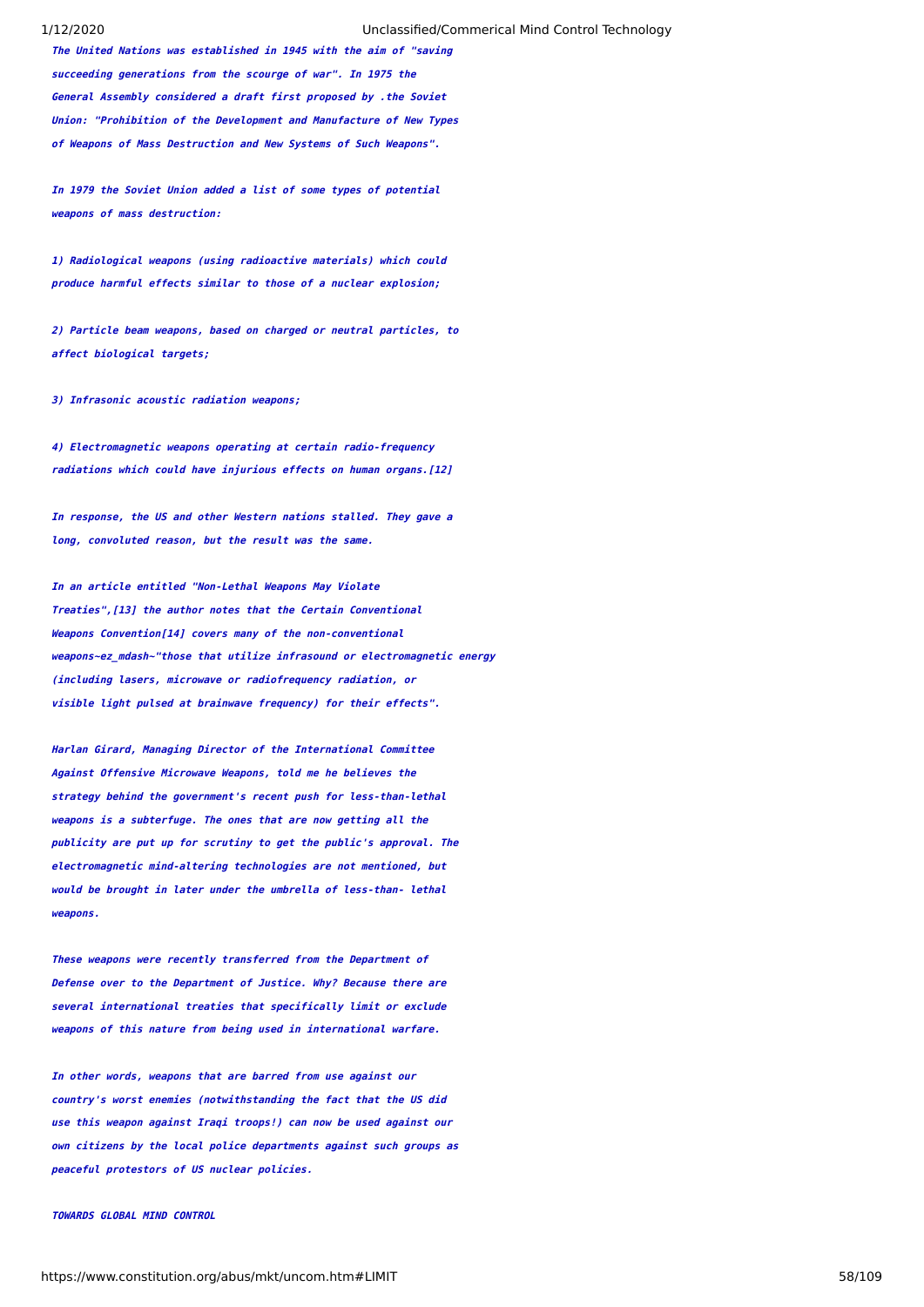**The secrecy involved in the development of the electromagnetic mind-altering technology reflects the tremendous power that is inherent in it. To put it bluntly, whoever controls this technology can control the minds of men-all men.**

**There is evidence that the US Government has plans to extend the range of this technology to envelop all peoples, all countries. This can be accomplished, is being accomplished, by utilising the nearly completed HAARP project[15,16] for overseas areas and the GWEN network now in place in the US. The US Government denies all this.**

**Dr Michael Persinger is a Professor of Psychology and Neuroscience at Laurentian University, Ontario, Canada. You have met him before in the pages of Resonance where we reported on his findings that strong electromagnetic fields can affect a person's brain.**

**"Temporal lobe stimulation," he said, "can evoke the feeling of a presence, disorientation, and perceptual irregularities. It can activate images stored in the subject's memory, including nightmares and monsters that are normally suppressed."[17]**

**Dr Persinger wrote an article a few years ago, titled "On the Possibility of Directly Accessing Every Human Brain by Electromagnetic Induction of Fundamental Algorithms".[18] The abstract reads:**

**"Contemporary neuroscience suggests the existence of fundamental algorithms by which all sensory transduction is translated into an intrinsic, brain-specific code. Direct stimulation of these codes within the human temporal or limbic cortices by applied electromagnetic patterns may require energy levels which are within the range of both geomagnetic activity and contemporary communication networks. A process which is coupled to the narrow band of brain temperature could allow all normal human brains to be. affected by a subharmonic whose frequency range at about 10 Hz would only vary by 0. 1 Hz."**

**He concludes the article with this:**

**"Within the last two decades a potential has emerged which was improbable, but which is now marginally feasible. This potential is the technical capability to influence directly the major portion of the approximately six billion brains of the human species, without mediation through classical sensory modalities, by generating neural information within a physical medium within which all members of the species are immersed.**

**"The historical emergence of such possibilities, which have ranged from gunpowder to atomic fission, have resulted in major changes in the social evolution that occurred inordinately quickly after the implementation. Reduction of the risk of the inappropriate**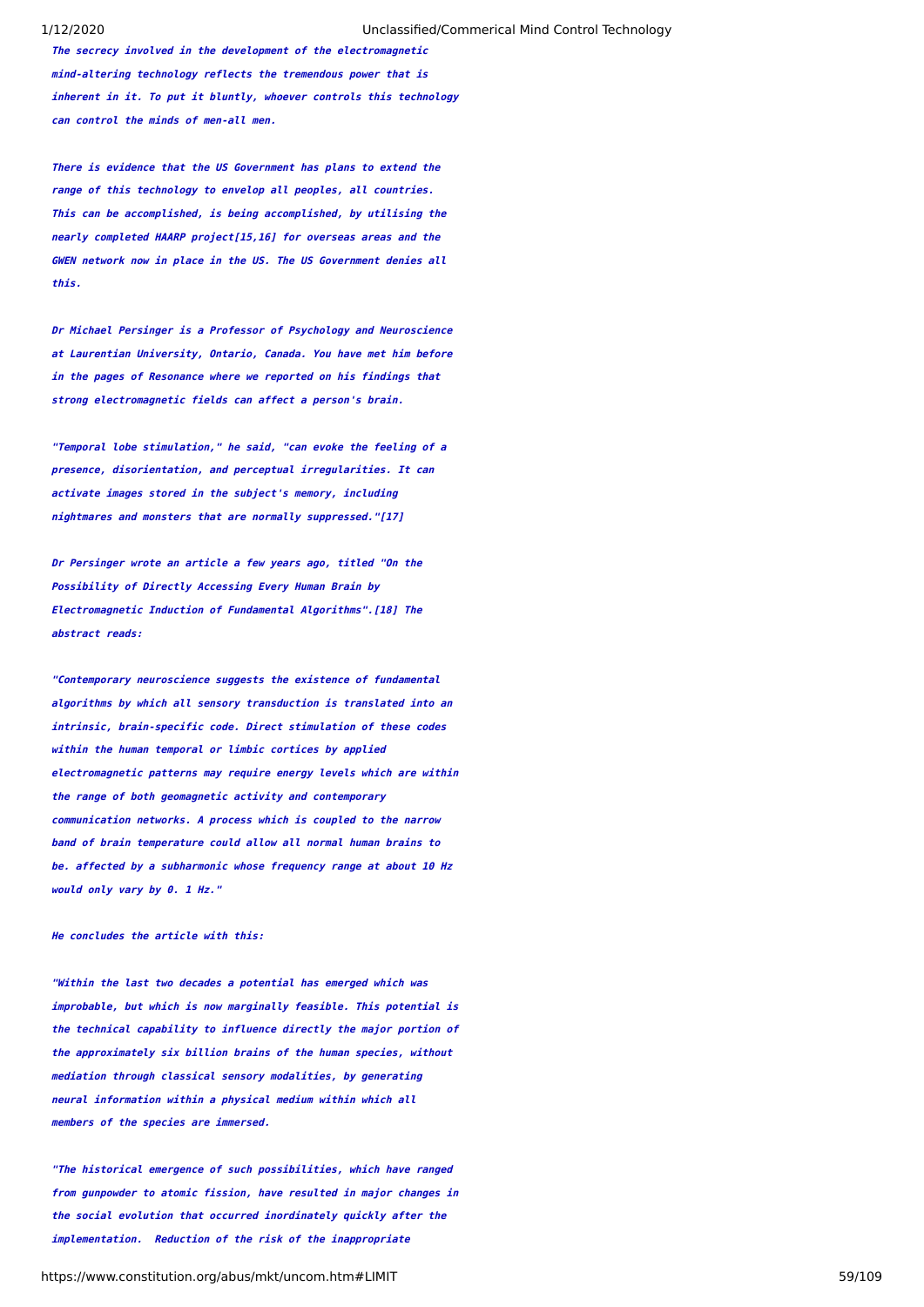**application of these technologies requires the continued and open discussion of their realistic feasibility and implications within the scientific and public domain."**

**It doesn't get any plainer than that. And we do not have open discussion because the US Government has totally denied the existence of this technology.**

# **Acknowledgements**

**I would like to give special thanks to: Jan Wiesemann for sending the Silent Sounds[TM] statement and patents which were the keystone of this article; Mike Coyle, whose computer search turned up many more related patents; Harlan Girard, who has provided numerous official government documents; and to the many who have provided newsclippings and articles, moral and financial support to Resonance, without which we'd have ceased publication long ago.**

# **About the Author:**

**Judy Wall is Editor and Publisher of Resonance, the Newsletter of the MENSA Bioelectromagnetics Special Interest Group. pp.11--13,15-16**

### **[Up to Contents](#page-2-0)**

**---------------------------------------------------------------------------APPENDIX US2 ... ULTRASONIC MIND CONTROL COMMON, UNCLASSIFIED**

**AERIAL MIND CONTROL The Threat to Civil Liberties by Judy Wall, Editor/Publisher RESONANCE Newsletter of the MENSA Bioelectromagnetics Special Interest Group NEXUS Magazine, October-November 1999 Vol. 6, No. 6**

**Judy Wall can be contacted by mail at:**

**Judy Wall, Editor/Publisher RESONANCE 684 County Road 535 Sumterville FL USA 33585**

**Eleanor White's comments: This hard hitting article by Judy Wall, who is NOT a mind control victim and in fact avoids victim testimonials in favour of only factual objective material, contains some POWERFUL items not widely known among involuntary mind control experimentees.** 

**The most important facet of this article is that Judy Wall presents evidence unknown to most of the public IN SPITE OF ITS BEING UN-CLASSIFIED, and in the public domain for the past two decades.**

**The main technology used is a mix of ultrasonic voice or brain entrainment,**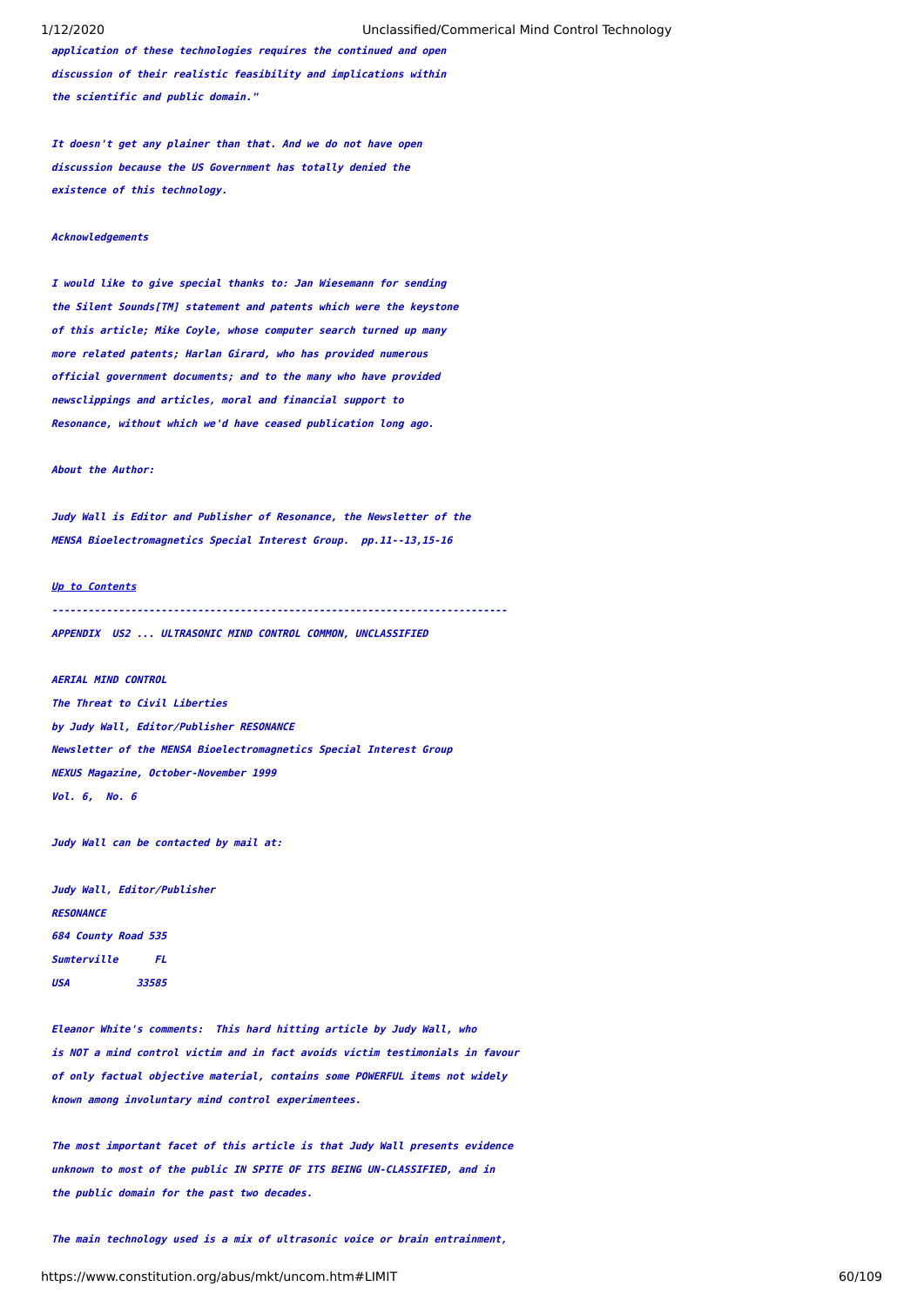**mixed with microwave voice-to-skull or ordinary radio and TV signals, described in detail in Appendix US1:**

# **[US1.....SILENT SOUND, BRITISH ITV & NEXUS MAGAZINE](#page-48-0)**

**The microwave voice-to-skull technology is described in the 1974 article from American Psychologist magazine, Appendix PM6:**

**[PM6.....DR. DON R. JUSTESEN'S REPORT: 1974 VOICE TO SKULL SUCCESS](#page-39-0)**

**........................................................................... USAF COMMANDO SOLO: AERIAL MIND CONTROL BROADCASTS**

**The United States Air Force uses aerial mind-control broadcasts against civilian population as well as enemy troops. Some of these actions against civilians are done with the intent of influencing public opinion and the outcome of elections.**

**In a previous article, we examined mind-control technology, especially that utilizing Silent Sound [TM], in which radio-frequency broadcasts carry subliminal patterns that entrain the listener's brainwaves into a preselected emotional state. According to ITV wire service reports, this technology was used during Operation Desert Storm in 1991, as part of the US Psychological Operations (PsyOps) directed against Iraqi troops. [1,2]**

**To the Desert Storm offensive we can now add several other incidents. Alex Horvat, editor of The Probe, calls to our attention the 1998 video, Exotic Weapons of Mass Control, produced by Bob Fletcher.**

**"The excerpt played on Fletcher's video is from TLC (The Learning Channel) and clearly states that Commando Solo was used in Haiti for what was called Operation Uphold Democracy. As the general populace was violently opposed to Aristide and most in favor of his ouster, it took nearly a year of this clandestine counter-programming to get them to change their minds. Instead of butchering a population physically, we can no manipulate them mentally, virtually enslaving their thoughts with a criss-cross pattern of flights by an EC-130 (which is just a C-130 heavily laden with electronic hardware.) [3]**

**We were not at war with the citizens of Haiti, yet the U.S. Government directed military weapons against this friendly, or at least neutral, civilian population. The U.S. Government sanction the "rigging" of the Haitian election by mental control of the people, programming them to cast their votes for the Americans' favored candidate. And they had the nerve to call it "Operation Uphold Democracy". Some sense of humor! Stalin would have loved it. Hitler would have loved it. Why is the U.S. Government doing this? Who is behind this flagrant violation of civil liberties? Is it the U.S. Central Intelligence Agency (CIA) which has a long history of interfering in foreign government politics? Or has this become standard military procedure?**

**The rationale is always the same: "to make the world safe for democracy".**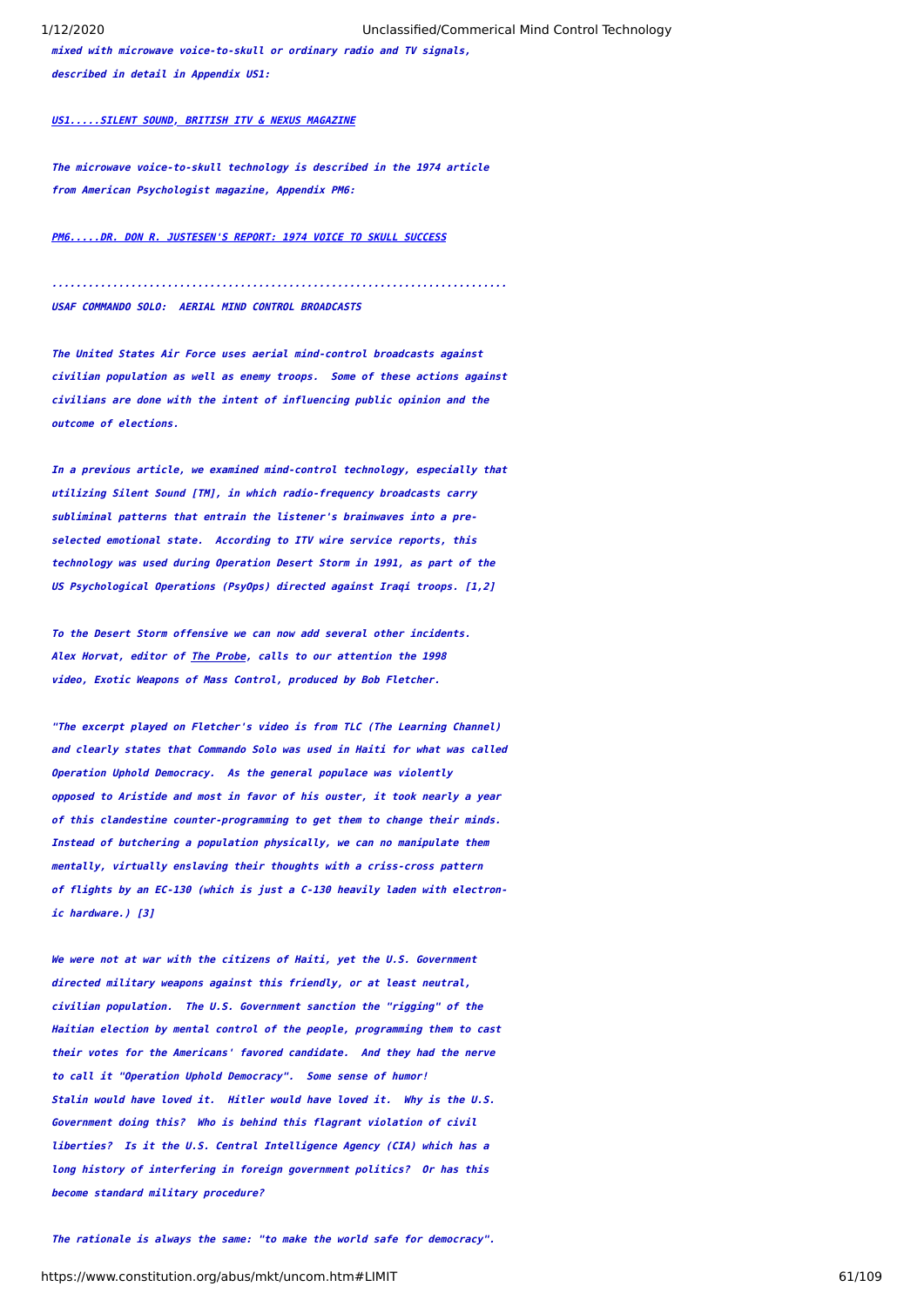**Yet what is democracy if not freedom? Freedom to think your own thoughts; freedom to express your own opinions; freedome to vote for the candidate of your own choice.**

**Fletcher's video also mentions that the same technology was used against the Bosnia population for a week to influence their election. [4] This was probably done during Operation Joint Guard in 1995. [5]**

**The questions arise: If they have used mind-control broadcasts against foreign civilian populations to influence elections, will they use them against American citizens -- or have they already? What other countries may be the recipients of this innovative technology?**

**Just what is this EC-130E Commando Solo? The United States Air Force has helpfully published a fact sheet that describes the Lockheed built aircraft. [6] This 1995 bulletin states that the "unit flyaway cost" is more than US \$100 million each, and that there are eight in the inventory. Its primary function is "Psychological operations broadcasts". The crew consists of four officers (pilot, copilot, navigator, control chief/EWO) and seven enlisted members (flight engineer, loadmaster, five mission crew.)**

### **According to the fact sheet:**

**"Air Force Mission: Commando Solo conducts psychological operations and civil affairs broadcast missions in the standard AM, FM, HF, TV and military communications bands. Missions are flown at maximum altitudes possible to ensure optimum propagation patterns. The EC-130 flies during either day or night scenarios with equal success, and is air refuealable. A typical mission consists of a single ship orbit which is offset from the desired target audience. The targets may be either military or civilian personnel.**

**"Secondary missions include command and control communications countermeasures (C3CM) and limited intelligence gathering.**

**"Air Force Features: Highly specialized modifications have been made to the latest version of the EC-130. Included in these modifications are enhanced navigation systems, self-protection equipment, and the capability of broadcasting color television on a multitude of world-wide standards throughout the TV VHF/UHF ranges.**

**"Air Force Background: Air National Guard EC-130 aircraft flown by the 193rd Special Operations Group were deployed to both Saudi Arabia and Turkey in support of Desert Storm. Their missions included broadcasts of 'Voice of the Gulf' and other programs intended to convince Iraqi soldiers to surrender.**

**"The EC-130 was originally modified using the mission electronic equipment from the EC-121, known at the time as the Coronet Solo. Soon after the 193rd SOG received its EC-130s, the unit participated in the rescue of US citizens in Operation Urgent Fury, acting as an airborne radio station**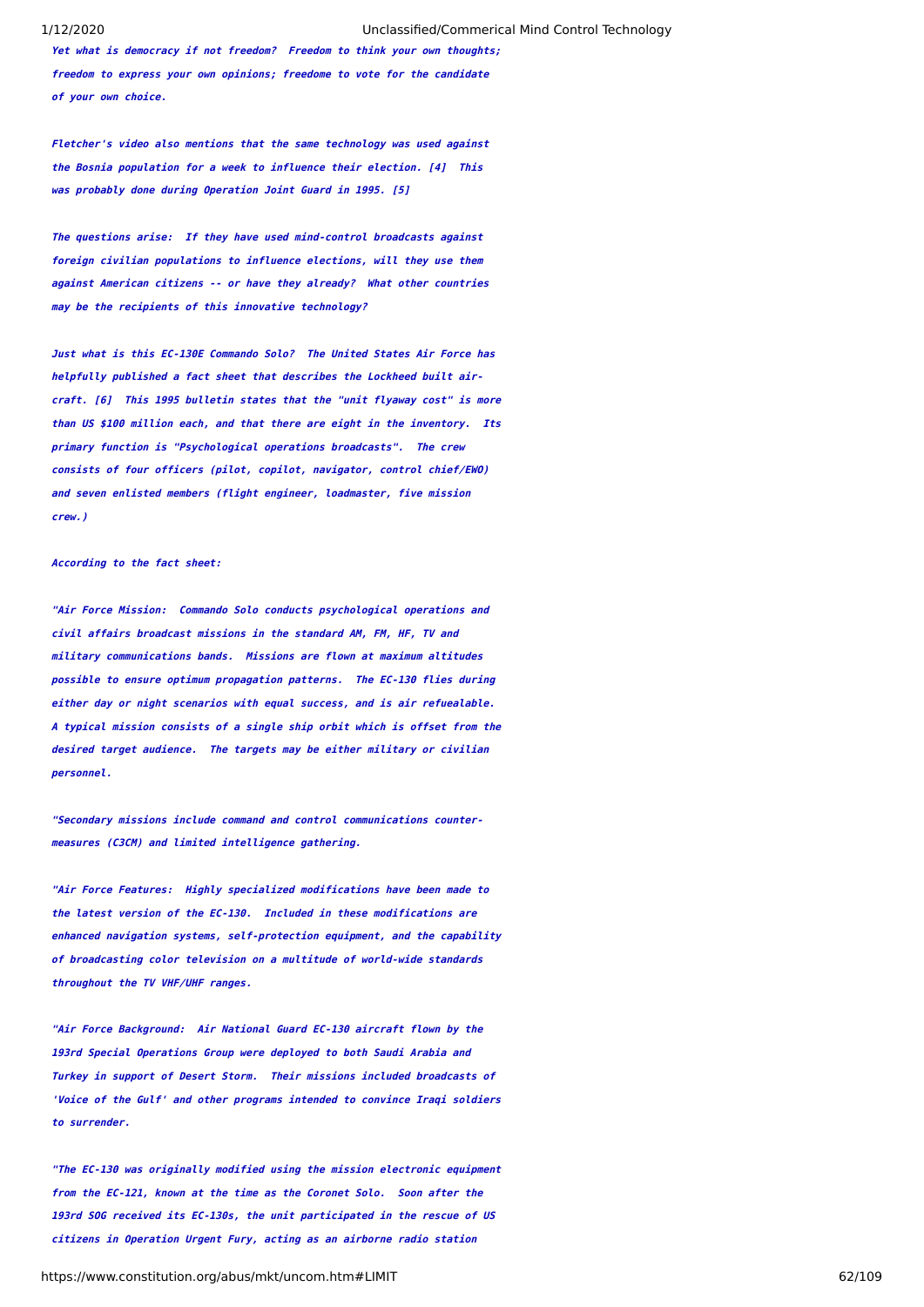**informing those people on Granada of the US military action.**

**"Volant Solo, as the mission is now known, was instrumental in the success of coordinated psychological operations in Operation Just Cause, again broadcasting continuously throughout the initial phases of the operation."**

**Operation Just Cause? this is another propaganda name, applied to the U.S. invasion of Panama to take out that country's leader, General Noreiga, the CIA's erstwhile partner in drug smuggling. Apparently the General had made someone mad -- how else to account for the massive invasion of this tiny tourist country? To wit: "A superpower whipped the poop out of 10 percent of the police force of a Third World nation. You are supposed to be able to do that. It was done well, and I credit those who did it. But it is important that we draw the right lessons from it" according to an anonymous US Marine. [7]**

**Our Commander-in-Chief had another point of view: "...the roll call of glory, the roster of great American campaigns -- Yorktown, Gettysburg, Normandy, and now Panama." --President George Bush, March 1990 [8]**

### **MTI TTARY PSYOPS AGATNST CTVTI TANS**

**In a phone call to the USAF Special Operations Command Public Affairs Office, I questioned the legitimacy of using these subliminal broadcasts against civilian populations. [9]**

### **[Judy Wall's article on [Silent Sound](https://www.constitution.org/abus/mkt/silsoun2.htm) for details.]**

**I was told that it was all perfectly legal, having been approved by the U.S. Congress (!). It may be okay by Congress, but I sincerely doubt that it would be approved by the recipient populations.**

**That conversation also elicited more information concerning the Commando Solo units. For instance, the Air National Guard of the individual states in the U.S. can also operate Commando Solo aircraft, should the Governor of a state request assistance. That means the PsyOps mind-control technology can be directed against U.S. citizens.**

**The Commando Solo aircraft have participated in the following missions- possibly more, as the early missions of Volant Solo 1 were not known to this spokesperson:**

- **Operation Urgent Fury (Grenada, Oct-Nov 1983, Jan-Jun 1985)**
- **Operation Just Cause (Panama, late December 1989)**
- **Operation Desert Shield (Kuwait, Iraq, from August 1990)**
- **Operation Desert Storm (Saudi Arabia, Turkey, Iraq, 1991)**
- **Operation Uphold Democracy (Haiti, 1994-1995)**
- **Operation Joint Guard (Part of a UN oepration in Bosnia-Herzegovina, 1995)**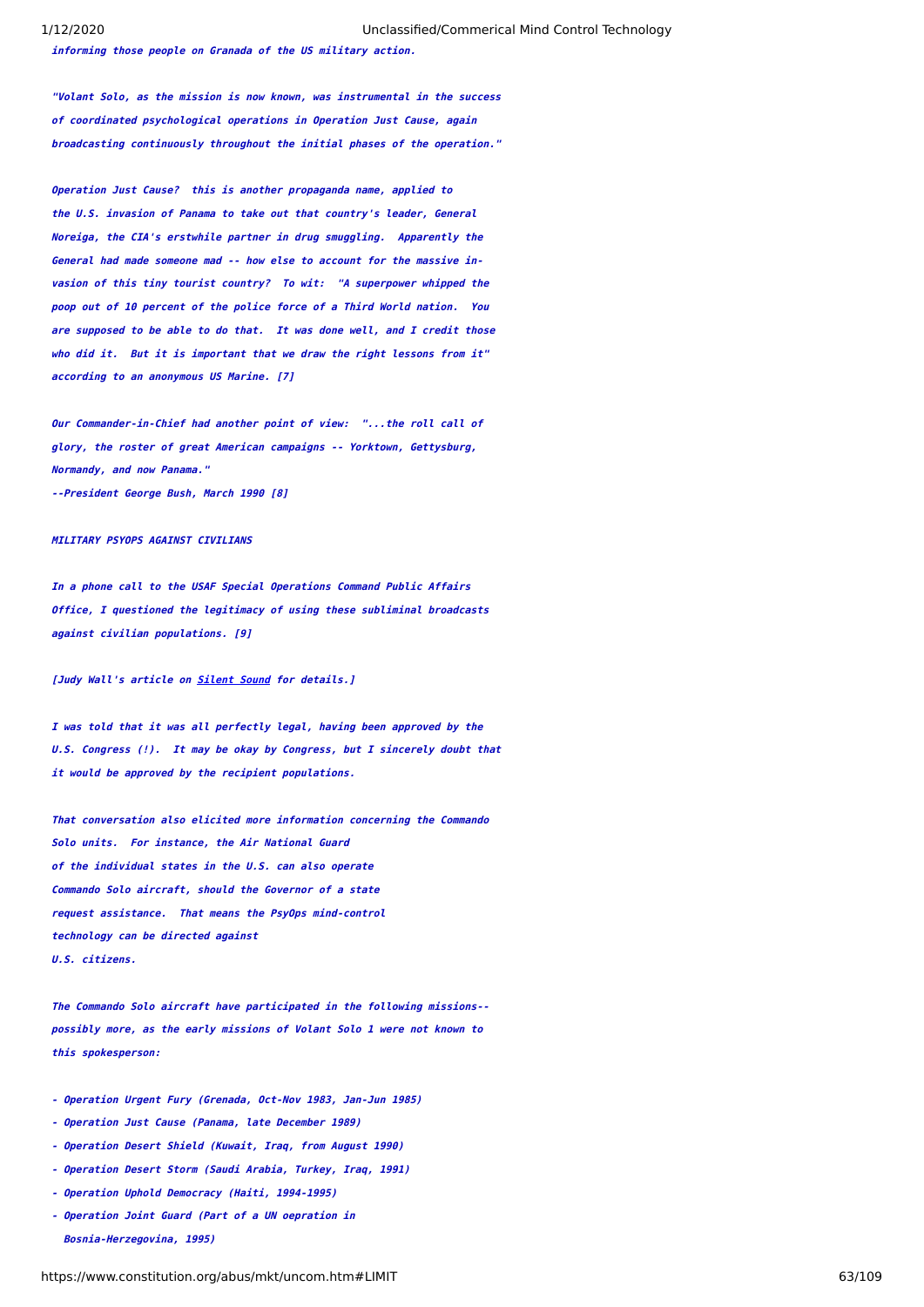**- Operation Desert Thunder (part of a UN operation in Iraq) - Operation Desert Fox (Iraq, 2 to 3 days in December 1998)**

**Other countries are known to have a similar aircraft, but the PR officer declined to identify them, suggesting that I check out Jane's Defence Weekly for such information. Not having access to that particular publication, I searched through my copy of Jane's Radar and Electronic Warfare Systems 1993094. [10] The Commando Solo unit was not listed, but a browse through the book was informative as to the numerous types of electronic offence and defence systems available. These include stationary and mobile land units (many housed in large trucks), shipboard and airborne models as well as well as space-based technology. If the military is spending US \$100 million per airborne unit (times eight, we're talking US \$800 million here), I think it is safe to assume that they have tried out mind control equipment with less expensive, roving land units (trucks), but use the airplanes to cover wider areas and hard-to-reach locations of the world.**

**And I might add, we can asume that they have tried out the efficacy of this mind-control technology. Even the US military would not waste \$800 million on something unless it has been proven to work, and work effectively, even under the adverse situation of military combat. This is an important point.**

**The initial research into mind control in the USA was conducted udner the auspices of the CIA. The flagrant abuse of human rights in experimenting on unsuspecting persons was based on the supposition that the veracity of experiments would be compromised if a subject knew that he was participating in an experiment. In the case of mind-control technology, tehis supposition might very well be true. But that does not justify its use -- or so said the Nuremburg Code, the tenets of which were used as a legal basis to prosecute Nazi scientists for war crimes. However the US seems to have excused its own military and scientific community from adhering to that Code. [11]**

### **MANIPULATING MIND AND BODY BY SATELLITE**

**The next logical step in mind control would be to incorporate this technology into satellite communications. Since other countries are known to have similar capabilities, there could occur a sitution in which electronic mind control warfare is waged against a civilian population, receiving conflicting mental manipulation from both sides. What would be the mental state of individuals so targetted? Would it cause a rise in mental aberrations and schizophrenia? And what are the limits of mind manipulations? Can people be forced to commit suicide? Can physical ailments or psychosomatic illnesses be induced?**

**A March 1990 report from Bosnia-Herzegovina in the former Yugoslavia suggests the latter may have already happened. The report concerns 2,990 ethnic Albanians who were admitted to hospital with complaints of lung and skin problems for which doctors could find no physical cause. [12]**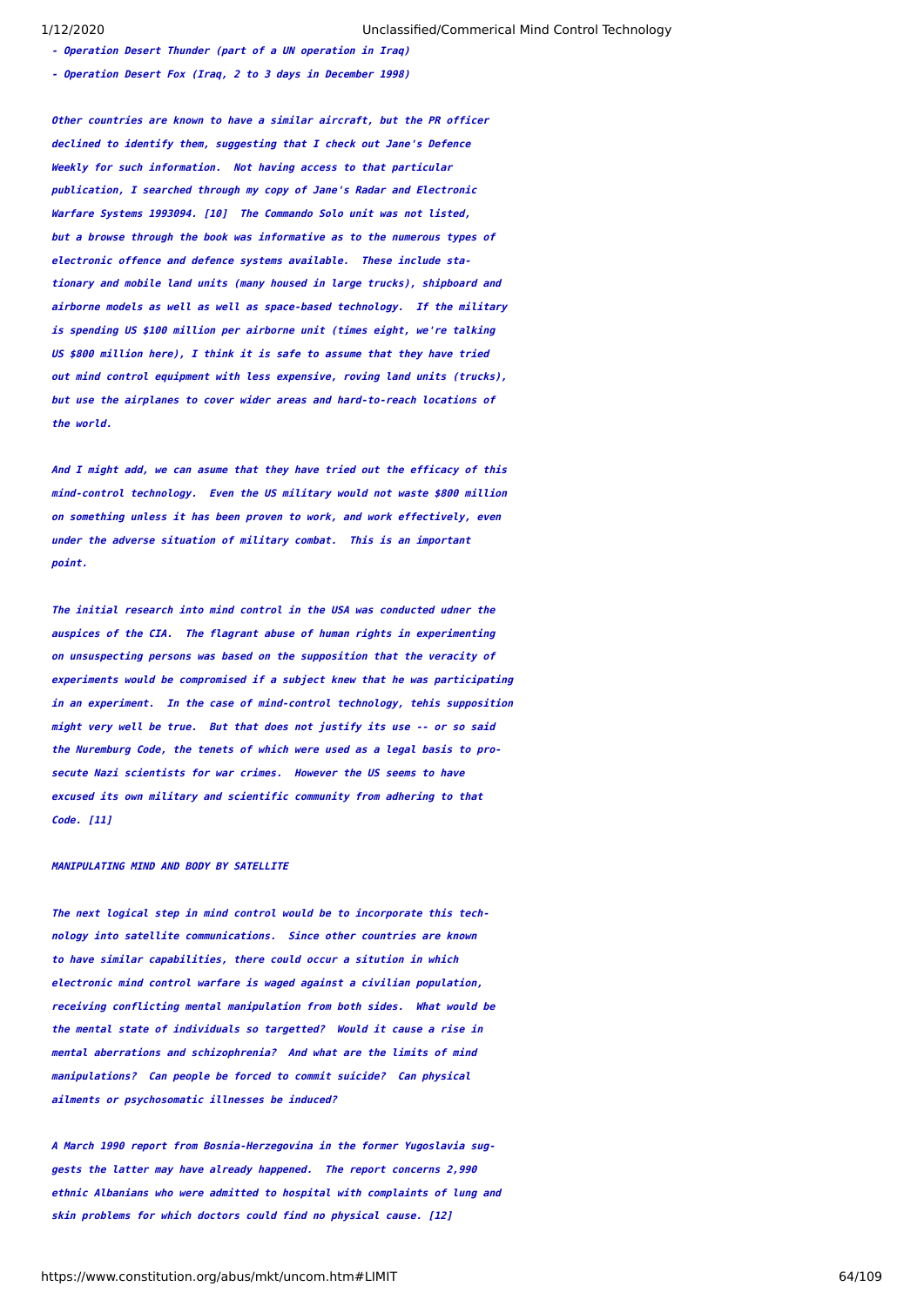**It is not a far step from manipulating a person's emotional state to influencing bodily functions. Indeed, much of the literature on documenting microwave effects on biological systems deals with precisely this phenomenon. In fact, studies of the physical effects of microwave exposure (including radio frequencies) generally preceeded studies of mental effects.**

**A meeting sponsored by Defense & Foreign Affairs and the International Strategic Studies Association was held in Washington DC in 1983. High-level officials from many countries met for this conference. They discussed psychological strategies related to government and policymaking. A summary of the agenda reads: "The group will be discussing the essence of future policymaking, for it msut be increasingly clear to all that the most effective tool of government and strategy is the mind... If it's any consolation to the weapons-oriented among defense policymakers, the new technologies of communications -- satellites, television, radio, and mind-control beams -- are 'systems' which are more tangible than the more philosophically based psychological strategies and operations.**

### **[Eleanor White's comment: Anyone know where to get a copy?]**

**"But we should make no mistake; it will be the 'psychologically based' systems which determine the world's fate in coming years: the condition of the minds of populations and leaders. And we should not ignore the fact that the USSR [this was in 1983] is working on electronic systems to 'beam' messages directly into the brain. What good, then, are conventional systems if these types of weapons are not countered? And, on a more basic level, what good is a weapon system if public opinion or political constraints prohibit its deployment?" [13]**

**It is obvious that they found the answer to that last question. If the public does not know about a weapon system, it cannot prohibit its deployment. This is the situtation that applies to mind-control technology.**

### **MIND CONTROL AGAINST 'POTENTIAL' ENEMIES**

**The US military is aware that certain actions or procedures may not be acceptable to the American public. Metz and Kievit express these concerns in their paper, "The Revolution in Military Affairs and Short Conflict War." [14] "The use of new technology may also run counter to basic American values. Information age -- and in particular, information warfare - technologies cause concerns about privacy... American values also make the use of directed-energy weapons ... morally difficult, perhaps unacceptable. The advantage of directed-energy weapons over conventional ones is deniability.**

**"Against whom is such deniability aimed? ... deniability must be aimed at the American people."**

**Later they state: "We must decide whether innovative military capabilities are, in fact, acceptable and desirable. That can only happen through open debate. The military must be a vital participant, but not the sole one."**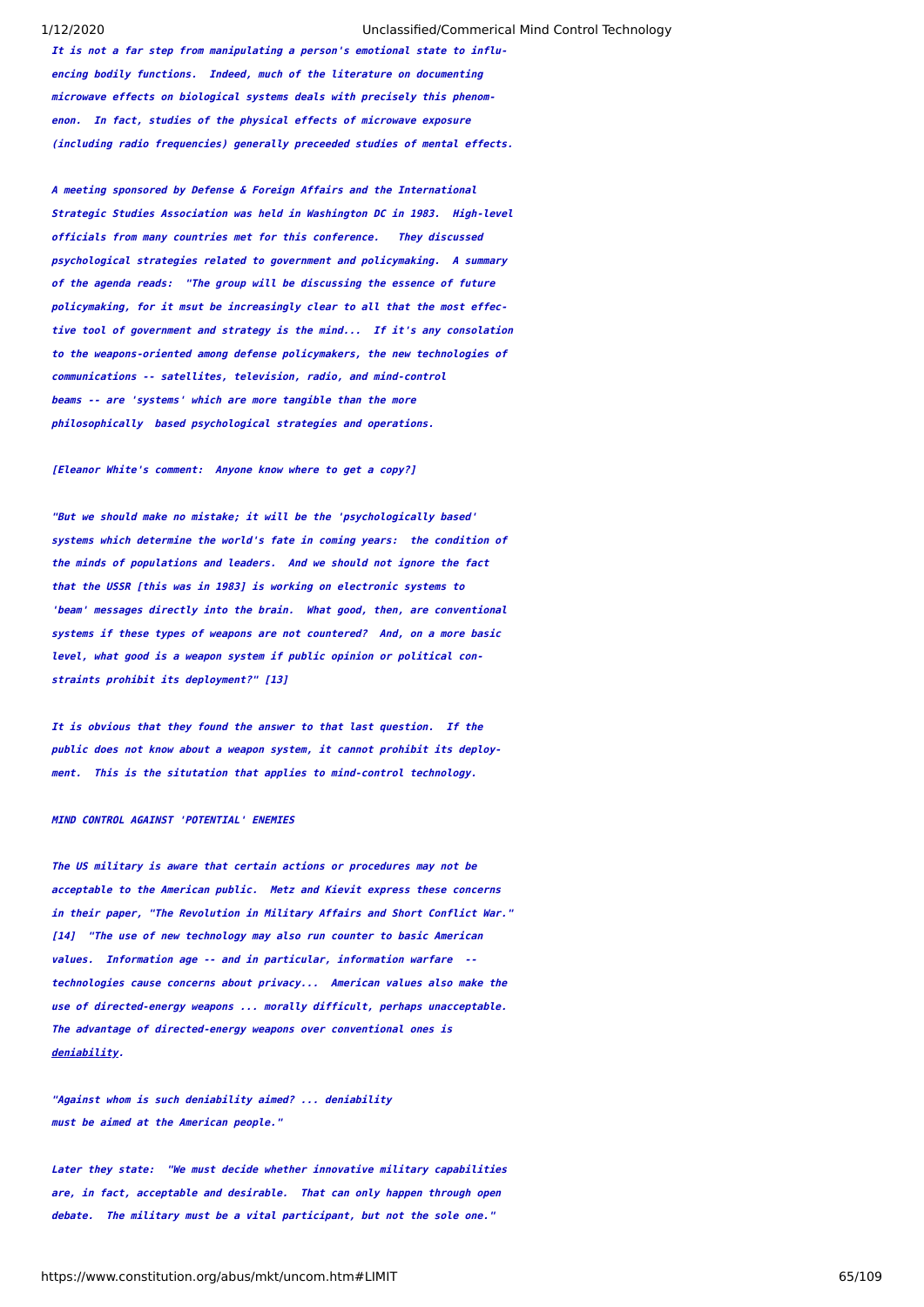**But there has been no open debate.**

**On July 21, 1994, the US Department of Defense proposed that non-lethal weapons be used not only against declared enemies, but against anyone engaged in activities that the DOD opposed. That could include almost anybody and anything. Note that the mind-control technology is classified under non-lethal weapons. [15]**

**A 1998 news item states that US Air Force General John Jumper "predicts that the military will have the tools to make potential enemies see, hear, and believe things that do not exist" and that "The same idea was contained in a 15-volume study by the USAF Scientific Advisory Board, issued in 1996, on how to maintain US air and space superiority on the battlefields of the 21st century". [16,17]**

**It seems that, in miltary parlance, a "prediction" means: "Don't be surprised when you find out we've already got this, but it's classified and we can't admit to it just yet."**

**Notice that General Jumper predicts that mind control technology will be used against potential enemies. The military and government agencies may apply this term to any group or individual they perceive as a threat to their own interests. Potential enemies may be counter-culture individuals, those of opposing political viewpoints, economic or financial competitors, biological undesirables, etc. It is part of the military agenda to identify potential threats so as to be prepared to meet them. Experience has shown that the US Government (the CIA and FBI, for example) has moved against these people or groups, slandering, harassing, even killing them, without adequate cause or legal sanction.**

**A weapon that can be used in secret lends itself to abuse by unethical individuals in positions of power. The military and secret services have shown themselves often to be lacking in ethical constraints. After all, the job of the military is war; it is killing people; and so, just how this is accomplished may be considered irrelevant. Lesser evils, like mind control, pale by comparison.**

**Of course, it can be argued that it is far more humane to brainwash a person via mind control technology than it is to torture or kill them. Others vehemently deny this. They'd rather be dead than a mental slave to Big Brother! That is what revolutions are about. And if I recall correctly, that is the idea behind the US Bill of Rights.**

### **EUROPEAN PARLIAMENT WARNS OF DANGERS**

**Awareness of the existence of mind-control technology, and hence its dangers and possibility for misuse, seems to be more prevalent than in Europe than in other areas. The European Parliament recently passed a "Resolution on environment, security, and foreign policy". [18] This document includes these articles:**

**"23. Calls on the European Union to seek to have the new 'non-lethal'**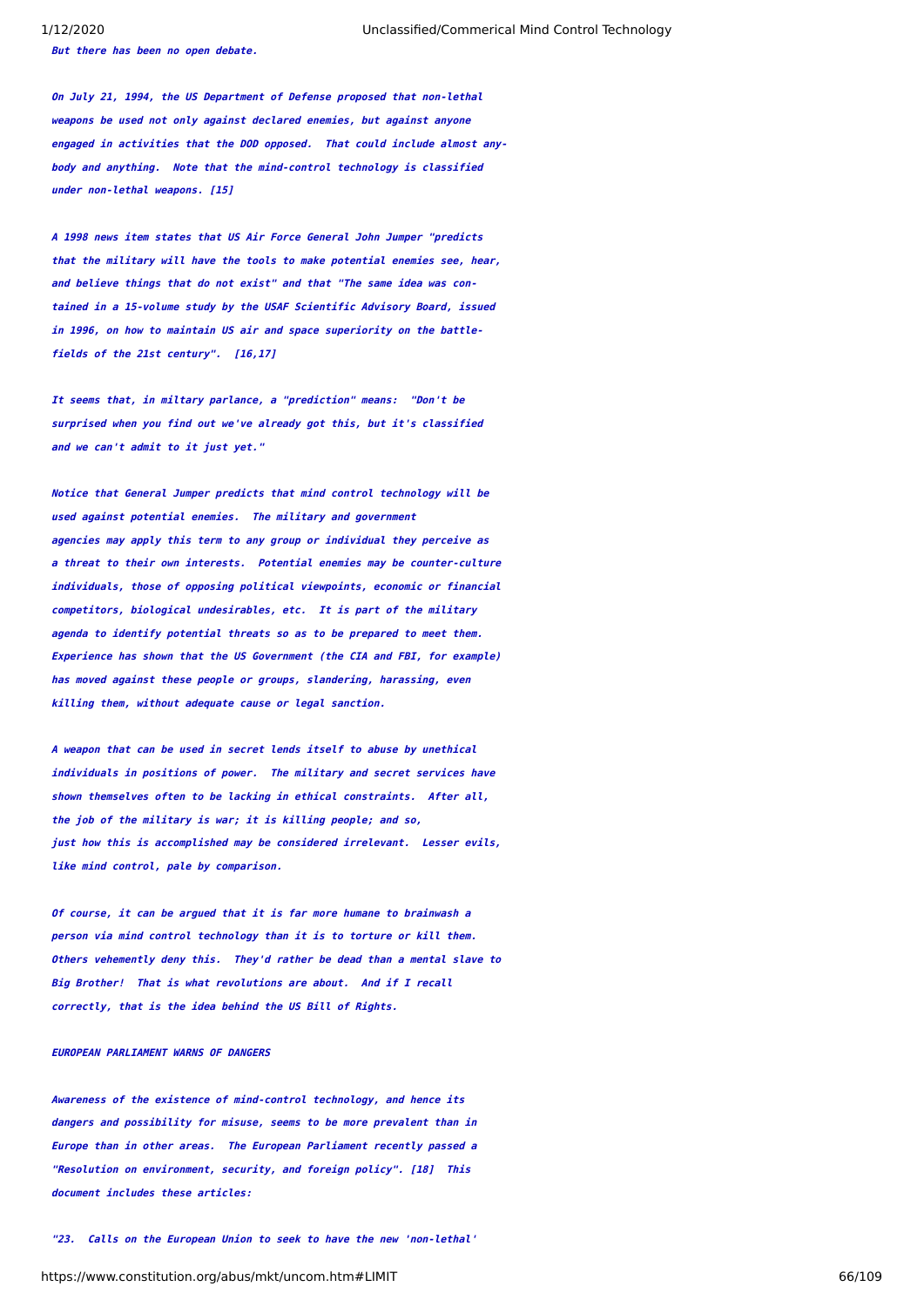**weapons technology and the development of new arms strategies also covered and regulated by international conventions...**

**"27. Calls for an international convention introducing a global ban on all developments and deployments of weapons which might enable any form of manipulation of human beings."**

**The United States will ignore these resolutions, of course, as it has other EP requests; for example, as mentioned in the same document:**

**"24. Considers HAARP (High Frequency Active Auroral Research Project) by virtue of its far-reaching impact on the environment to be a global concern and calls for it's legal, ecological and ethical implcations to be examined by an international independent body before any further research and testing; regrets the repeated refusal of the United States Administration to send anyone in person to give evidence to the public hearing or any subsequent meeting to be held by its competent committee into the environmental and public risks connected with the HAARP programme currently being funded in Alaska..."**

**One of HAARP's potential uses is a communications system. The military officially acknowledges two communications-related applications: (1) to replace the existing Extremely Low Frequency (ELF) submarine communications system now operating in Michigan and Wisconsin; (2) to provide a way to wipe out communications over an extremely large area, while keeping the miltary's own communications system working. [19]**

**As we have seen, the mind-control subliminal messages are carried on radiofrequency broadcasts.**

**[Judy Wall's article on [Silent Sound](https://www.constitution.org/abus/mkt/silsoun2.htm) for details.]**

**The HAARP facility could be used to broadcast global mind-control messages, or such messages could simply be inserted into existing systems.**

**Dr. Igor Smirnov, of the Institute of Psycho-correction in Moscow, says in regard to this technology: "It is easily conceviable that some Russian 'Satan', or let's say Iranian [or any other 'Satan'], as long as he owns the appropriate means and finances, can inject himself [intrude] into every conceivable computer network, into every conceivable radio or television broadcast, with relative technological ease, even without disconnecting cables.**

**You can intercept the [radio] waves in the aether and then [subliminally] modulate every conceivable suggestion into it. If this transpires over a long enough time period, it accumulates in the heads of people. And eventually they can be artificially manipulated with other additional measurements, to do that which this perpetrator wants [them to do]. This is why [such technology] is rightfully feared." [20]**

### **A WORLDWIDE MIND CONTROL MISSION**

**To return to the USAF Fact Sheet, it concludes: "In 1990 the EC-130 joined**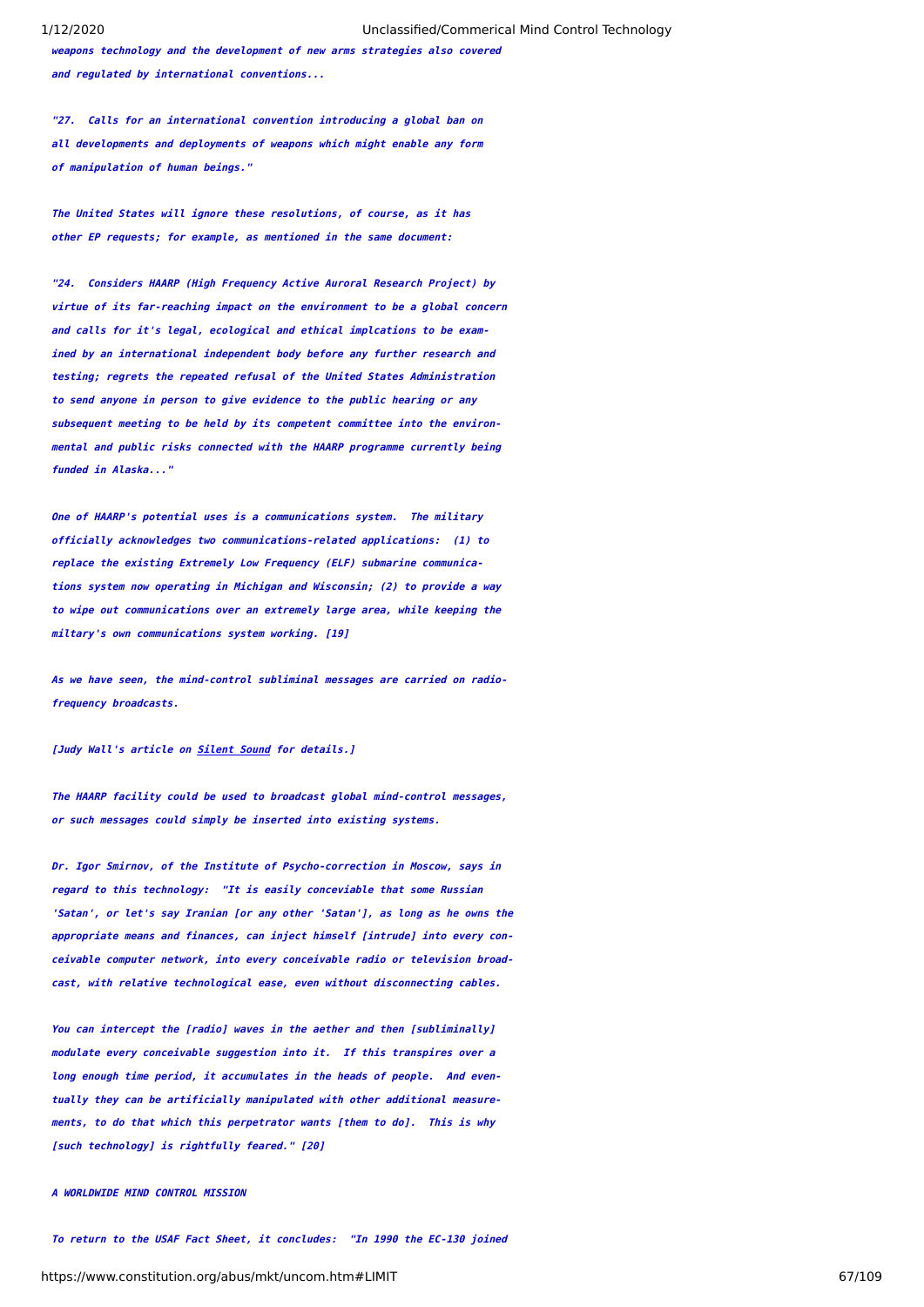**the newly formed Air Force Special Operations Command and has since been designated Commando Solo, with no change in mission. This one of a kind aircraft is consistently improving its capabilities.**

**The next few years should see continued enhancements to the EC-130 and its worldwide mission."**

# **About the Author:**

**Judy Wall is the Editor of RESONANCE, the newsletter of the Bioelectromagnetics Special Interest Group of American MENSA Ltd. Viewpoints expressed here are her own personal views.**

# **ENDNOTES**

- **1. Wall, Judy, "Military Use of Mind Control Weapons", NEXUS, 5/06, Oct-Nov 1998**
- **2. "Psychological operations" are defined as: "Planned operations to convery selected information and indicators to foreign audiences to influence their emotions, motives, objective reasoning, and ultimately the behavior of foreign governments, organizations, groups and individuals. The purpose of psychological operations is to induce or re-inforce foreign attitudes and behavior favorable to the originator's objectives. Also called PsyOps." From "Joint Doctrine for Information Operations", Joint pub lication 3-13, 9 October 1998. Thanks to Harlan Girard of the International Committee on Offensive Microwave Weapons (PO Box 58700, Philadelphia PA 19102-8700, USA) for the excerpt.**
- **3. Horvat, Alex, "Commando Solo", The Probe, vol. 4, No. 1, Winter 1998/99, p.44; available from PO Box 905, St. Peters, MO 63376, USA.**
- **4. Fletcher, Bob, Exotic Weapons of Mass Control; video available from The Probe (see above) or Global Insights, A675 Fairview Dr. #246, Carson City NV, 89701 USA, tel 1-800-729-4131.**
- **5. An item of interest is that the US had a new type of aerial reconnaissance plane positioned over the former Yugoslavia from July 14, 1995, about six months before the US officially intervened. The 10-million-dollar unmanned saucer-shaped spy craft is nicknamed "Dark Star". Information from C-Com (Classified Communications 3(12), Dec 1995; Erich A. Aggen, Jr., (editor), citing CE Chronicles nos. 1 and 2 and Raising Awareness newsletter.**
- **6. Fact Sheet, dated March 1995. The address on the publication is AF Special Operations Command Public Affairs Office, 100 Bartley Street, Hurlburt Field, FL 32544-5273, USA. They no longer supply printed copies, but you can access the document at [http://www.hurlburt.af.mil](http://www.hurlburt.af.mil/)**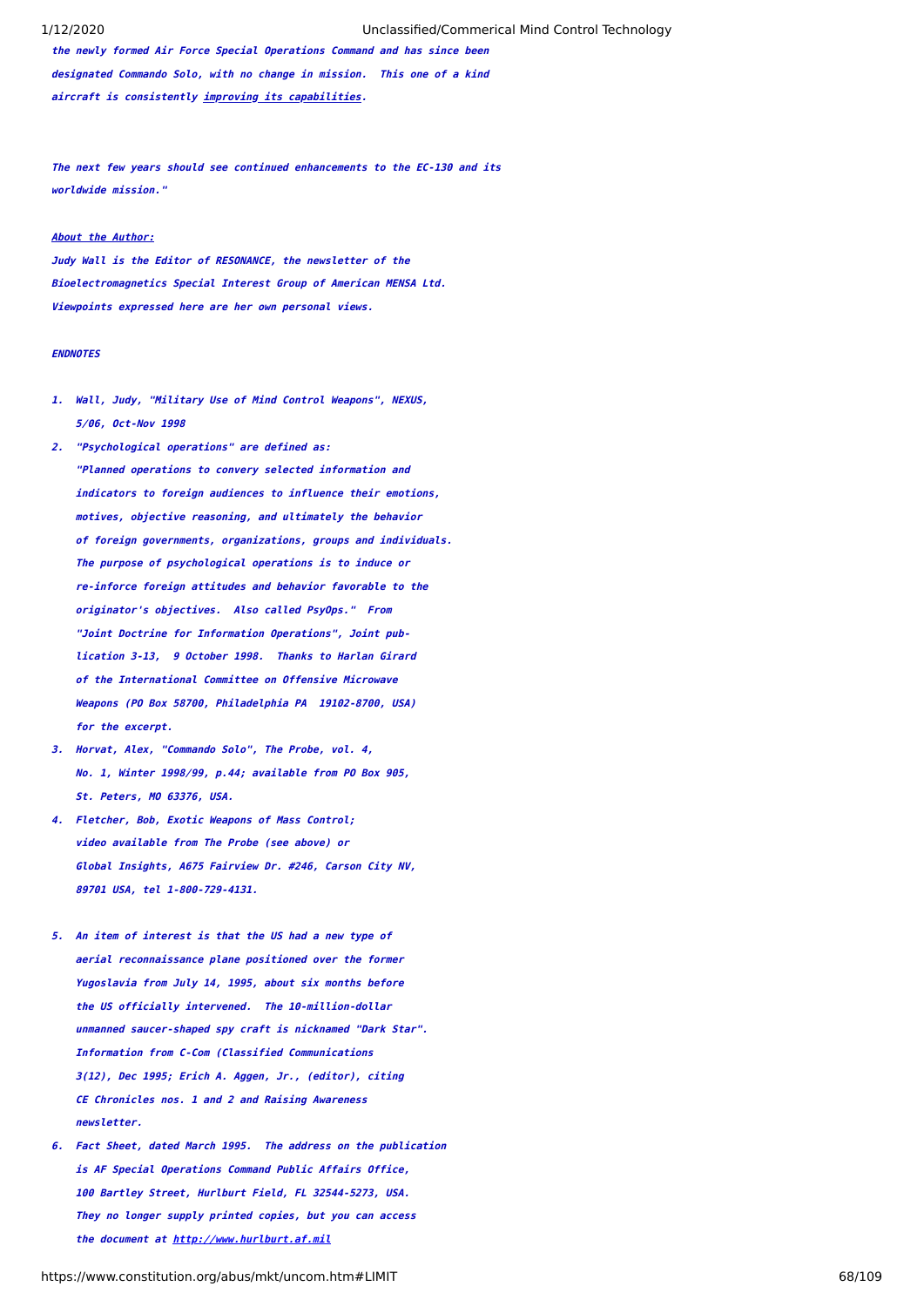- **7. Morrison Taw, Jennifer, "Operation Just Cause: Lessons For Operations Other Than War", Rand Corp., 1996, p. vii; quoting from "Some Questions Whether the US Is Ready for LIC", Navy News and Undersea Technology, August 27, 1990, p.7.**
- **8. Morrison Taw, Jennifer, ibid,. p.1.**
- **9. Telephone conversation of February 26, 1999, with AF Special Operations Command Public Affairs Office; voice (850) 884-5515, email [paprhode@hqafsoc.afoc.af.mil](mailto:paprhode@hqafsoc.afoc.af.mil)**
- **10. Blake, Bernard (ed.) Jane's Radar and Electronic Warfare Systems 1993-94, Jane's Information Group Inc., 1340 Braddock Place, Suite 300, Alexandria VA 22314-1651, USA; also Jane's Information Group, Sentinel House, 163 Brighton Road, Couldson, Surrey CR5 2NH, UK.**
- **11. (a) "US Nullifies Nuremburg Law", Earth Island Journal, Winter 1996-97. (b) Hightower, Jim, "Unregulated Experiments on Humans", New Times, June 19-25, 1997; cites Stolberg, Sheryl Gay, "Unchecked Research People Raises Concern on Medical Ethics", New York Times, May 14, 1997. (c) See "Ban on Medical Experiments Without Consent is Relaxed", New York Times, November 5, 1996, p.1; copy available for 50 cents from David Park Brooks, 3456 17th St., San Francisco CA 94110. (d) Also see Senator John Glenn's bill S-193, "Human Subjects Research Protection Act of 1997", Congressional Record, US Senate, January 22, 1997. (e) "In 1994, a congress ional subcommittee found up to 500,000 Americans between 1940 and 1974 were endangered by secred defense-related tests including radiation experiments, mustard gas, LSD and biological agents." See Pitch Weekly, April 17-23, 1997.**
- **12. Schaefer, Paul, "Experimentation and Warfare", article citing The Kansas City Star, between March 25 and 31, 1990.**
- **13. Summary, The Perth Corporation, Defense & Foreign Affairs, November 1983.**
- **14. Metz, Steven, and James Kievit, "The Revolution in Military Affairs and Conflict Short of War", US Army War College, Carlisle Barracks, PA 17013-5050, USA, pp. 15-16 and 29. [See also Krawczyk, Glenn, "Big Brother's Recipe for 'Revolution in Military Affairs'", NEXUS 2/26, June-July 1995.]**
- **15. Schaefer, Paul, "Psyops: Invisible Warfare", Zuni Mountain Citizen (precise date unknown, late 1998/ early 1999), p.5.**
- **16. "Microwave Weapons", Microwave News, March/April 1998; Louis Slesin (editor), citing Aviation Week, March 9, 1998.**
- **17. Same article as above, citing Microwave News, January/February 1997.**
- **18. "Environment, Security, and Foreign Affairs", Resolution**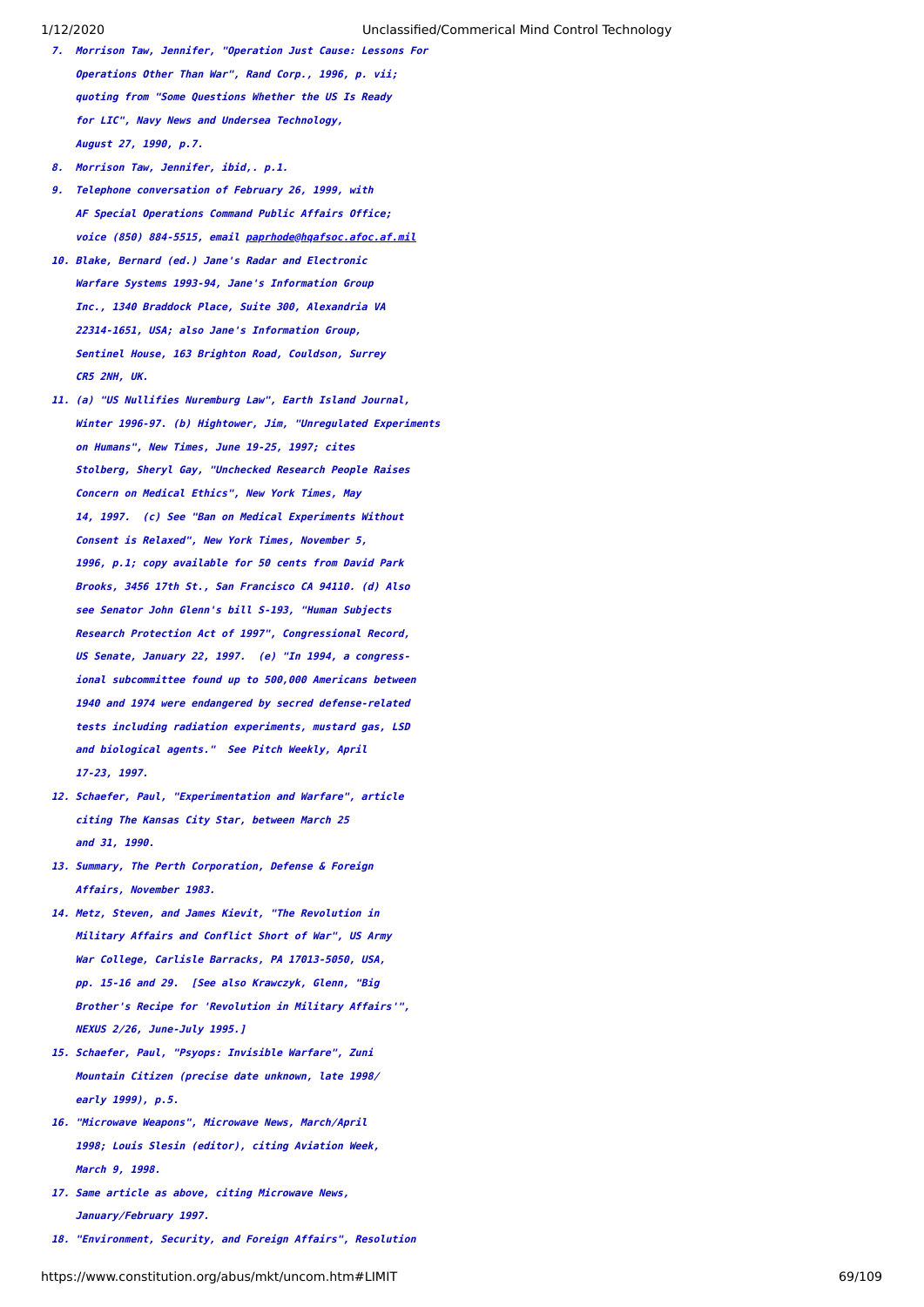- **A40005/99, Minutes of 28/01/99 Provisional Edition, European Parliament. For copy, thanks to Grattan Healy, Advisor on Energy & Research, Green Group in the European Parliament, LEO 2C35, Rue Wiertz Straat, B-1047 Bruxelles, Belgium, email [ghealy@europarl.eu.int](mailto:ghealy@europarl.eu.int)**
- **19. For more info on HAARP, see Begich, Nick and Jeanne Manning, Angels Don't Play This HAARP, Earthpulse Press, PO Box 201393, Anchorage AK 99520, USA, Tel. (907) 249-9111.**
- **20. From a German documentary, "Geheimes Russland: Moskau - Die Zombies dr roten Zaren" ("Secret Russia: Moscow - The Zombies of the Red Czars") aired on German TV network ZDF on December 22, 1998. Script translation by Jan Weisemann. The full text is to be published in Resonance, No. 35.**
- **21. Reed, Chris, Lockheed C-130 Hercules and Its Variants, Schiffer Publishing Ltd, Atglen, PA, 1999.**

# **[Up to Contents](#page-2-0)**

**---------------------------------------------------------------------------**

**APPENDIX US3 ... U.S. ARMY ULTRASOUND WEAPON PROJECT**

**TOPIC NUMBER: A97-003**

**FIRM:**

**SYNETICS Corporation [http://www.synetics.com](http://www.synetics.com/)**

**CORPORATE OFFICIAL:**

**George D. Hughes Jr.**

**PHONE:**

**540-663-2137**

### **TITLE:**

**Prametric Difference Waves for Low Frequency Acoustic Propagation**

### **ABSTRACT/BENEFITS:**

**Prior research indicates that an array of ultrasonic sources operated with an offset in frequency will produce infrasonic or very low frequency energy. This energy is useful because it is omni-directional, and it propagates well with little absorption. With sufficient energy, the resulting infrasonic waves can be disabling or lethal. Synetics proposes an approach toward developing infrasonic waves that can ultimately be incorporated into future man-portable small arms weapon systems. This approach utilizes modernized pneumatic technology which produces an extremely high-powered ultrasonic source. The resulting frequency generated is precisely controlled such that the desired high power infrasound frequency can be generated at the target by beating two focused ultrasonic sources.**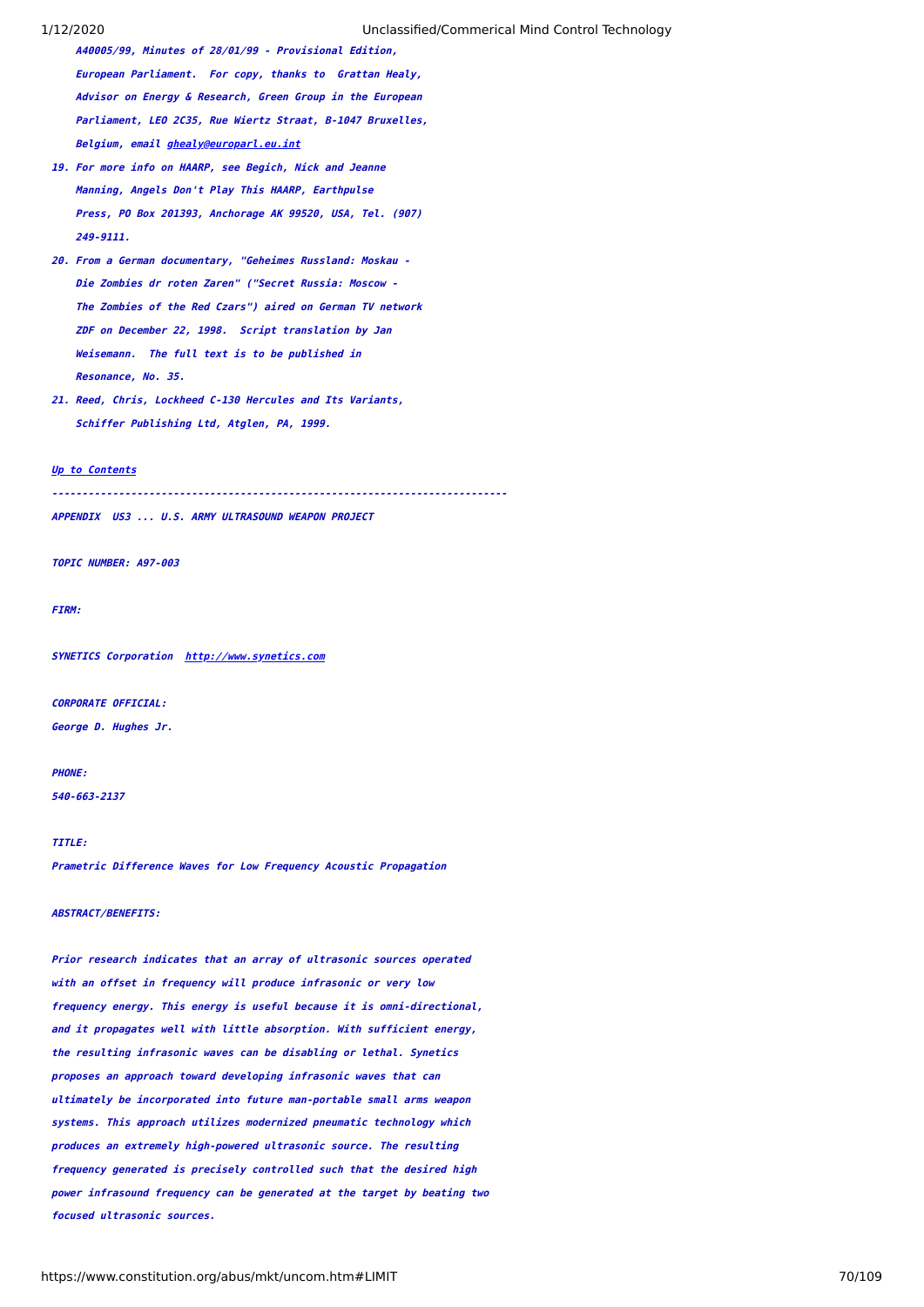**The potential post applications of the parametric difference wave generator include non-lethal crowd control, non-lethal self defense units for police and personal use, and soot and crustacean removal devices for commercial industries.**

# **KEYWORDS:**

**INFRASOUND GENERATION ULTRASONIC TUNING ACOUSTIC WEAPON ULTRASONIC HIGH POWER**

# **[Up to Contents](#page-2-0)**

**---------------------------------------------------------------------------APPENDIX US4 ... SILENT HYPNOSIS, VOICE-FM COMMERCIAL METHOD**

**Altered States Ltd commercial site clearly demonstrates the very thin line between "subliminal learning" using "Voice FM", and "silent hypnosis" as experienced by involuntary experimentees.**

**The reader is invited to scan the sample phrases from these so-called "learning tapes". Whether it's "learning" or "hypnosis" is left for the reader to decide.**



**Image shows how voice is transformed to an inaudible signal.**

**ALTERED STATES LTD Ph: +64-9-815-5095 or +64-9-815-5059 Fax: +64-9-815-5067 Email: altered@ihug.co.nz Postal address: P.O.Box 68-344, Newton, Auckland, New Zealand. Street address:**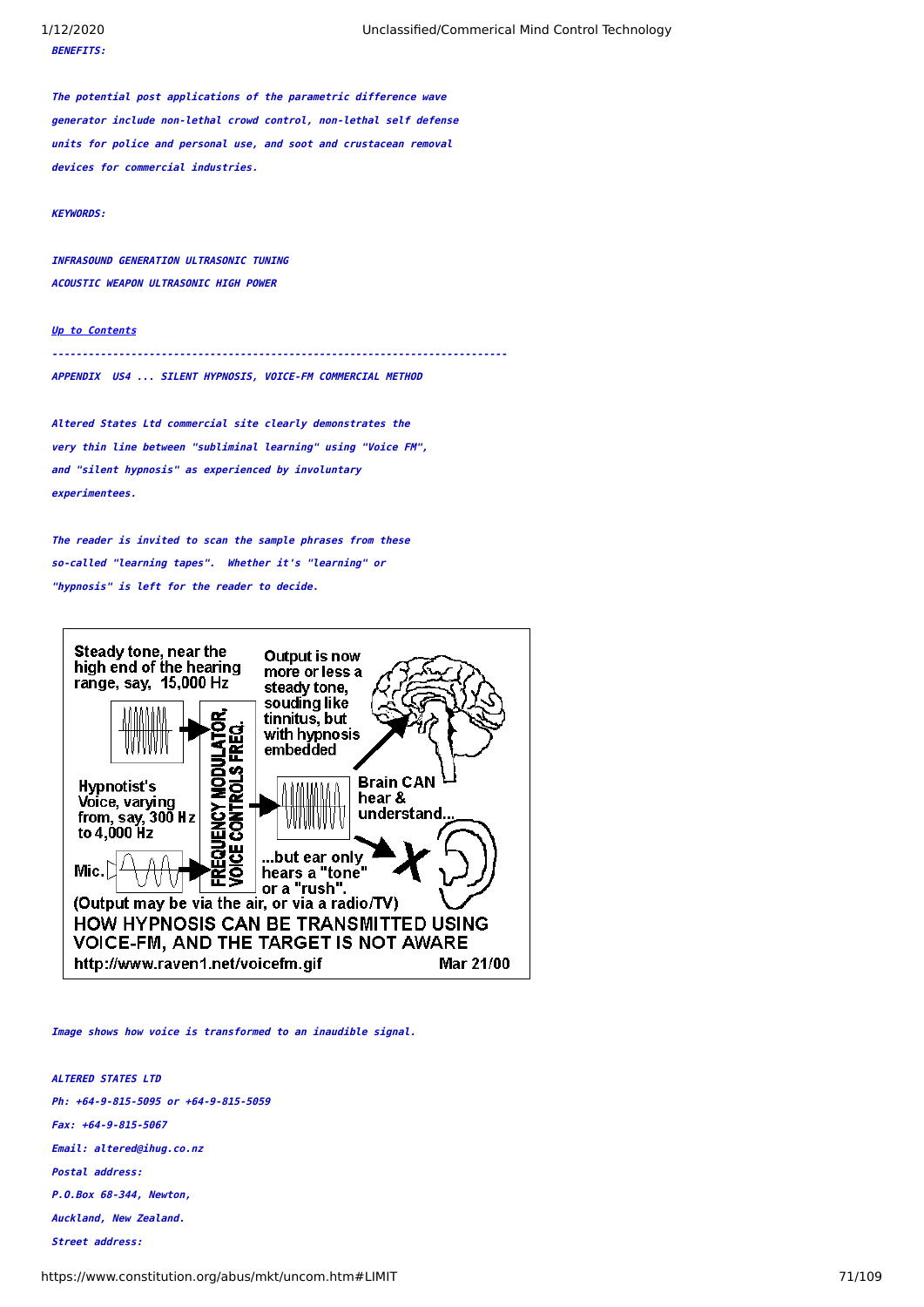**6A Western Springs Rd, Morningside, Auckland, New Zealand.**

1/12/2020 Unclassified/Commerical Mind Control Technology

**The original commerical link from which the text below was copied on March 22, 2000 is:**

**[http://www.altered-states.co.nz/cgi-bin/reload.cgi?^/sub/silent.htm](http://www.altered-states.co.nz/cgi-bin/reload.cgi?%5E/sub/silent.htm)**

### **STI FNT SUBLIMINALS**

**Only your mind can hear. Your ears hear nothing but your mind hears and accepts the powerful suggestions.**

**You can safely play these tapes anywhere - in a car, while watching TV or listening to your favorite music, while working or even as silent sleep programming.**

**Warning: Everyone within listening range of the tape will be programmed by the suggestions. To assure yourself that strong suggestions are recorded on the tape, take it to any Radio Shack store, play it on their stereo and read the output with a Radio Shack Sound Level Meter (Item 33-2050)**

**How To Use The Tapes: Increase the volume until it is just below any tape noise. If your stereo deck has treble and bass controls, you can boost the subliminal output by increasing the treble and decreasing the bass. The player then emits a strong but inaudible frequency - modulated 60 - 90 decibel signal that is received and demodulated by the human ear.**

**Technical Information The Suggestions are delivered on a carrier frequency of 14,800 cps, via a low-distortion sinewave signal. This frequency is slightly above the audible hearing range but the frequency-modulated (FM) signal is still strongly impinging upon the diaphragm of the ear. The listener can expect his subconscious mind to accept the suggestions with repeated listening.**

**[EW: Note the similarity to Lowery patent, [US 5,159,703](https://www.constitution.org/abus/mkt/5159703.htm)]**

**How To Use The Tapes: Increase the volume until it is just below any tape noise. If your stereo deck has treble and bass controls, you can boost the subliminal output by increasing the treble and decreasing the bass. The player then emits a STRONG BUT INAUDIBLE frequency-modulated 60 to 90 decibel signal that is received and demodulated by the human ear.**

**The Silent Subliminals is a new brain / mind technology developed by an aerospace engineer. This new technique has been licensed to Valley of the Sun Audio /**

**Video for this incredible new tape series. Patent pending. Note: Because the frequency is beyond normal recording range, the tape cannot be duplicated:**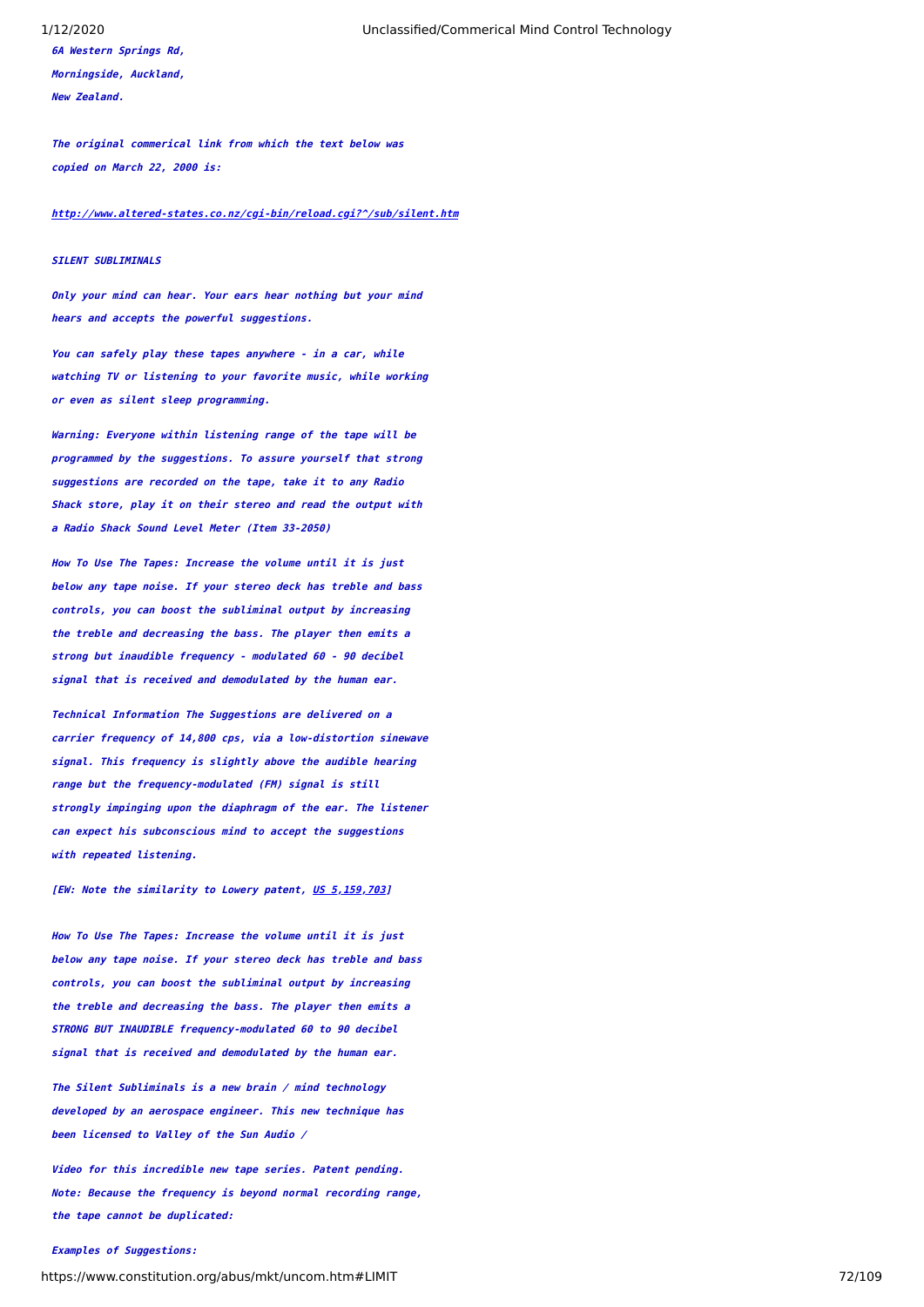1/12/2020 Unclassified/Commerical Mind Control Technology

- **"Every day you become thinner and thinner"**
- 
- 
- **"You now lose weight and full fill your goals" "You attain your weight goals and the body you desire" "You have the power and ability to attain the perfect weight**
- 
- **and body you desire" "You have the self-discipline to lose all the weight you**
- 
- **want" - "You live a healthy lifestyle and eat a proper diet"**
- 

**- "Quit smoking. Quit smoking. Quit smoking" - "You have the willpower to do anything you want to do" - "You have great self- discipline and you use it to quit**

- 
- 
- 
- 

**- "You now quit smoking because it serves you" - "You lose all desire to smoke" - "You accept that you now quit smoking"**

**- "You are very sure of yourself" - "You accept that you have great inner courage" - "You are self-reliant and self-confident"**

**- "You are full of independence and determination" - "You have great inner courage" - "Every day in every way, you become more and more**

**- "You detach from worldly pressures and experience an inner**

**- "Negativity flows through you without affecting you" - "You accept other people as they are" - "You peacefully accept the things you cannot change, and**

 **change the things you can" - "You are at peace with yourself, the world and everyone in**

**- "You direct your time and energy to manifest your desires" - "You have the self-discipline to accomplish your personal**

**- "Every day, you increase your self-discipline" - "You do what you need to do and stop doing what doesn't**

- "You now focus your energy upon attaining success"<br>- "You know exactly what you want and you go for it"<br>- "You can accomplish whatever you set out to do"<br>- "Be ultra-successful. Be ultra-successful and become

**- "Every day in every way, you become more successful" - "Your creative thinking opens the door to monetary**

**- "You easily achieve and maintain a penile erection" - "Your body performs perfectly during sex without thinking**

**- "A hard, firm erection is your natural response to sexual**

**- "You can make love for a long before you ejaculate" - "Every day you feel better about your sexual prowess and your ability to achieve and maintain a hard, firm erection**

**US5....."ACOUSTIC SPOTLIGHT" CAN TARGET ONE PERSON IN CROWD**

**THIS IS THE TEXT PORTION ONLY OF THE ORIGINAL WEB PAGE POSTED BY F. JOSEPH POMPEII, MIT MEDIA LAB. The image below, posted by Eleanor White, describes nearly identical**

**techology being commerically developed by American Technologies Corp., San Diego CA, (as of March 22, 2000):**

**- "You freely choose to do what you need to do" - "You are assertive and feel good about yourself**

- 
- 
- 
- 
- 
- 
- 
- 
- 

 **smoking"**

 **calm"**

 **it"**

 **work"**

 **wealthy"**

 **abundance"**

 **about it"**

**[Up to Contents](#page-2-0)**

 **stimulation "**

**- "You are a non-smoker"**

**- "Cigarettes disgust you"**

 **self-confident"**

**- "You feel good about yourself"**

**- "Your mind is like calm water**

 **and professional goals"**

**- "You project a very positive self-image" - "You are relaxed and at ease"**

- 
- 
- 
- 
- 
- 
-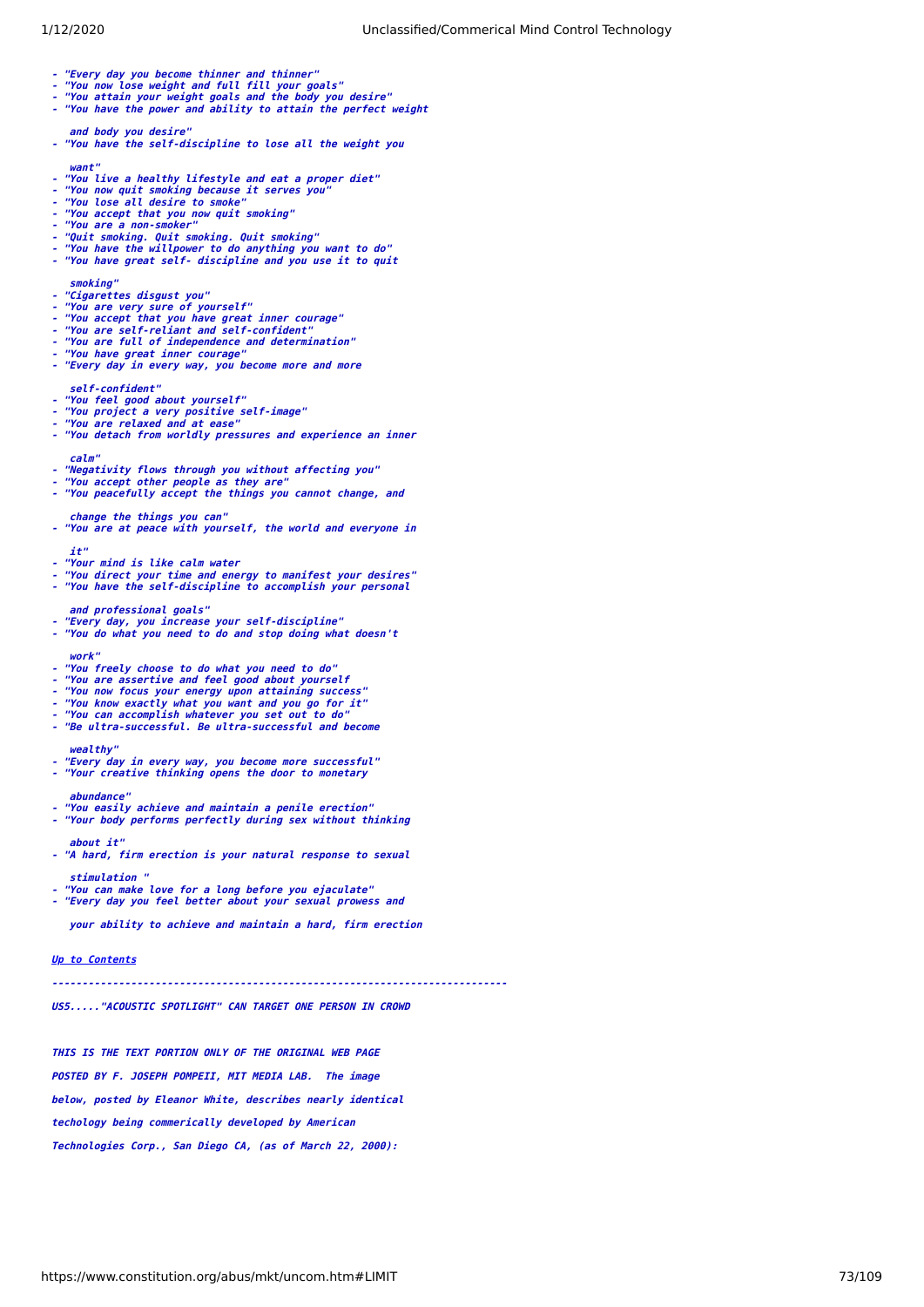

**The ORIGINAL LINK FOR THIS PAGE (As of March 22, 2000): <http://sound.media.mit.edu/~pompei/spotlight/>**

**Machine Listening Group Digital Life Consortium**

**A beam of light can be controlled in many ways - it can be aimed at one person in a crowd, spread to fill a room, or projected to create rich, distant imagery.**

**We can now do these very same things with sound.**

**To my friends in the UK:**

**Thanks to those who have contacted me regarding the BBC piece; I'm happy it was so well received. I recently had a very polite British visitor, who seemed to enjoy the demonstration a great deal... click the photo to see who it was.**

**The Audio SpotlightTM, invented and developed at the MIT Media Lab, is a device which uses subtle nonlinear properties of the air to create an extremely narrow Sound BeamTM. This beam of sound behaves just like a beam of light - 'shining' it at a specific listener allows only that person to hear it, and projecting it against a surface creates an acoustic 'image' at the point of reflection. It is the first device that provides total control over both the location and distribution of high quality sound, something impossible to achieve with traditional loudspeakers.**

**The circular transducer is very thin, and can be constructed in a variety of sizes and configurations as needed. A typical Audio Spotlight transducer has an active area of approximately 1 foot diameter, and, depending on size and frequency content, projects an approximately three-degree wide beam of sound**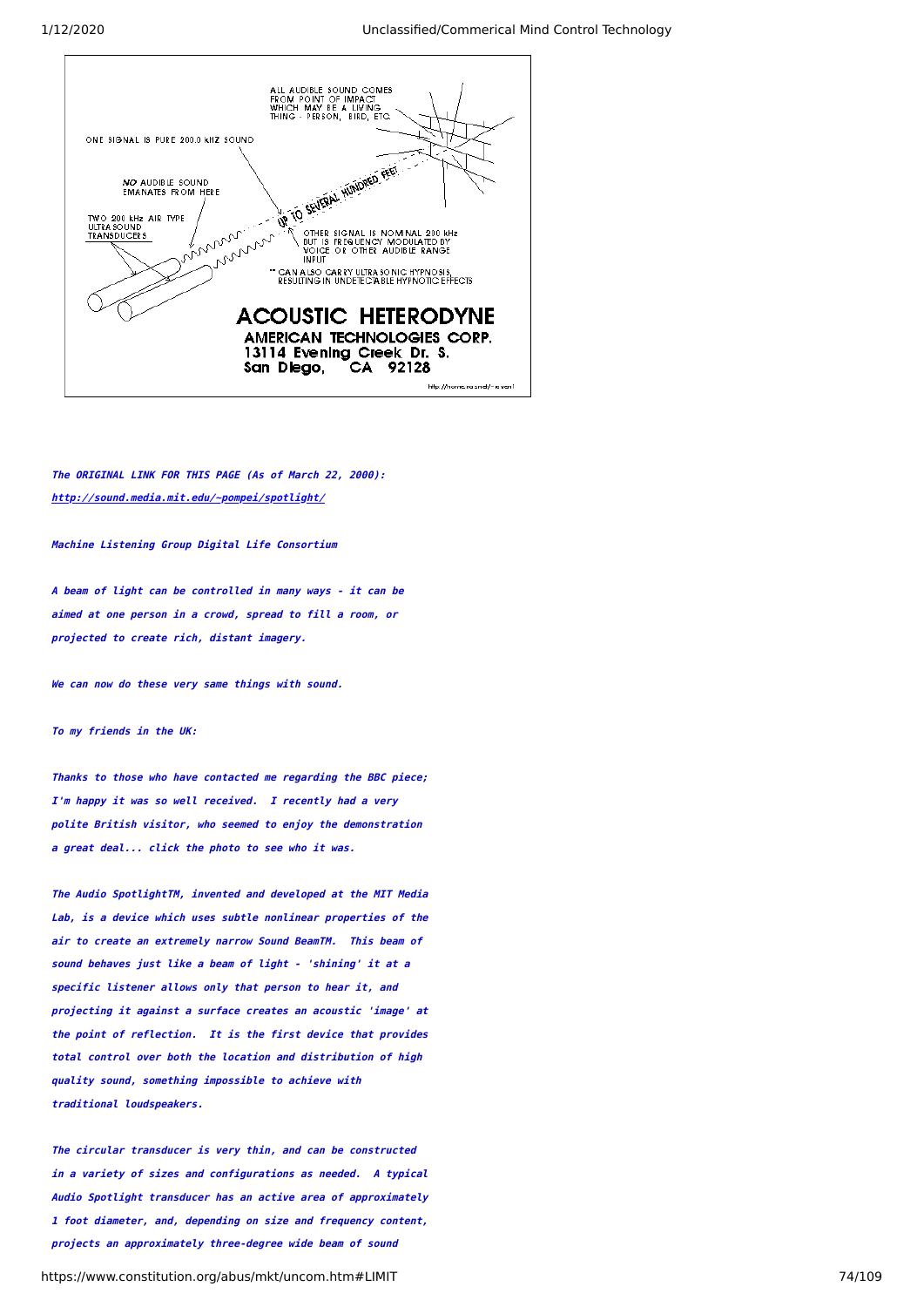**audible to well over 100 meters. Harmonic distortion has been reduced to close to that of a traditional loudspeaker, sound level is quite appreciable (on the order of 80-90dBA) at several meters, and frequency response, depending on size, extends down to a few hundred Hertz, and upwards beyond the range of hearing. Continued research is being conducted on all facets of the technology.**

**While still under development, we are testing applications of the device in collaboration with several of our Media Lab Sponsors in preparation for eventual commercial release.**

**Put sound wherever you want it.TM**

**F. Joseph Pompei pompei@media.mit.edu**

# **Usage**

**The Audio Spotlight can be used in two major ways: As directed audio, sound is directed at a specific listener or area, to provide a private or area specific listening space. As projected audio, sound is projected against a distant object, creating an audio image. This audio image is literally a projected loudspeaker - sound appears to come directly from the projection, just like light.**

**The Audio Spotlight consists of a thin, circular transducer array and a specially designed signal processor and amplifier. The transducer is about half an inch thick, nonmagnetic, and lightweight. The signal processor and amplifier are integrated into a unit about the same size as a traditional audio amplifier, and has similar power requirements.**

## **Technology**

**Because it is impossible to generate extremely narrow beams of audible sound without extremely large loudspeaker arrays, we instead generate the sound indirectly, using the nonlinearity of the air to convert a narrow beam of ultrasound into a highly directive, audible beam of sound.**

**The device transmits a narrow beam of ultrasound (blue), which, due to the inherent nonlinearity of the air itself, distorts (changes shape) very slightly as it travels. This distortion creates, along with new ultrasonic frequencies, audible artifacts (green) which can be mathematically predicted, and therefore controlled. By constructing the proper ultrasonic beam, this nonlinearity can be used to create, within the beam itself, an audible sound beam containing any sound desired. This is presently done in real-time using low cost circuitry, a specially designed amplifier, and transducers developed at MIT specifically for**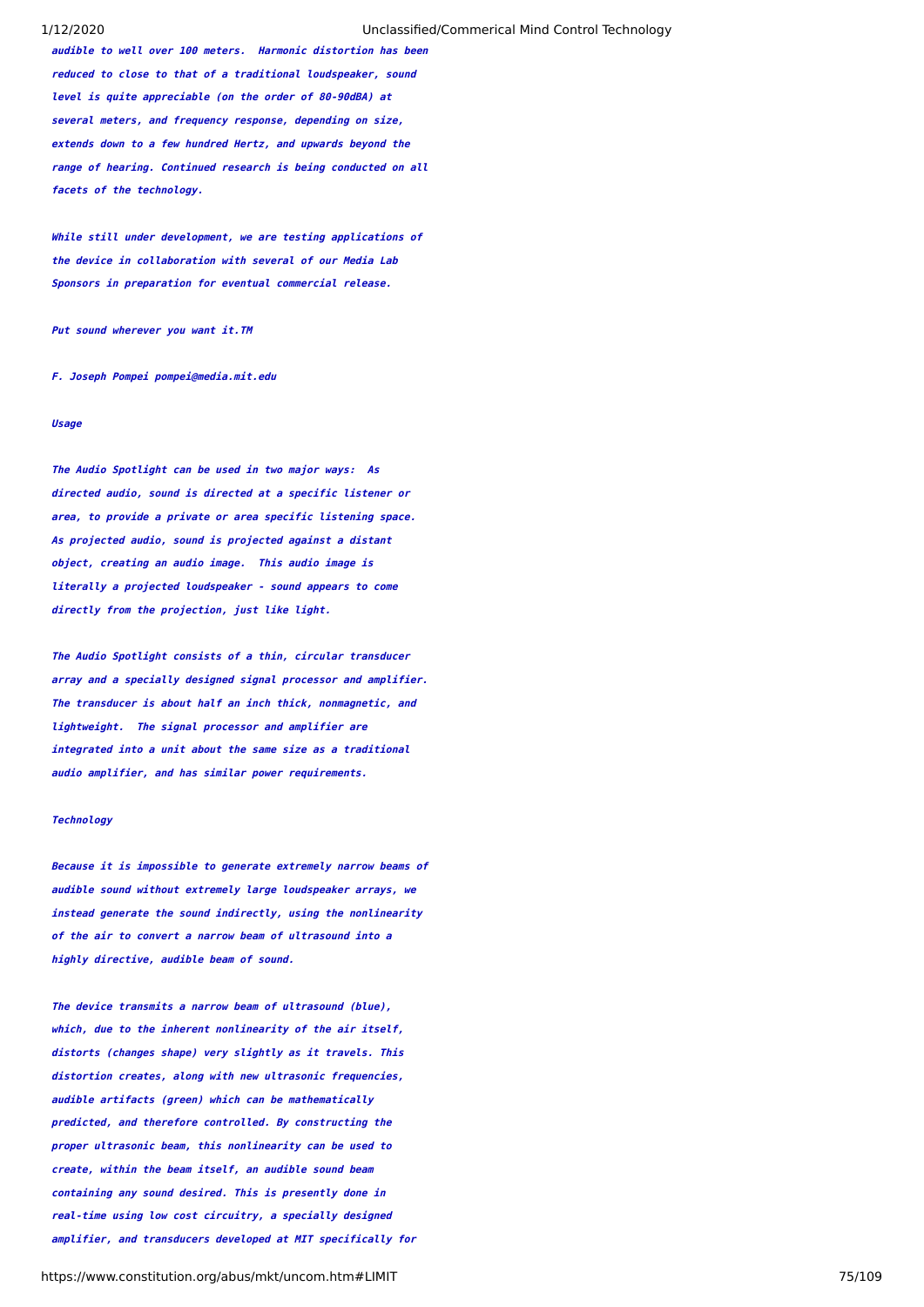**this project.**

# **Hyperdirectivity**

**The directivity, or narrowness, of an acoustic wave generated by a circular transducer is proportional to the ratio of the diameter of the transducer to the wavelength of the sound. So a transducer much larger than the wavelength of the sound creates a very narrow beam.**

**Audible sound contains wavelengths reaching lengths of several feet, so a reasonably sized loudspeaker will always produce a very wide, non-directional source at lower frequencies. The Audio Spotlight, in contrast, outputs short, millimeter sized ultrasonic waves, which form a very narrow beam even in a small transducer, which in turn generates audible sound. The nature of the nonlinear transformation also essentially eliminates sidelobes in the resulting beam, and maintains relatively uniform directivity across the entire audible frequency range.**

**The figure to the right compares the directivity of the Audio Spotlight (yellow) to that of an ordinary loudspeaker (purple).at 400 Hz. Note that the directivity of the Audio Spotlight is only three degrees, compared to the essentially omnidirectional directivity of the loudspeaker.**

**In order to obtain such narrow directivity from a traditional loudspeaker system, one would need a loudspeaker array fifty meters across!**

**A loudspeaker is like a light bulb, but the Audio Spotlight is like a laser.**

#### **History**

**The use of nonlinear interaction of high frequency sound to generate directive low frequency sound sources has been a well researched subject in the field of underwater acoustics since the early 1960's. Often misattributed to so-called "Tartini Tones", the effect is more accurately described as a parametric array, a term introduced by Westervelt [1]. In the past several decades, many underwater sonar researchers have used the effect to both generate directive low frequency sonar beams, detect underwater sound (parametric receiving array), and extend the bandwidth of underwater transducers.**

**The first published demonstration of an airborne parametric array was in 1975 by Bennett and Blackstock [2]. Rather than using inaudible ultrasound, they instead used very intense, high frequency audible sound to produce simple difference tones. While their goal was not a practical audio reproduction**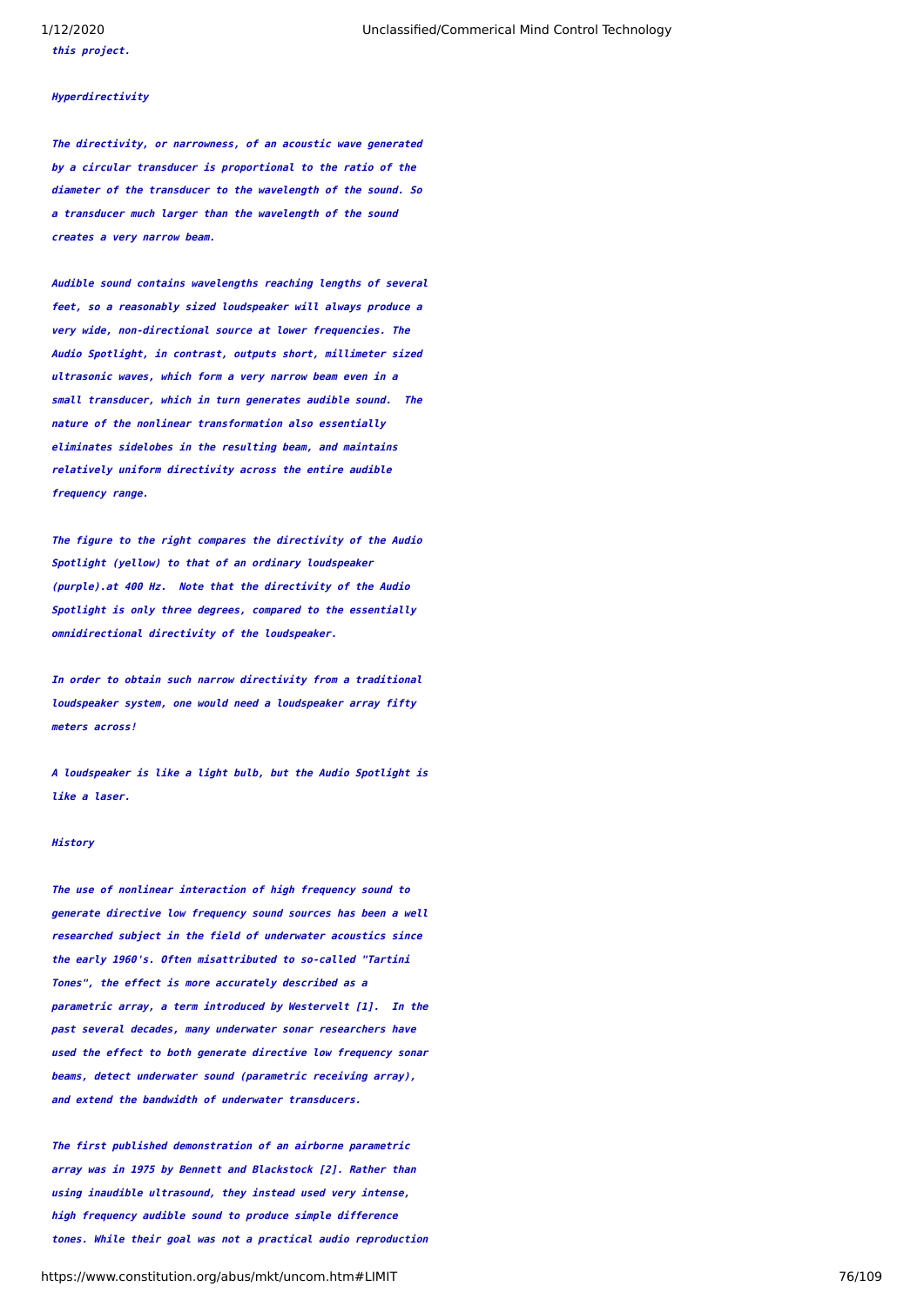**device, they nonetheless effectively demonstrated that the parametric array would work in air in addition to underwater.**

**In the early 1980's, several Japanese companies, such as Nippon Columbia, Ricoh, and Matsushita, attempted to develop the parametric array for the reproduction of broadband audible sound. They typically deployed large arrays containing hundreds of piezoelectric transducers, such as the one to the right [3], to transmit simple AM modulated audible signals. While successful in reproducing sound, tremendous problems with cost, robustness, and extremely poor sound quality (up to 50% total harmonic distortion) caused them to abandon the technology as unfeasible.**

**More recently in mid 1996, an American company produced their own version of this device and proclaimed it 'a revolution' in audio. In fact, this device, contrary to their claims and unbeknownst to the popular press, was very similar to those described in audio journals a decade earlier (shown to the left), and of course suffered from the very same problems of poor sound quality and lack of robustness that plagued the earlier researchers [4]. Since then, there has been no published evidence of progress towards a practical device.**

### **Background**

**Since his days as a part-time musician and young acoustics engineer at Bose in the early 1990's, Mr. Pompei recognized that a key ingredient missing from audio reproduction was the ability to reliably spatialize sound. While in a natural environment, sound occurs all around us, giving us a tremendously strong impression of our environment, the reproduction of sound over loudspeakers, at best, provides a very vague and limited spatial impression. Similarly, what was missing from music, he decided, was the ability to choreograph musical instruments in space, just as you would dancers.**

**While pursuing as a Master's student techniques related to '3D Audio' technologies, he realized that this method would simply not work in an uncontrolled acoustic environment - if the listener moved out of the small 'sweet spot', the illusion would vanish, and there were no practical remedies to this problem, so long as traditional loudspeakers were used. The solution, then, was to not rely on psychoacoustic illusions, but instead to create sound independently of the loudspeaker. One of several ideas he had at the time was the use of interacting ultrasound beams to produce audible sound.**

**After briefly researching the idea, he discovered the numerous papers describing the underwater parametric array and the earlier attempts of its application as an audible sound**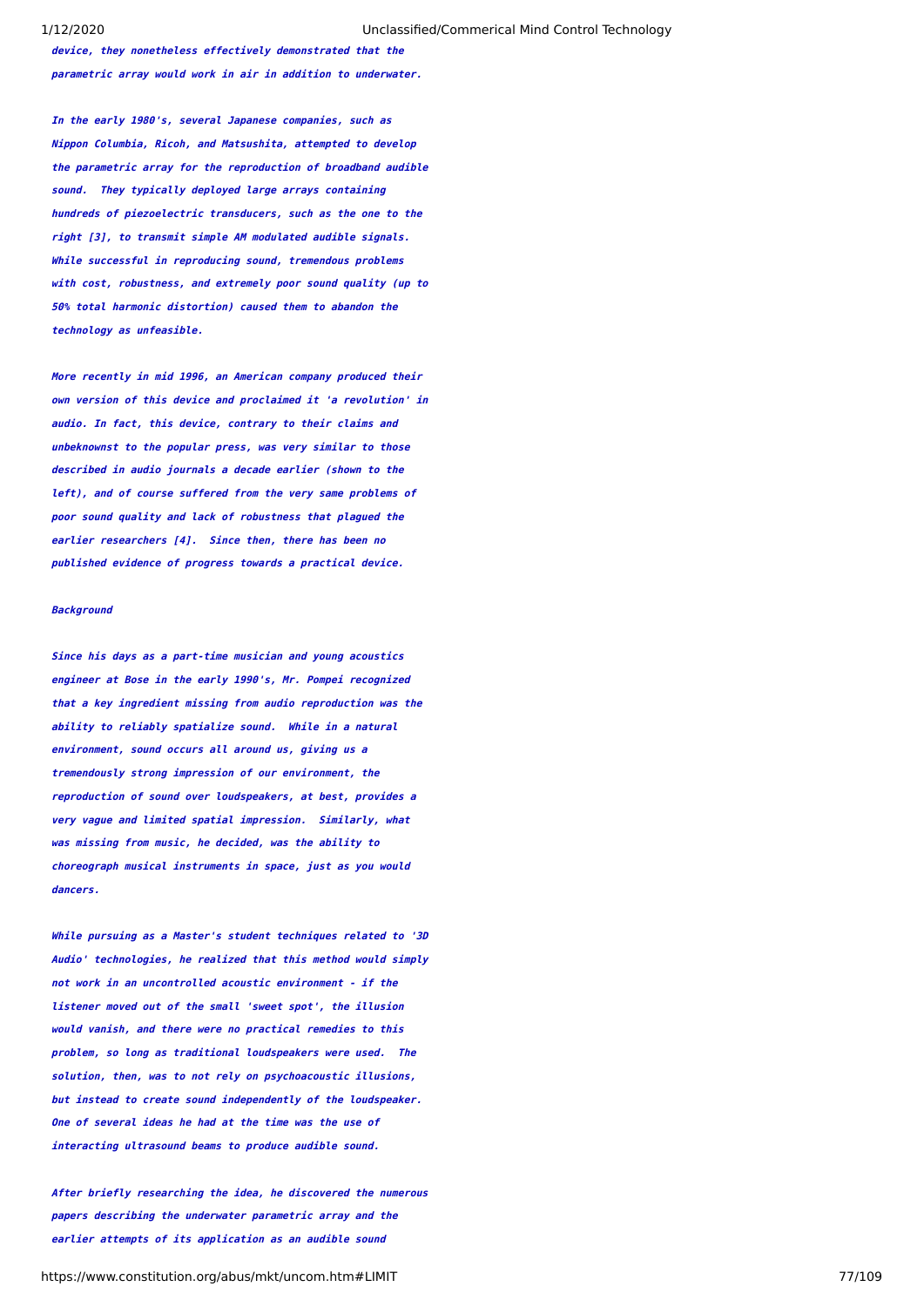**source. From these papers, he saw that there were two key concepts which were overlooked in the previous attempts, mitigating their success:**

## **Preprocessing**

**Earlier attempts used simple AM modulation to generate the ultrasound signal, which does create audible byproducts, but also substantial distortion. The nonlinear transformation from ultrasound to audible sound is much more complex than AM demodulation. Therefore, in order to reduce distortion, this specific transformation needed to be mathematically modeled, inverted, and then applied as a preprocessing algorithm. The lowest-order preprocessing method, used in the earliest MIT prototypes, was derived from a simple model [5] proposed in 1965.**

#### **Transducer Design**

**The transducers used in previous attempts were common piezoelectric transducers used for ultrasonic ranging. These transducers are highly resonant, and do not have sufficient bandwidth to reliably reproduce the preprocessed ultrasonic signal. Thus, even with a preprocessing algorithm, substantial distortion would continue to result until we developed transducers capable of reliably reproducting the broadband preprocessed signal.**

**As a side project during his Master's work, he continued his development of these ideas, studying nonlinear wave interactions and ultrasonic transducer design, eventually deciding to pursue the area as the focus of a doctoral dissertation. Of all the universities that he applied to, he decided that the free-wheeling nature of the MIT Media Lab was the ideal environment for developing the idea.**

**The first full size prototype was demonstrated in April 1998 to our Media Lab Sponsors, and performed beyond all expectations. The first demonstration was a John Coltrane solo, whose saxophone was heard loud and clear, projected like a spotlight all around a movie theater, and flying right over the audience. Power consumption was nominal (<30W), construction was straightforward, and distortion had been reduced by several orders of magnitude compared to all earlier attempts.**

**A paper [6] describing the results of the first prototype, as well as a live demonstration, were presented at the 105th Convention of the Audio Engineering Society in September, 1998, and received a standing ovation. While the parametric array itself is not patentable, MIT has applied for patents on key aspects of the technology which make it a practical**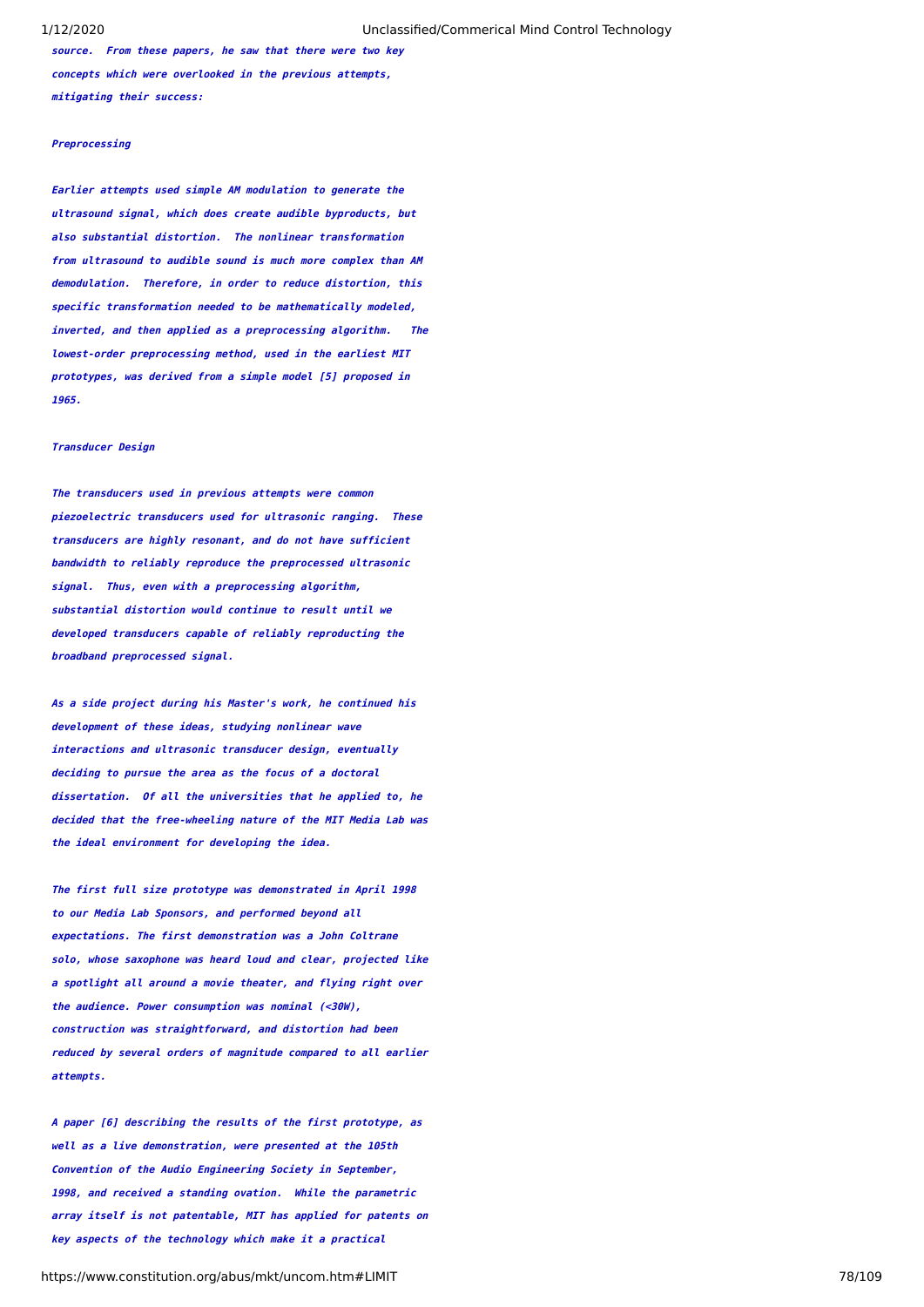**device.**

**This directivity plot of a prototype clearly illustrates the extreme narrowness of the beam. (Published in [6]). During the summer of 1998, we compared distortion of prior devices with our prototype. Note that distortion has been reduced nearly to that of a traditional loudspeaker. (Published in [6]).**

**Since then, development has been remarkably productive, with engineering and mathematical advances resulting in more sound output, better sound quality, and reliable performance.**

**"Everything you do with light, you can now do with sound."TM**

#### **References:**

- **[1] Westervelt, P. J., J. Acoust. Soc. America, v35 535-537 (1963)**
- **[2] Bennett, M. B., and Blackstock, D. T., J. Acoust. Soc. America, v57, 562-568 (1975)**
- **[3] Yoneyama, M., et al., J. Acoust. Soc. America, v73, 1532-1536 (1983)**
- **[4] Blackstock, D. T., J. Acoust. Soc. America, v102 3106(A) (1997) link**
- **[5] Berktay, H. O., J. Sound Vib., v2, 435-461 (1965)**
- **[6] Pompei, F. J., J. Audio Eng. Soc., v47, 726-731 (1999) (originally in Proc. 105th AES Conv., Preprint 4853 (1998) )**

**About the Inventor:**

**Beginning his career in acoustics at 16 while in high school, starting as the first high school co-op and becoming the youngest engineer at Bose Corporation, Frank Joseph Pompei continued working part-time and summers for Bose while earning a degree in Electrical Engineering with an Electronic Arts Minor from Rensselaer Polytechnic Institute. Recognizing the importance and underutilization of spatialized sound, he decided to pursue research in psychoacoustics and application of auditory localization at Northwestern University, earning a Master's degree. Acutely aware of the limitations of traditional loudspeakers, he had the idea of using ultrasound as an acoustic projector, and is now developing such a device at the MIT Media Lab, continuing his education in pursuit of a Ph.D.**

**Mr. Pompei is honored to have been chosen as a British Telecom fellow for his second year in a row.**

#### **For More Information:**

https://www.constitution.org/abus/mkt/uncom.htm#LIMIT 79/109 **A technical paper [6] describing the basic device (along with**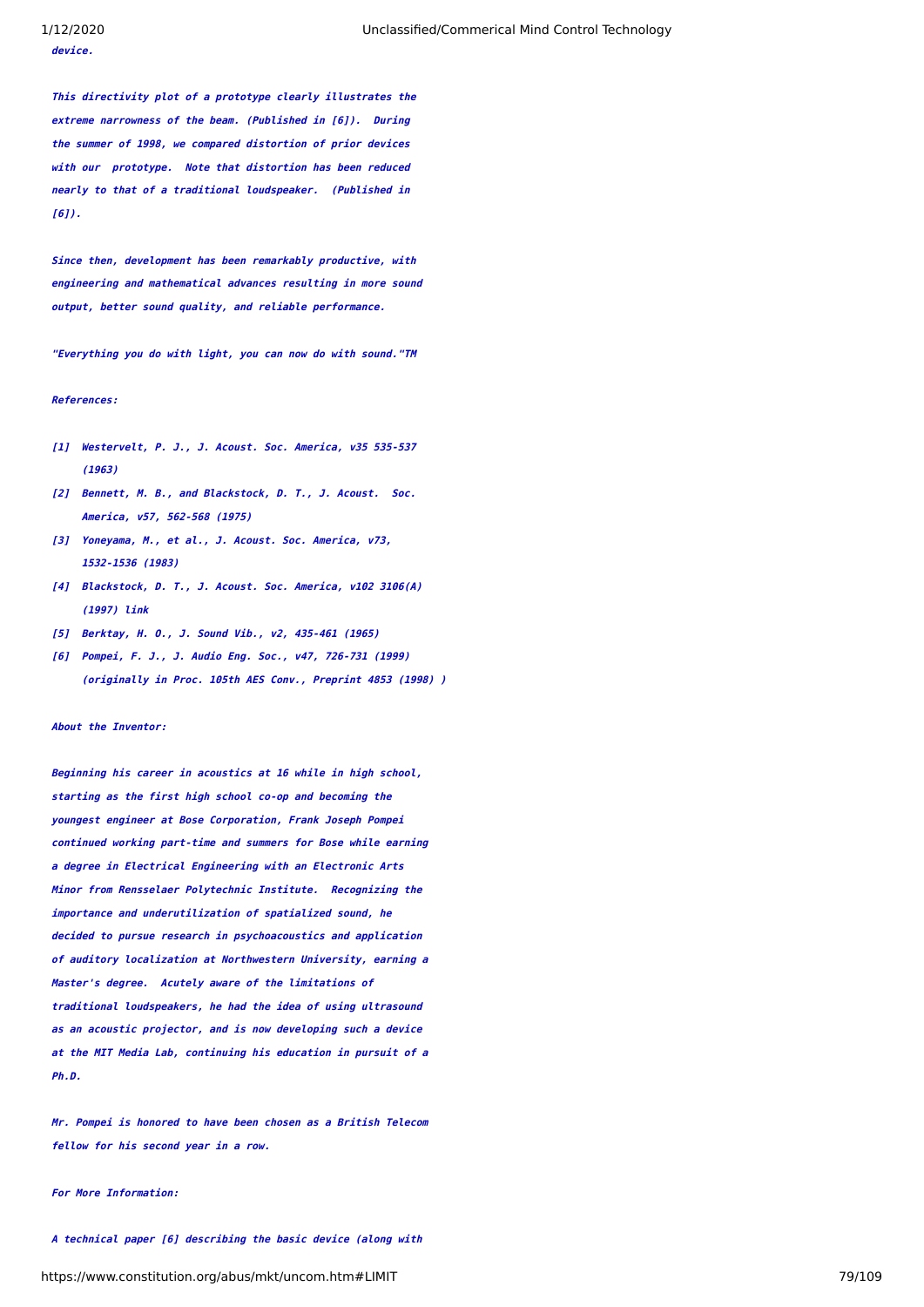**a live demo) was presented at the Audio Engineering Society's 105th Convention (September, 1998). Please contact them directly with preprint requests. The same paper was just published in the September 1999 issue of the Journal of the Audio Engineering Society.**

**"Official" press/public inquiries: Contact our Communications and Sponsor Relations team.**

**Or, you can email me.**

**All content (c) 1999 F. Joseph Pompei, MIT Media Lab, except where noted. B&W photo of early parametric array (c) 1983 Acoustical Society of America. Reproduction, archiving, and/or redistribution of any part of this document prohibited without written permission from Mr. Pompei or the MIT Media Lab. Patents Pending.**

#### **[Up to Contents](#page-2-0)**

**---------------------------------------------------------------------------**

**APPENDIX TWR1 - THE LADS DEVICE**

**Tuesday, September 09, 1997 10:20:09 AM**

**VSE CORP. LIFE ASSESMENT DECTECTOR SYSTEM (LADS) Patent Pending**

**The Life Assessment Detector System (LADS), a microwave Doppler movement measuring device, can detect human body surface motion, including heartbeat and respiration, at ranges up to 135 feet (41.15 meters). The primary function of the LADS is to provide a reliable method by which medical and emergency personnel can locate personnel buried in building collapses or injured on the military battlefield.** 

**LADS can detect such signs of life as movement, heartbeat, or respiration.**

**\*\* NOTE: The referenced image of the LADS device is no longer available at the http://www.vsecorp.com web site. What it showed was mainly a small dish antenna mounted on the top of a tripod. (August 9, 1998)**

**Originally designed to detect heartbeat and respiration of military personnel wearing chemical-biological warfare protective overgarments, the LADS has been restructured, greatly increasing its operational range and providing a means for eliminating "nuisance alarms" which could mimic human life signs, such as fans, wind drafts, or swaying trees. This is accomplished through neural network technology, which "trains" the system to recognize human motion and heartbeat/respiration functions. If these functions are not detected, the reasonable assumption is that there are no survivors. Operating under such an assumption, the rescue team can now proceed without fear of further loss of life; i.e., rescue**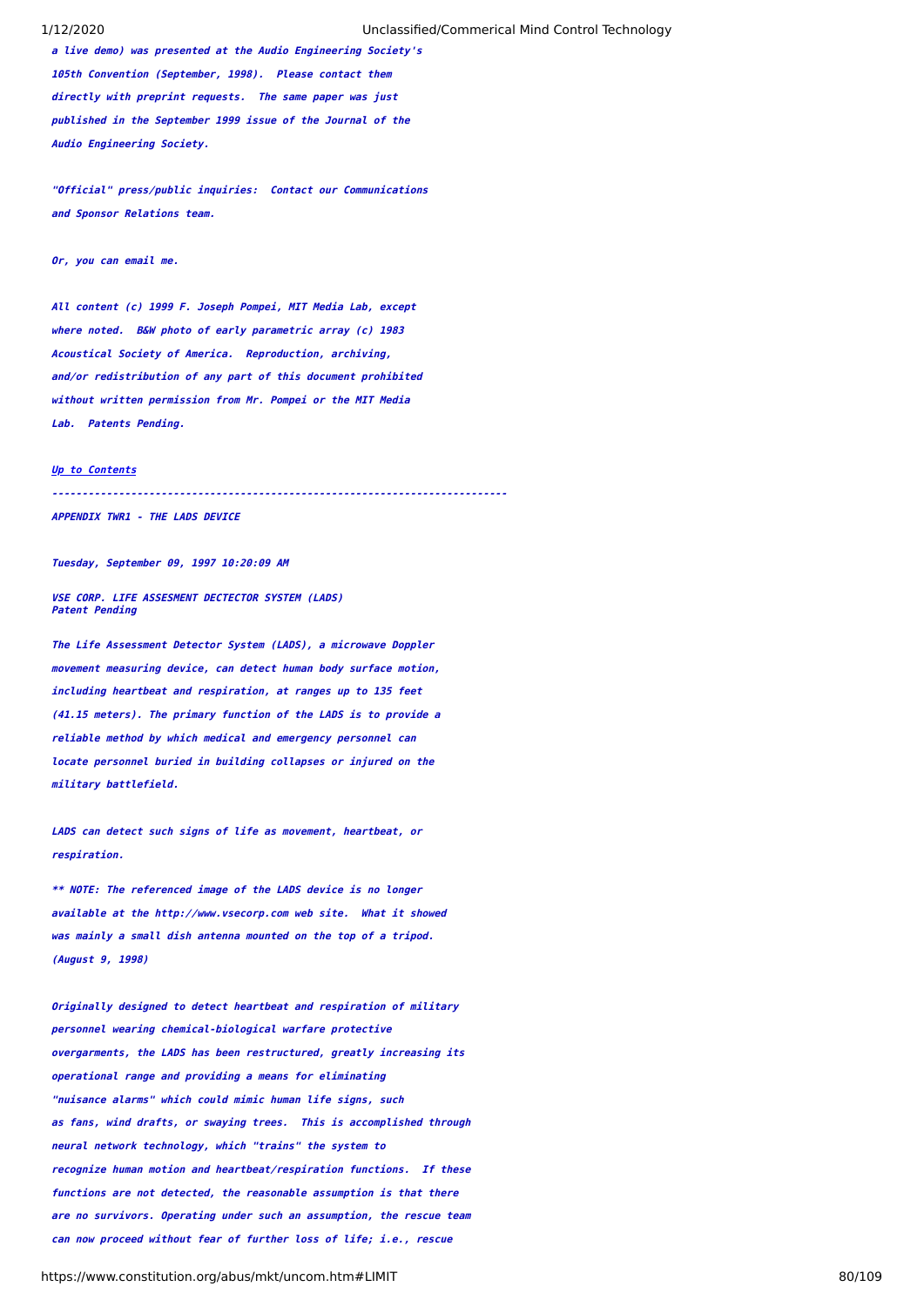**and medical personnel and equipment can be deployed more effectively and efficiently.**

**The LADS consists of a sensor module, a neural network module, and a control/monitor module. The sensor module is an x-band (10 GHz) microwave transceiver with a nominal output power of 15 milliwatts, operating in the continuous wave (CW) mode. The neural network module device can store many complex patterns such as visual waveforms and speech templates, and can easily compare input patterns to previously "trained" or stored patterns.** 

**The control/monitor module provides the LADS' instrument controls, such as on-off switches, circuit breakers, and battery condition, as well as motion, heartbeat waveform, pulse strength, and pulse rate displays.**

**LADS provides life assessment capabilities for people who are:**

- **Trapped in building rubble;**
- **Battlefield casualties in a chemical/biological warfare environment; Victims of airline, train, or automobile crashes; Trapped in an avalanche or mud slide;**
- 
- 
- **Trapped on a mountain ledge; Trapped under a collapsed tent structure; or**
- **Hostages being held in a nonmetallic room.**
- 

**For more information about the LADS, send E-mail to:** 

**[info@vsecorp.com](mailto:info@vsecorp.com) (1998 info)**

**[Up to Contents](#page-2-0)**

**---------------------------------------------------------------------------**

**APPENDIX TWR2 - THE RADAR FLASHLIGHT**

**Project Title: Radar Flashlight**

## **Project Description:**



**The National Institute of Justice (NIJ), through the Joint (Justice-Defense) Program Steering Group (JPSG), is sponsoring Georgia Tech Research Institute (GTRI) in developing an inexpensive, handheld, low-power radar that will enable law officers to detect individuals through interior building walls. It works by sensing the motion of an individual's chest when they breath.**

## **Status Report:**

**GTRI is currently designing and refining the first prototype unit. A laboratory test area has been constructed consisting of a section of home siding and drywall, a wooden front door, and a section of brick and mortar. The laboratory model shown here, was able to detect individuals through each of these materials. It also demonstrated the ability to detect an individual through the laboratory's cinder**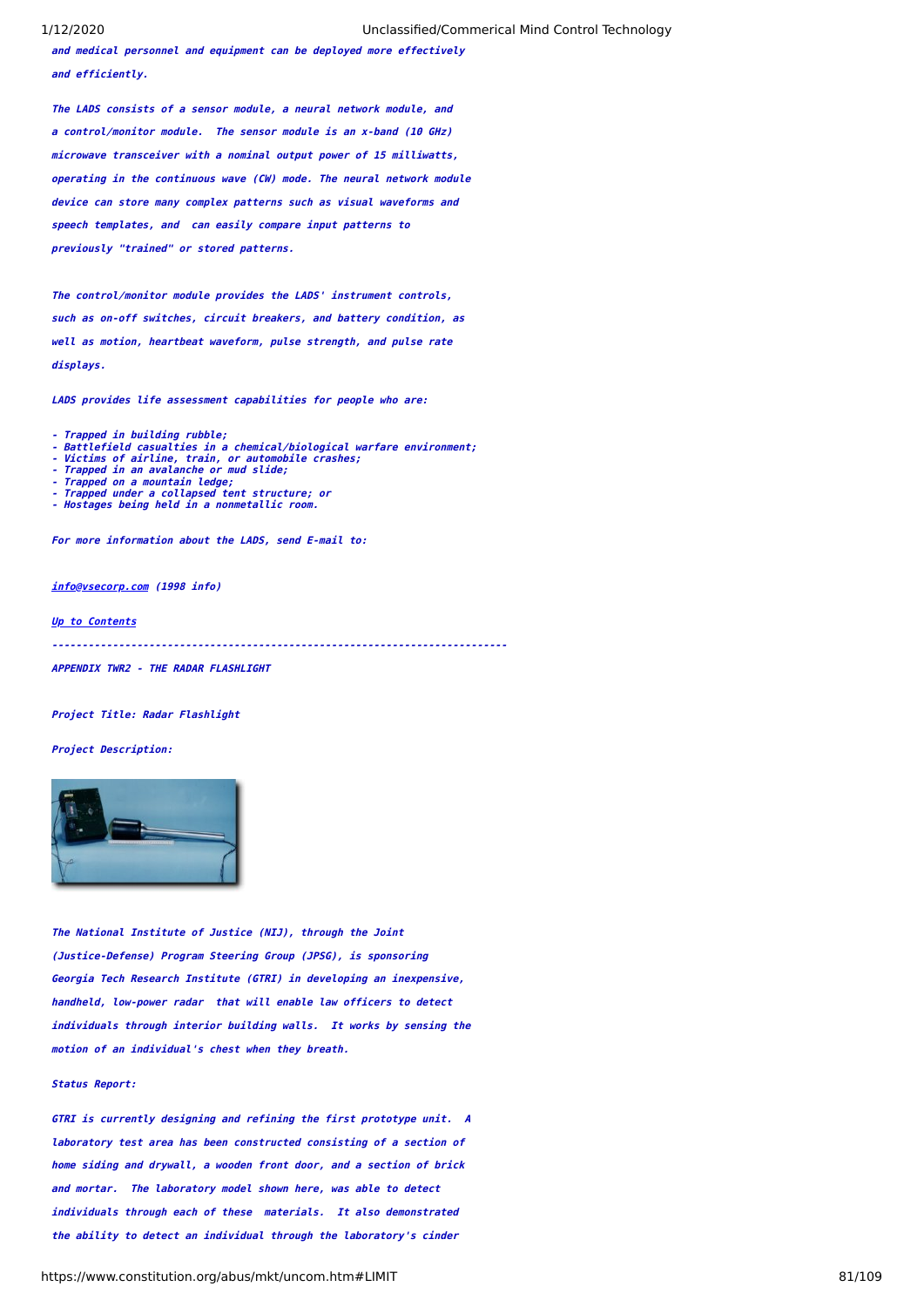1/12/2020 Unclassified/Commerical Mind Control Technology

**block walls. GTRI is working to combine the two parts of this device into a single unit. NIJ plans on demonstrating the Radar Flashlight with law enforcement agencies through its National Law Enforcement and Corrections Technology Center (NLECTC) (Southeast Regional Center) before the end of 1999.**

**Contact:**

**Dr. Pete Nacci Project Manager Tel: (703) 351-8821**

**E-mail: [pnacci@darpa.mil](mailto:pnacci@darpa.mil)**

**[Up to Contents](#page-2-0)**

**---------------------------------------------------------------------------**

**APPENDIX TWR3 - MILLIVISION RADAR**

**Current Millivision information at: [http://www.millivision.com](http://www.millivision.com/)**

**PM: TECH UPDATE: Frisking From Afar: OCT 95 Popular Mechanics magazine**



**Millimeter-wave camera picks up both metallic and plastic concealed handguns.**

**DEERFIELD, MA-Between microwave and infrared lies the millimeter wave band. This little-heralded portion of the electromagnetic spectrum turns out to be perfect for "remote frisking." Millitech Corp. has designed a camera to accomplish just that.**

**[MILLITECH HAS SOLD THE RIGHTS TO MILLIVISION, NORTHAMPTON MA]**

**The idea calls for measuring the time delay and intensity of millimeter wave energy that radiates naturally. At millimeter wavelengths, people are good emitters, while metals are very poor. Dielectric objects, such as plastics, ceramics and powdered drugs, are somewhere in between. Clothing and building materials, such as wallboard, are virtually transparent.**

### **[Up to Contents](#page-2-0)**

**---------------------------------------------------------------------------**

**TWR4.....GROUND [\*\*OR HOME/APT WALL\*\*] PENETRATING RADAR**

**THIS IS TEXT EXCERPTED FROM GROUND-PENETRATING RADAR MANUFACTURER PATRIOT SCIENTIFIC CORPORATION. THE PURPOSE OF INCORPORATING THIS TEXT IS THAT GROUND-PENETRATING RADAR SYSTEMS OVERCOME THE PARTLY-CONDUCTIVE-WALL BARRIER TO PASSIVE MILLIMETER WAVE THRU-WALL RADAR.**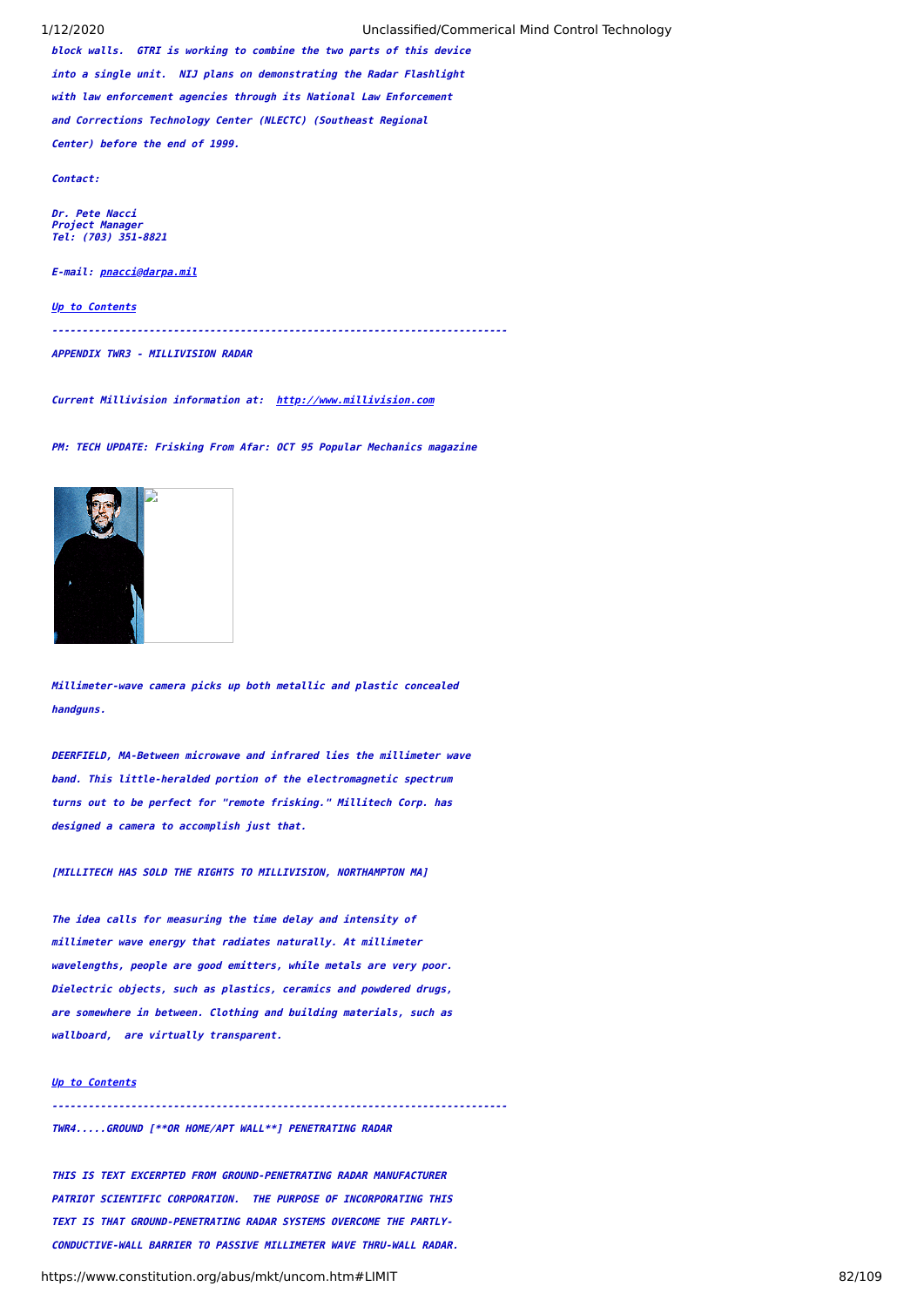**The original link for this text (as of March 22, 2000) is: <http://www.ptsc.com/radar/index.html>**

**Patriot Scientific Corporation**

**Patriot Scientific Corporation has developed radar technologies with a wide range of possible applications.**

**This description below will highlight possibilities for use in:**

**- Ground Penetrating Radar (GPR)**

- **Communications**
- **Surveillance**
- **Ordnance Detection Stealth Radar**

**The Demonstration System:**



**...is a diagram of the demonstration system. A pulse generator is used to drive the transmit antenna. The pulse is a positive spike going up to 100V then falling back to ground in one and a half nanoseconds corresponding to a pulse transmit frequency of 750 MHz.**

**The return signal is read by the receive antenna. At this point some simple analog processing is done and the signal is digitized at a resolution of 6 GHz, and sent to a PC.**

**The PC correlates the data into a conventional waveform, does some processing, then transmits the data over an ethernet cable to a Pentium workstation (not shown).**

**The Pentium workstation is used to apply different digital filters, combine waveforms, and display the results. This system can be used to demonstrate detection of small targets buried in sand, people behind walls, and other targets.**



**Patriot has used its antenna system to demonstrate detection of objects as small as a coke can buried in sand, through a**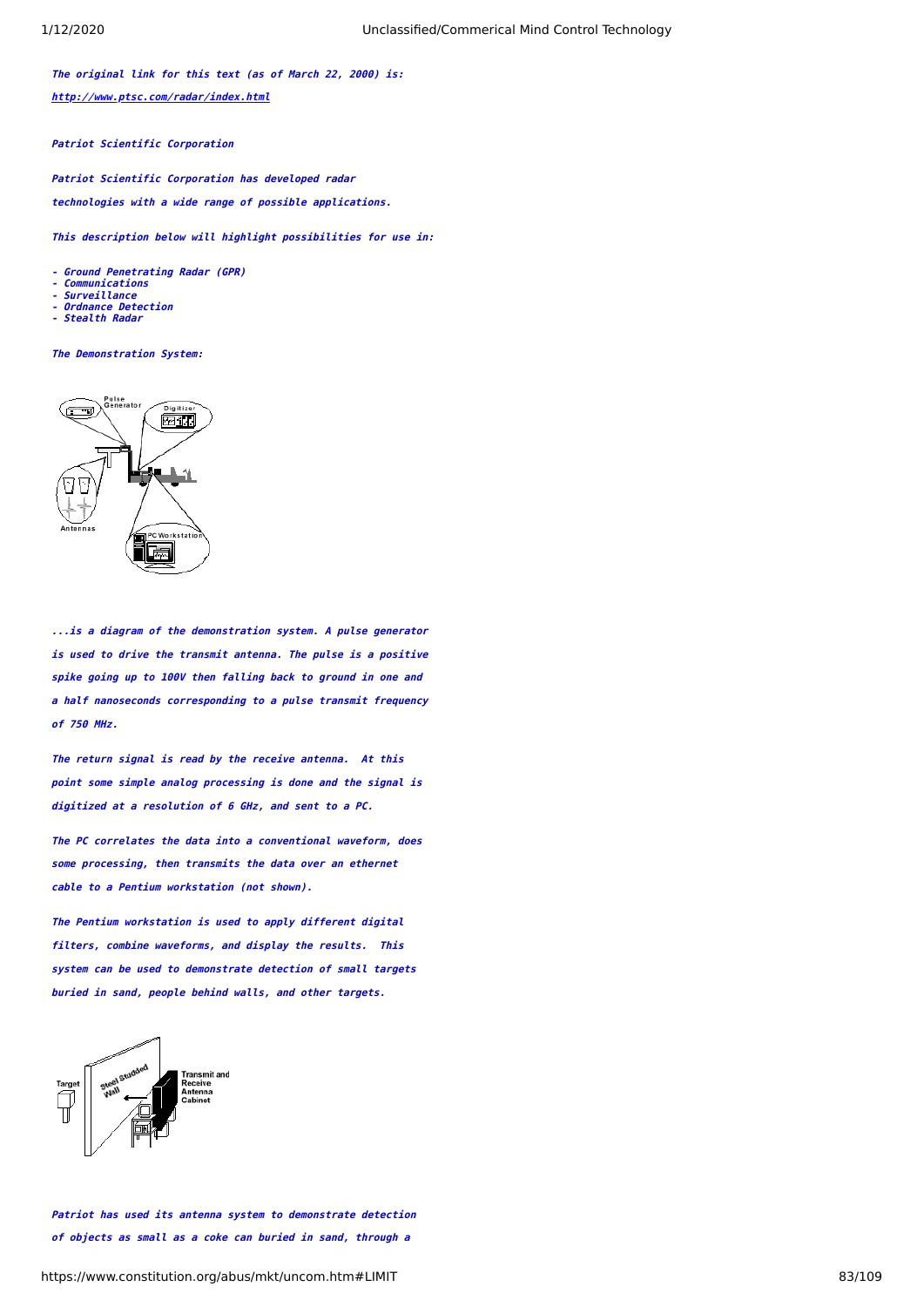**wall. Even small targets disturb the wavefront of the pulse, producing reflections and modifing the field in measurable ways.**

**Patriot will be testing this technology for suitability for mine detection. We will be acquiring sample casings and running further tests.**

**Advantages of Patriot's Impulse Radar System**

 $\mathbb{M}$ 

**The key to Patriot's Radar system is its ability to transmit and receive pulses barely longer then single cycles at the transmit frequency. The first waveform shown here is a pulse generated by an earlier Patriot Design, based on "off the shelf" antenna technology. The waveform on the bottom was produced and received by Patriot's current Design.**

**The current Patriot antenna system produces a pulse at the desired frequency with little leading or trailing noise. The Patriot antenna system provides many advantages over pulse-based systems.**

**Patriot originally developed the impulse radar system to allow time domain processing in Patriot's GPR systems. Because the impulse is extremely short (3 nanoseconds), the time to return can be used to gauge the distance traveled by the pulse.**

**Furthermore, the transmit and receive antenna's are very directional, eliminating much of the multipath components of the return signal.**

**The short pulse combined with the directional transmit and receive to provide us with a number of important advantages:**

**- Very low average power during transmission - Low interference from other transmitters**

- 
- 
- **Transmission invisible to conventional receivers High bandwidth digital data transmission possible Difficult detection by other impulse receivers**
- 



**Interference with other sources and receivers is further reduced by using directional antennas. The antenna design shown is highly directional.**

https://www.constitution.org/abus/mkt/uncom.htm#LIMIT 84/109 **When penetrating the ground, we wish to eliminate as much of**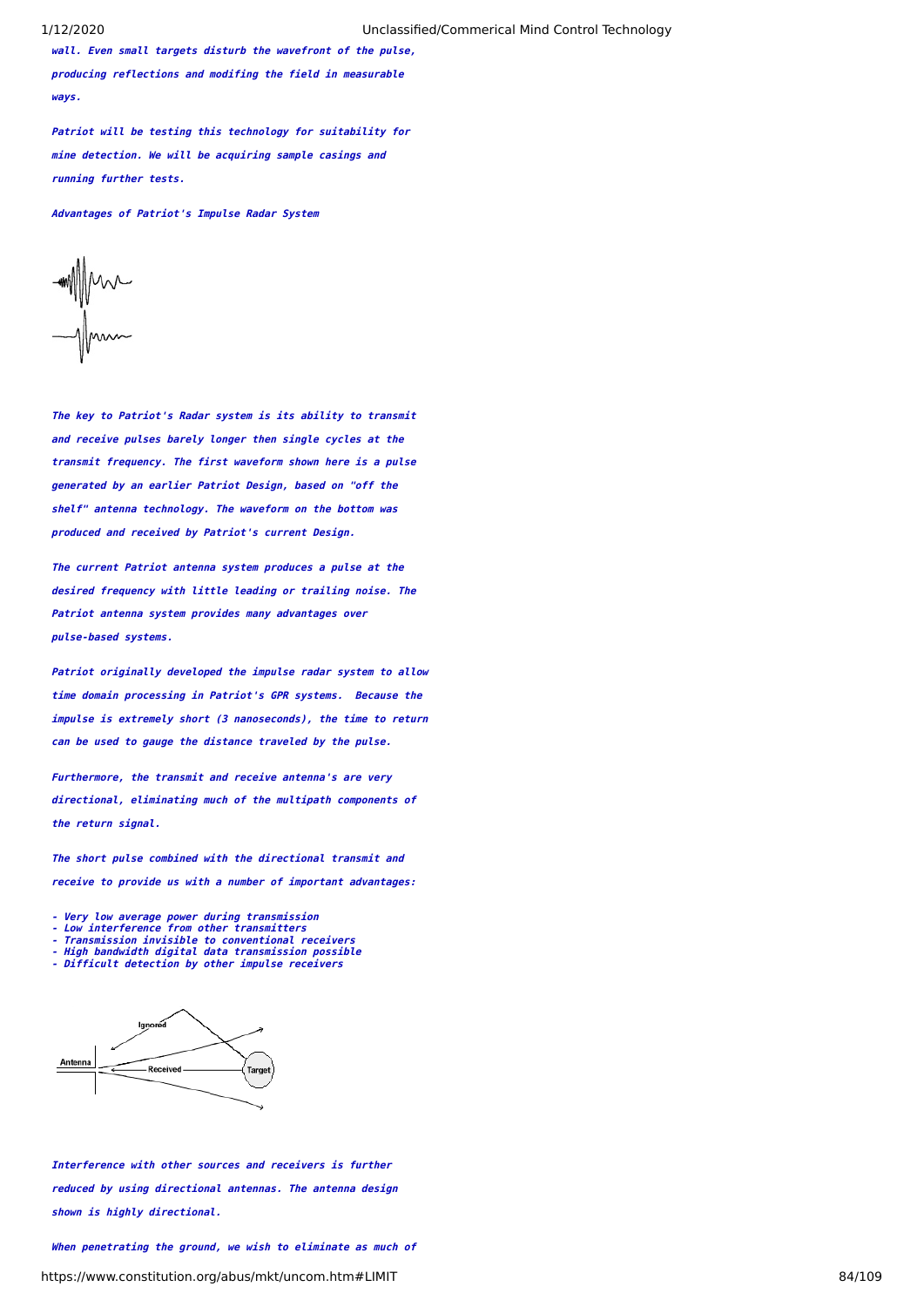**the multipath signal as possible. The directional antennas reduce the multipath signals detected to those that are relatively inline with the wave path, and eliminate much of the multipath signal that returns at odd angles.**

**Impulse radar uses low power inherently because the transmissions occur in pulses separated by periods of no transmission. The power of the pulses is offset by the dead time between the pulses. The average output of the current system is about 300 MICROwatts. THE LOW AVERAGE POWER OF AN IMPULSE SYSTEM EFFECTIVELY HIDES THE TRANSMISSIONS FROM CONVENTIONAL RECEIVERS.**

**Interference can be further reduced in an impulse system by using random interval spacing. As long as the transmit and receive antennas are in sync, the period between pulses can be varied to prevent aliasing with other continuous- or pulse-transmission systems that might be operating in the same locale. Furthermore, if an impulse system is being used to transmit data, varying the intervals between pulses prevents other impulse systems from locking onto the signal. Patriot Scientific's current GPR system does not use random interval spacing.**

# **[Up to Contents](#page-2-0)**

**---------------------------------------------------------------------------**

**APPENDIX TR1 - COMMERCIAL THOUGHT READING DEVICES**

**http://www.mindmouse.com/ The Cyberlink Mind Mouse: Hands-Free, Brain-Wave Control for your Computer**

**............................................................**

**The Cyberlink Mind Mouse**

## **What is it?**

**The Cyberlink Mind Mouse is a revolutionary hands-free computer controller which allows you to move and click a mouse cursor, play video games, create music, and control external devices, all without using your hands.**

## **How does it work?**

**A headband with three sensors detects electrical signals on the forehead resulting from subtle facial muscle, eye, and brain activity. This headband connects to an interface box which amplifies and digitizes the forehead signals and sends them to your computer. The Cyberlink software decodes the forehead signals into ten BrainFingers for continuous cursor control. It also decodes eye motion and facial gestures into mouse button clicks, keystrokes, and cursor resolution control. With a little practice, most or all of these**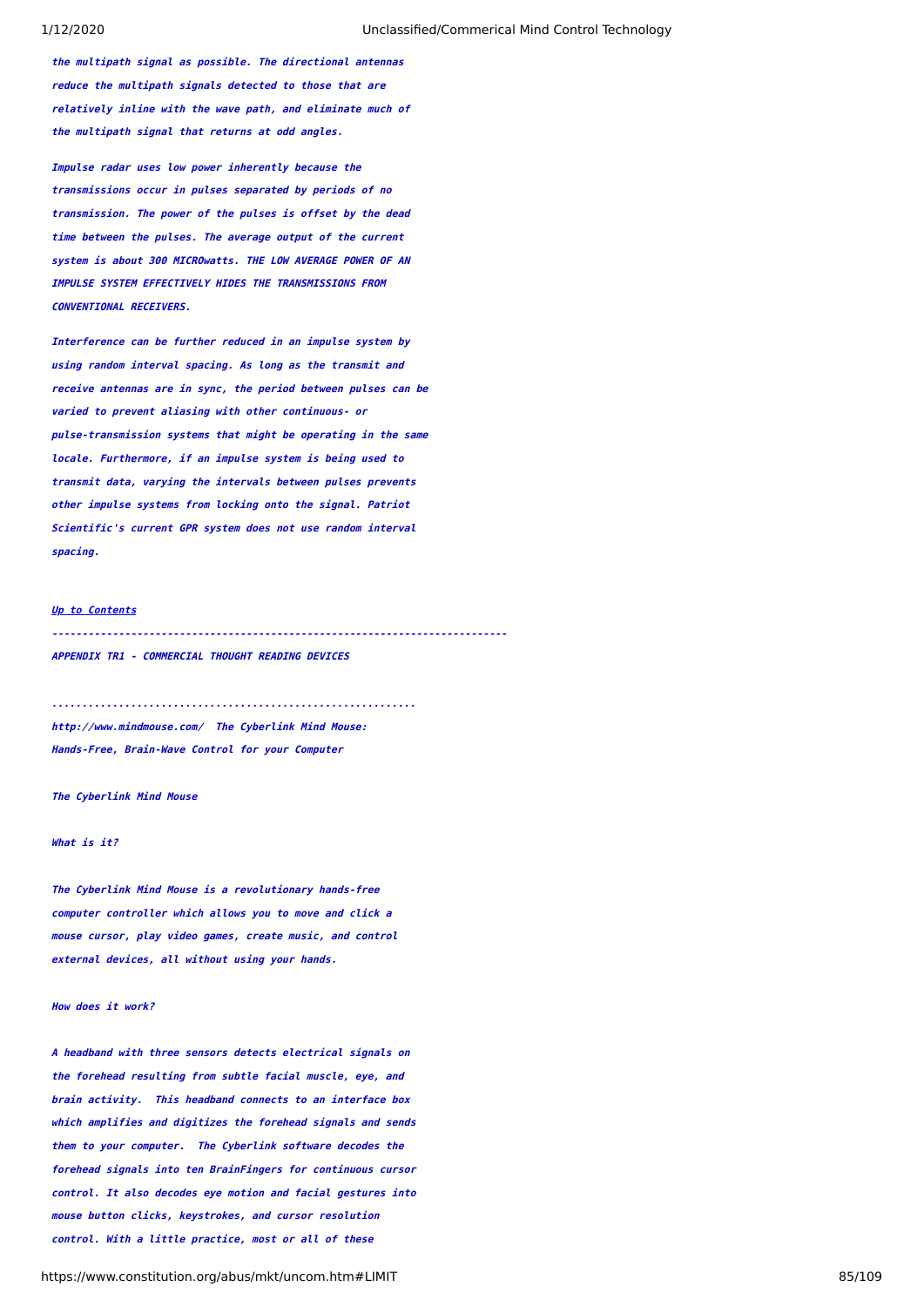**commands can be mastered to operate virtually all computer functions.**

**I can do what...?**

**By learning to change the energy levels of your BrainFingers, you will be able to do just about anything on a computer, except turn it on! The Cyberlink Mind Mouse supports hands-free mouse, keyboard and joystick cursor control, switch closure, video game control, and music and art synthesis.**

#### **...and it works with my software?**

**The Cyberlink Mind Mouse features a Windows 95 Mouse Driver for hands-free control of third party software like games, business software, Internet browsers, and a range of assistive technologies, such as the X-10 Home Controller and special needs word- processing and communication software, including WiVik2, Words Plus, and Clicker Plus.**

**What kind of computer does it take?**

**The Cyberlink Mind Mouse has the following PC requirements:**

 **Pentium Processor 16 MB RAM 20 MB Disk Space VGA or better Display Windows 95** 

**What comes with the Mind Mouse?**

**The Cyberlink Mind Mouse consists of the following components:**

 **Cyberlink Interface Unit Cyberlink Headband/Sensor Harness with 3 Sensors Cybergel Cyber Trainer Software Windows 95 "Mouse" Driver Cables User manual** 

**How much is it?**

**The Cyberlink Mind Mouse is priced at \$1495.00 (US\$) plus shipping. Free upgrades are included for one year.**

**............................................................**

**The Times, Sept 2, 1996 p14 (1)**

**Title:the power of thought (innovations for paraplegics)**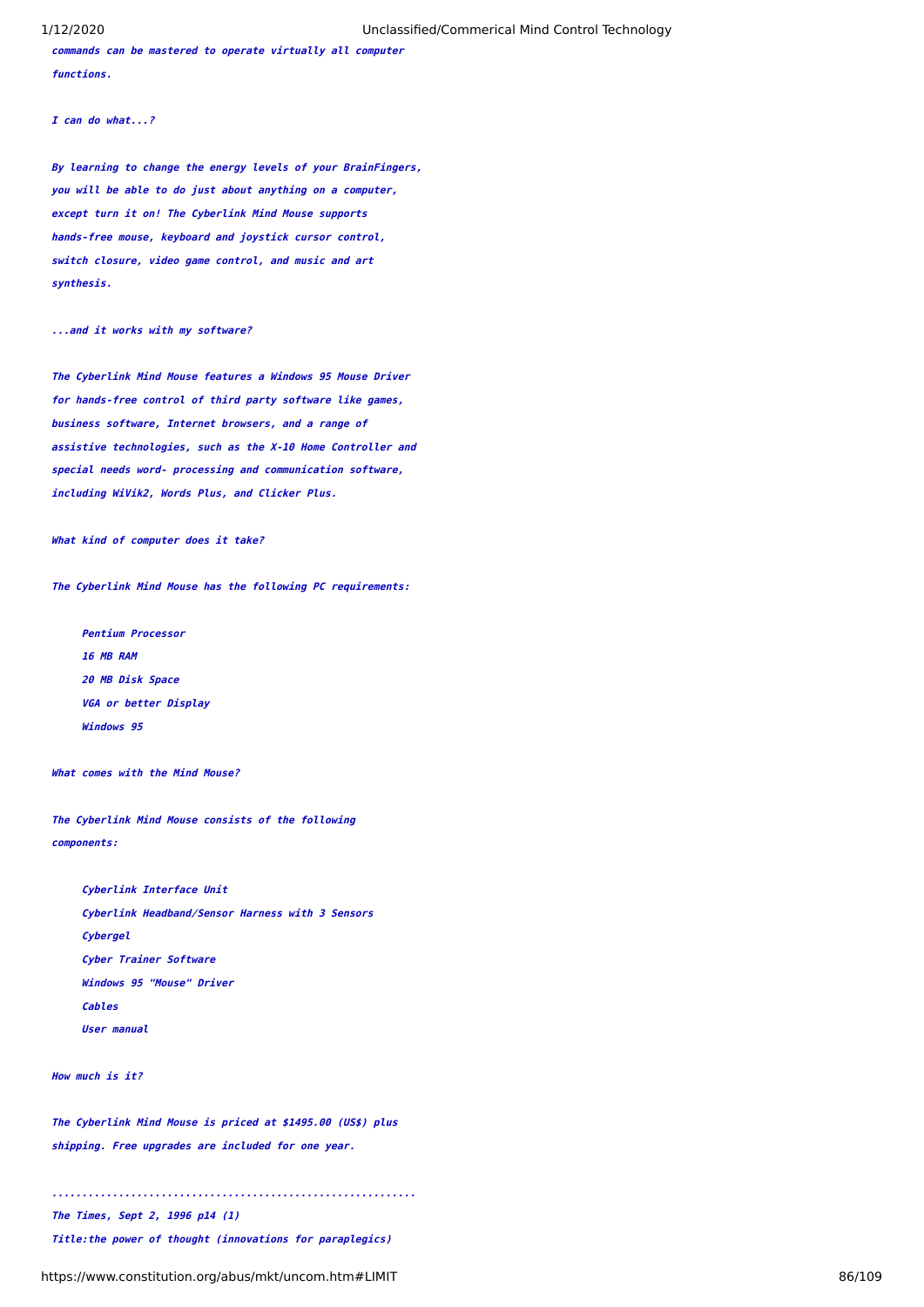**Author: anjana ahuja abstract:**

**Peter Gannicott, 36 yr old UK paraplegic who cannot speak , as a result of a motorcycle accident in 1982 , might be able to activate his computer and other devices by thinking if neurosurgery is successful. London university's Emeritus Professor of Physiology, giles Brindley, ad the Radcliffe's Hospital 's chief neurosurgeon, Peter Teddy, have conceived a way whereby signals produced by electrodes over the brain should be able to operate a computer.**

#### **SIGHTINGS**

 **Implants Can Now Allow Humans To Control Computers By Nigel Hawkes Science Editor The Times (London) www.the-times.co.uk**

**............................................................**

**AN AMERICAN scientist has entered the world of science fiction by implanting electrodes in the brains of disabled people so that they can control a computer by the power of thought.**

**The implants have enabled two paralysed people to move the cursor on the screen simply by thinking about moving part of their body. They were able to convey messages such as "I'm thirsty" or "please turn off the light" by pointing the cursor at different icons.**

**The hope is that eventually patients will be able to communicate complex ideas just by thinking about them. "If you can run a computer, you can talk to the world," Dr Ray Bakay of Emory University in Atlanta, whose team developed the implants, said.**

**A number of laboratories around the world are working on brain implants, but the only devices licensed for use so far are bionic ears for the profoundly deaf and chips which can control the tremor caused by Parkinson's disease.**

**The Emory implants go much further. They consist of two hollow glass cones, each the size of a ballpoint pen tip, placed into the brain's motor cortex, which controls body movements. The cones are covered in chemicals that encourage nerve growth, extracted from the patient's knees. Once installed, nerve cells grow into the cones and attach themselves to tiny electrodes inside.**

#### **The location of each cone is determined by monitoring the**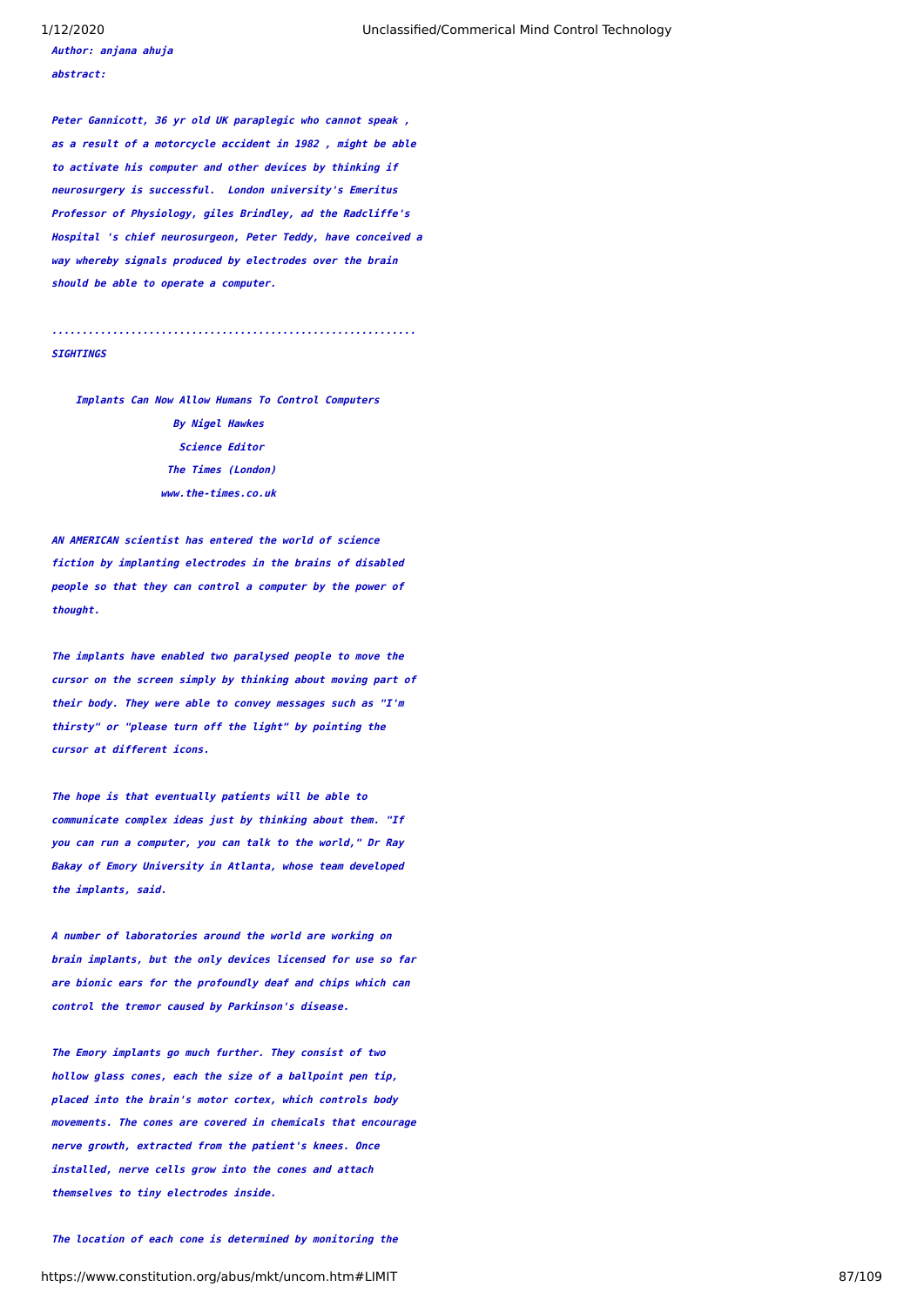**patient's brain using scanners and identifying the most active regions. Once the cones are in place and surrounded by nerve cells, the patient is asked to think about moving some part of the body, and signals from the electrodes are picked up by a small transmitter-receiver, amplified, and used to control a computer. Depending upon which nerves grow into the cones, each patient may have to think about moving a different part of the body to achieve the same effect.**

**They are trained by listening to a buzzer which becomes faster and louder when they are thinking along the right lines. Dr Bakay says that controlling the cursor soon becomes second nature.**

**The first two patients, New Scientist reports, were a woman with motor neuron disease, who was given the implants 18 months ago and has since died, and a 57-year-old man paralysed by a stroke.**

**They were taught very simple commands, with one cone being used to move the cursor up and down and the other from left to right. If they could give more complex commands, disabled people could use them to make the computer speak for them. Dr Bakay warns that this could still be years off. But he has secured funding from the US National Institutes of Health to continue the research with three more patients.**

**The British Telecom laboratories near Ipswich have also done research into implantable chips, including a possible memory chip which would take data from the eye and store it for a computer. "There is a raft of wonderful benefits to bringing chips and circuits inside human beings," said Dr Peter Cochrane, head of research.**

**............................................................**

# **Communicating with 'thought power'**

**"Bionic brain implants allowing a computer to be operated by the power of thought, have been developed by American scientists," reports BBC News. Read all about it here:**

**http://www.news.bbc.co.uk/hi/english/ sci/tech/newsid\_193000/193946.stm**

**The BBC report states that "the [brain] implant becomes naturally 'wired' into the patient's brain as neurones grow into the cones and attach themselves to the electrodes mounted inside," and that "An FM transmitter under the scalp transmits the signal without wires, and...no batteries," to operate the cursor on a computer... hard to believe!**

### **[Up to Contents](#page-2-0)**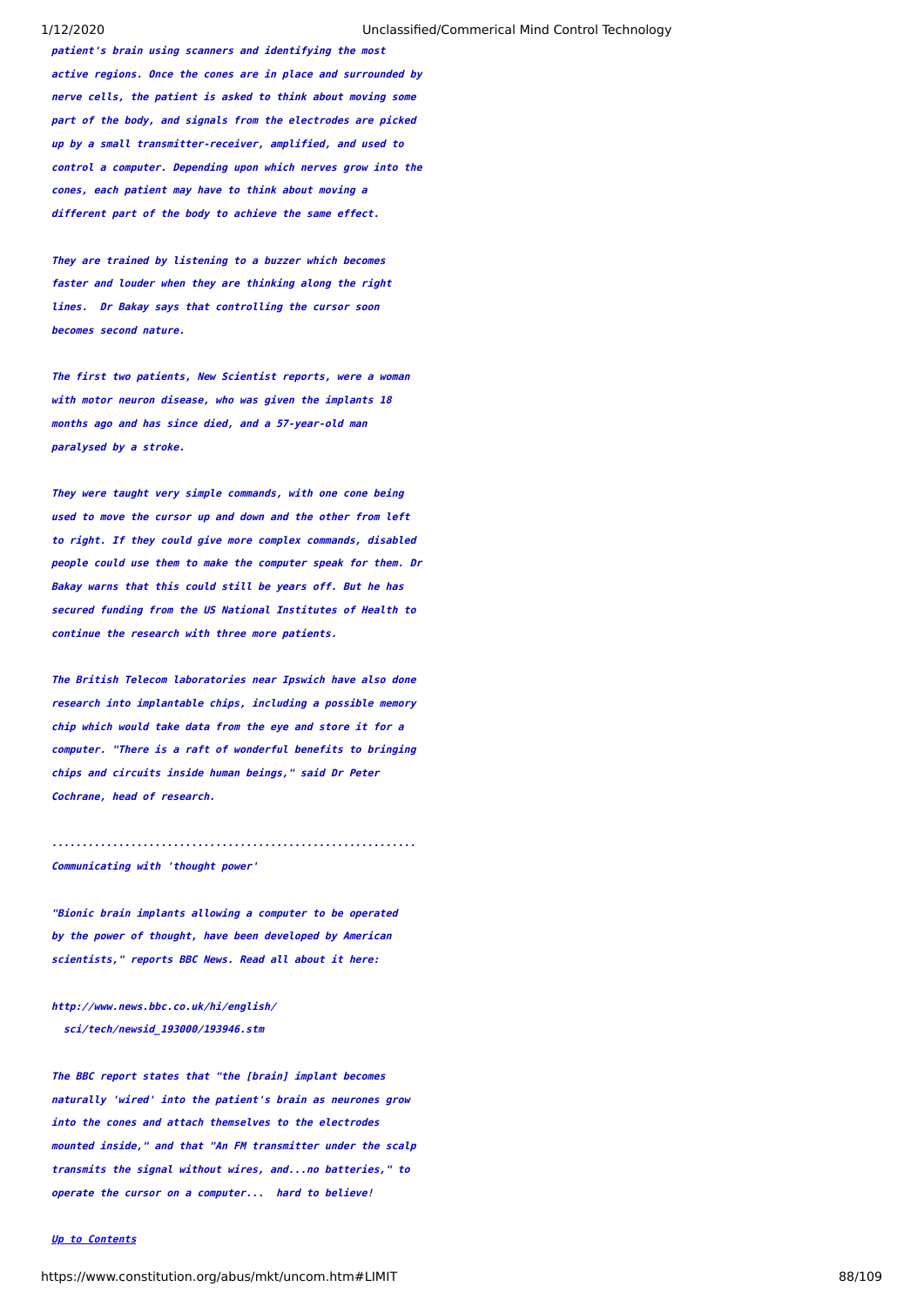**---------------------------------------------------------------------------**

**APPENDIX TR2 - RATS CONTROL DEVICES WITH THOUGHT**

**[Eleanor White comments: This article shows clearly that the reading of minds is almost accomplished in the UNclassified world. Since CLASSIFIED technology is always a decade or two ahead of the unclassified world, imagine what exists now in the black areas of defense contractors and government labs!]**

**Rats Control Robot by Thought Alone**

**By Maggie Fox Reuters**

**WASHINGTON (June 23) - It sounds like something out of science fiction -- a rat with a small electrode sticking out of its head decides it wants a drink and, without touching anything at all, gets a robotic arm to bring it some water.**

**Still, a team of neurobiologists say their rats can control a machine with brainpower alone, and they think their technology may someday help paralyzed people.**

**''The people in the lab started calling the experiment the 'thinking about drinking experiment,' John Chapin of Hahnemann Medical College in Philadelphia, who led the research, said in a telephone interview. ''But we don't know whether rats think.''**

**Whatever the rats are doing, they are controlling the robotic arm without touching anything, said Chapin, who worked with colleagues at Duke University in North Carolina.**

**Reporting in the July issue of the journal Nature Neuroscience, they said they implanted tiny electrodes, no thicker than a hair, into the brains of six rats.**

**''It doesn't hurt the animal,'' Chapin said. ''All there is is a little plug coming out of the animal's head. He runs around the cage and everything.''**

**The electrode is recording the activity of neurons -- on average 46 -- which Chapin found was important to making the experiment work. Earlier studies that recorded the activity of just one or a few brain cells did not work.**

**''We trained the rat initially to put his paw on a lever and to press the lever down. When the lever got pressed down there was a robot arm that moved over to a water dropper and then brought the water back to the animal's mouth,'' Chapin said.**

**The rats had to carefully control the lever -- if they only pushed the lever halfway, it would only bring the arm halfway to them.**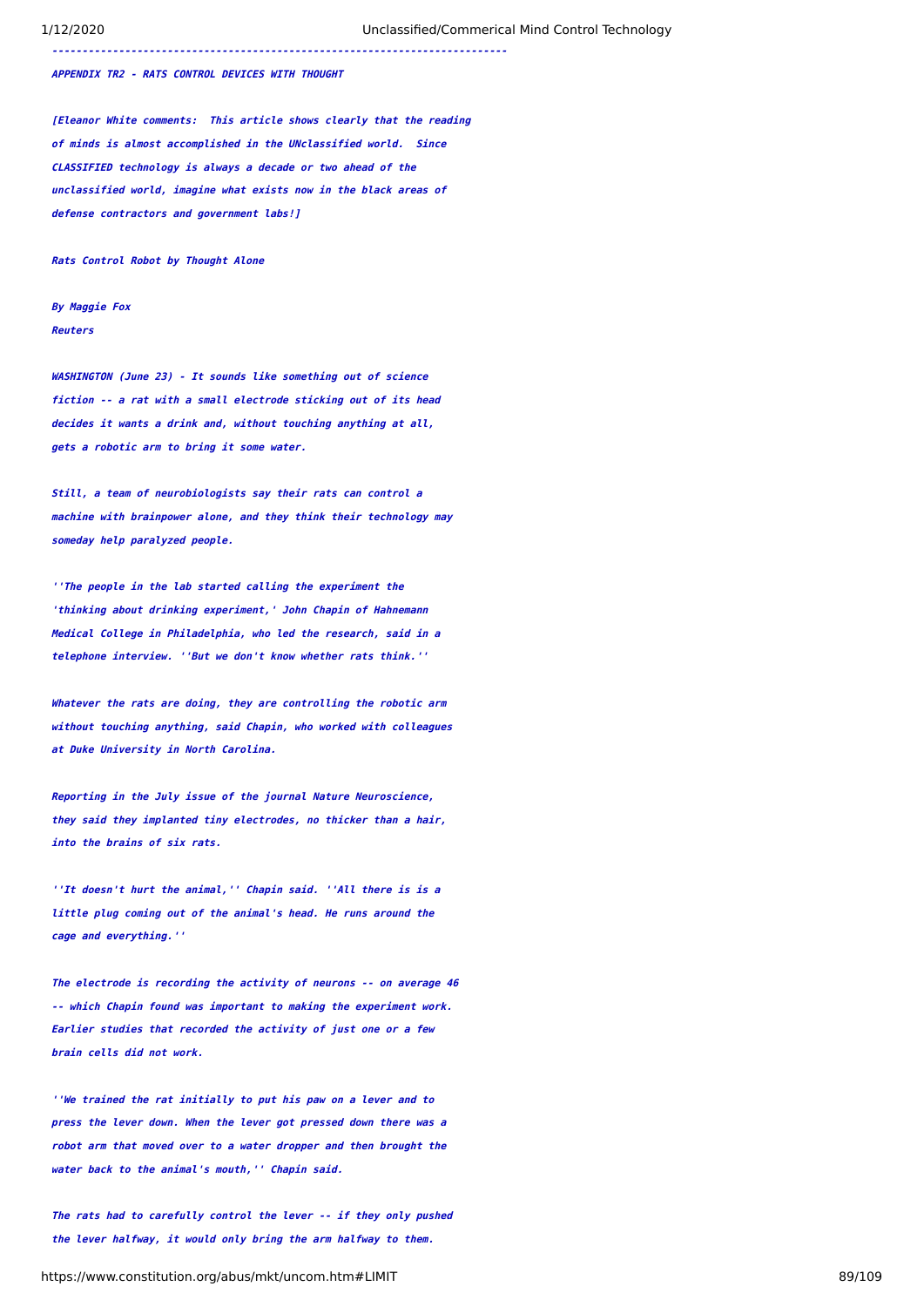**Chapin's team then recorded the brain activity associated with the movement of pressing the lever.**

**''We have an electronic device that converted those patterns of activity in the brain of the animal into a single electronic signal that could move the robot arm,'' Chapin said.**

**Soon they disconnected the lever from the robot arm and hooked it up to the converting device alone.**

**They found, as other researchers have, that the brain activity controlling the movement came before the actual movement.**

**''When control of the robot arm was switched to the brain, the robot arm went over and brought water to the animal's mouth before the animal even started to move,'' Chapin said.**

**''After a couple of days, the animals began to recognize that and they stopped actually pressing the lever.''**

**Chapin said if the technique can be proven safe and reliable in animals such as monkeys, which have bigger and more complex brains than rats, it might eventually be tested in people with severe paralysis.**

**''If this really becomes a workable thing, I think there are a lot of people that could use it,'' he said.**

**It is important to record the signals from many neurons and not just a few, Chapin said. Of the six rats tested, he added, just four could get the arm to work. ''Two rats would do it a few times and then they would stop,'' he said.**

**''The reason was we were not recording enough neurons in those animals. The robot arm would jerk around a lot and it wasn't smooth. When the animal tried to get his mouth around it, it would kind of bop him on the nose. They didn't like it.''**

**For complex movements, such as those made by an artificial limb, even more neurons will be required, he said.**

**''In principle, it should be possible to tap this information and control a prosthetic limb,'' Dr. Eberhard Fetz of the University of Washington in Seattle wrote in a commentary on the findings.**

**REUTERS 11:01 06-23-99**

#### **[Up to Contents](#page-2-0)**

**---------------------------------------------------------------------------**

**APPENDIX TR3 - THOUGHT READING BY RADIO SIGNAL**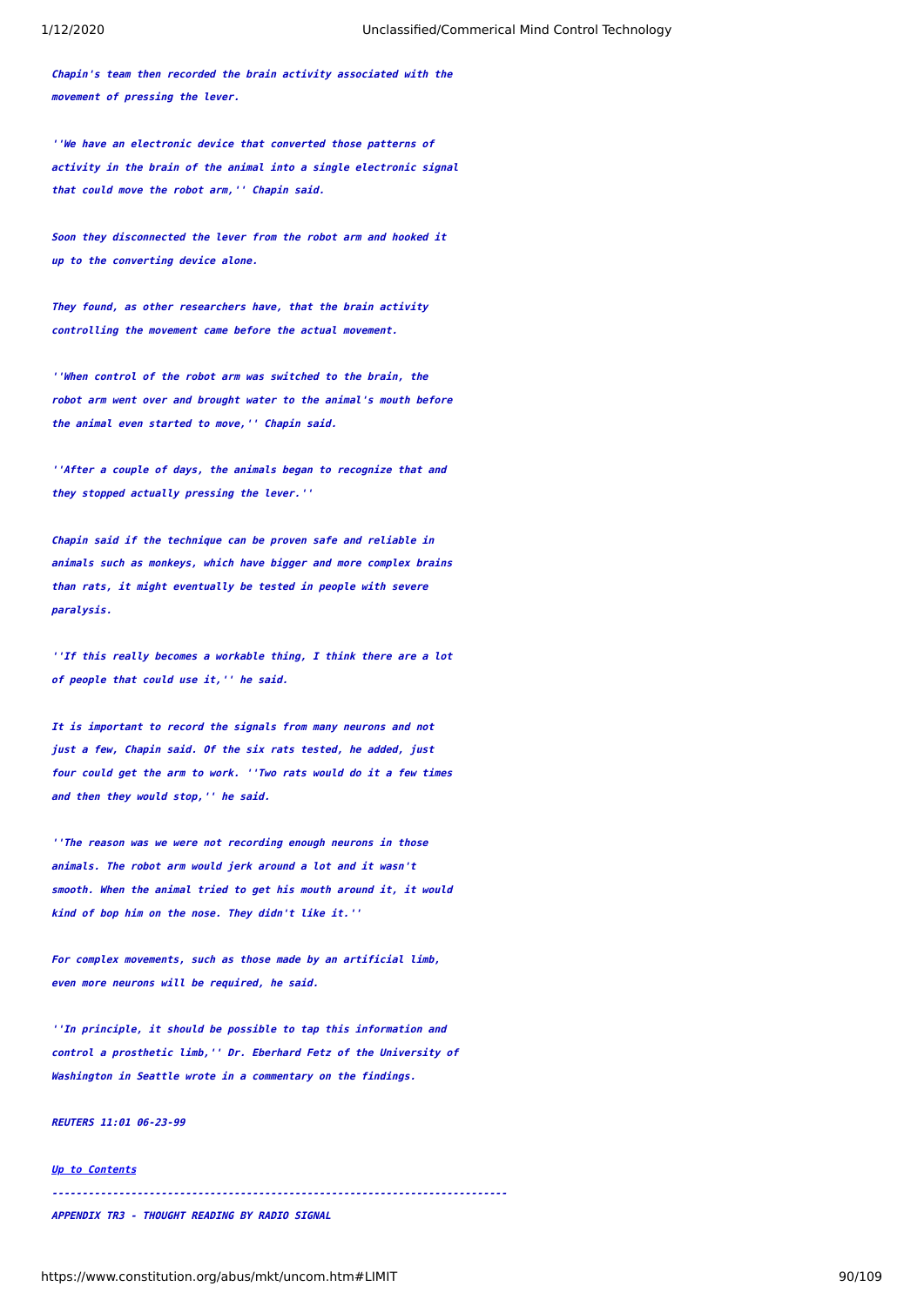1/12/2020 Unclassified/Commerical Mind Control Technology

**ELCTRONICS & BRAIN CONTROL Excerpted From Popular Electronics Magazine July 1973, Vol. 4, Number 1 by L. George Lawrence**

**Comments by Eleanor White: This article is excerpted mainly to provide experimenters and researchers with leads toward much better quality evidence that electronic mind control works. This article is NOT rigorously enough referenced that it will stand as evidence by itself.**

**Only those paragraphs which are of high relevancy have been transcribed; the article is long and since it is not a courtroomready document, I won't be adding to this transcription.**

**Items in square brackets [ ] are comments inserted by me to clarify the original text.**

### **[pg 65]**

**It is time that we closely examined brain control now that scientists are actively seeking to unravel the mysteries that shroud that miniature bioelectric giant known as the human brain. Elements of brain control can already be found in anti-collision radar technology involving birds.**

**It has also been substantiated that pumping energy in the gigahertz range of frequencies through human heads, subjects can suddenly "hear" without using their ears.**

### **[See Allan Frey's paper](https://www.constitution.org/abus/mkt/frey.htm)**

## **[SNIP]**

### **[pg 66]**

**It was during these [Frey] studies that a profoundly important discovery was made: Deaf subjects often had the ability to hear radio frequency sound. The clinical criterion was that, if a given person could hear audio above 5 kHz [higher range of a piano] by bone or air conduction, then radio frequency sound could be heard as well.**

**This and related work has resulted in the manufacture of radio frequency [!!] type hearing aids for the deaf, one of which is made by LISTENING INC., 6 Garden Street, Arlington, Mass., and is known as the Neurophone Model GPF-1. [Not Flanagan's Neurophone] It operates at 100 kHz [about five times the normal maximum hearing frequency] and employs crystal control.**

# **[pg 67]**

**These observations tie in with the fact that some individuals can detect radio programs through fillings in their teeth. This phenomenon was**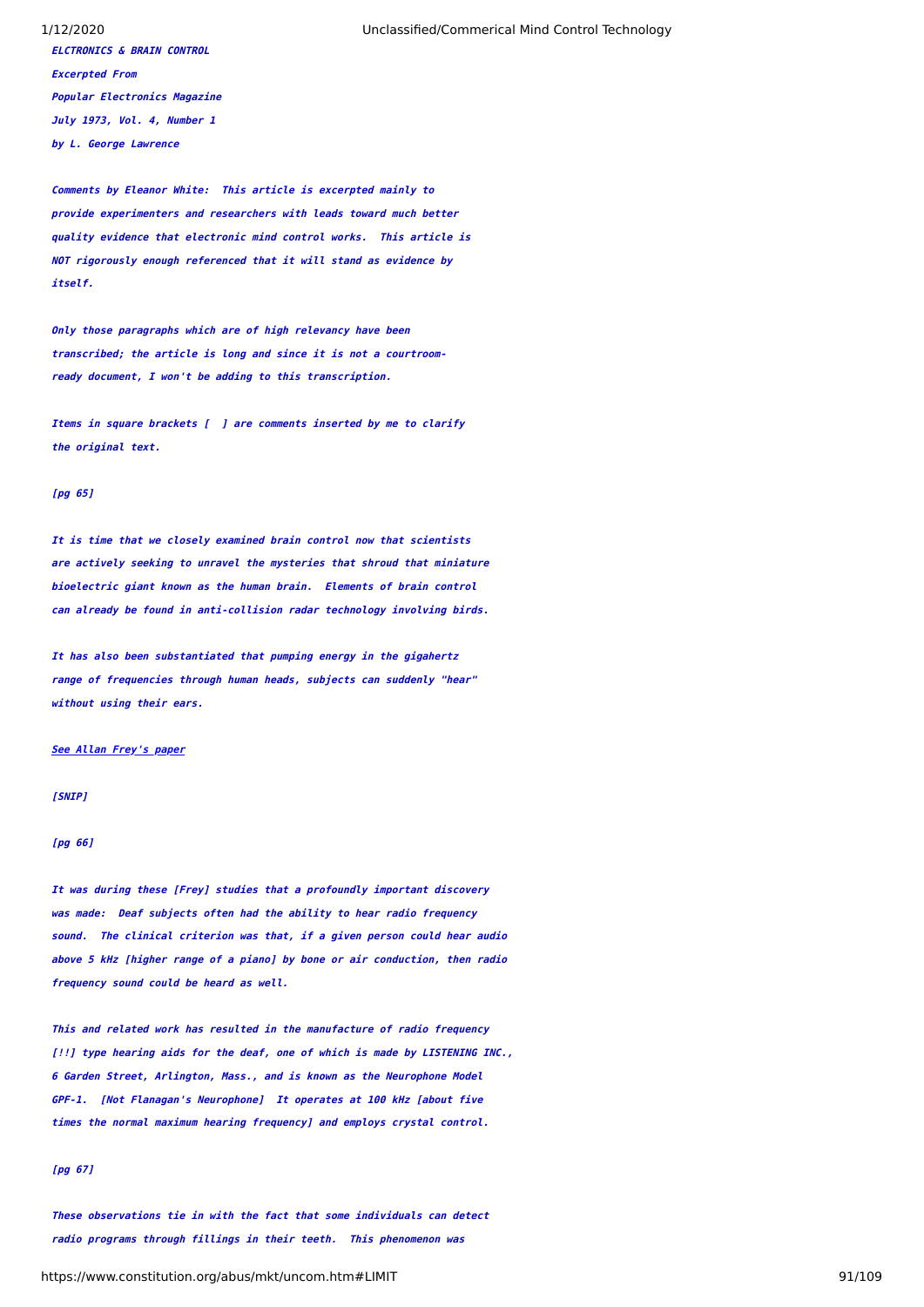**technically verified by interposing shields between respective people who exhibited this effect and the modulated radio frequency sources.**

**["Modulation" means "changes" made to an otherwise steady signal.]**

**When the lower half of the head was covered, including the maxillary dental area, the radio frequency sound was perceived. The sound ceased on covering the top half of the head. While the mechanism responsible for this phenomenon is only imperfectly understood, it can be assumed to be the result of DIRECT cortical stimulation.**

**[In other words, even when the sound seems to be coming from the teeth, it is actually being directly received and interpreted in the brain, not the teeth.]**

#### **[SNIP]**

#### **[pg 68]**



Fig. 4. Cazzamala's brainways detector of some years ago is Nustrated here.

 **Brain-Wave Detection. Some 40-odd years ago, university professor F. Cazzamalli started publishing papers on the subject of brain-wave detection [using radio signals] and implied that he had detected radiations from the mind. [See image above.]**

**As shown in Fig. 4, he placed his subjects in a shielded room (or Faraday cage), emanated VHF radio waves through their heads, and claimed to have recorded "beat frequencies" obtained with an untuned receiver consisting of a galena crystal or diode tube [same thing for practical purposes], a fixed capacitor, an antenna, and a sensitive light beam galvanometer. [A "galvanometer" is a voltmeter; light beam types show up in physics labs and are one of the most sensitive types of voltmeter.]**

**The trouble is that Cazzamalli never mentioned transmitter power in his somewhat unprofessional papers [that's why we can't use this experiment directly as standalone evidence]. His oscillograms meant to show variations of the "beat" when his subjects were emotionally aroused or engaged in creative tasks when they were in the Faraday cage. ["Beat" as used by Cazzamalli refers to EEG-frequency, i.e. ELF, traces.]**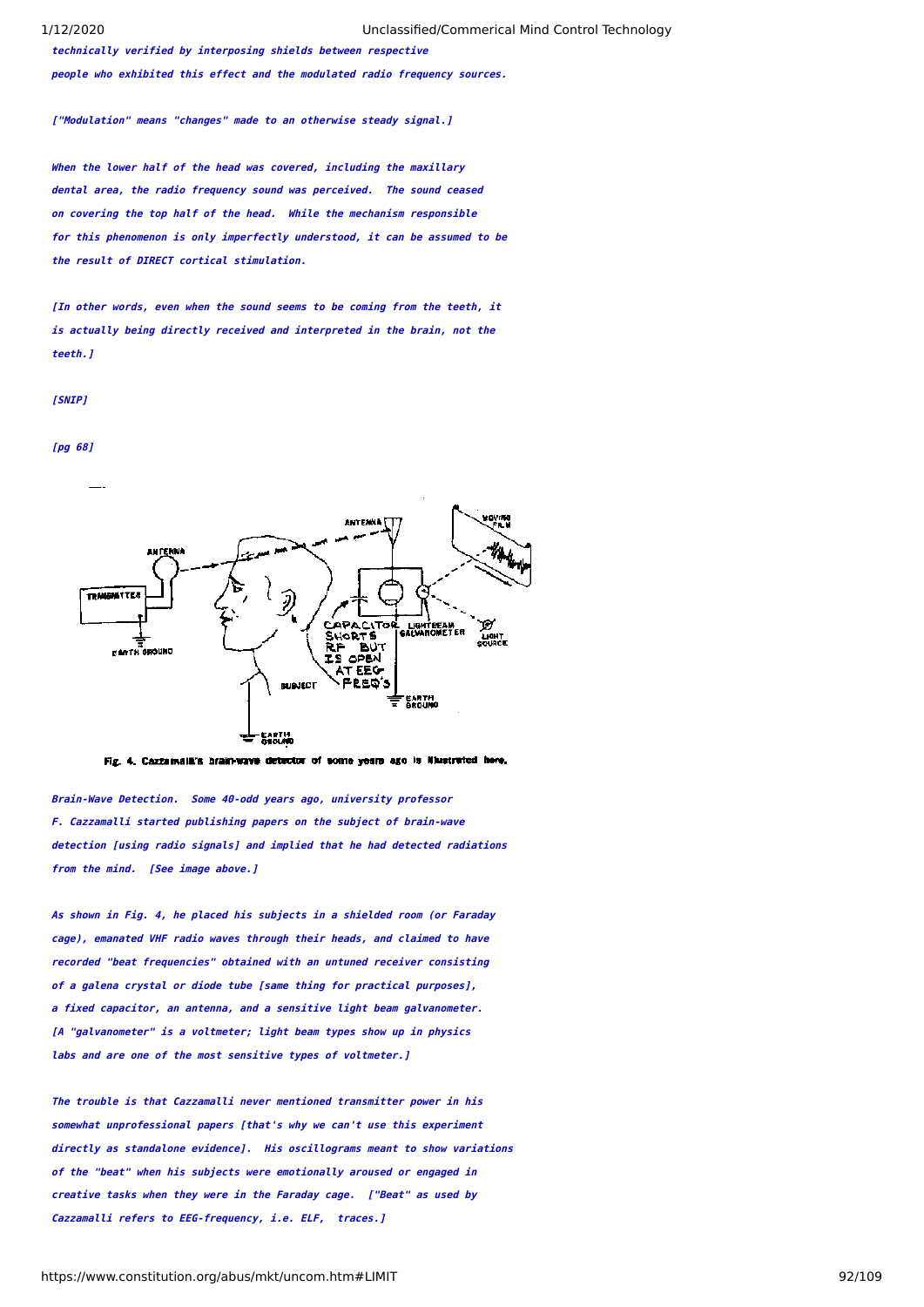**Later he told an astounded world that his subjects would hallucinate when under the influence of his "oscillatori telegrafica", it's frequency being around 300 MHz at the time. [Aviation radios are in this range.]**

**Tom Jaski, a noted science writer and engineer duplicated some of Cazzamalli's work with a modern low-power oscillator that was swept from 300 MHz to 600 MHz. [Cell phones start at over 900 MHz.]**

**His subjects could not see the dial. They were told to sound off as soon as they felt something unusual. At a certain frequency range - varying between 380 MHz adn 500 MHz - the subjects repeatedly indicated points with exact accuracy in as many as 14 out of 15 trials. At these "individual" ...**

# **[pg 69]**

**...frequencies, the same subjects announced having experienced pulsing sensations in the brain, ringing in the ears, and an odd desire to bite the experimenters. [I'd like to do that anyway - preferably using a hungry alligator!]**

**The oscillator's output power was only a few milliwatts, while the oscillator itself was located several feet away from the subjects.**

**[Any experimenters out there want to try this? Milliwatts are quite safe for short term expermiments. Kids' walkie talkies are 50 to 100 milliwatts, for example.]**

**[SNIP]**

### **[Up to Contents](#page-2-0)**

**---------------------------------------------------------------------------**

**APPENDIX TR4 - ELECTRONICS SEES WHAT A CAT SEES**

**Eye's Visions Electronically Read And Displayed**

**Eleanor White's comments: Over decades of experience and among around 300 involuntary neuro-electromagnetic experimentees, there have been instances where two types of thought reading were evidently performed by the experimenters:**

**- Electronic reading of thoughts "said to one's self"**

**- Electronic viewing through the eyes of the experimentee**

**This article is about picking up recognizable images from a living brain (a cat's) and displaying those images on a screen. Keeping in mind that classified projects can be 20 or more years ahead of unclassified work (e.g. the SR-71 aircraft), the claims of the involuntary experimentees become much closer to believable in light of the unclassified work described below.**

**(\*\* NOTE: While pondering the technology here, the reader should also**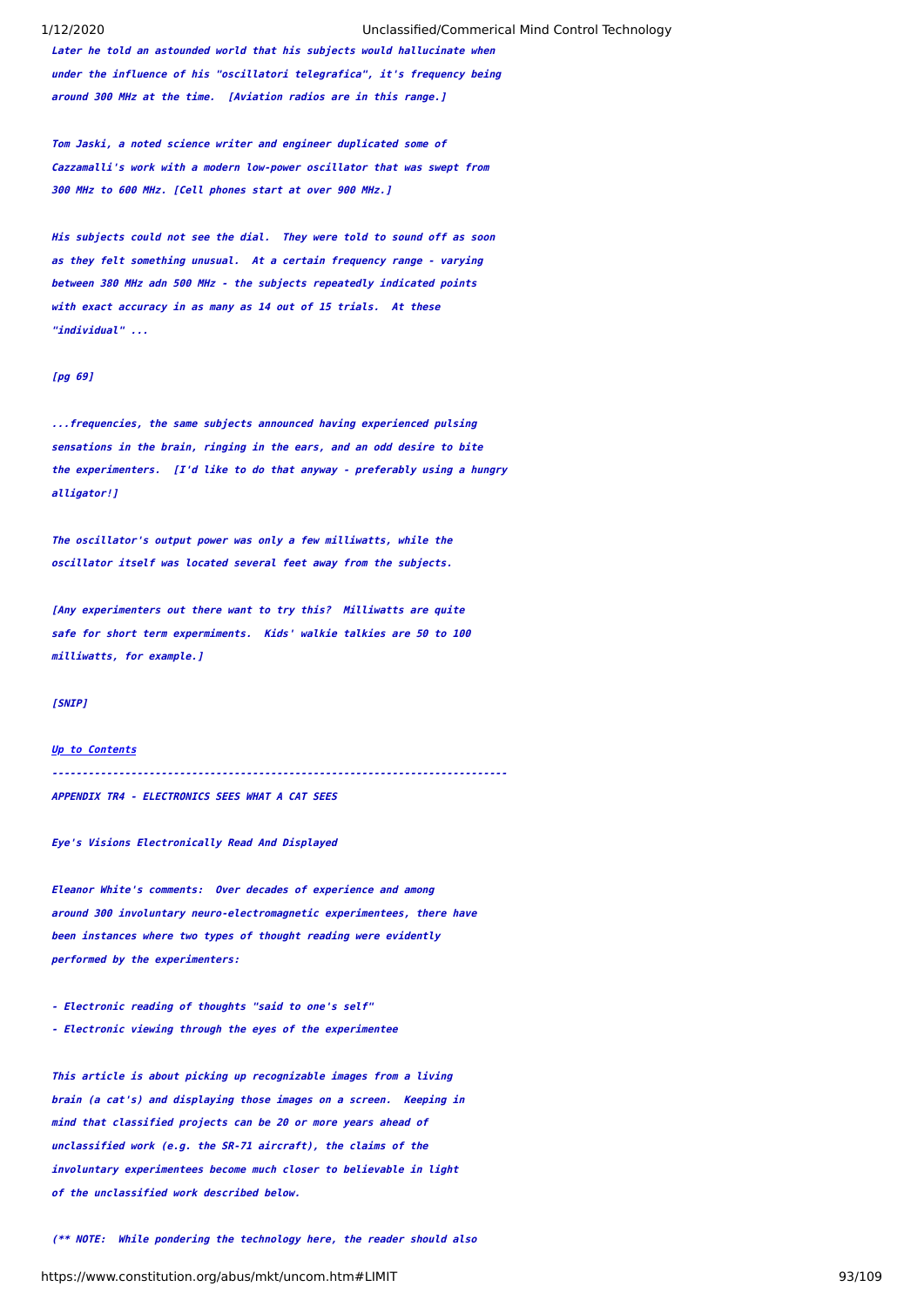**reflect on the apparent ease with which these experimenters can cut up a cat's skull, restrain it, in obvious discomfort and extreme unwillingness, to obtain this data. We 300 victims would like to point this out to show the world that this same callous attitude is what enables similar covert experimenters to torture us around the clock and completely shatter our lives.)**

**...................................................................**

#### **WIRED MAGAZINE**

**Issue 7.10 Subscribe to Wired.**

**A Cat's Eye Marvel by Leander Kahney 3:00 a.m. 7.Oct.99.PDT**

**In a dramatic demonstration of mind reading, neuroscientists have created videos of what a cat sees by using electrodes implanted in the animal's brain. Garrett Stanley of Harvard, and Fei Li and Yang Dan of the University of California, Berkeley, were able to reconstruct in startling detail scenes flashed before a cat's eyes.**

**Read ongoing Med-Tech coverage** 

**...................................................................**

**...................................................................**

**The reconstructed scenes clearly demonstrate the scientist's ability to decode the language of the cat's visual system.**

**The researchers attached electrodes to 177 cells in an anesthetized cat's thalamus, a region of the brain falling about half-way in the visual processing pathway.**

**Having recorded patterns of firing as various scenes were flashed before the cat's eyes, the team was able to reconstruct very closely what the animal saw, which varied from people's faces to scenes of a dark forest.**

**The research was applauded by other neuroscientists.**

**"The demonstration that you can reconstruct a movie from the multiple cells in the thalamus is an important step in our understanding of how signals are represented in the activity of populations of cells," said Fred Rieke, an assistant professor of physiology and biophysics at the University of Washington.**

**Stanley, an assistant professor of biomedical engineering, said the research provides clues about how prosthetics may one day be wired into the mammalian nervous system. By understanding the language of the brain, scientists will be able to create devices that talk to it, he said.**

**"Trying to understand how the brain codes information leads to the**

https://www.constitution.org/abus/mkt/uncom.htm#LIMIT 94/109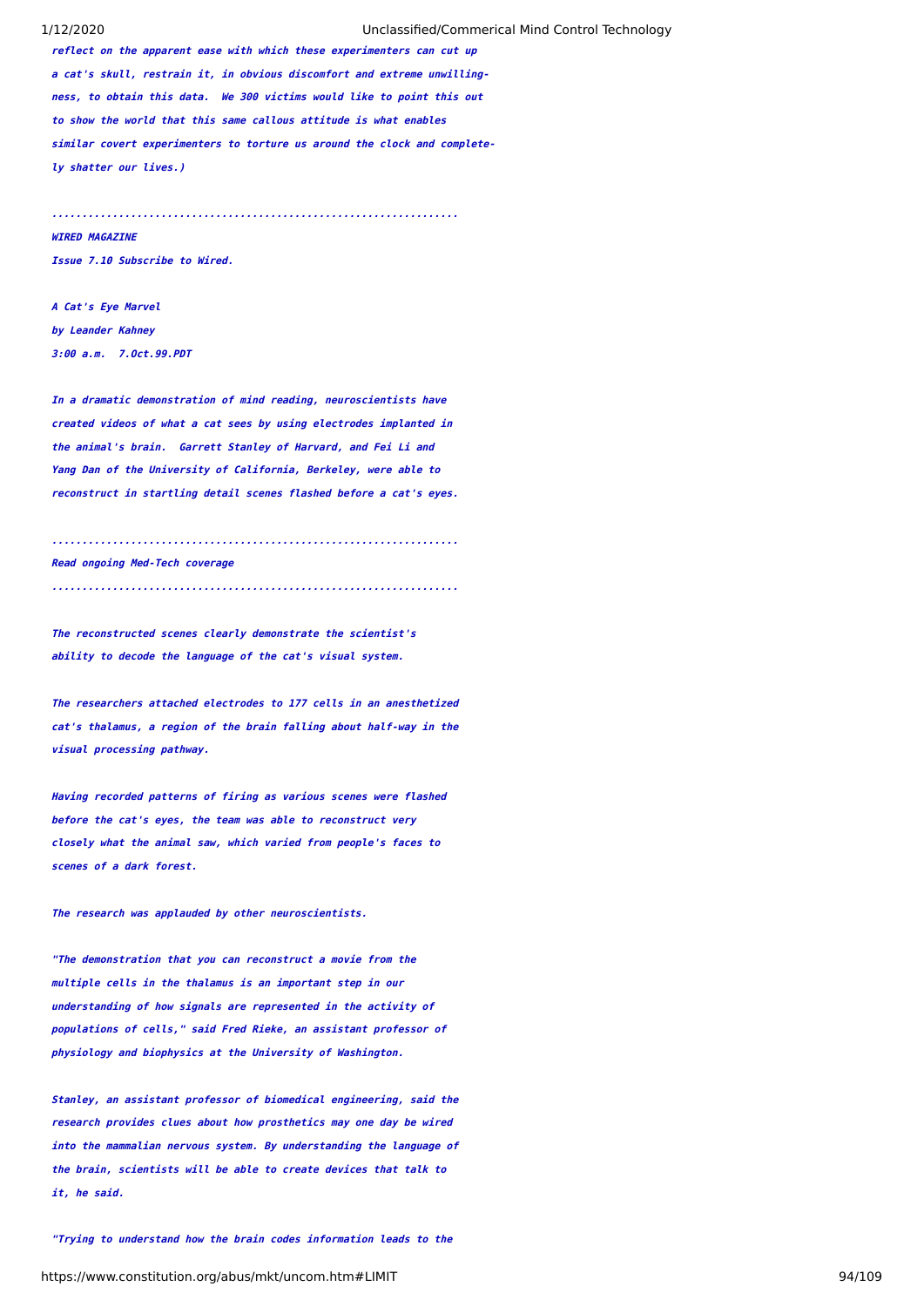**possibility of replacing parts of the nervous system with an artificial device," he said.**

**Stanley predicted that in the next couple of decades, as more and more of the neural code is decoded, brain interfaces may start to appear.**

**But he cautioned it may take a lot longer. He noted that the team also recorded the activity of cells higher up in the cat's visual pathway -- in the visual cortex -- but the results were not as startling because of the greater complexity of the cells.**

**"So little is understood about thoughts, perceptions, dreams, it's impossible to predict how much progress we'll make in understanding them," he said.**

**However, Ken Miller, as associate professor at the University of California, San Francisco, said researchers around the world are using similar techniques to decode higher brain functions.**

**"These methods could be applied to further up the visual pathway," he said. "It will become more difficult ... but it's a promising direction."**

**The experiments were reported in the September 99 issue of the Journal of Neuroscience.**

**................................................................. BTW--the images they saw are posted**

**You can see the images here:**

**[http://jase.deadbeets.com/recon\\_figure2.html](http://jase.deadbeets.com/recon_figure2.html)**

**.................................................................**

**[Up to Contents](#page-2-0)**

**---------------------------------------------------------------------------**

**TR5.....MIND SWITCH - THINK APPLIANCES ON, OFF, OR ADJUST**

**Original link (March 2000):**

**[http://www.phys.uts.edu.au/~asearle/mind\\_switch/m\\_switch.html](http://www.phys.uts.edu.au/~asearle/mind_switch/m_switch.html)**

# **OVERVIEW**

**The Mind Switch refers to the technology that has been developed which allows a person to turn on and off an electrical appliance, such as a desk lamp or TV in 2-3 seconds using EEG signals, without training. Proportional control, such as turning up or down the volume of a radio is also possible with the technology. This research is being carried at the University of Technology, Sydney (UTS).**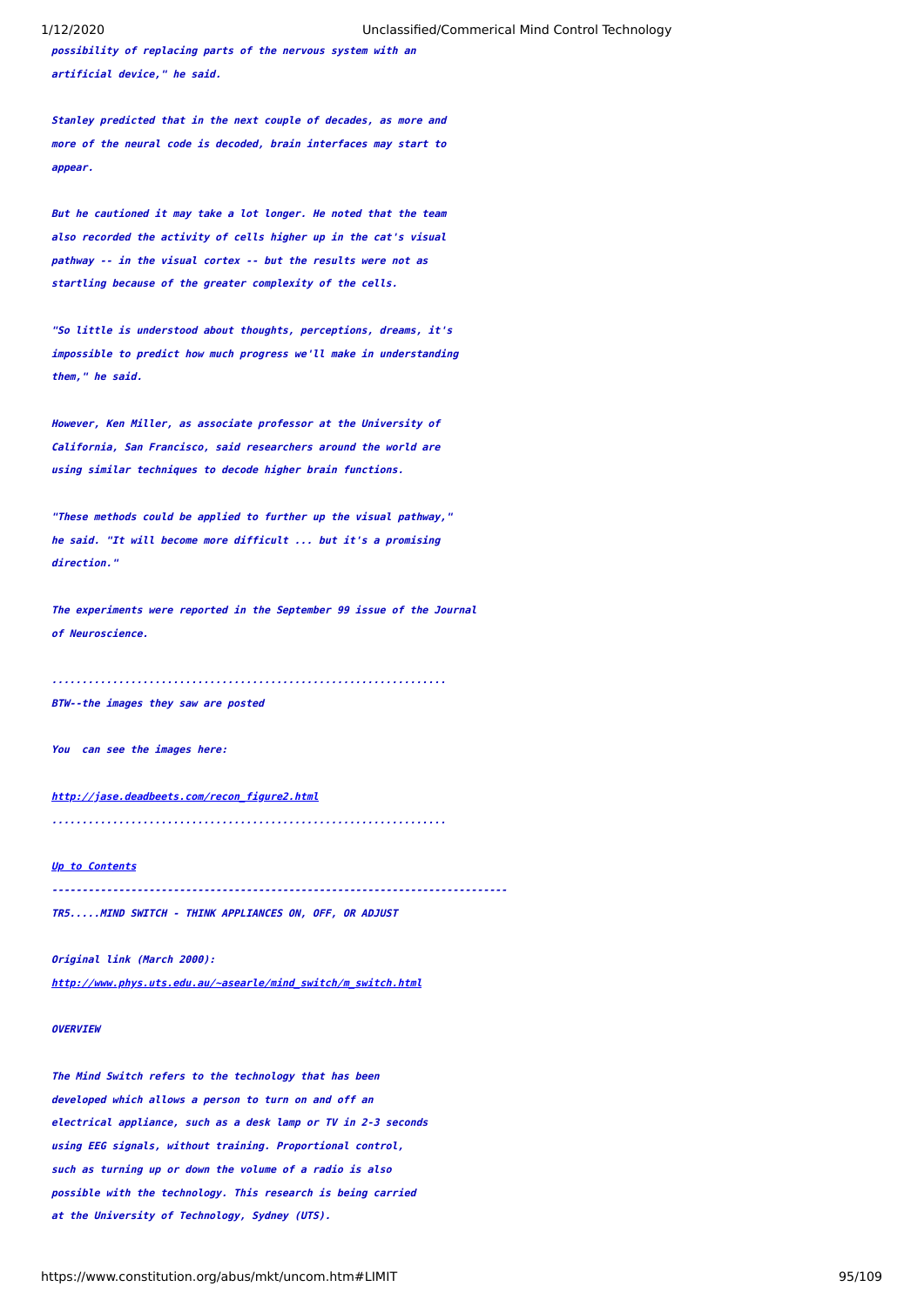### **BACKGROUND - General**

**Early in 1994 while studying the response of the brain to environmental factors Professor Ashley Craig and Mr Paul McIsaac of the Department of Health Sciences at UTS, noticed an effect which appears to be common among all persons. That effect is an increase in a particular brain signal when a person closes his/her eyes for more than one second. The important question that Ashley and Paul then asked was could this effect be used to do something useful?, ie - could the control of the brain signal be used, in turn, to control something else?**

**At this stage Ashley contacted Professor Tony Moon, the Dean of Science at UTS, to find out if anyone could help answer the technical questions and design a system that might exploit the apparent change in the signal level when a person closes his/her eyes. Professor Moon introduced Ashley to Assoc Prof Les Kirkup who is a associate professor in the department of Applied Physics at UTS, who has experience in developing electronics and instrumentation.**

**It was thought he could offer important input to the project. He was initially sceptical that signals as small as those that are present on the scalp, (where electrodes are placed to pick up brain activity) could be detected reliably and analysed sufficiently quickly to allow activation of an external device, such as a lamp or TV. The data that had been gathered on signal levels with eyes open and eyes closed showed that a significant increase occurred in the 8-13Hz part of the 'brain spectrum' commonly referred to as the 'alpha' region.**

**Les built a detection, discrimination and analysis system based on Ashley and Paul's data and, much to his surprise at least, the first person (Lucy) connected to the system showed the capability of operating a switch which could control an electrical appliance.**

### **BACKGROUND - Technical**

**Serious work done on brain signals began with Berger in 1929 [Berger 1967]. Since that time the acquisition and analysis of brain signals, referred to as Electroencephalography (EEG) has advanced to such a state that EEG is regularly used to assist in the diagnosis of schizophrenia, epilepsy and brain tumours. [Geddes and Baker, 1989]. EEG has also been used in biofeedback studies in which subjects may learn to modify their EEG signals in response to visual representation of their EEG signals.**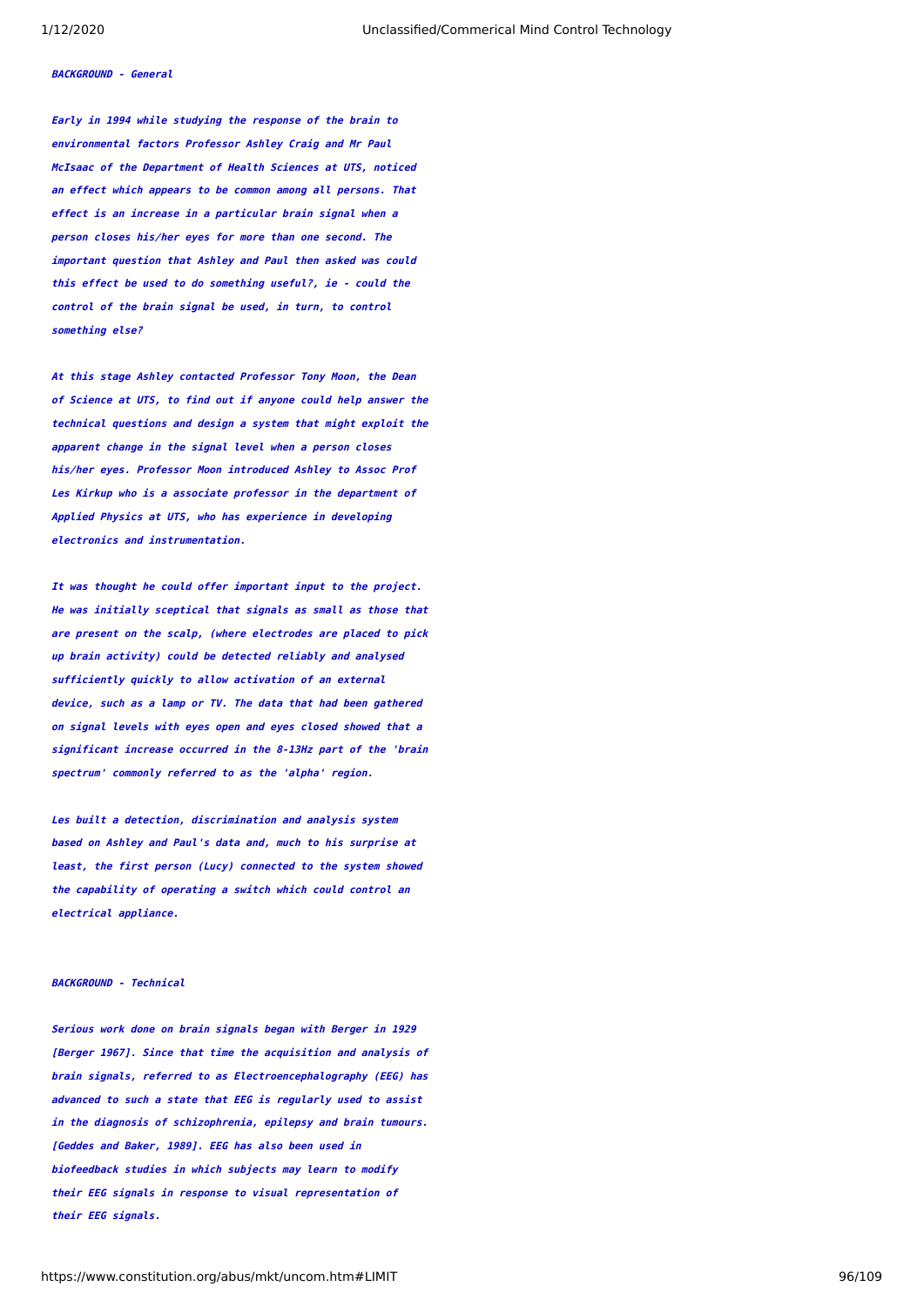**This control usually take weeks or months to learn and is not highly reliable. The system we have developed does NOT rely on any learned skill by an individual. It simply requires a person to close his/her eyes for more than 1 second to effect sufficient change in the signals levels to allow for the reliable operation of a switch. It turns out that it has been known for many years that increase in signal level occur upon eye closure, but this is the first example (to our knowledge) of the recognition of its potential and the exploitation of the effect.**

**The system used to detect the change in signals consists of amplifiers, filters and other signal processing elements (full DETAILS ARE STILL CLASSIFIED at the moment!). As there are other sources which can generate signals which can interfere with brain signals (and hence cause intermittent switching on and off of appliances) we have developed a noise suppression system which eliminates the effect of those noise sources. This feature is very important as we are currently developing the technology for disabled persons (we have a three year grant from the Motor Accident Authority of New South Wales, MAA) and reliability is a major issue. The funding from MAA has allowed us to appoint Mr Andrew Searle who has become a key figure in the technical developments regarding the Mind Switch.**

**In addition Mr Perez Moses is developing new noise suppression techniques to be applied in this work.**

**Berger, H. 1967. On the electroencephalogram of man (trans. by P. Gloor).EEG Clin. Neurophysiol., Suppl. 28:1-350**

**Geddes, L. A. and Baker, L. E. 1989. Principles of applied biomedical instrumentation 3rd ed. (Wiley, New York): pp726-727**

### **[Up to Contents](#page-2-0)**

**---------------------------------------------------------------------------**

**APPENDIX IMP1 - PROMOTION OF HUMAN IMPLANTATION BY NIH**

**THIS TEXT WAS COPIED FROM THE ORIGINAL NIH/CNCT WEB SITE AT THIS ADDRESS:**

**<http://www.engin.umich.edu/center/cnct/orgind.html>**

**Center for Neural Communication Technology Organization**

**The NIH NCRR requires that its Centers have several basic components: internal research projects, collaborative research projects, and service to external investigators in the form of distribution and training. The organization of the Center for Neural Communication Technology (CNCT) will be described here with links to more details**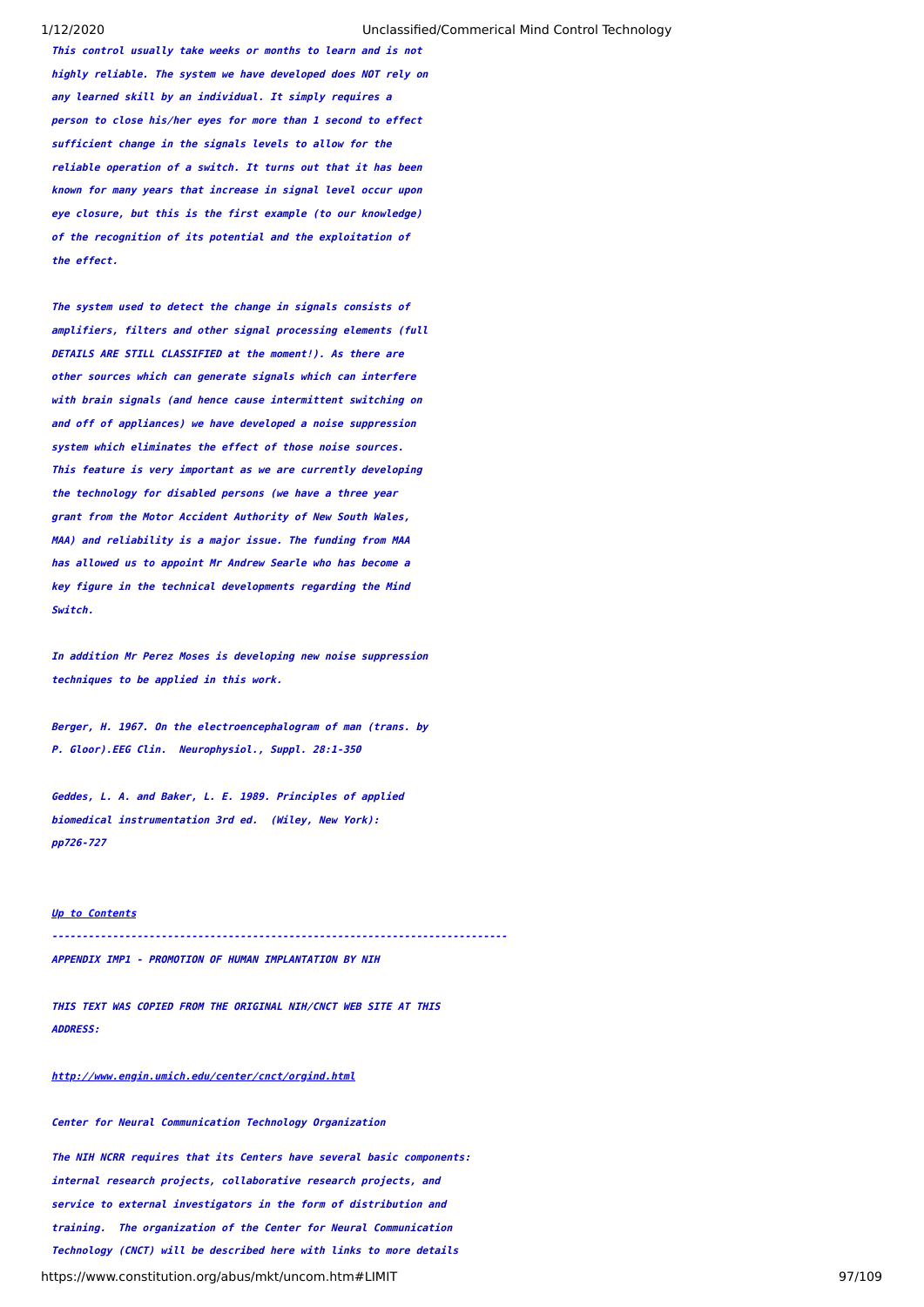**on individual projects.**

**The underlying goal for all of the work conducted by the CNCT is to make multichannel recording and stimulation devices available to researchers which will enable them to more efficiently communicate with the brain. Micromachined electrodes offer the potential to extend small ensemble studies to tissue volume studies consisting of dozens if not hundreds of cells.**

### **Internal Research Projects**

**There are three internal research projects under the Center which are designed to enhance the capability of the base technology:**

**Project 1, Extensions of Micromachined Microelectrode Technology:**

 **Extend the basic structure of the device to include fluid carrying channels for delivery of fluids to tissue volume, and/or to lesion at recording/stimulation site locations.**

## **Project 2, Biological Neural Networks:**

 **Develop techniques for data acquisition from and analysis of neural circuits in the volume surrounding arrays of recording devices. The direction which has been proposed for this project over the next grant period will be to study the relationships between the physical characteristics of the devices and the architecture of the neural tissue to rationalize the process of design and experimentally explore and model the deterioration of chronic implants over time to improve their behavior. A recent poster presentation on data collected from the cochlear nucleus can be seen [on the original site.]**

## **Project 3, Morphological Visualization and Assessment:**

 **Explore the envelope of tissue surrounding stimulation, recording and/or chemical delivery probes for histological evidence of deterioration of probe performance which has been observed electrophysiologically in vivo.**

#### **Collaborative Research Projects**

**In addition to internal projects, there are multiple collaborative research projects with investigators outside the Center. Collaborators contribute significantly toward improving and expanding the use of the technology in areas including optimization of device designs, evaluation of chronic connectors, interconnects and cranial chambers, improvement of implantation methods, development of protocols for chronic electrode site maintenance, testing of advanced devices, and exploration of new application areas.**

**Here are links to webpages of some of our collaborators (more to come.....):**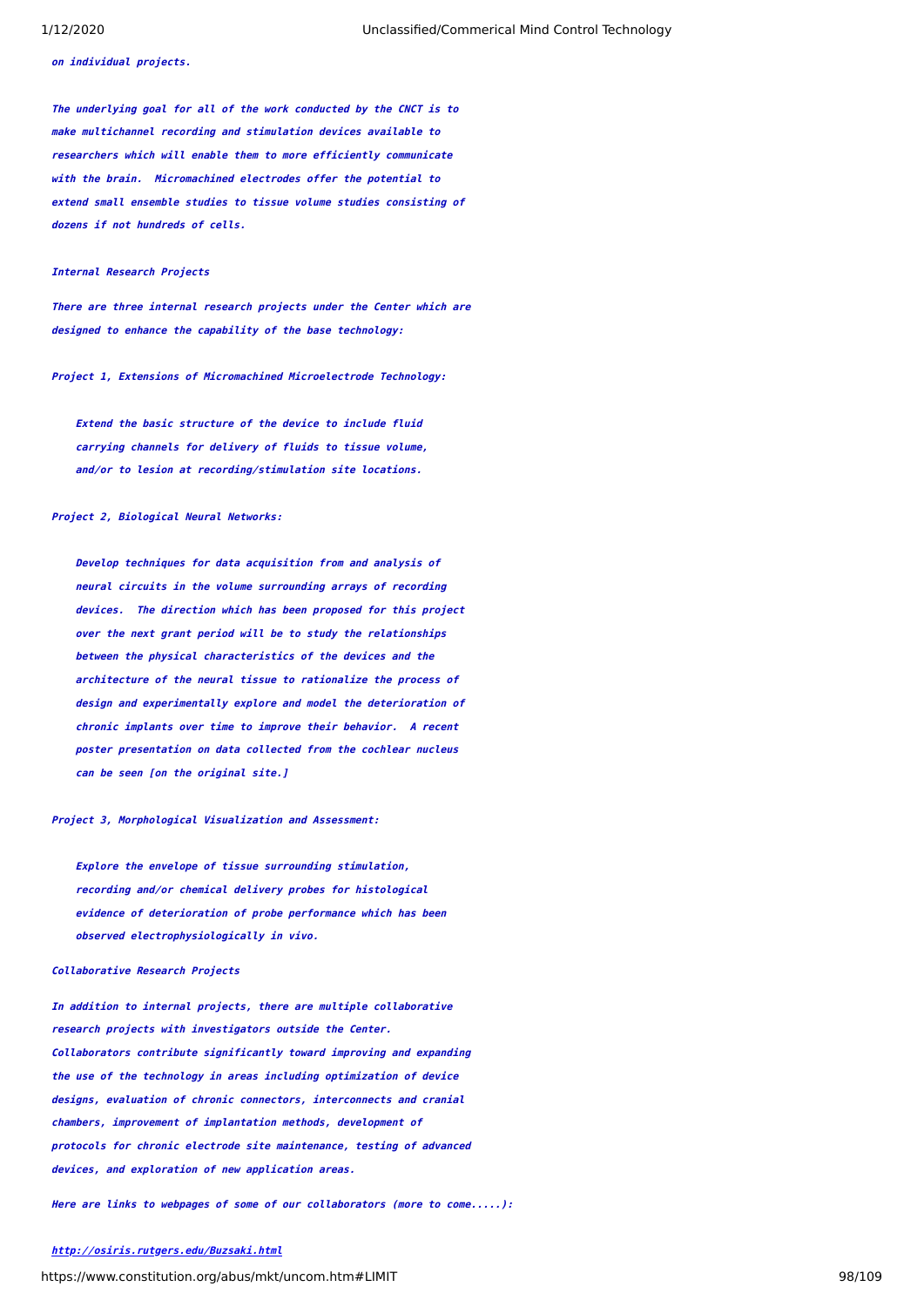**Gyorgy Buzsaki, M.D., Ph.D., Rutgers University, Neural network activity in the hippocampal formation**

### **<http://www.dbbs.wustl.edu/RIB/Highstein.html>**

 **Steven Highstein, M.D. Ph.D., Washington University, Effects of microgravity upon the labyrinth**

## **[http://msewww.engin.umich.edu/people/milty/protein\\_polymers.html](http://msewww.engin.umich.edu/people/milty/protein_polymers.html)**

 **David Martin, Ph.D., University of Michigan, Microstructure and processing of bioactive protein polymers**

### **<http://www.med.umich.edu/khri/censys/jmiddleb.htm>**

 **John Middlebrooks, Ph.D., University of Michigan, Cortical representation of auditory space**

**Service to investigators outside of the CNCT is provided in the forms of distribution of probes, and training in their use.**

**Distribution has been a key component of the CNCT since its inception. In fact, it provided the main motivation for applying for the first NIH NCRR grant in 1994. To receive probes, we require that investigators fill out an application. Details of the variety of devices which we offer to the research public are outlined in a catalog. Standard devices are provided packaged appropriate for acute use. Prior to receiving additional batches of probes, we require the submission of a feedback form so that we may track progress and use the data to better understand and improve the technology.**

**The CNCT offers several training opportunities to provide education and experience in the design, handling and application of multichannel probes.**

## **[Up to Contents](#page-2-0)**

**---------------------------------------------------------------------------**

**APPENDIX IMP2 - ITALIAN DOCTOR REPORTS HUMAN IMPLANTATION**

**July 1999 Statement by an Italian Doctor Regarding Unusual Human Implants**

**This physician has requested anonymity but is well-known to the involuntary human experimentation community and can be contacted through some of us. Eleanor White**

**.................. statement by Italian physician .........................**

**"A physician of my acquaintance has repeatedly discovered metal objects implanted into a number of residents - normal people, workers - of small towns in the North-Western surroundings of Turin, towards the valley ending in the French frontier.**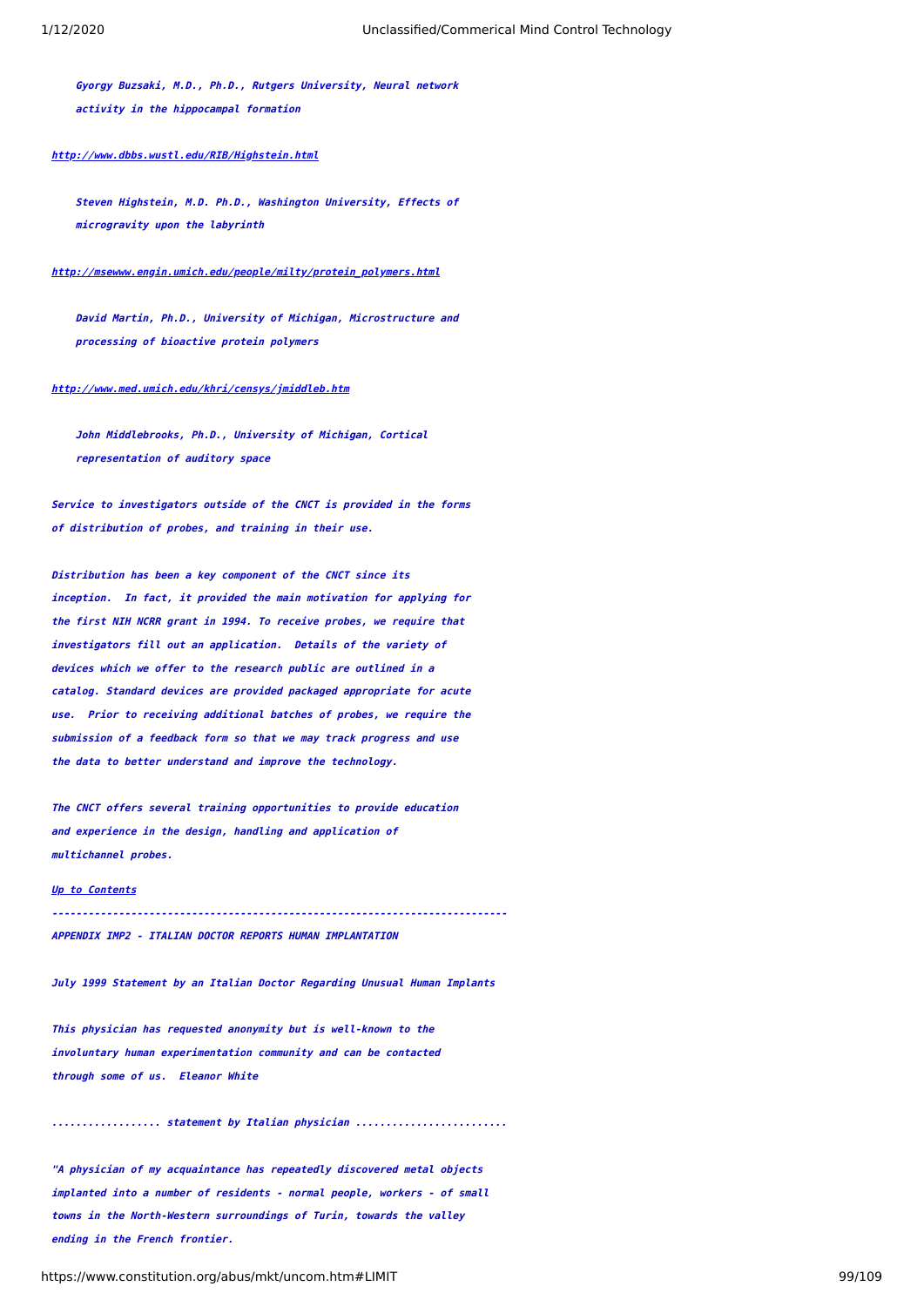**"These devices, to the best of my knowledge, are not for any therapeutic purpose. Knowing that people have been used for involuntary electronic implantation experiments, these patients may have also been implanted in this way. Further investigation would be needed to learn the truth about these metallic implants."**

# **[Up to Contents](#page-2-0)**

**---------------------------------------------------------------------------**

**APPENDIX IMP3 - IMPLANT TRANSMITS PHYSIO- AND PSYCHO- PARAMETERS BY RADIO**

**Unclassified Read-by-Radio Implant Development Project**

**Eleanor White's comments on this posting: This posting describes unclassified wireless telemetry of bodily functions, used for benign and beneficial purposes. This is about monitoring BY RADIO.**

**The reason it is of interest to involuntary neuro-electromagnetic experimentees (military and intelligence) is that development programmes like this one show that both the WILL and the MEANS to track someone's bodily functions by radio EXIST, and exist RIGHT NOW.**

**People seeking to discredit us will say that such technology could not possibly be in use now, or in some cases, even exist. Keeping in mind the typical 20-year spread between classified and unclassified technology, as demonstrated by the SR-71 reconnaissance aircraft, it is clear that classified military and intelligence programmes have highly advanced methods of tracking a target's body functions.**

**........................................................................ PROGRAM; SBIR (Small Business Initiative Research) AGENCY; AF FIELD OFFICE; AL TOPIC NUMBER; AF93-023 CONTROL NUMBER; 93AL-226 CONTRACT NUMBER; F41624-93-C-2005 AWARDED IN; 93 AWARD STSRT DATE; 11MAY93 PHASE 1 AWARD COMPLETION DATE; 11DEC93 PROPOSAL TITLE; TELECTRODE SYSTEMS FOR UNOBSTRUSIVE BIOPOTENTIAL RECORDING PRINCIPAL INVESTIGATOR NAME; RICHARD L. HORST, PhD PRINCIPAL INVESTIGATOR PHONE; 301-596-4915**

**FIRM; MAN-MADE SYSTEMS CORP 4020 ARJAY CIRCLE ELICOTT CITY, MD 21042**

**WOMAN OWNED; N MINORITY OWNED; N NUMBER OF EMPLOYEES; 6**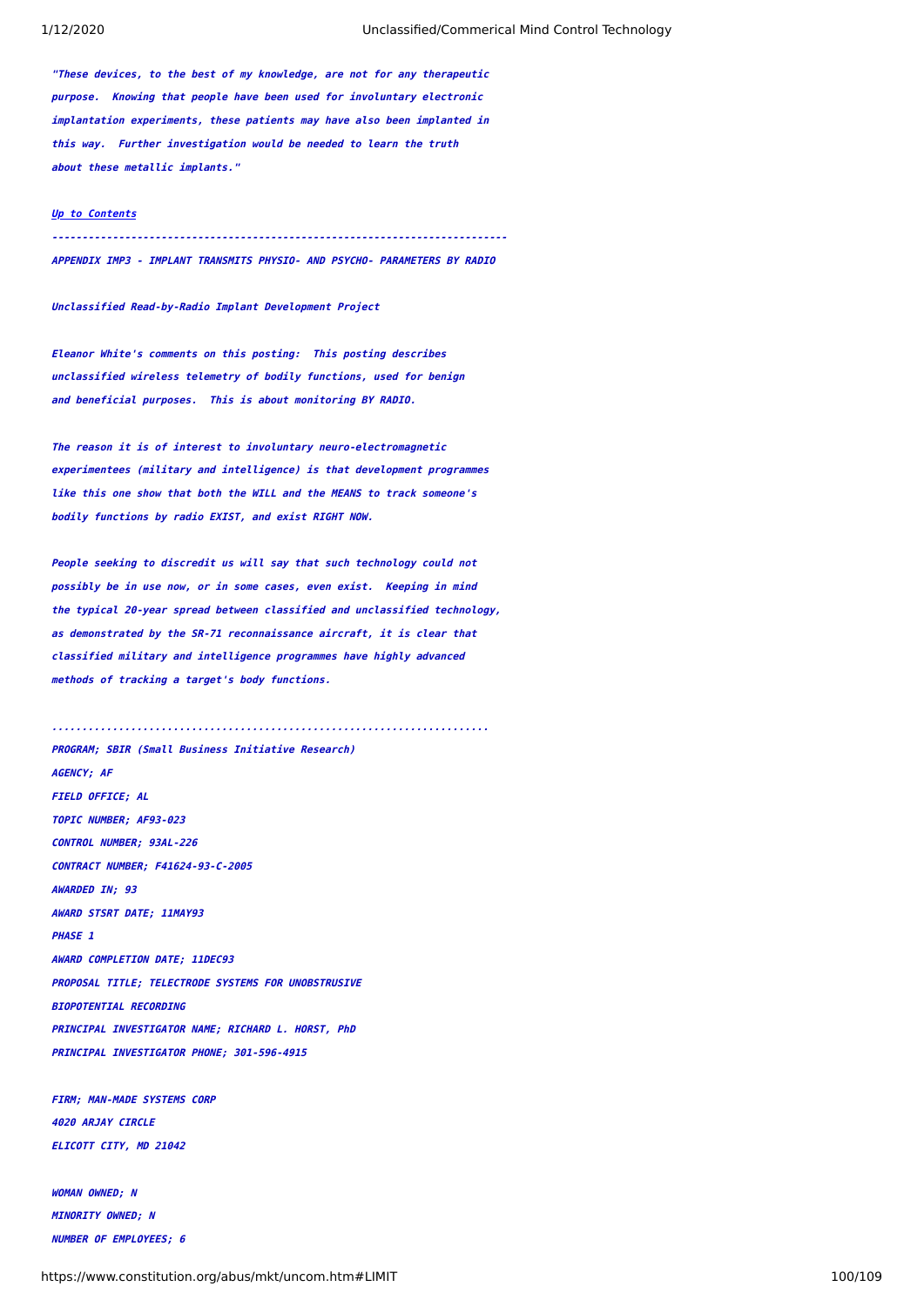**.....................................................................**

**KEYWORDS; BIOTELEMETRY ELECTROPHYSIOLOGY SENSORS MICRO-CIRCUITRY**

**ABSTRACT; Biopotential recordings of human psychophysiological parameters are hampered in many field settings, and some laboratory and clinic settings, by the sensor technology.**

**[Eleanor White's comment: Take SPECIAL NOTE of that word "PSYCHO-"... that has great significance for neuroelectromagnetic experimentees!]**

**Conventional electrodes which tether the subject to the signal amplification and recording equipment, are cumbersome to apply, often interfere with normal movements, are easily dislodged, and induce electrical noise due to the movement of the electrode wires carrying low level signals.**

**This project seeks to design essentially wireless electrode recording systems that use radio frequency telemetry to transmit the biopotential signal from the recording site to a body-worn transceiver and then to a remotely located receiver.**

**[Eleanor White's comment: That means, radio signals THROUGH THE FLESH to an externally worn transceiver. The only difference between this UNclassified project and the involuntary neuro-electromagnetic experimentees is distance, which can be overcome with time.]**

**The present subcontractor has developed transceiver and receiver technology that will be reviewed and customized as needed for the present application. The focus here will be on developimg a generic design for the sensor subsystem ("telectrodes") to include the transducer interface with the skin, miniaturized amplifier and filter circuitry, an optimal connection between the transducers providing differential inputs to the amplifier, a longlasting but compact battery, and transmitter.**

**Phase I will consist of a design specification, development of a bench-top engineering prototype, design trade-off studies using the prototype, and the delineation of a detail design.**

# **References**

**[1] Life Sciences Advanced BioTelemetry System (LS-ABTS) Engineering Specification, January 11, 1995.**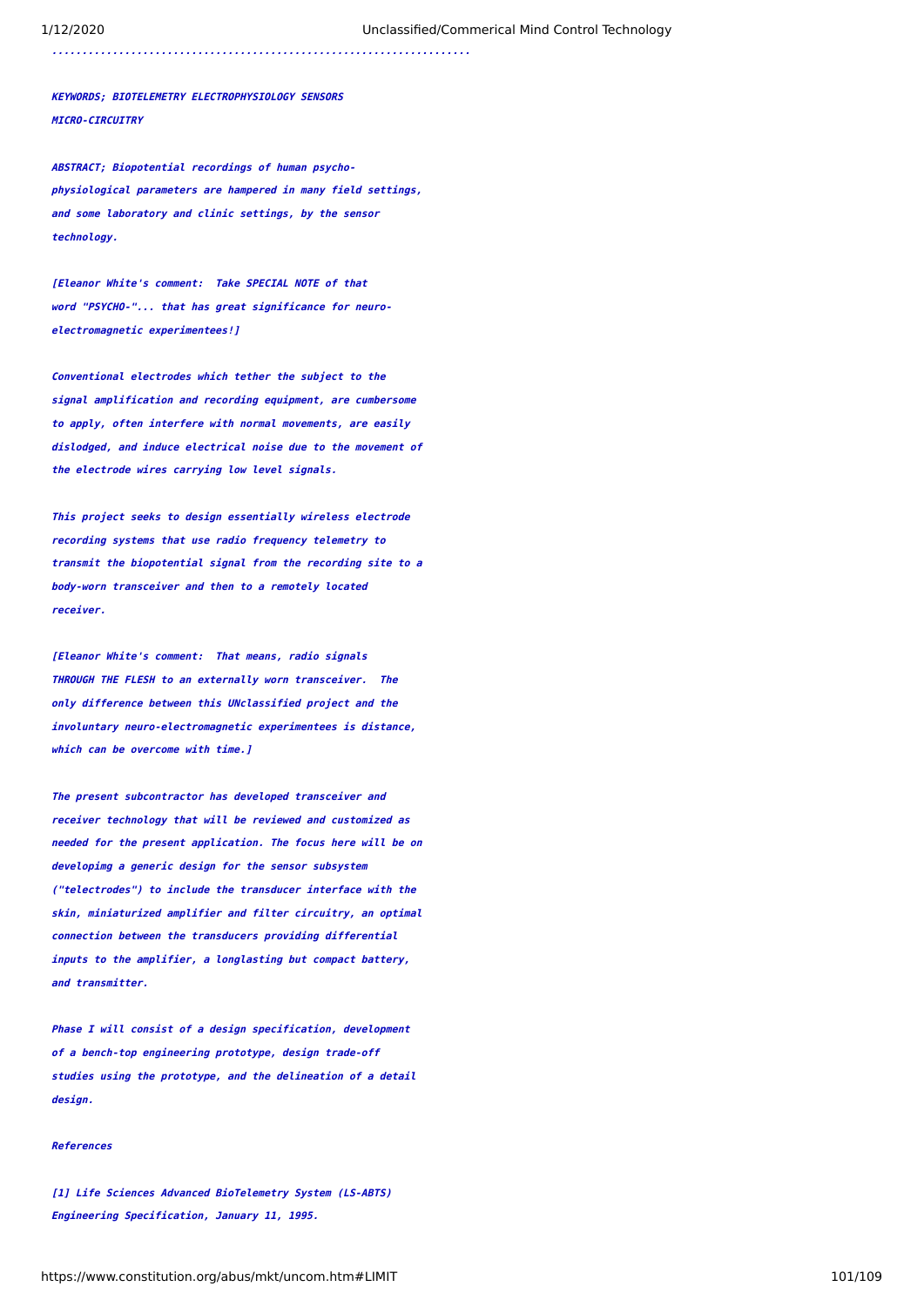**[2] "Monitoring the Mysteries of the Fetus", NASA-Ames Research Center, Videotape 1996.**

**[3-10] Deleted as irrelvant to showing implants are being actively designed and used. Eleanor White.**

**[11] J.W. Hines, C. J. Somps, et al., "Advanced Biotelemetry Systems for Space Life Sciences: pH Telemetry", Procs. 13th Annual International Symposium on Biotelemetry, Williamsburg, Virginia, March 26-31, 1995, p. 37. 20**

#### **[Up to Contents](#page-2-0)**

**---------------------------------------------------------------------------APPENDIX IMP4 ... DR DELGADO'S "STIMOCEIVER"/HUMAN IMPLANT EXPERIMENTS**

**\*\* THIS IS A BENEFICIAL EXPERIMENT, HOWEVER, \*NO MODIFICATIONS\* ARE NECESSARY TO APPLY THIS TECHNOLOGY FOR CRIMINAL PURPOSES AND TORTURE**

#### **PSYCHOTECHNOLOGY**

**Electronic Control of Mind and Behavior edited by Schwitzgebel and Schwitzgebel published Holt, Rinehart and Winston Inc. [Each chapter is by a different author]**

# **Chapter 15 page 184**

**Intracerebral Radio Stimulation and Recording in Completely Free Patients Dr. Jose M. R. Delgado [EW: An MKULTRA perpetrator, yet unpunished. Intracerebral = in the brain]**

**Diagnosis and treatment of focal brain dysfunction associated with behavioral abnormalities are complex tasks which require more effective exploratory techniques. Intracerebral electrodes, electrocorticographical studies, and subsequent discrete neurosurgery have given the epileptologist and stereotaxic surgeon new possibilities for clinical investigation which as yet have been applied to only a small percentage of the patients suffering from neurological disorders including temporal-lobe epilepsy and related episodic behavior problems.**

**In these therapeutic studies, recordings and stimulation of any chosen cerebral structure can be performed over a period of days or weeks, and neuronal sites identified as triggers for abnormal electrical patterns associated with behavioral disturbances can be destroyed by electrolysis or resection.**

**Unfortunately in some patients episodic behavior disorders may be more disabling than their epileptic seizures, and focal lesions may improve one syndrome without modifying the other. Furthermore, recording and stimulation are usually performed under conditions which qualify their usefulness, because the patients' mobility is limited by connecting leads, and the behavior is likewise altered by the stressful and artificial environment**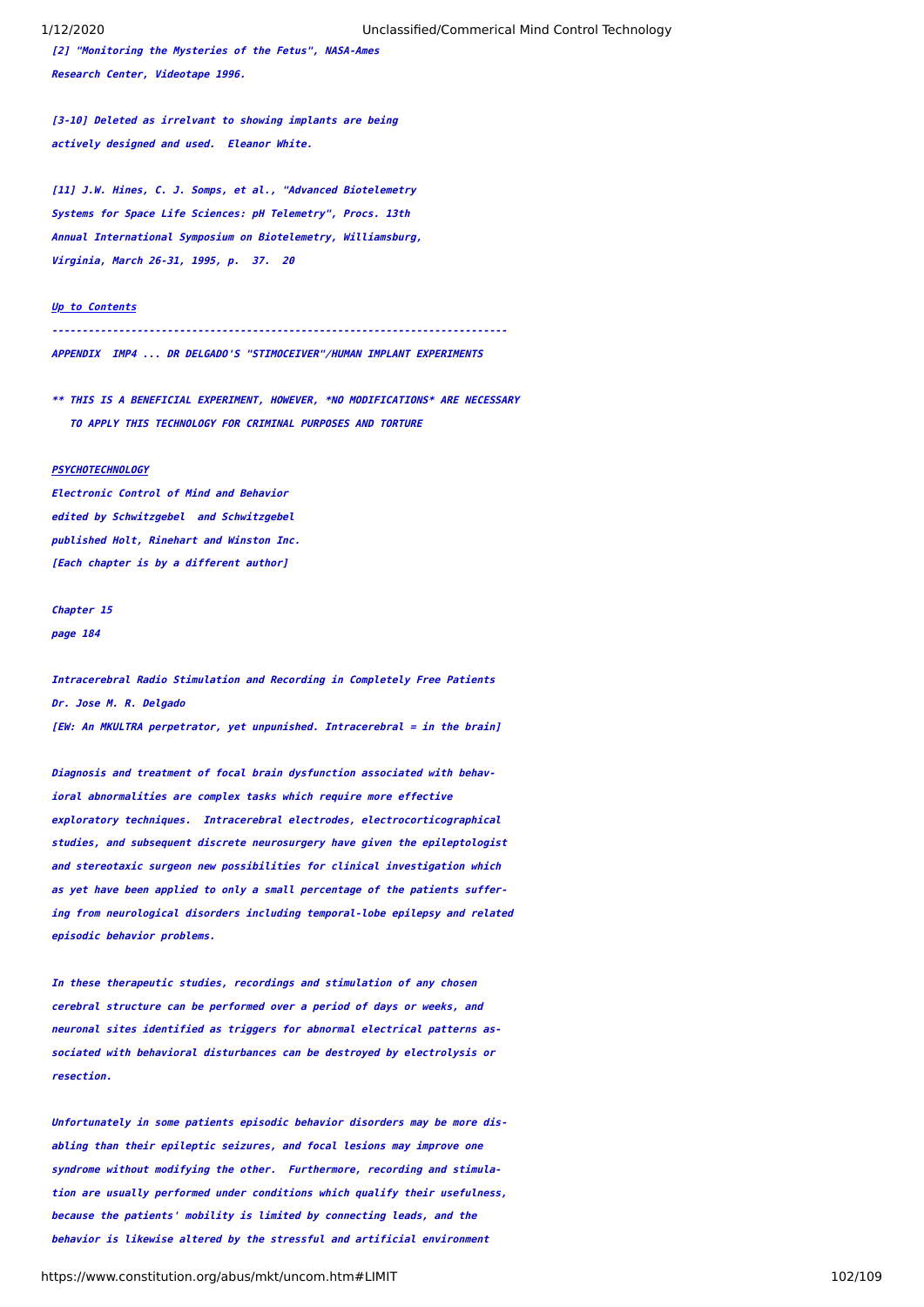**[Inset] Reprinted from The Journal of Nervous and Mental Disease, copyright [copy unredable] by the Williams and Wilkins Company, Vol. 147, No. 4. Reproduced by permission.**

 **1 Research and instrumental development fro the construction of the stimoceiver was supported by the United States Air Force, 6571st Aeromedical Research Laboratory F 29600-67-C- 0058. Additional support for our research was provided by the United States Public Health Service, M-2004, and the Office of Naval Research, 609 (48).**

 **The circuit for EEG recording is a modified version of the unit described by Meehan (1965), and his help in providing us with the information and one of his units is gratefully acknowledged. The help of Mr. Per Ha...[unreadable] developing telestimulation is also gratefully acknowledged.**

**During the last few years, methodology has been developed to stimulate and record the electrical activity of the brain in completely unrestrained monkeys and chimpanzees (Delgado, 1967; Delgado and Mir, in press). This procedure should be of considerable clinical interest because it permits exploration of the brain for unlimited periods without disturbing their rest or normal spontaneous activities. [EW: Dr. Delgado, you are all heart!]**

**This paper reports instrumentation used and clinical application in four patients with psychomotor epilepsy in whom electrodes had been implanted in the temporal lobes. To our knowledge, this is the first use of intercerebral radio stimulation and recording in man.**

# **METHODS**

**page 185**

#### **Implantation of electrodes**

**Electrodes were constructed and stereotaxically implanted according to methods previously described (Mark & Ervin, 1969). The electrode assemblies which were connected to a McPherson skull plug, consisted of a plastic stylet, 1.2 mm in diameter, with 15 stainless steel ? mm wide contacts at 3 mm intervals, plus one thermistor and three other contacts at the tip.**

**Using a McPherson Type 2 stereotaxic machine (Mark & Ervin, 1969), electrode assemblies were implanted ???laterally into the anterior medical amygdala of each patient.**

#### **Radio Stimulation**

**This system consists of two instruments: (1) the RF transmitter that measures 30 cm x 25 cm x 15 cm and includes the circuitry for controlling repetition rate, duration, and amplitude (intensity) of the stimulating pulse. The repetition rate may be varied in steps between 10 and ?? Hz**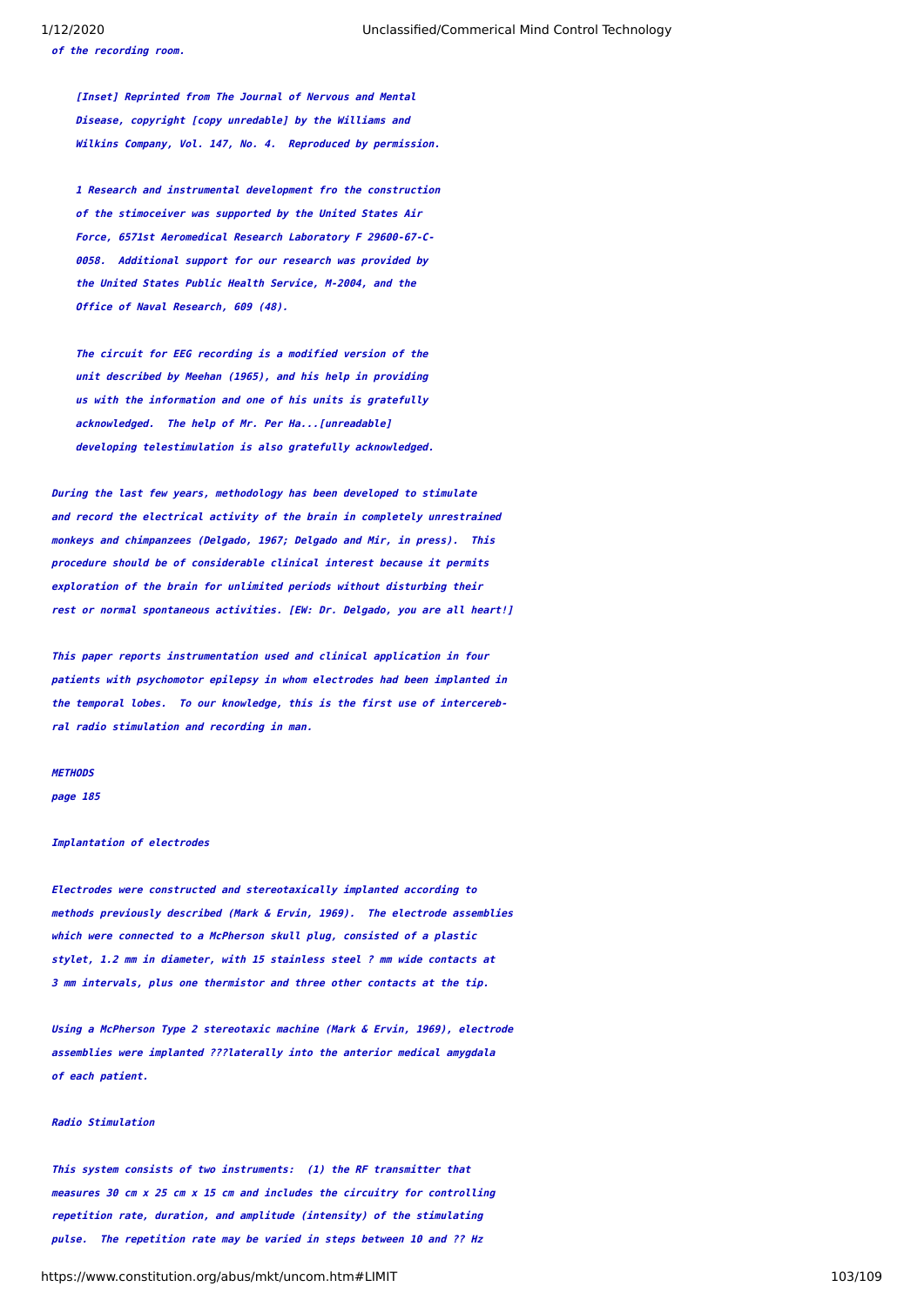**and the duration between 0.1 and 1.5 millisec. Single pulses may also be generated.**

**Intensity control is accomplished by varying the frequency of the three subcarrier oscillators that operate in the 100 to ?00 kHz frequency range. A 100 MHz oscillator is turned on and off by the pulse train from the subcarrier oscillators. The duration of this pulse is determined by the pulse-duration switch. These bursts of 100 MHz RF energy are received by (2) the receiver-stimulator which is carried ?? the subject, measures 3.7 cm x 3.0 cm x 1.4 cm, and weighs 20 grams.**

**The solid-state circuitry is encapsulated in epoxy resin which provides it with very good mechanical strength and makes it waterproof. Space for the ? volt mercury battery is included in the size mentioned above.**

**After RF detection, the resulting subcarrier frequency is demodulated into an amplitude. This amplitude controls the current intensity of the stimulation pulse by means of a constant current transistor in the output circuit of the receiver. This method makes the pulse intensity independent of biological impedance changes over a wide range. Under average stimulation conditions, the battery life is approximately one week.**

**Operating range is up to 100 feet.**

**[EW: This is prototype equipment, unclassified, and operating sometime in the 1970s. Imagine classified equipment at the end of the 20th century!]**

**Three channels of stimulation are available. The pulse intensity of each channel can be controlled individually from the transmitter. The pulse duration and repetition rate are the same for all three channels.**

## **Encephalographic (EEG) Telemetry**

**A miniature FM-FM amplfier-transmitter combination and telemetry receiver are used for this purpose. (1) The transmitting circuitry, carried by the subject, consists of an EEG amplifier with a gain of 100, input impedance of 2 megohms, frequency response from 2 to 200 Hz, and a voltagecontrolled oscillator (VCO) for each channel. The VCO operates in one of the frequency bands assigned for subcarrier oscillators by the IRIG standards.**

**In these studies, a three-channel system was used which operated on IRIG channels (Delgado & Hamlin, 1962; Delgado & Mir, in press; Fonberg and Delgado, 1961). The outputs of all three subcarrier oscillators were summed and connected to the single RF transmitter module.**

**The miniaturized RF transmitter operates at 216 MHz and it's range is 50 to 200 feet, depending on the environment. The size of the three channel unit, including the battery, is 4.5 cm x 4.5 cm x 1.5 cm and it weighs 50 grams.**

**The signals from the depth electrodes are received by the amplifier. The**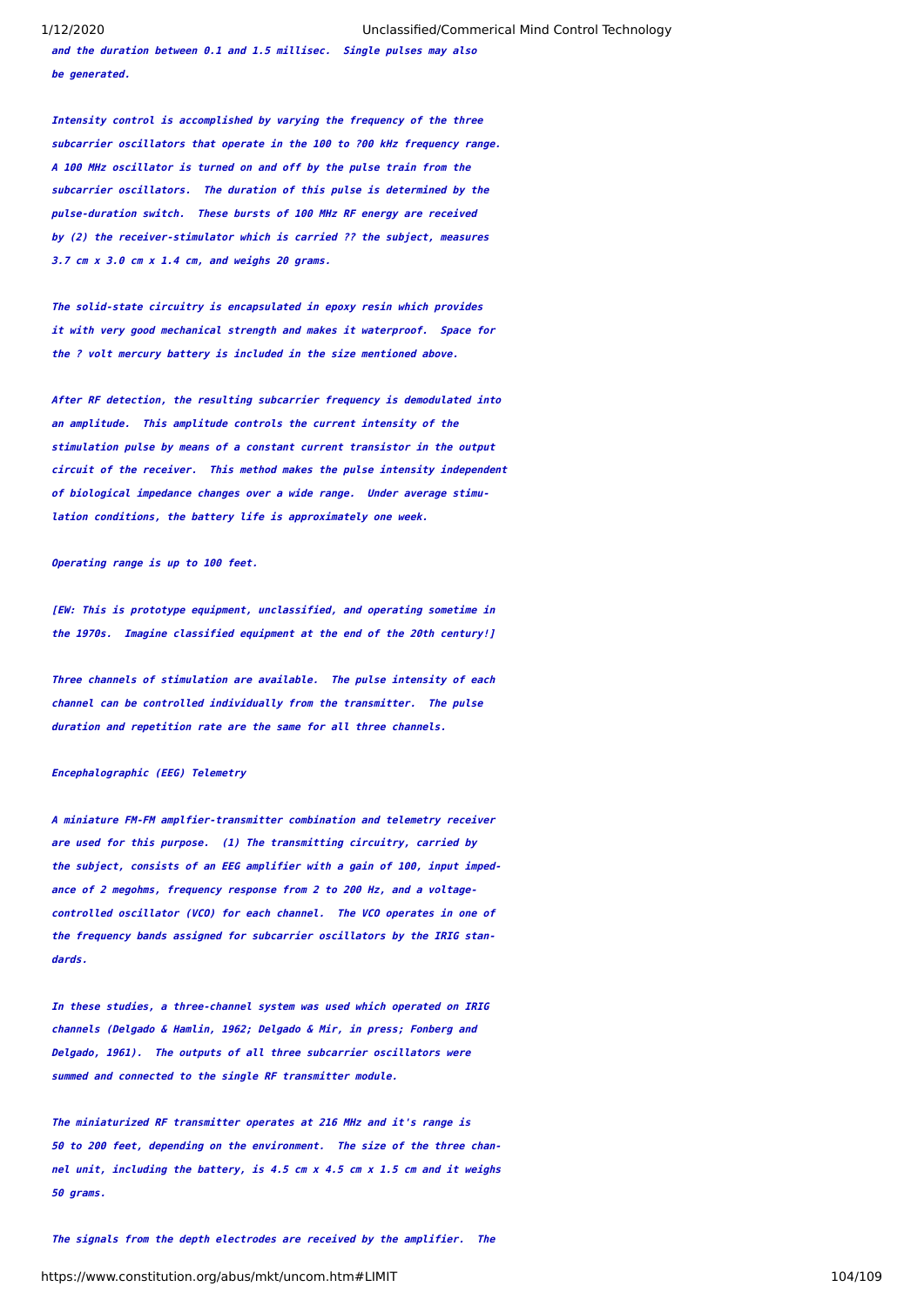**output signal of the amplifier controls the frequency of the subcarrier oscillator, and the oscillator output in turn controls the frequency of the transmitter.**

**(2) After amplification of the received signal from the transmitter has been demodulated, the composit subcarrier signals are connected to the inputs of the three discriminators, which then separate and demodulate their respective subcarriers to obtain the telemetered analog information. In the instrumentation used in this instance, a 100 microvolt signal at the input of EEG amplifier resulted in a 1-volt output from the corresponding discriminator in the receiver.**

**The analog output signals from the receiver were connected to the inputs of an EEG recorder and a magnetic tape recorder.. A microphone was also mounted in the room with the subjects and conversation was also recorded along with the EEG on magnetic tape.**

**[EW: So much for the idea that human implantation and MILITARY PARTICIPATION therein is only a myth.]**

### **[Up to Contents](#page-2-0)**

**---------------------------------------------------------------------------**

**APPENDIX IMP5 ... UNCLASSIFIED SATELLITE TRACKING HUMAN IMPLANT SYSTEM**

### **SIGHTINGS**

**World's First Satellite-Tracked Human Implant Device Applied Digital Solutions, Inc. 12-17-99**

**Eleanor White's comments: This article clearly shows both availability of technology, (the classified world has certainly had this for some time), and intent to produce satellite-based human tracking implants.**

### **Unequivocally.**

**PALM BEACH, FLORIDA - Applied Digital Solutions, Inc. today announced that it has acquired the patent rights to a miniature digital transceiver - which it has named "Digital Angel" -- that can be used for a variety of purposes, such as providing a tamper-proof means of identification for enhanced e-business security, locating lost or missing individuals, tracking the location of valuable property and monitoring the medical conditions of at-risk patients.**

**......................................................................**

**In the agreement signed last week, ADS acquired the right to develop this unique product itself for all of its applications or to sublicense the development of specific applications to other entities. A special technology group has been formed within ADS to supervise the development of the device.**

**The implantable transceiver sends and receives data and can be**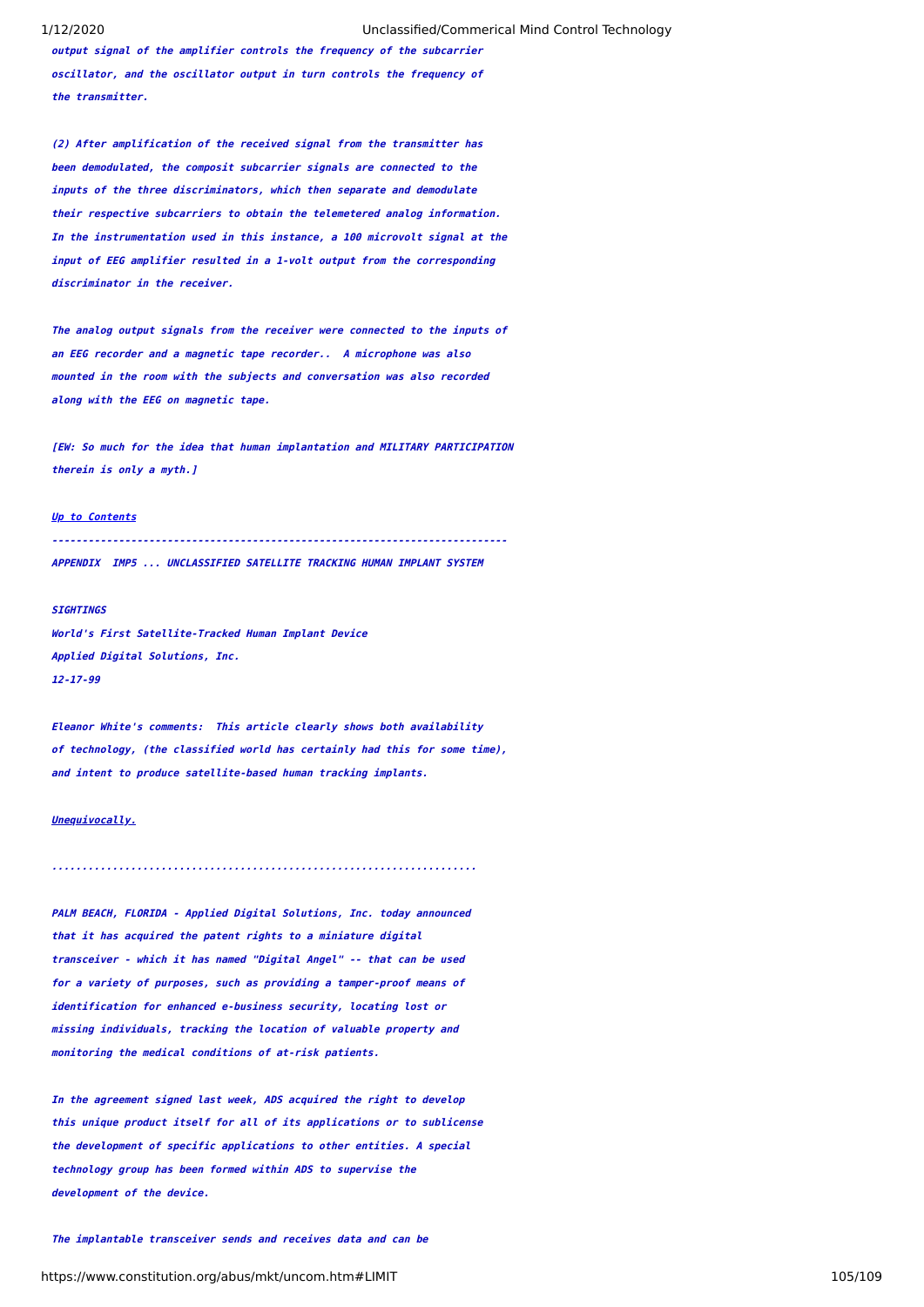**continuously tracked by GPS (Global Positioning Satellite) technology. The transceiver's power supply and actuation system are unlike anything ever created. When implanted within a body, the device is powered electromechanically through the movement of muscles, and it can be activated either by the "wearer" or by the monitoring facility. A novel sensation feedback feature will even allow the wearer to control the device to some degree. The "smart" device is also small enough to be hidden inconspicuously on or within valuable personal belongings and priceless works of art.**

**Commenting on Digital Angel's many potential applications, Richard J. Sullivan, Chairman and CEO of Applied Digital Solutions, Inc. (ADS), said: "We believe its potential for improving individual and e-business security and enhancing the quality of life for millions of people is virtually limitless. Although we're in the early developmental phase, we expect to come forward with applications in many different areas, from medical monitoring to law enforcement. However, in keeping with our core strengths in the e-business to business arena, we plan to focus our initial development efforts on the growing field of e-commerce security and user ID verification."**

**Sullivan added that the multi-purpose technology would enable ADS to tap into a vast global market, through licensing and other commercial arrangements, with an estimated total value in excess of \$100 billion. "The e-business to business security market alone could reach as high as \$10 to \$12 billion in the near future," Sullivan added.**

**ADS is actively seeking joint venture partners to help develop and market the unique technology. The company expects to create a working prototype by the end of next year.**

**Applied Digital Solutions, Inc. is an e-business to business solutions provider offering Internet, telecom, LAN and software services to a wide variety of businesses throughout North America. For more information, visit the Company's web site at:**

## **[http://www.adsx.com](http://www.adsx.com/)**

**[Up to Contents](#page-2-0) ---------------------------------------------------------------------------POSTCRIPT**

**Advances in neuroscience 'may threaten human rights' Nature Magazine - January 22, 1998**

**Paris. Neuroscience is being increasingly recognized as posing a potential threat to human rights, just as another area of biology - research in human genomics -- may lead to an excessive focus on genetic determinism and raises the spectre of genetic discrimination. This was one of the conclusions to emerge from the annual public meeting of the French national bioethics committee held last week in Paris on the theme of 'Science and Racism'.**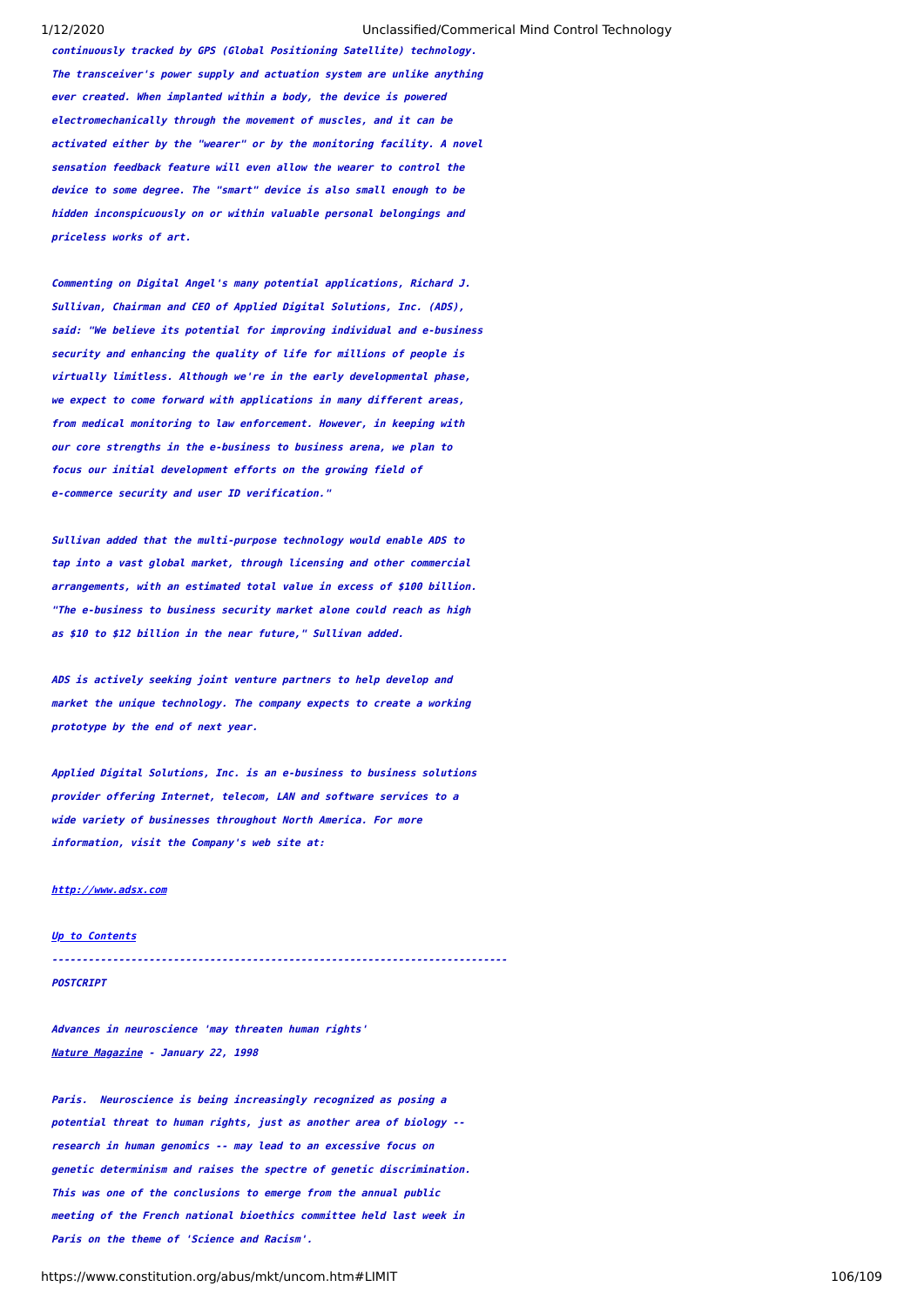**Jean-Pierre Changeux, the chairman of the committee and a neuroscientist at the Institut Pasteur in Paris, told the meeting that understanding the working of the human brain is likely to become one of the most ambitious and rich disciplines of the future.**

**"But neuroscience also poses potential risks", he said, arguing that advances in cerebral imaging make the scope for invasion of privacy immense. Although the equipment needed is still highly specialized, it will become commonplace and capable of being used at a distance, he predicted. That will open the way for abuses such as invasion of personal liberty, control of behaviour and brainwashing. These are far from being science-fiction concerns, said Changeux, and constitute "a serious risk to society".**

**Denis Le Bihan, a researcher at the French Atomic Energy Commission, told the meeting that the use of imaging techniques has reached the stage where "we can almost read people's thoughts".**

**The national bioethics committee is taking such threats so seriously that it is launching a study to consider the issues and recommend possible precautions. The study will also cover more immediate issues such as the legal question of whether criminals are responsible for their actions; Changeux predicts an increase in defence arguments based on irresponsibility due to a genetic predisposition to certain types of behaviour.**

**In closing the meeting, Claude Allegre, the minister for national education, research and technology, hinted at the creation of a revamped parliamentary office of technology assessment, arguing that the national bioethics committee's approach in the life sciences needed to be applied to other areas of science.**

**Declan Butler Nature; Macmillan Publishers Ltd. 1998 Registered No. 785998 England.**

**[Up to Contents](#page-2-0) ===========================================================================**

**@c2.org>@c2.org>@c2.org>@c2.org>@c2.org>**

*[Up to Contents](#page-2-0) [ALPHABETICAL Site index page](https://www.constitution.org/abus/mkt/ravindex.htm) [SUBJECT Site index page](https://www.constitution.org/abus/mkt/ravindex.htm)*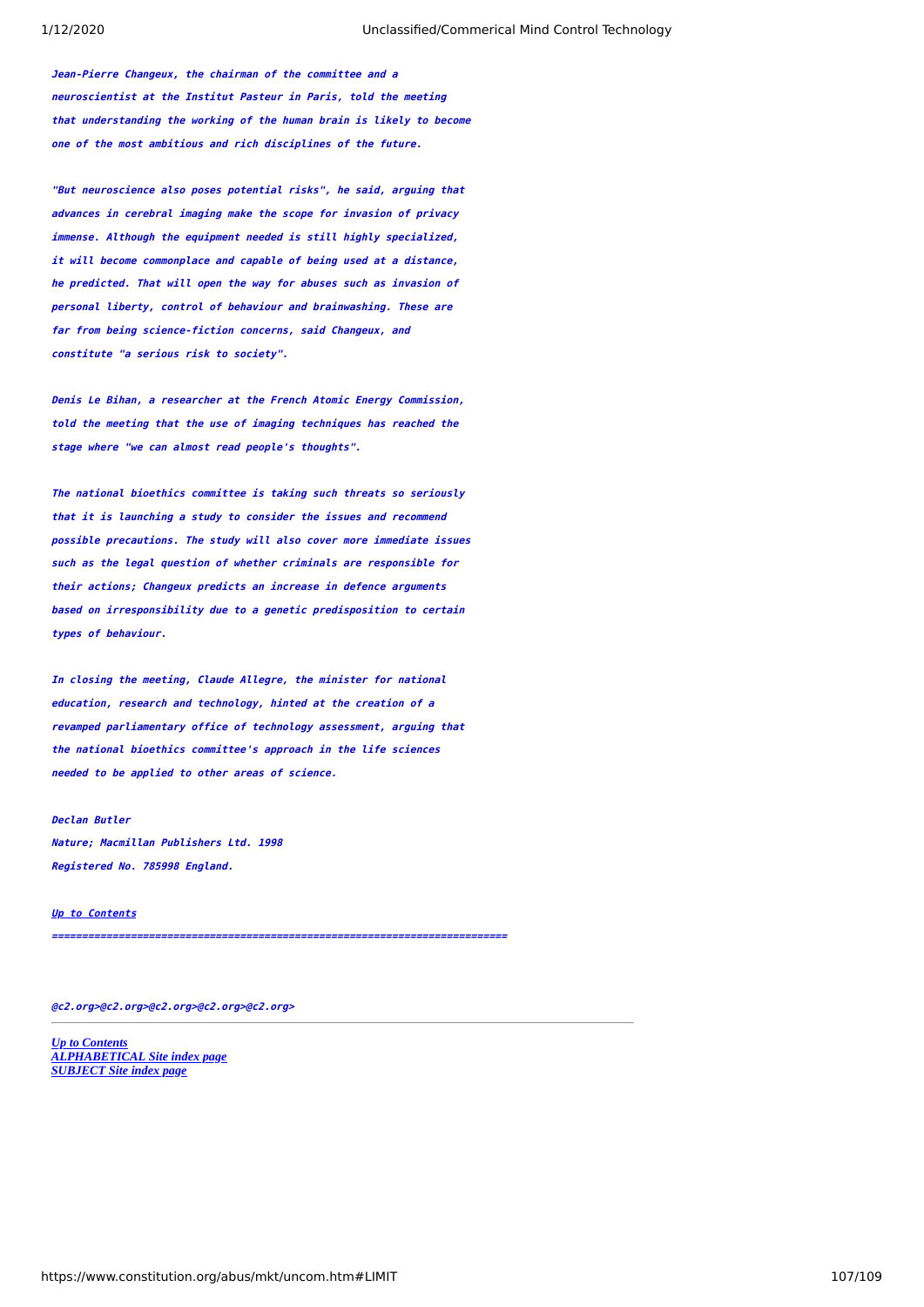<mark>⊘ ezoıc</mark>

report this ad

# **SHARE**

**[Tweet](https://twitter.com/share)** 

# **POPULAR PAGES**

• [Constitution Society](https://www.constitution.org/)

**⊘**ezoic